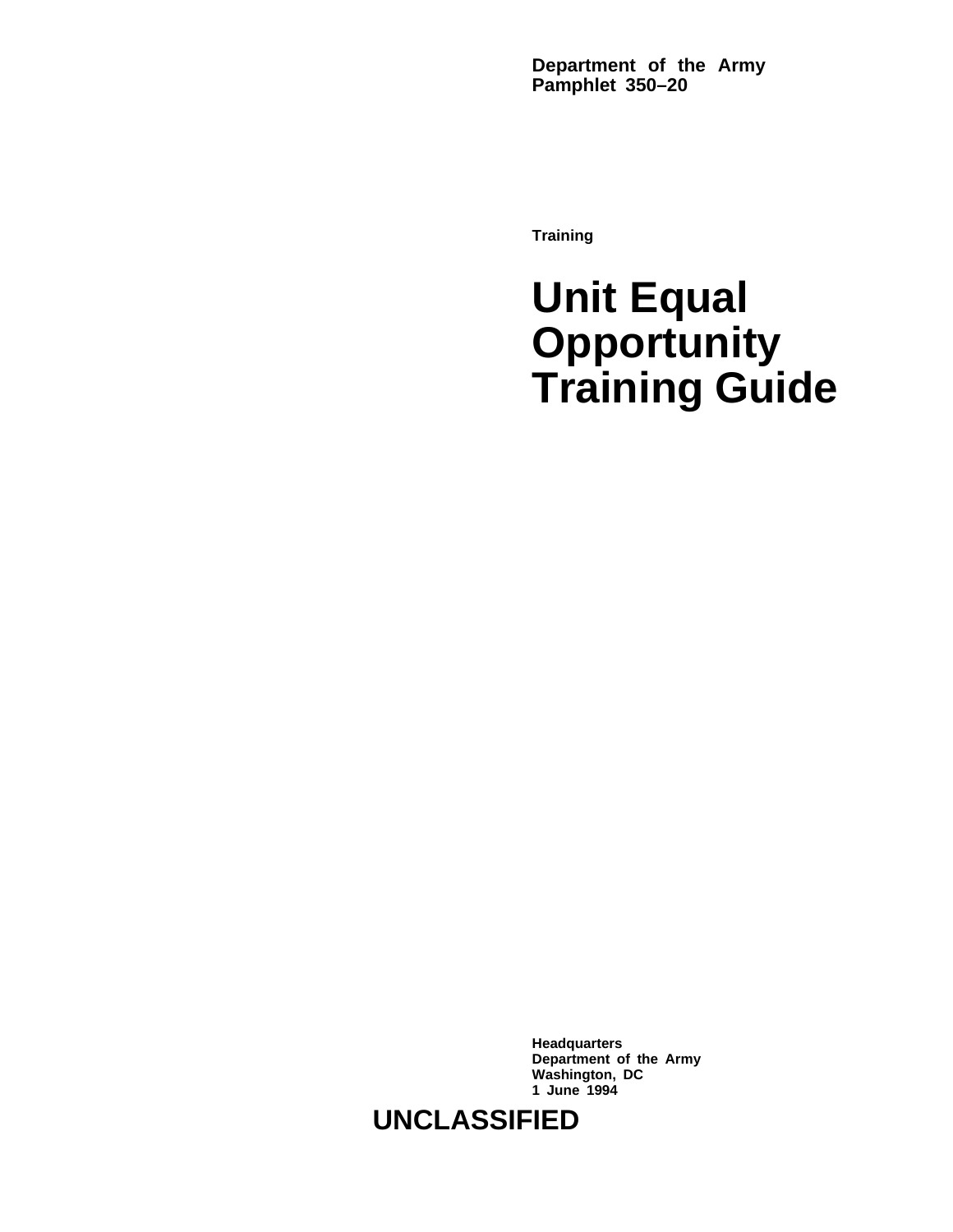# **SUMMARY of CHANGE**

DA PAM 350–20 Unit Equal Opportunity Training Guide

This change 1--

- o Addresses policy changes in Interim Change IO4, AR 600-20.
- o In addition, three lesson plans have been rewritten to provide detailed information on equal opportunity (EO) complaint procedures, EO violations subject to the Uniform Code and Military Justice, and prevention of sexual harassment.
- o DA Pam 350-20, 30 August 1993, is changed as follows:

--Paragraphs 1-4a, 7-2b, 14-4, and Figure 14-2 and Overhead Transparency 14- 2: For sex readgender.

--Paragraph 1-5b: For military units read units

--Paragraph 1-6: For will follow read should follow.

--Figure 2-1: Add two bullets \*Post clear policy statements \*Provide feedback to complainant

--Paragraphs 3-1 through 3-4: Are replaced in toto.

--Paragraph 3-5, heading: For SYMBOLISM DEFINED read CULTURAL SYMBOLS

--Paragraph 3-5, In text directly following the heading: For symbology read symbols

--(Chapter 4) Lesson Plan 4: is replaced in toto.

--Paragraph 5-2: For is ... read is that which is arbitrarily based on a person's race, color, gender, national origin, or religion.

--Paragraph 5-4 to end of chapter is replaced.

--(Chapter 6) Lesson Plan 6: is replaced in toto.

--Paragraph 7-3b: For sex-based read gender-based

--Paragraph 7-4 to end of chapter: is replaced.

--(Chapter 8) Lesson Plan 8: is replaced in toto.

--Paragraph 9 -14b: For many Hispanic read some people For a Hispanic soldier read such a person For Hispanics read similar soldiers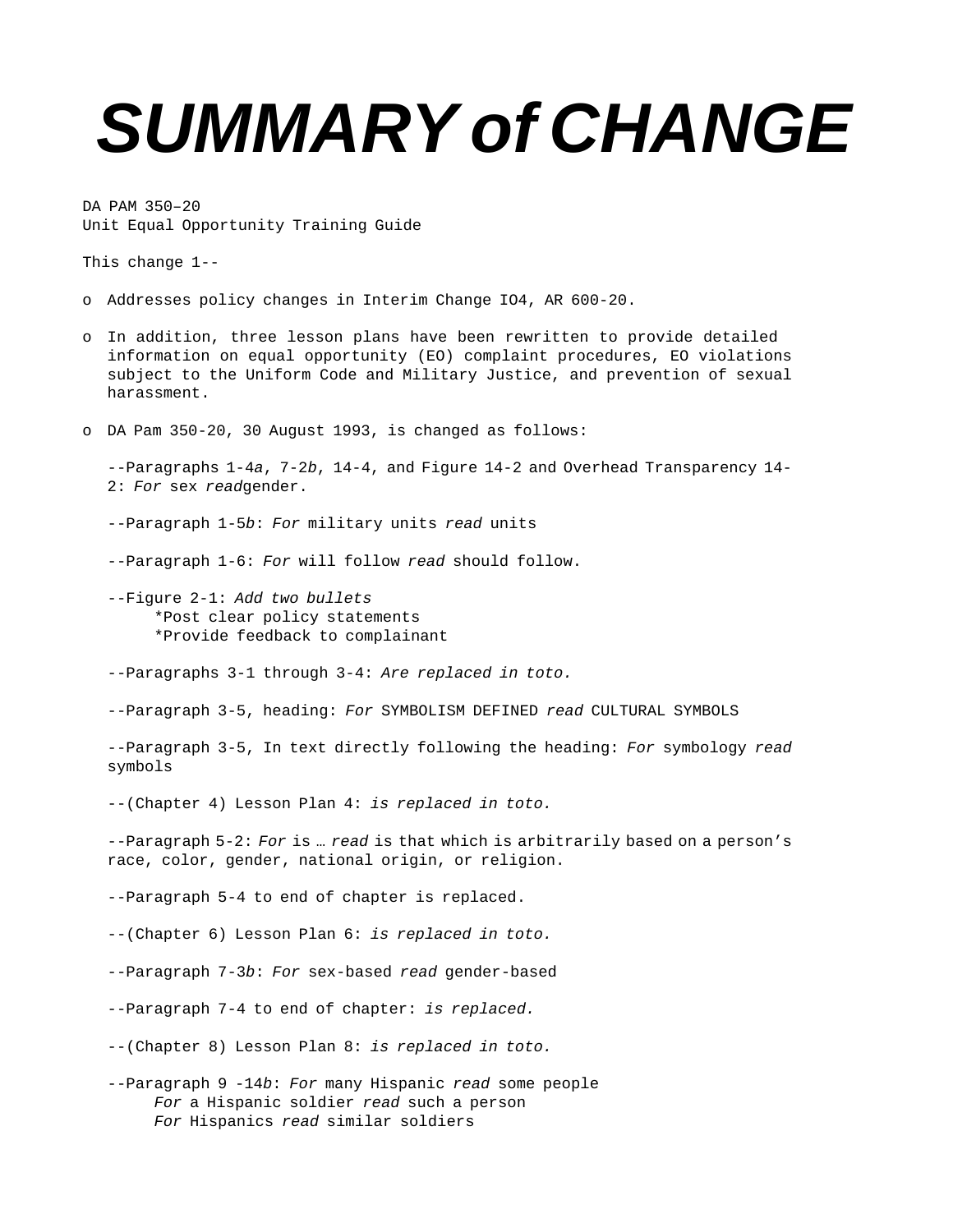$-$ -Paragraph 9-14 $c$ : For many Native Americans would rather read a Native American may prefer to

--Paragraph 9-14d: For outrank read supervise For who, either ... non-assertive, read who culturally were taught to be nonaggressive.

Beginning with For example, through the end of the chapter: Delete

--Paragraph 10-1h: For NOTE: Per AR 600-20 ... command. read NOTE: Per 600-20, commanders are strongly encouraged to conduct an internal EO climate assessment within 90 days of their assumption of command and once annually thereafter.

--Paragraph 10-2, heading: For ASSESSMENT-MANAGEMENT TOOLS FOR LEADERS read EQUAL OPPORTUNITY ASSESSMENT-INDICATORS FOR LEADERS

--Paragraph 10-2b, second bullet: For Surveys ... command. read Surveys are normally administered at unit level by an EOA or EOR.

--Paragraph 10-2, Figure 10-1, third bullet: For AAA read AAP

--Paragraphs 10-9 and 10-10: are replaced in toto.

--Paragraph 11-3: Insert this text after the third bullet: Consult with EOA to assist in developing an action plan to address specific concerns.

--Paragraph 13-2: For you must read You should

--Paragraph 14-4a: For sex-based read gender-based

--Paragraph 14-7b For uses implicit read uses or condones implicit or explicit

--Paragraph 14-8, the text immediately following the heading, WOMEN IN THE MILITARY SERVICE: Delete

--Paragraph 14-16: For (MCOES) read (MEOCS)

--Paragraph 15-2, Figure 15-1, fifth bullet is changed: For Fast process read Deliberate and thorough

--Para 15-7, heading: For FAST PROCESS OF HANDLING COMPLAINTS read DELIBERATE AND THOROUGH HANDLING OF COMPLAINTS

--Paragraph 15-14: For UCMJ awards, read awards, UCMJ actions, promotion ...

--Paragraph 15-17, heading and paragraph text: For 25-5 read 26-6

--Appendix B (formerly Appendix A): Remove and replace overhead transparencies (OTs); 2-1, 4-1, 4-2, 4-3, 4-4, 4-5, 4-6, 4-7, 4-8, 6-1, 7-3, 8-1, 8-2, 8-3, 8-4, and 8-5

--Appendix C (formerly Appendix B): remove and replace in toto.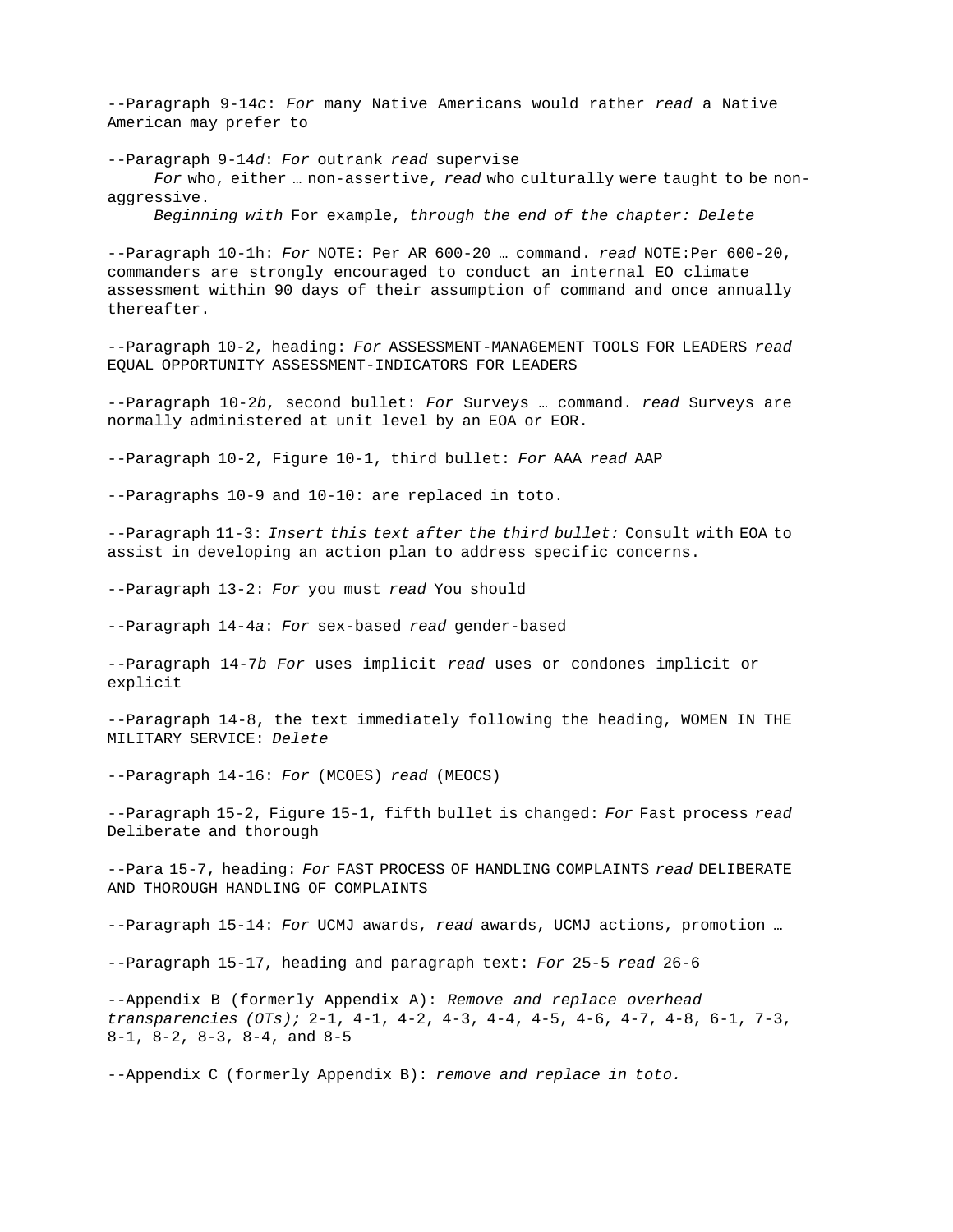# **FOREWORD**

# **INTRODUCTION**

This country was founded on the basic values of freedom, dignity, respect, and opportunity for all. In an ongoing struggle to ensure that these rights are enjoyed by all citizens, we must continue to educate ourselves and our soldiers on the importance of equal opportunity (EO). Through this education we can better appreciate the cultural diversity that has helped make this country great. Through education we can create an environment in which soldiers can excel.

Equal opportunity and treatment are given to all soldiers, their families, and Department of the Army (DA) civilians. This is done without regard to race, color, gender, religion, or national origin. To uphold this policy, the chain of command has a continuing challenge; it must provide a command climate that fosters attitudes and behavior about equal opportunity which lead to cohesion and mission accomplishment.

Values, attitudes, and prejudices gained before enlistment or commissioning do not automatically dissolve or change when someone puts on an Army uniform. Too often these values, attitudes, and prejudices can lead to the misunderstanding, frustration and suspicion of others. Knowing and accepting this will help you to understand the impact of EO training on command climate.

A positive, proactive EO environment helps units' effectiveness. It promotes morale, teamwork, and results in a high degree of unit cohesion and esprit de corps. People perform most efficiently in an atmosphere free of intergroup friction and discord. Therefore, a healthy EO environment is a key factor in developing and maintaining unit readiness.

### **PURPOSE OF THIS PAMPHLET**

This pamphlet provides lesson plans for conducting unit EO training as specified in Chapter 6, AR 600–20. These lesson plans are for use in officer and NCO professional development sessions.

Each plan offers important information which gives soldiers and DA civilians the knowledge to improve unit harmony, effectiveness, and mission accomplishment. The key to successful training with these EO lesson plans is the same as with any other program: command support and participation.

### **LESSON PLAN STRUCTURE**

Although numbered sequentially, each lesson plan is independent of the others in this publication. To maintain this independence, repetition of subject matter among the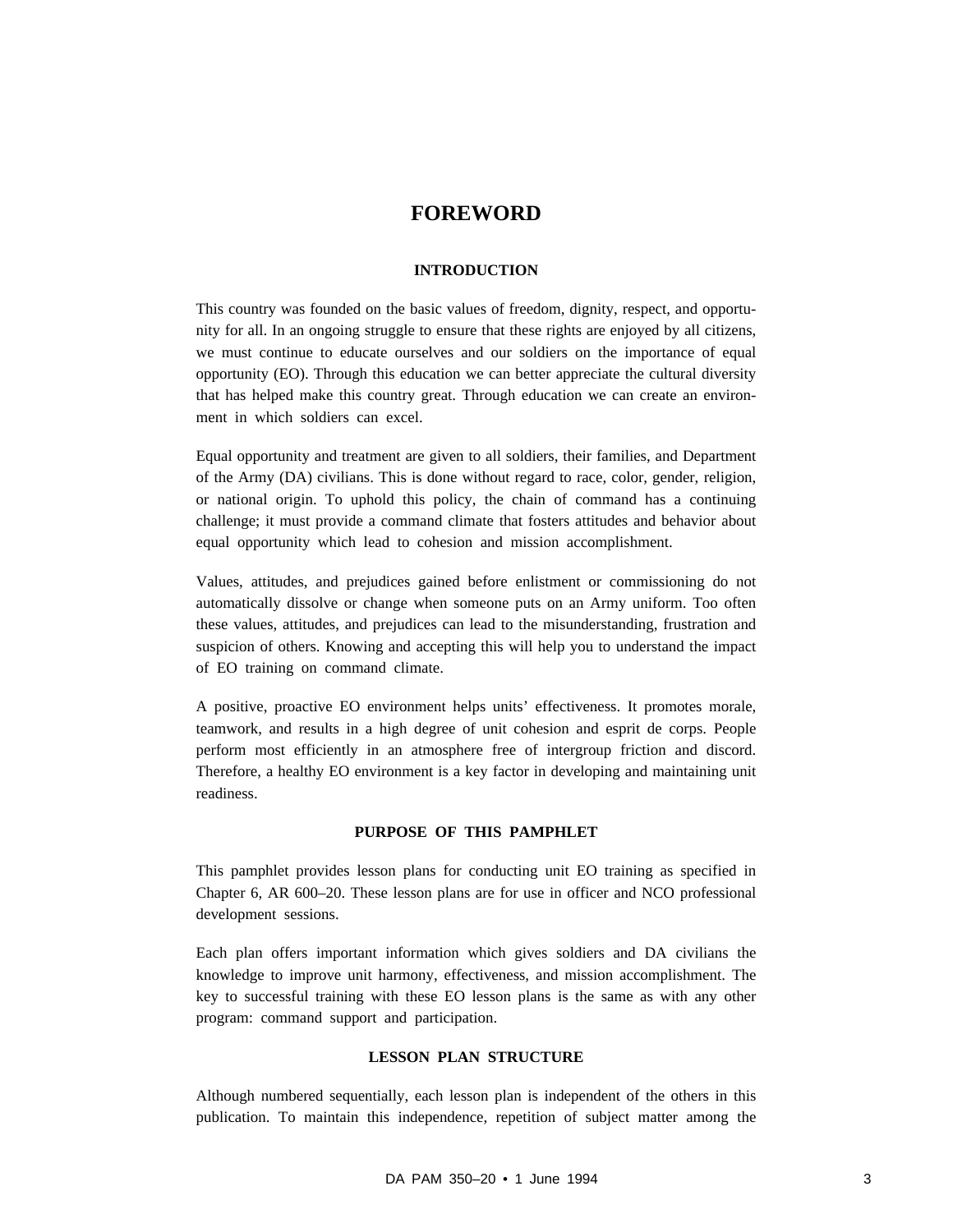lesson plans exists. Lesson plans containing additional or more completely developed explanations of a concept or topic being discussed will be referenced in an instructor note.

Administrative data are listed at the start of each plan, and practical exercises are present where applicable. Also, acronyms and abbreviations are defined in each lesson plan.

# **LESSON PLAN USE**

These lesson plans have been designed to provide comprehensive topical information about equal opportunity. Decide what information your soldiers and DA civilians need, and choose the lesson plans that contain that information. Use them in total, expand them, tailor them, or sequence them based upon your needs.

### **INSTRUCTIONAL TECHNIQUES**

The following are recommended teaching techniques to use with these lesson plans:

- Use this material in small group sessions limited to no more than 20 to 25 people. Small group discussion is highly desirable; it encourages the sharing of ideas and derives maximum benefits from the experiences of each group member. Larger groups placed auditorium-type settings restrict interpersonal communication.
- Unit commanders should be involved in this vital training. At a minimum, they should make opening comments.
- The unit chain of command should lead and take part in all discussions.

# **APPLICABILITY**

The contents of this pamphlet apply to all members of the US Army, DAC workforce, US Army Reserve, and the Army National Guard.

# **EO TRAINING MATERIAL**

Various training support packages (TSPs) on equal opportunity are available for use in the TRADOC service schools and NCO academies. These TSPs contain much of the same material as found in this pamphlet.

Training Circular 26–6, Commander's Equal Opportunity Handbook, serves as a "toolkit" for the commander in implementing Army EO policy.

The proponent of this publication is the Adjutant General School. Send comments and recommendations on DA Form 2028 (Recommended Changes to Publications and Blank Forms) directly to Commandant, Adjutant General School (ATZI–AGP–P) Bldg 401–C, 8899 East 56th Street, Indianapolis, IN 46216–5530.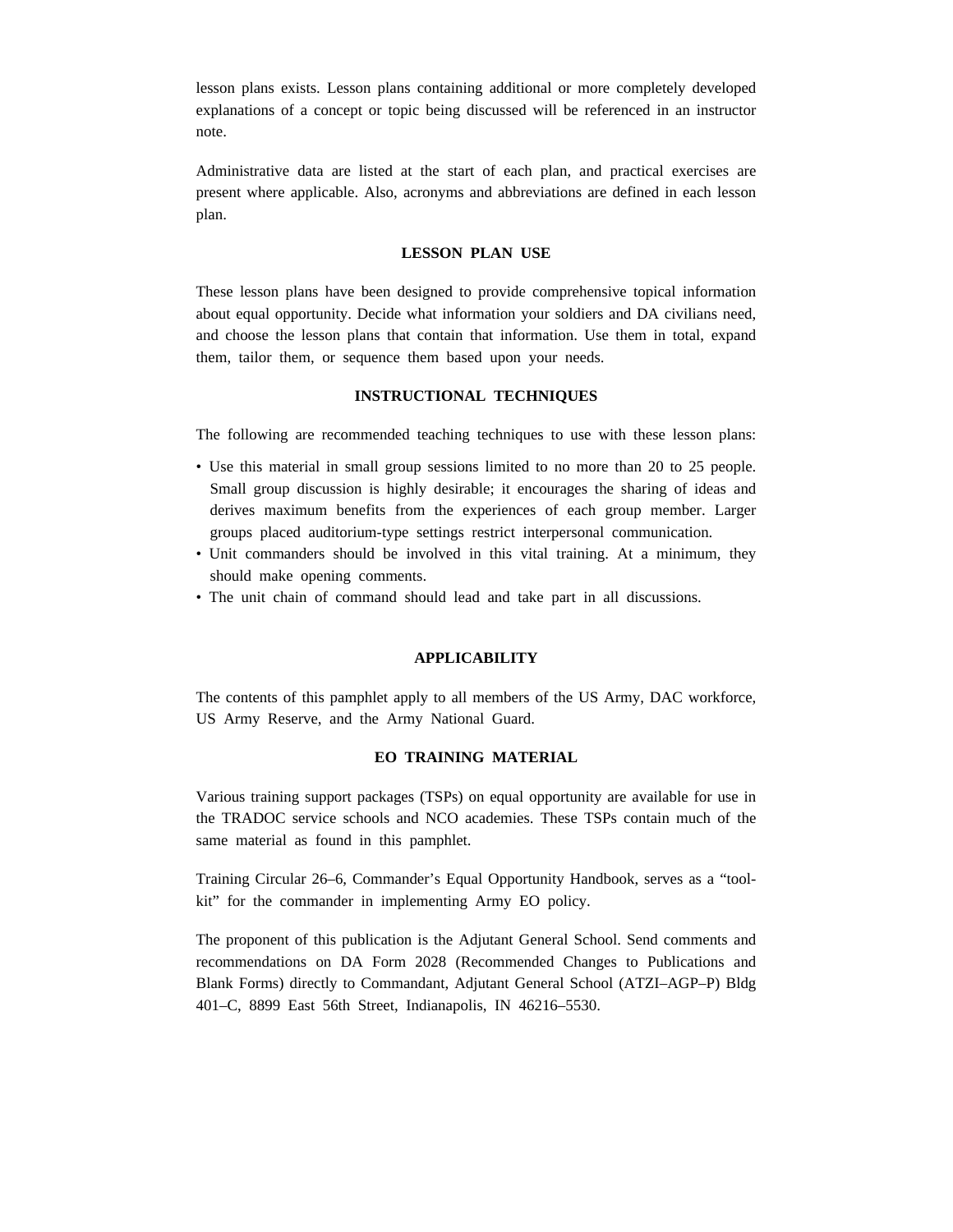**Headquarters Department of the Army Washington, DC 1 June 1994**

# **\*Department of the Army Pamphlet 350–20**

# **Training**

# **Unit Equal Opportunity Training Guide**

By Order of the Secretary of the Army:

**GORDON R. SULLIVAN** General, United States Army Chief of Staff

Official:

Mitto A. Hamilton

**MILTON H. HAMILTON** Administrative Assistant to the Secretary of the Army

**History.** This publication was originally printed on 30 August 1993. It was authenticated by Milton H. Hamilton, Administrative Assistant to the Secretary of the Army, and Gordon R. Sullivan, General, United States Army Chief of Staff. Change 1 to this regulation was printed on 1 June 1994. Change 1 was authenticated by Milton H. Hamilton, Administrative Assistant to the Secretary of the Army, and Gordon R. Sullivan, General, United States Army Chief of Staff. This electronic edition publishes the basic 1993 edition and incorporates Change 1. This electronic publishing

reorganization required some figure numbers referenced in the text to be changed: in paragraph 14–4*b*, the reference to  $OT$  4-5 was changed to  $OT$  14-3; in paragraph 14–9, the reference to OT 14–5 was changed to  $OT$  14-4; in paragraph  $15-14$ , the reference to OT  $15-3$  was changed to OT  $15-2$ . The References section is now Appendix A; Appendix B is now the Overhead Transparencies section (formerly Appendix A); Appendix C is now the Practical Exercise Handouts section (formerly Appendix B). In paragraph  $15-19$ , the reference to Appendix B now refers to Appendix C. Other than these minor changes, no content has been changed.

**Summary.** This pamphlet provides lesson plans for conducting unit EO training as specified in Chapter 6, AR 600–20. These lesson plans are for use in officer and NCO professional development sessions. Each plan offers important information which gives soldiers and DA civilians the knowledge to improve unit harmony, effectiveness, and mission accomplishment. The key to successful training with these EO lesson plans is the same as with any other program: command support and participation.

**Applicability.** The contents of this pamphlet apply to all members of the US Army, DAC workforce, US Army Reserve, and the Army National Guard.

**Proponent and exception authority.** The proponent of this publication is the Adjutant General School.

**Suggested Improvements.** Users are invited to send comments and suggested improvements to the Commander, SSC-FBH, ATTN: Commandant, Adjutant General School (ATZI-AGP-P), Bldg. 401-C, 8899 E. 56th Street, Indianapolis, IN 46216–5530.

**Distribution.** Distribution of this publication is made in accordance with DA Form 12–09–E, block number 4357 requirements for DA Pam 350-20, Unit Equal Opportunity Training Guide. Approved for public release: distribution is unlimited.

**Contents** (Listed by paragraph and page number)

# **Chapter 1**

**Lesson Plan 1—The Army's Equal Opportunity Program,** *page 1*

OVERVIEW • 1–1, *page 1* HISTORY • 1–2, *page 1* POLICY • 1–3, *page 1* SEXUAL HARASSMENT • 1–4, *page 1* STAFFING • 1–5, *page 2* COMPLAINT PROCEDURES • 1–6, *page 2*

**Chapter 2 Lesson Plan 2—Duties and Responsibilities of Equal Opportunity Leaders,** *page 3* OVERVIEW • 2–1, *page 3* UNIT COMMANDER • 2–2, *page 3*

\*This pamphlet supersedes DA Pam 350–20 1 January 1985.

DA PAM 350–20 • 1 June 1994 i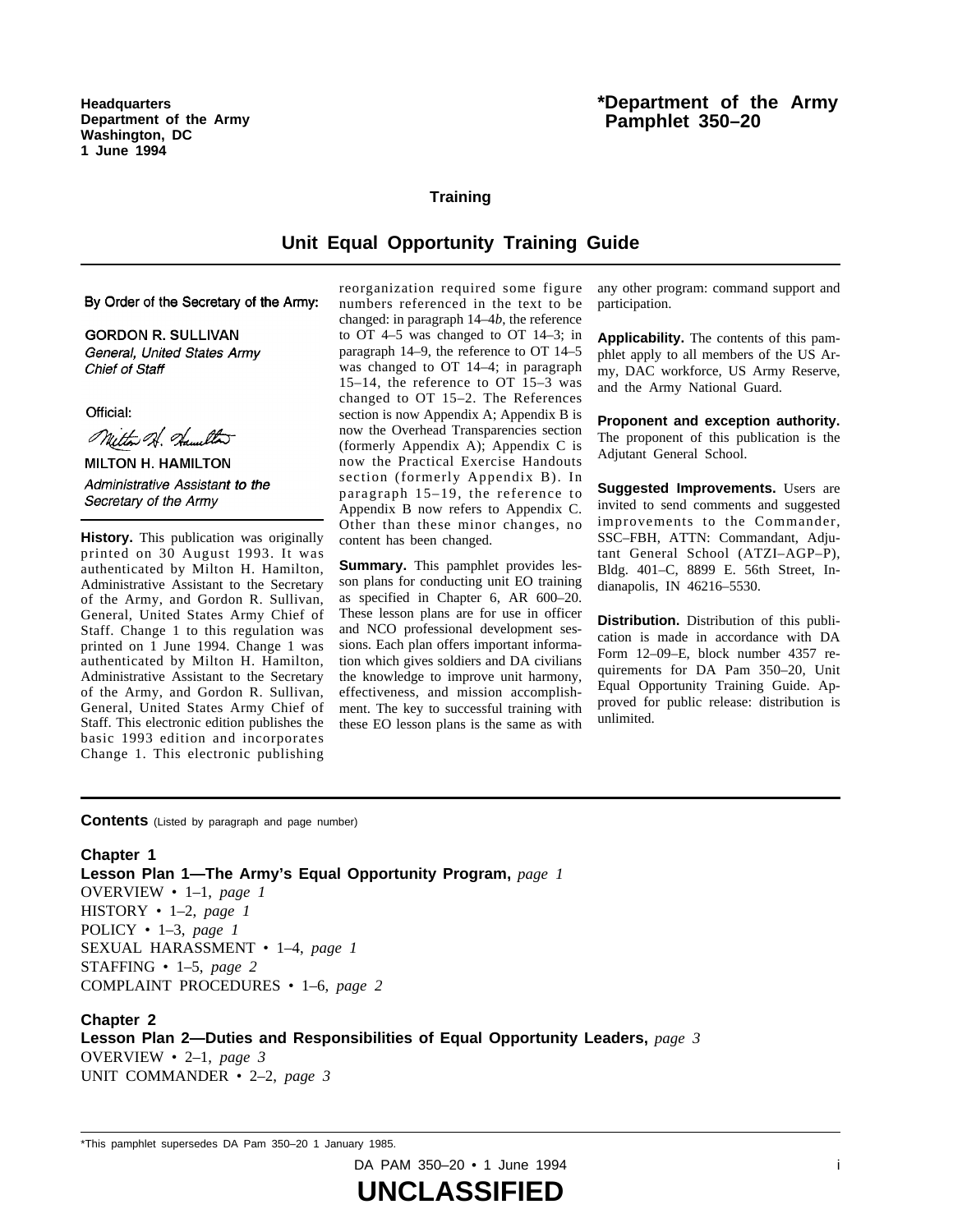CHAIN OF COMMAND • 2–3, *page 3* FIRST SERGEANT • 2–4, *page 4* EQUAL OPPORTUNITY REPRESENTATIVE • 2–5, *page 4* EQUAL OPPORTUNITY ADVISER • 2–6, *page 5*

# **Chapter 3**

**Lesson Plan 3—Cultural Issues Related to Equal Opportunity,** *page 6* OVERVIEW • 3–1, *page 6* INTRODUCTION • 3–2, *page 6* PRACTICAL EXERCISE 3–1 • 3–3, *page 6* PRACTICAL EXERCISE 3–2 • 3–4, *page 6* CULTURAL SYMBOLS • 3–5, *page 6* CULTURAL SYMBOLISM • 3–6, *page 7* PROFESSIONAL SYMBOLISM • 3–7, *page 7*

### **Chapter 4**

**Lesson Plan 4—Prevention of Sexual Harassment,** *page 8* OVERVIEW • 4–1, *page 8* INTRODUCTION • 4–2, *page 8* POLICY • 4–3, *page 8* CATEGORIES OF SEXUAL HARASSMENT • 4–4, *page 8* QUID PRO QUO • 4–5, *page 9* HOSTILE ENVIRONMENT • 4–6, *page 9* RELATED ELEMENTS OF SEXUAL HARASSMENT • 4–7, *page 9* IMPACT VS INTENT • 4–8, *page 9* REASONABLE PERSON AND REASONABLE WOMAN STANDARDS • 4–9, *page 10* SEXUAL HARASSMENT BEHAVIOR • 4–10, *page 10* VERBAL COMMENTS • 4–11, *page 10* NONVERBAL GESTURES • 4–12, *page 11* PRINTED MATERIAL • 4–13, *page 11* PHYSICAL CONTACT • 4–14, *page 11* VICTIM IMPACT • 4–15, *page 11* SEXUAL HARASSMENT CHECKLIST • 4–16, *page 11* COPING MECHANISMS • 4–17, *page 12* DENIAL • 4–18, *page 12* RATIONALIZATION • 4–19, *page 13* AVOIDANCE • 4–20, *page 13* COMPONENTS OF PREVENTION • 4–21, *page 13* TOTAL LEADERSHIP COMMITMENT • 4–22, *page 13* CAREER-LONG TRAINING • 4–23, *page 14* REPORTING SEXUAL HARASSMENT • 4–24, *page 14* DISCIPLINARY/ADMINISTRATIVE ACTIONS • 4–25, *page 15* RECOMMENDED TECHNIQUES FOR DEALING WITH SEXUAL HARASSMENT • 4–26, *page 16* DIARY • 4–27, *page 16* TALKING • 4–28, *page 16* INTERMEDIARY • 4–29, *page 17* LETTER • 4–30, *page 17* CONFRONTING • 4–31, *page 17* REPORTING • 4–32, *page 17* PRACTICAL EXERCISE 4–l • 4–33, *page 17* PRACTICAL EXERCISE 4–2 • 4–34, *page 18* **Chapter 5**

**Lesson Plan 5—Discrimination,** *page 20* OVERVIEW • 5–1, *page 20*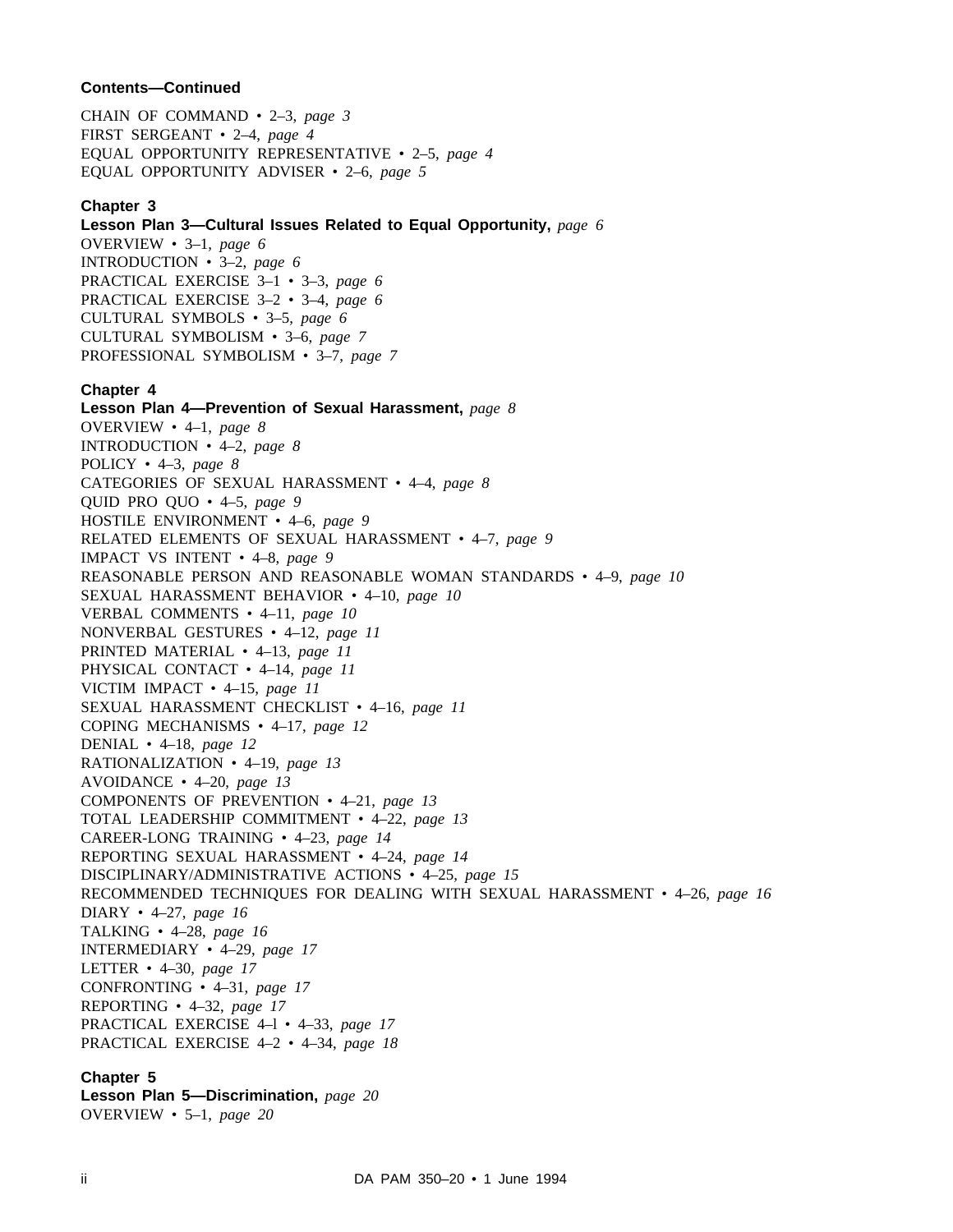INTRODUCTION • 5–2, *page 20* DISCRIMINATION DEFINED • 5–3, *page 20* PRACTICAL EXERCISE 5–1 • 5–4, *page 21* PRACTICAL EXERCISE 5–2 • 5–5, *page 21* PRACTICAL EXERCISE 5–3 • 5–6, *page 21*

# **Chapter 6**

**Lesson Plan 6—EO Violations Subject to the UCMJ Actions,** *page 22* OVERVIEW • 6–1, *page 22* INTRODUCTION • 6–2, *page 22* UCMJ ACTIONS • 6–3, *page 22*

# **Chapter 7**

**Lesson Plan 7—Enforcement of Equal Opportunity Policies,** *page 24* OVERVIEW • 7–1, *page 24* PRINCIPLES OF THE EQUAL OPPORTUNITY PROGRAM • 7–2, *page 24* EQUAL OPPORTUNITY VIOLATIONS • 7–3, *page 24* EO ENFORCEMENT RESPONSIBILITIES FOR LEADERS • 7–4, *page 25* PRACTICAL EXERCISE 7–1 • 7–5, *page 25* PRACTICAL EXERCISE 7–2 • 7–6, *page 25*

# **Chapter 8**

**Lesson Plan 8—Army Equal Opportunity Complaint Procedures,** *page 27* OVERVIEW • 8–1, *page 27* INTRODUCTION • 8–2, *page 27* TYPES OF COMPLAINTS • 8–3, *page 28* INFORMAL COMPLAINTS • 8–4, *page 28* FORMAL COMPLAINTS • 8–5, *page 28* COMPLAINTS AGAINST A MEMBER OF THE CHAIN OF COMMAND • 8–6, *page 28* ALTERNATIVE AGENCIES • 8–7, *page 29* ENTERING THE EO COMPLAINT PROCESS • 8–8, *page 30* CONSULTING WITH THE EOR OR EOA • 8–9, *page 30* CONDUCTING THE INQUIRY OR INVESTIGATION • 8–10, *page 31* FEEDBACK TO COMPLAINANT • 8–11, *page 31* THE RIGHT TO APPEAL • 8–12, *page 31* PROTECTION AGAINST REPRISAL OR INTIMIDATION • 8–13, *page 31*

# **Chapter 9**

**Lesson Plan 9—Leadership Issues Related to Cultural Diversity,** *page 33* OVERVIEW • 9–1, *page 33* DIVERSITY DEFINED • 9–2, *page 33* MANAGING DIVERSITY VERSUS MANAGING EQUAL OPPORTUNITY • 9–3, *page 33* MISUNDERSTANDINGS BASED UPON COMMUNICATIONS • 9–4, *page 34* COMMUNICATION STYLE • 9–5, *page 34* NONVERBAL COMMUNICATION • 9–6, *page 34* TRUST • 9–7, *page 34* ACCENTS • 9–8, *page 34* JARGON • 9–9, *page 34* STEREOTYPES • 9–10, *page 35* ASSUMPTIONS • 9–11, *page 35* LACK OF COMMON EXPERIENCES • 9–12, *page 35* RESPONSES TO PHYSICAL DIFFERENCES • 9–13, *page 35* VALUES AND BELIEFS • 9–14, *page 35*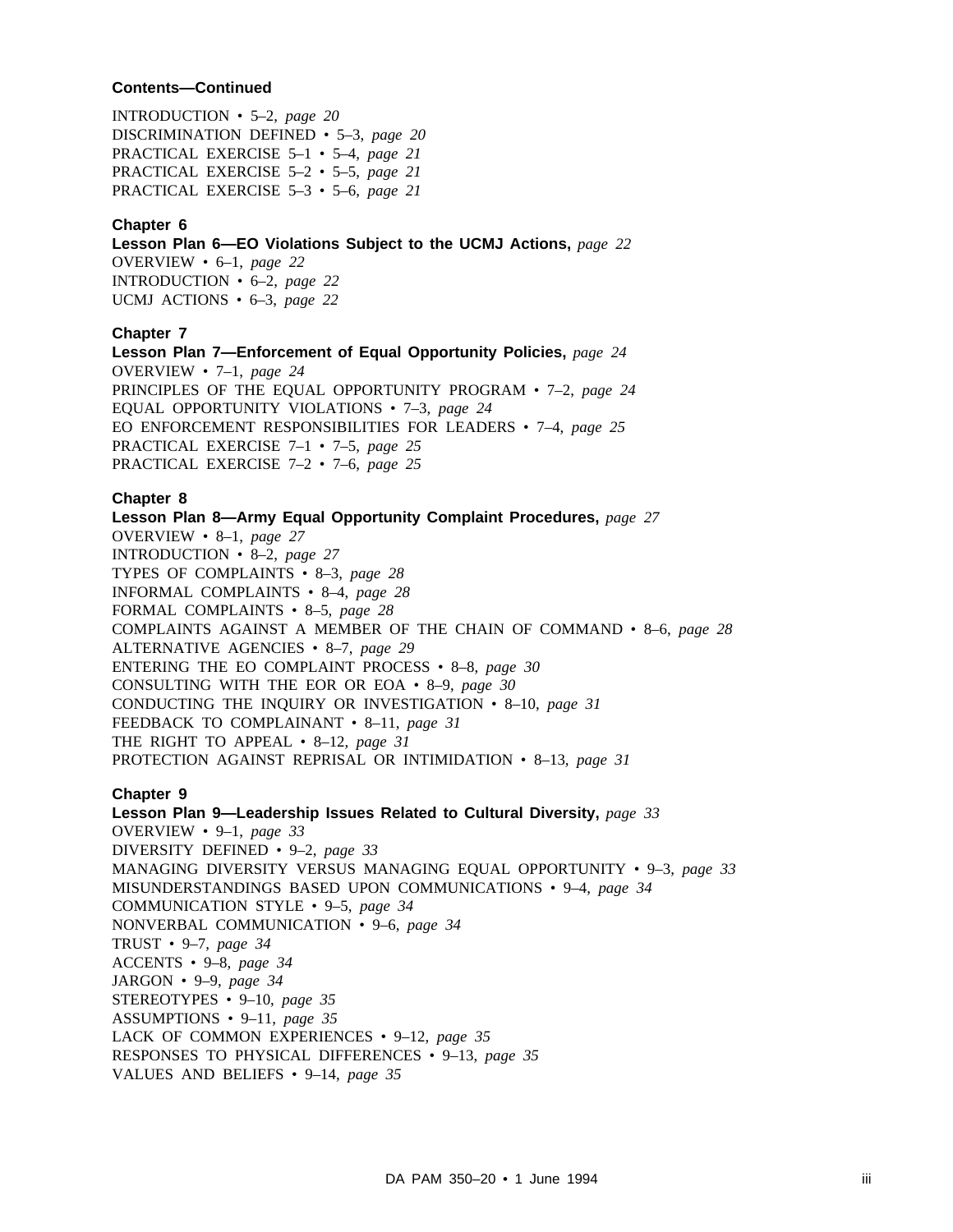**Chapter 10 Lesson Plan 10—Techniques for Equal Opportunity Climate Assessment,** *page 37* OVERVIEW • 10–1, *page 37* EQUAL OPPORTUNITY ASSESSMENT-INDICATORS FOR LEADERS • 10–2, *page 37* METHODS FOR ASSESSING EO CLIMATE • 10–3, *page 38* INFORMAL AND POSITIVE TWO-WAY COMMUNICATION • 10–4, *page 38* OPEN-DOOR LEADERSHIP POLICY • 10–5, *page 38* UNDERSTANDABLE UNIT PROCEDURES • 10–6, *page 39* POSITIVE ETHNIC RECOGNITION • 10–7, *page 39* EQUAL TREATMENT MONITORING • 10–8, *page 39* INDICATORS OF INTERGROUP UNREST • 10–9, *page 39* PRACTICAL EXERCISE 10 • 10–10, *page 40*

# **Chapter 11**

**Lesson Plan 11—Equal Opportunity Action Plan,** *page 41* OVERVIEW • 11–1, *page 41* DEVELOPING AN EO ACTION PLAN • 11–2, *page 41* STEPS TO DEVELOP AN EO ACTION PLAN • 11–3, *page 41*

# **Chapter 12**

**Lesson Plan 12—The Affirmative Action Plan,** *page 42* OVERVIEW • 12–1, *page 42* AFFIRMATIVE ACTIONS • 12–2, *page 42* AFFIRMATIVE ACTION PLAN • 12–3, *page 42* PURPOSE • 12–4, *page 43* OBJECTIVES • 12–5, *page 43* SCOPE • 12–6, *page 43* THE SEVEN AAP AREAS • 12–7, *page 43* REVIEW AND ANALYSIS • 12–8, *page 44* TRAINING • 12–9, *page 44* COMPLAINTS • 12–10, *page 44* KEY POSITIONS • 12–11, *page 44* PERSONNEL ACTIONS • 12–12, *page 44* ETHNIC OBSERVANCES • 12–13, *page 44* SAMPLE AAP SUBJECT AREA • 12–14, *page 44*

# **Chapter 13**

**Lesson Plan 13—Techniques for Equal Opportunity Training,** *page 46* OVERVIEW • 13–1, *page 46* INTRODUCTION • 13–2, *page 46* TOPIC SELECTION • 13–3, *page 46* RESOURCES • 13–4, *page 46* FORMAT STYLE AND TYPE • 13–5, *page 46* LOCATION, TIME, AND SETTING • 13–6, *page 46* EVALUATION • 13–7, *page 46*

# **Chapter 14**

**Lesson Plan 14—Identification of Current Army Equal Opportunity Issues,** *page 47* OVERVIEW • 14–1, *page 47* INTRODUCTION • 14–2, *page 47* RACIAL AND CULTURAL DIFFERENCES • 14–3, *page 47* SEXUAL HARASSMENT • 14–4, *page 47* VERBAL ABUSE • 14–5, *page 48* NONVERBAL ABUSE • 14–6, *page 48* PHYSICAL CONTACT • 14–7, *page 48*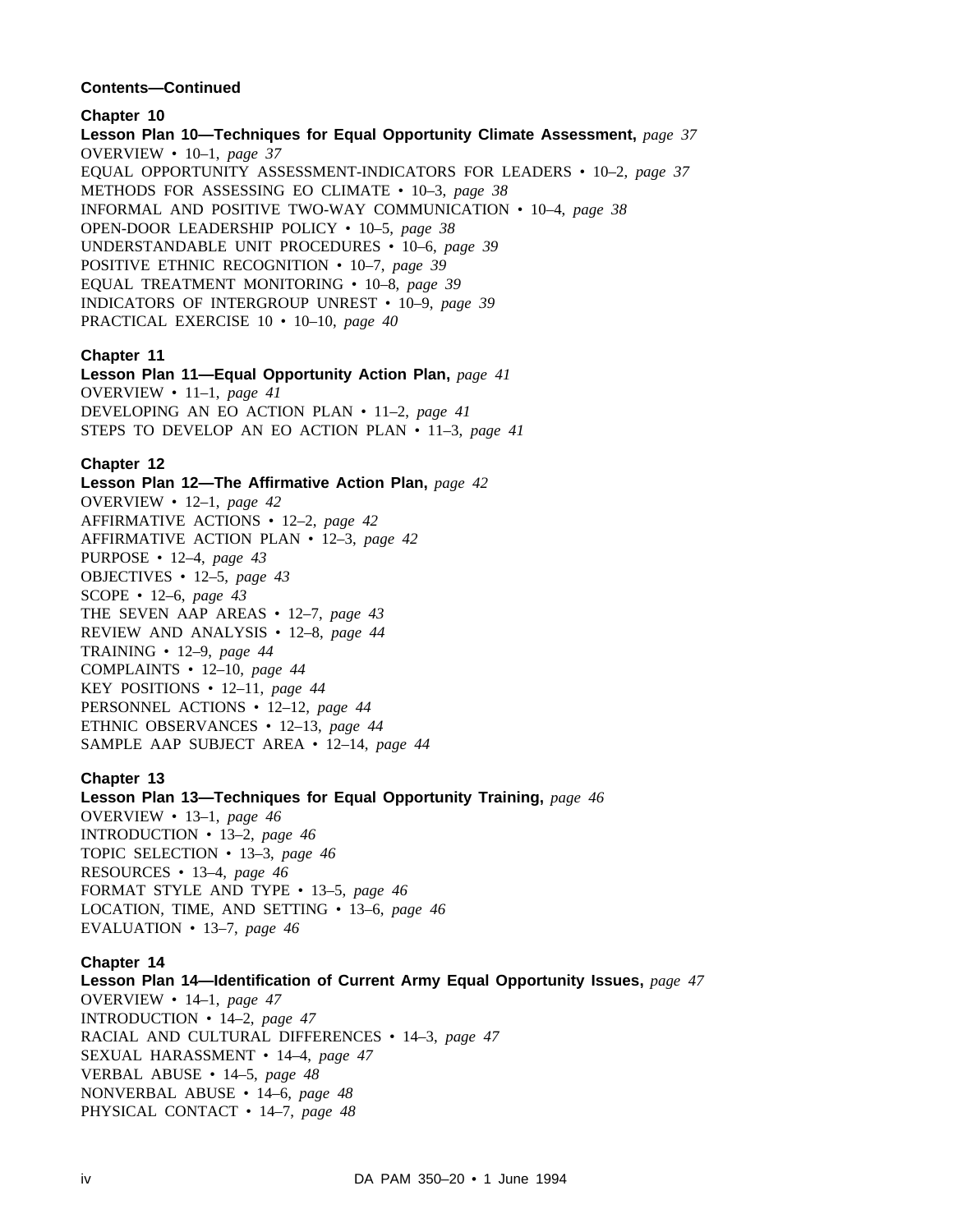WOMEN IN MILITARY SERVICE • 14–8, *page 49* TAKING APPROPRIATE AND TIMELY ACTION • 14–9, *page 49* APPLY AFFIRMATIVE ACTION • 14–10, *page 49* BE AWARE OF PERCEPTIONS • 14–11, *page 49* CONDUCT INTERACTIVE TRAINING • 14–12, *page 50* ENFORCE ARMY STANDARDS • 14–13, *page 50* CONDUCT INTERNAL ASSESSMENTS • 14–14, *page 50* CONDUCT EXTERNAL ASSESSMENTS • 14–15, *page 50* LEAD BY EXAMPLE • 14–16, *page 50*

# **Chapter 15**

**Lesson Plan 15—Techniques to Champion the Equal Opportunity Program,** *page 51* OVERVIEW • 15–1, *page 51* LEADERSHIP PRACTICES USEFUL IN DEVELOPING AN EO CLIMATE • 15–2, *page 51* ACTIVE CHAIN-OF-COMMAND SUPPORT • 15–3, *page 51* POSTED POLICY MEMORANDUM • 15–4, *page 51* UNIT-LEVEL TRAINING • 15–5, *page 51* UNDERSTANDING OF COMPLAINT PROCESS • 15–6, *page 51* DELIBERATE AND THOROUGH HANDLING OF COMPLAINTS • 15–7, *page 52* FOLLOW-THROUGH ON COMPLAINTS • 15–8, *page 52* COMMANDER'S ASSESSMENT TOOLS • 15–9, *page 52* SURVEYS AND QUESTIONNAIRES • 15–10, *page 52* OBSERVATION, DISCUSSION, AND SENSING SESSIONS • 15–11, *page 52* CHAIN OF COMMAND • 15–12, *page 52* EOA AND EOR • 15–13, *page 52* RECORDS AND REPORTS • 15–14, *page 52* AR 600-20, CHAPTER 6 • 15–15, *page 53* DA PAM 350-20 • 15–16, *page 53* TC 26–6 • 15–17, *page 53* PRACTICAL EXERCISE 15–1: • 15–18, *page 53* REVIEW/SUMMARIZE • 15–19, *page 53*

# **Appendixes**

- **A.** References, *page 54*
- **B.** Masters for Overhead Transparencies, *page 54*
- **C.** Practical Exercise Handouts, *page 100*

# **Figure List**

- Figure 1–1: The Army's Equal Opportunity Policy, *page 1*
- Figure 1–2: Staffing for Army's EO Program, *page 2*
- Figure 2–1: Unit Commander's Responsibilities, *page 3*
- Figure 2–2: Chain of Command's Roles and Responsibilities, *page 4*
- Figure 2–3: Equal Opportunity Representative, *page 5*
- Figure 4–1: Categories of Sexual Harassment, *page 9*
- Figure 4–2: Sexual Harassment Behavior, *page 10*
- Figure 4–3: Victim Impact, *page 11*
- Figure 4–4: Sexual Harassment Checklist, *page 12*
- Figure 4–5: Coping Mechanisms, *page 12*
- Figure 4–6: Components of Prevention, *page 13*
- Figure 4–7: Sexual Harassment Behaviors Subject to Disciplinary Actions (UCMJ), *page 15*
- Figure 4–8: Techniques for Prevention, *page 16*
- Figure 5–1: Discrimination, *page 20*
- Figure 5–2: Factors in Discrimination, *page 20*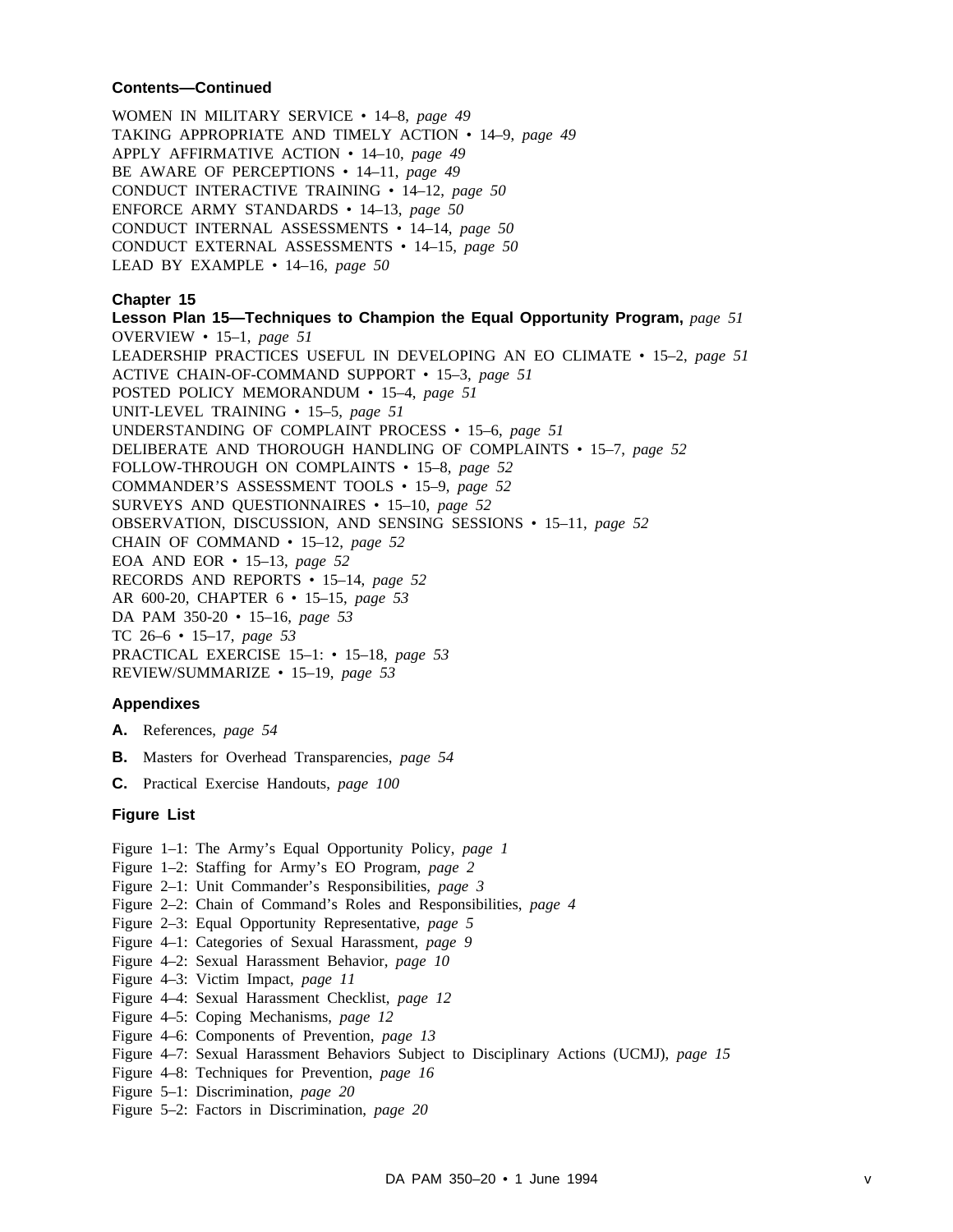- Figure 6–1: Equal Opportunity Violations Subject to UCMJ Actions, *page 23*
- Figure 7–1: Army's Equal Opportunity Policy, *page 24*
- Figure 7–2: Major EO Violations, *page 24*
- Figure 7–3: EO Enforcement Techniques for Leaders, *page 25*
- Figure 8–1: Types of Complaints, *page 28*
- Figure 8–2: Complaints Against a Member of the Chain of Command/Use of Alternative Agencies, *page 29*
- Figure 8–3: Entering the Complaint Process, *page 30*
- Figure 8–4: Equal Opportunity Complaint Process, *page 31*
- Figure 8–5: Actions by the Complainant, *page 32*
- Figure 9–1: Diversity, *page 33*
- Figure 9–2: Managing Diversity, *page 33*
- Figure 9–3: Factors Causing Communication Problems, *page 34*
- Figure 9–4: Values, *page 35*
- Figure 10–1: Equal Opportunity Climate Assessment Tools, *page 37*
- Figure 10–2: Methods for Assessing EO Climate, *page 38*
- Figure 11–1: Steps to Develop an EO Action Plan, *page 41*
- Figure 12–1: Affirmative Actions, *page 42*
- Figure 12–2: Affirmative Action Plan (AAP), *page 43*
- Figure 12–3: The Seven AAP Areas, *page 44*
- Figure 12–4: Affirmative Action Plan Review Areas, *page 44*
- Figure 12–5: Sample AAP Subject Area, *page 45*
- Figure 14–1: Questions About Army EO Issues, *page 47*
- Figure 14–2: Sexual Harassment, *page 48*
- Figure 14–3: Forms of Sexual Harassment, *page 48*
- Figure 14–4: Taking Appropriate and Timely Action, *page 49*
- Figure 15–1: Leadership Practices Useful in Developing an EO Climate, *page 51*
- Figure 15–2: Commander's EO Climate Assessment Tools, *page 52*
- Figure 15–2: Commander's EO Climate Assessment Tools—Continued, *page 53*
- Figure 1–1: The Army's Equal Opportunity Policy, *page 56*
- Figure 1–2: Staffing for Army's EO Program, *page 57*
- Figure 2–1: Unit Commander's EO Responsibilities, *page 58*
- Figure 2–2: Chain of Command's Roles and Responsibilities, *page 59*
- Figure 2–3: Equal Opportunity Representative, *page 60*
- Figure 4–1: Categories of Sexual Harassment, *page 61*
- Figure 4–2: Sexual Harassment Behavior, *page 62*
- Figure 4–3: Victim Impact, *page 63*
- Figure 4–4: Sexual Harassment Checklist, *page 64*
- Figure 4–5: Coping Mechanisms, *page 65*
- Figure 4–6: Components Of Prevention, *page 66*
- Figure 4–7: Sexual Harassment Behaviors Subject to Disciplinary Actions, *page 67*
- Figure 4–8: Techniques for Prevention, *page 68*
- Figure 5–1: Discrimination, *page 69*
- Figure 5–2: Factors in Discrimination, *page 70*
- Figure 6–1: Equal Opportunity Violations Subject to UCMJ Actions, *page 71*
- Figure 7–1: Army's Equal Opportunity Policy, *page 72*
- Figure 7–2: Major EO Violations, *page 73*
- Figure 7–3: EO Enforcement Techniques for Leaders, *page 74*
- Figure 8–1: Types of Complaints, *page 75*
- Figure 8–2: Complaints Against a Member of the Chain of Command/Use of Alternative Agencies, *page 76*
- Figure 8–3: Entering the Complaint Process, *page 77*
- Figure 8–4: Equal Opportunity Complaint Process, *page 78*
- Figure 8–5: Actions by the Complainant, *page 79*
- Figure 9–1: Diversity, *page 80*
- Figure 9–2: Managing Diversity, *page 81*
- Figure 9–3: Factors Causing Communication Problems, *page 82*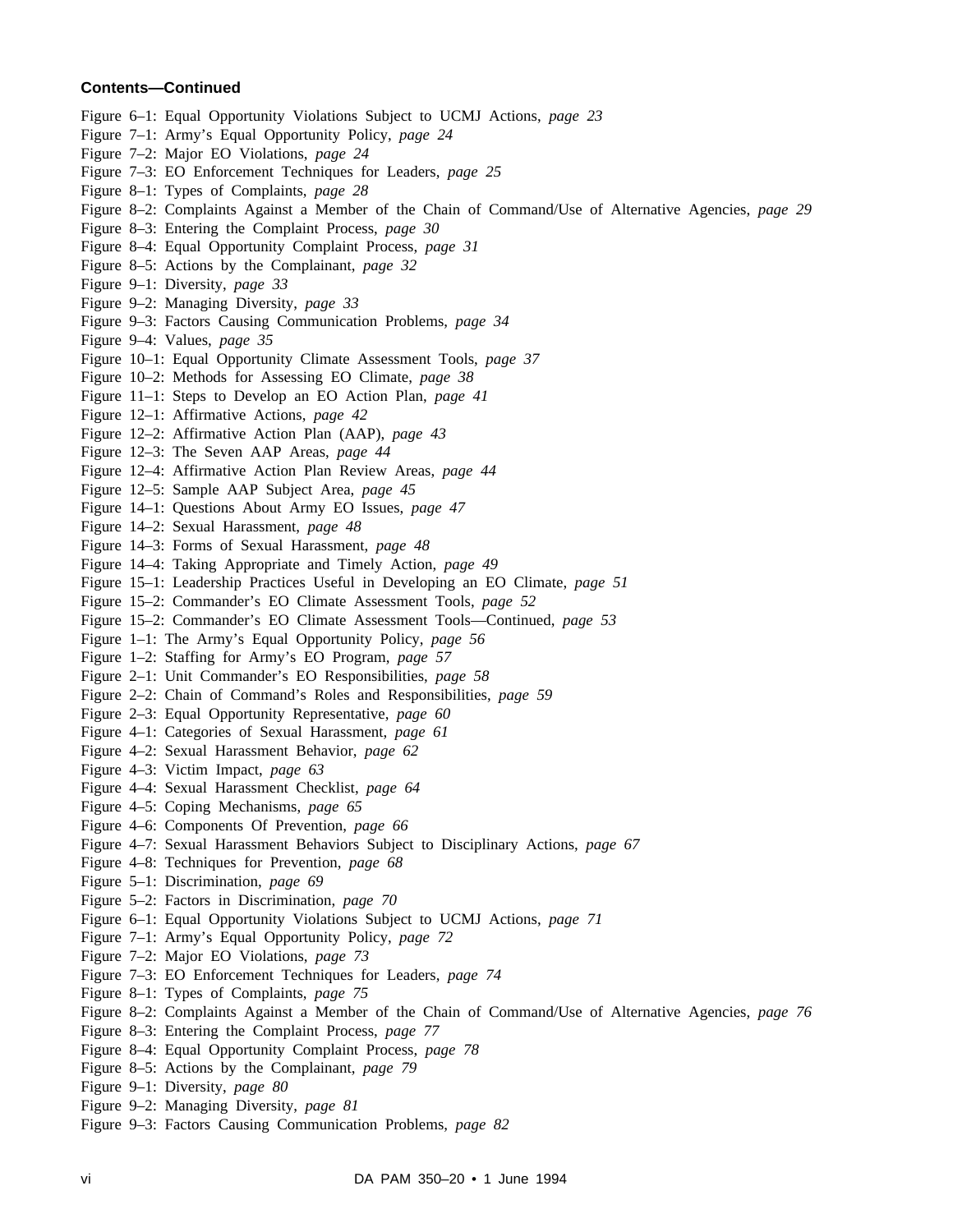Figure 9–4: Values, *page 83*

- Figure 10–1: Equal Opportunity Climate Assessment Tools, *page 84*
- Figure 10–1: Equal Opportunity Climate Assessment Tools—Continued, *page 85*
- Figure 10–2: Methods for Assessing EO Climate, *page 86*
- Figure 11–1: Steps To Develop an EO Action Plan, *page 87*
- Figure 12–1: Affirmative Actions, *page 88*
- Figure 12–2: Affirmative Action Plan (AAP), *page 89*
- Figure 12–3: The Seven AAP Areas, *page 90*
- Figure 12–4: Affirmative Action Plan Review Areas, *page 91*
- Figure 12–5: Sample AAP Subject Area, *page 92*
- Figure 12–6: Sample AAP Subject Area—Continued, *page 93*
- Figure 14–1: Questions About Army EO Issues, *page 94*
- Figure 14–2: Sexual Harassment, *page 95*
- Figure 14–3: Forms of Sexual Harassment, *page 96*
- Figure 14–4: Taking Appropriate and Timely Action, *page 97*
- Figure 15–1: Leadership Practices Useful in Developing an EO Climate, *page 98*
- Figure 15–2: Commander's Assessment Tools, *page 99*

# **Glossary**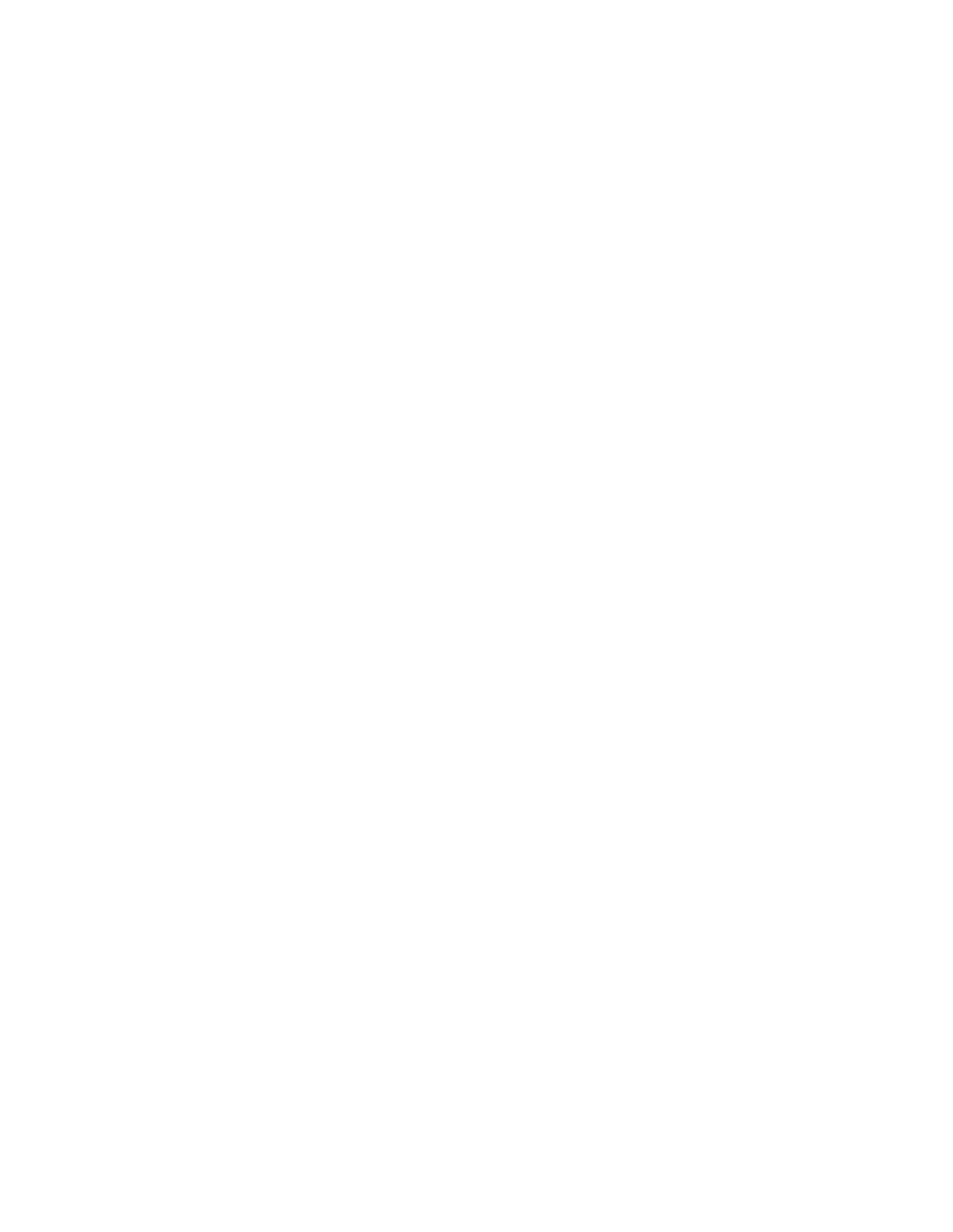# **Chapter 1 Lesson Plan 1—The Army's Equal Opportunity Program**

# **1–1. OVERVIEW**

- *a. TASK:* Describe the Army's Equal Opportunity (EO) Program.
- *b. CONDITIONS:* In a classroom environment.
- *c. STANDARDS:* Correctly describe the components of the Army's EO Program.
- *d. TARGET AUDIENCE:* Leaders and soldiers at all levels.
- *e. RECOMMENDED INSTRUCTION TIME:* 20 minutes.
- *f. INSTRUCTOR REQUIREMENTS:* One instructor per class of no more than 20 to 25 students.

*g. EQUIPMENT NEEDED FOR THE INSTRUCTION:* Overhead projector, overhead transparencies (OTs), chalkboard and chalk or butcher paper and magic marker.

*h. TOPICS COVERED:* This lesson plan gives a brief overview of the parts of the Army's EO Program. The topics covered are the concept of EO, its history, policy, staffing, and complaint procedures. Sexual harassment is also discussed. Each of these topics is examined in more detail in following lesson plans.

*Note.* Ask the group the following question: "Why does the Army have an EO Program?" After several responses *paraphrase* the following:

# **1–2. HISTORY**

*a.* During the 1960's a committee known as the Kerner Commission was appointed to study racial unrest. It concluded that racism was the cause of serious problems nationally and on military installations and ships. The Department Of Defense (DOD) then conducted a two-year study which reinforced the Kerner Commission's findings; racism was the problem.

*b.* The recommendations from the DOD study committee were used to start the military's Race Relations/Racial Awareness program. This was the forerunner of the current EO Program.

# **1–3. POLICY**

*Note.* Briefly discuss the Army's EO policy. Show OT 1–1, THE ARMY'S EO POLICY.

| THE ARMY'S EQUAL<br>OPPORTUNITY POLICY                                                                                                                                                                                                      |
|---------------------------------------------------------------------------------------------------------------------------------------------------------------------------------------------------------------------------------------------|
| <b>Example 1</b> Equal treatment for soldiers and family<br>members<br>$\blacksquare$ Applies both on and off post<br>Applies to total environment (living<br>and working)<br><b>Provides an environment free of sex-</b><br>ual harassment |
| Figure 1–1. The Army's Equal Opportunity Policy                                                                                                                                                                                             |

*a.* The policy of the US Army is to provide equal opportunity and treatment for all soldiers and their families, both on and off post, and for and Department of the Army Civilians (DACs). The process of affirmative action applies here. Affirmative actions are positive actions taken by DA activities to ensure that EO occurs.

*b.* The concept of equal opportunity is based solely on merit, fitness, capability, and potential. It is given without regard to race, color, religion, gender, or national origin.

# **1–4. SEXUAL HARASSMENT**

*a.* Sexual harassment conflicts with the EO Program because it is a form of gender discrimination. It involves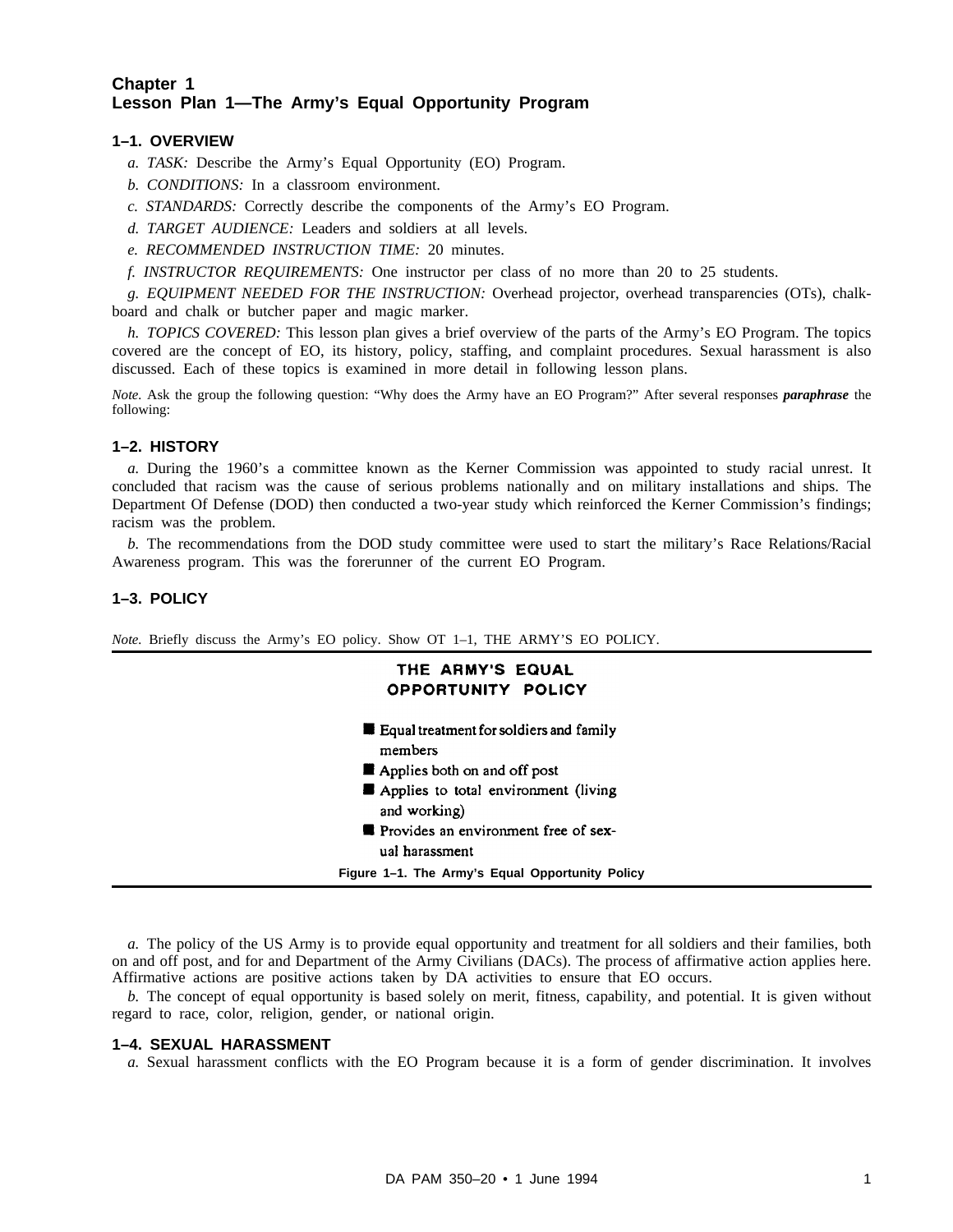unwelcome sexual advances, requests for sexual favors, and other kinds of verbal or physical conduct of a sexual nature.

*b.* Sexual harassment is not limited to the workplace. It can occur almost anyplace, and it violates acceptable standards of character and fairness required of all soldiers. It also harms mission accomplishment and unit cohesion. Such behavior by soldiers or Army civilians *will not be tolerated.*

### **1–5. STAFFING**

*Note.* Briefly discuss the Army's staffing responsibilities. Show OT 1–2, STAFFING FOR THE ARMY'S EO PROGRAM.



*a.* The EO program is designed to contribute to mission accomplishment, cohesion, and readiness. Therefore, it is a responsibility of leadership and a function of command.

*b.* Commanders are the EO officers for their units. They are helped by brigade-level EO advisers, unit-level EO representatives, and other EO advisors.

*c.* Staff military personnel with EO as a primary duty are called Equal Opportunity Advisers (EOAs). They are assigned to help commanders at all levels. Soldiers chosen to perform EOA duties attend a 16-week course at the Defense Equal Opportunity Management Institute.

*d.* At the unit level, Equal Opportunity Representatives (EORs) help and advise unit commanders on the equal opportunity program. Soldiers selected to perform EOR duties attend a local 2-week course conducted by EOAs.

### **1–6. COMPLAINT PROCEDURES**

Soldiers filing complaints should follow command channels to make their grievances known. Commanders must ensure that soldiers are fully aware of procedures for obtaining redress of grievances. This includes complaints against members of the chain of command. These procedures must be published and displayed where all unit soldiers can see them.

*Note.* Summarize the lesson and ask for questions.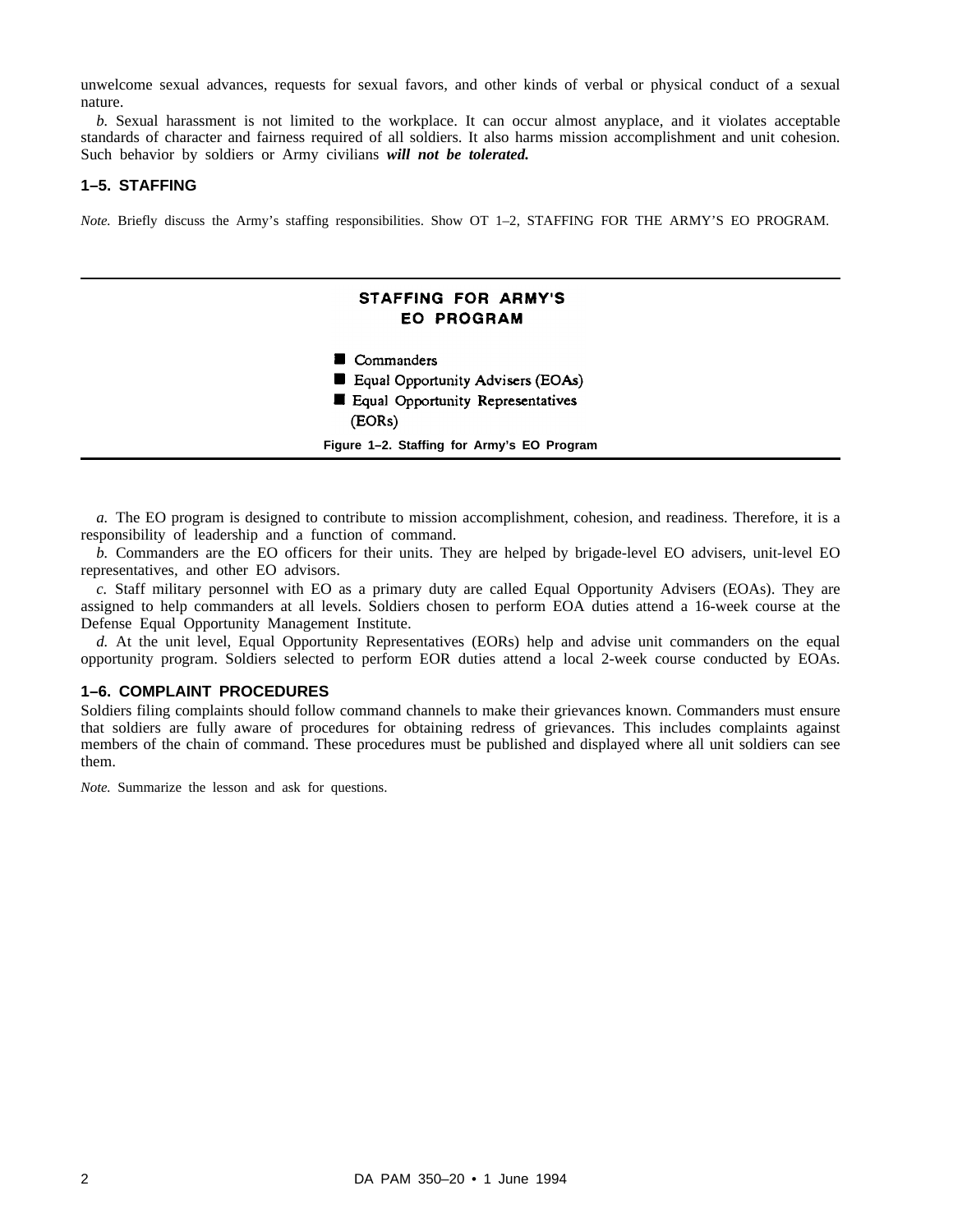# **Chapter 2 Lesson Plan 2—Duties and Responsibilities of Equal Opportunity Leaders**

# **2–1. OVERVIEW**

- *a. TASK:* Identify Equal Opportunity (EO) leadership's duties and responsibilities.
- *b. CONDITIONS:* In a classroom environment.
- *c. STANDARDS:* Identify EO leadership's duties and responsibilities.
- *d. TARGET AUDIENCE:* Soldiers of squad leader level and above.
- *e. RECOMMENDED INSTRUCTION TIME:* 20 minutes.
- *f. INSTRUCTOR REQUIREMENTS:* One instructor per class of no more than 20 to 25 students.

*g. EQUIPMENT NEEDED FOR THE INSTRUCTION:* Overhead projector, overhead transparencies (OTs), chalkboard and chalk or butcher paper and magic marker.

*h. TOPICS COVERED:* The duties and responsibilities of the commander, first sergeant, EOA, and EOR in managing the EO Program.

# **2–2. UNIT COMMANDER**

Commanders are the EO officers for their units. They are helped by the unit's chain of command, the Equal Opportunity Representative (EOR), and the Equal Opportunity Adviser (EOA). These people have invaluable training and experience and can advise you on EO matters. Commanders have the following responsibilities:

*Note.* Show OT 2–1, UNIT COMMANDER'S RESPONSIBILITIES.

# UNIT COMMANDER'S **RESPONSIBILITIES**

- Develop and implement EO programs.
- Identify discriminatory practices affecting soldiers and their families and start corrective actions, to include follow-up.
- **Promote EO** and interpersonal harmony for all soldiers and their family members.
- Conduct EO training on a continuing basis.
- Monitor and assess how well EO programs are run.
- **E** Ensure prompt follow-up and appropriate action to resolve complaints of discrimination and sexual harassment.
- Post clear policy statements.
- Provide feedback to complainant.

**Figure 2–1. Unit Commander's Responsibilities**

# **2–3. CHAIN OF COMMAND**

The unit commander is responsible for carrying out the EO program at unit level per AR 600–20. To help with this task, other members of the chain of command have the following roles and responsibilities.

*Note.* Show OT 2–2, CHAIN OF COMMAND'S ROLES AND RESPONSIBILITIES.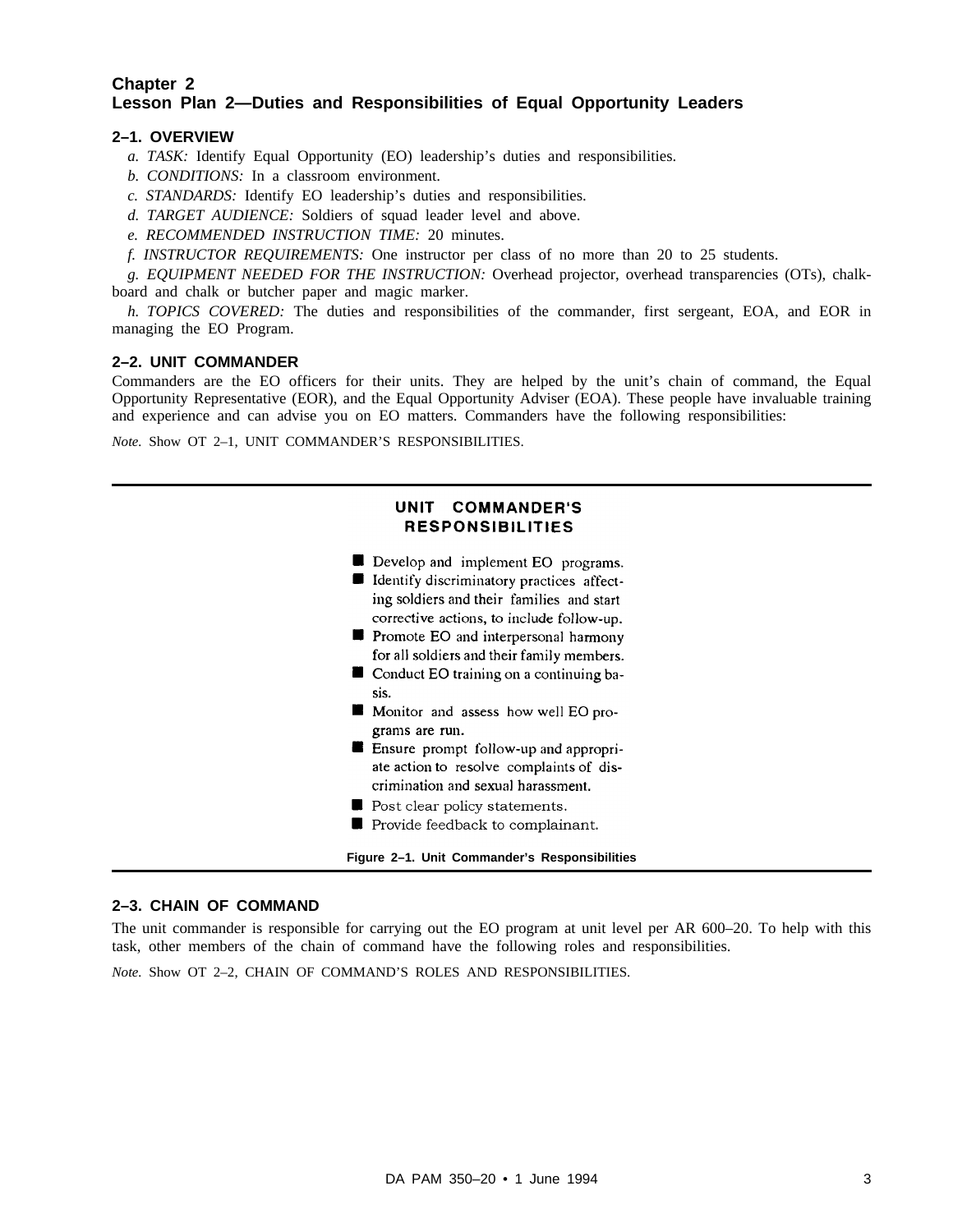# CHAIN OF COMMAND'S ROLES **AND RESPONSIBILITIES**

First Sergeant Platoon Sergeant Squad Leader Section/Team Leader Equal Opportunity Representative (EOR) Equal Opportunity Advisor (EOA)

**Figure 2–2. Chain of Command's Roles and Responsibilities**

# **2–4. FIRST SERGEANT**

*a.* In addition to being the eyes and ears of the commander, the first sergeant has the following EO duties and responsibilities:

- Ensure that all unit soldiers get EO training. (Members of the chain of command or supervisors lead EO sessions or are present to answer questions).
- Ensure that EO policies are publicized and enforced.
- Actively seek to identify discriminatory practices early on, and start actions to remove the contributing factors.
- Counsel subordinates on EO roles and responsibilities.
- Ensure that unit personnel are aware of complaint processing procedures.
- Advise the EOR on duties and responsibilities of EO training and complaint processing.
- Assist other agencies that can help in resolving complaints (for example, Housing, IG, etc.)
- Ensure that complaints are quickly processed per AR 600–20 when allegations of discrimination or sexual harassment are made.
- Help the EOA as required.
- Ensure that effective EO training is conducted.
- Be a positive role model in EO matters.

*b.* The EO duties of platoon, squad, and team- or section-level leaders are like those of the first sergeant, but with a narrower scope.

# **2–5. EQUAL OPPORTUNITY REPRESENTATIVE**

*Note.* Ask the following questions: "Have any of you ever worked with an Equal Opportunity Representative (EOR)?" "Do you know what an EOR does?" After several responses, show OT 2-3, EQUAL OPPORTUNITY REPRESENTATIVE.

Unit EORs help commanders of units at battalion level and below. This is an additional duty. See your local command policy for EOR selection criteria. The EOR has the following responsibilities:

- Help the commander and first sergeant (1SG) prepare and conduct EO training.
- Establish and maintain liaison between units and their EOAs.
- Help prepare and conduct ethnic observances.
- Recognize and assess indicators of the EO climate, and advise commanders on suitable actions.
- Refer soldiers with complaints to the appropriate agency for help. (If the complaint involves the commander, the EOR refers it to the EOA and informs the commander.)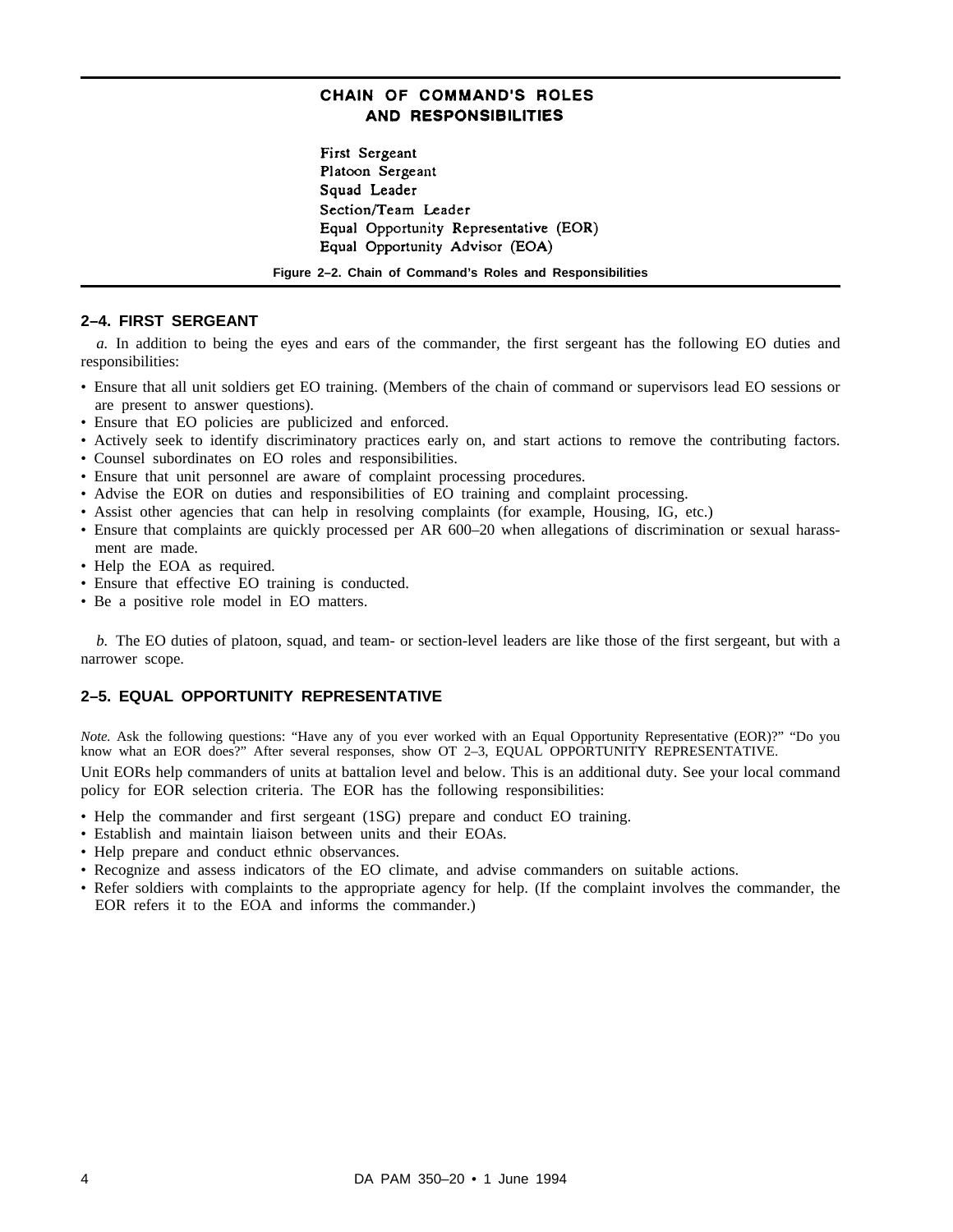# EQUAL OPPORTUNITY **REPRESENTATIVE**

Equal Opportunity Representatives are Unit Soldiers trained to help commanders carry out the equal opportunity program within units.

**Figure 2–3. Equal Opportunity Representative**

### **2–6. EQUAL OPPORTUNITY ADVISER**

The functions of the EOR and EOA are similar, but the EOA's scope is much broader. They are assigned to help commanders at installations, agencies, and organizations down to brigade level. Being an EOA is a full-time duty with the following specific duties and responsibilities:

- Issue Department of Defense and Department of the Army EO policies.
- Recognize and assess indicators of institutional and individual discrimination.
- Recognize overt and subtle sexual harassment.
- Recommend appropriate action to stop discrimination and sexual harassment.
- Collect, organize, and interpret demographic data on all aspects of EO climate.
- Help commanders develop realistic affirmative action plans, and monitor their progress.
- Train EORs.
- Develop and present EO training.
- Receive and act upon individual complaints.
- Plan and conduct ethnic observances.
- Help develop unit EO policies.

*Note.* Summarize the lesson and ask for questions.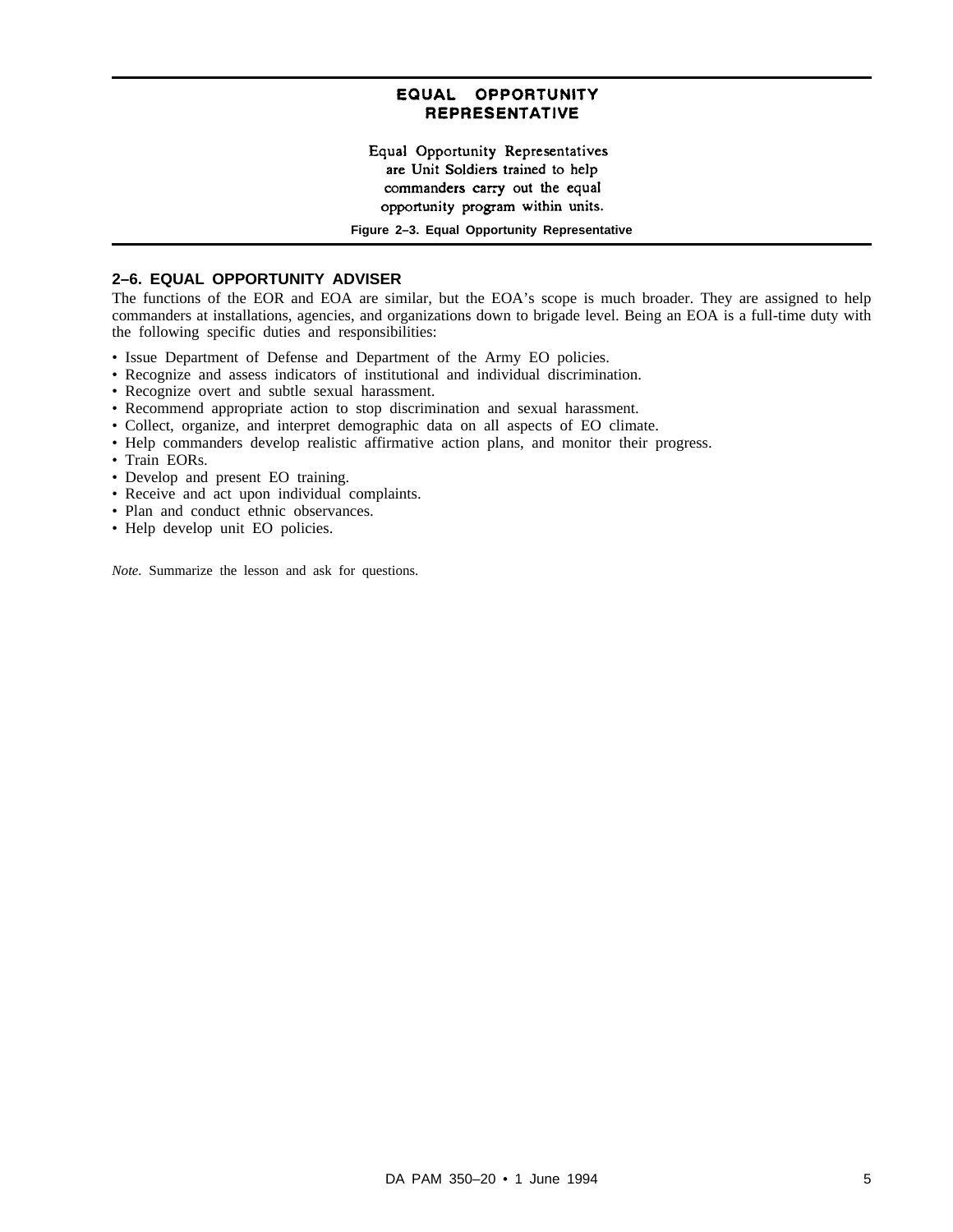# **Chapter 3 Lesson Plan 3—Cultural Issues Related to Equal Opportunity**

# **3–1. OVERVIEW**

- *a. TASK:* Identify cultural issues related to Equal Opportunity (EO).
- *b. CONDITIONS:* In a classroom environment.
- *c. STANDARDS:* Recognition of cultural issues related to EO.
- *d. TARGET AUDIENCE:* Leaders and soldiers at all levels.
- *e. RECOMMENDED INSTRUCTION TIME:* 20 minutes including practical exercises (PEs).
- *f. INSTRUCTOR REQUIREMENTS:* One instructor per class of no more than 25 students.

*g. EQUIPMENT NEEDED FOR THE INSTRUCTION:* Overhead projector, overhead transparencies (OTs), chalkboard and chalk or butcher paper and magic markers, Practical Exercises 3–l and 3–2.

*h. TOPICS COVERED:* Cultural symbols, cultural symbolism and professional symbolism.

# **3–2. INTRODUCTION**

*a.* The military is probably the most culturally and racially diverse organization in the country. New soldiers meet and mix with people they view as "different." Often for the first time, they have to adapt to differences in behaviors, speech, dress, etc.. The result of this can be culture shock.

*b.* Resistance to making adjustments can create problems not only for soldiers, but also for their leaders. It is therefore essential that all soldiers gain an understanding of cultural differences and relationships.

*Note.* Distribute the Practical Exercises 3–1 and 3–2. Divide the class into at least four equal groups and give them 5 to 10 minutes to complete the PEs. Have a spokesperson from each group present possible answers for the PEs to the class.

# **3–3. PRACTICAL EXERCISE 3–1**

*a. SITUATION:* You are the platoon sergeant within a company-size element. Several white soldiers have complained about Puerto Rican soldiers displaying the Puerto Rican national flag in the windows of their privately owned vehicles (POVs). Their perception is that the Puerto Rican soldiers are sending a message that says they love Puerto Rico more than they love the United States of America. The white soldiers request a policy be established to ban displaying of national flags (of any culture) on the military installation.

*b. QUESTION:* What are the EO issues and concerns from this scenario? What action, if any, should you take to address concerns of your soldiers?

*c. ANSWER:* The scenario presents several different problems. The first issue is that displaying of national or cultural flags and symbols is a privilege which can be withdrawn, and not a right. Should your commander feel that displaying of certain symbols in the unit area is a detriment to team work and unit cohesion, he or she has the authority to withdraw the privilege. Second issue is whether the concerns of the soldiers are legitimate and require intervention by the chain of command. Finally, can the request by the soldiers to ban flags from the installation be realistically honored? If it is determined that the perception about displaying Puerto Rican flags is one of misunderstanding then it may be appropriate to conduct cultural awareness training. However, leaders should not overlook the fact that displaying of certain signs and symbols can be used to antagonize others as well as express cultural pride.

# **3–4. PRACTICAL EXERCISE 3–2**

*a. SITUATION:* You are the squad leader in an infantry unit. While walking through your unit area, you over hear two African-American soldiers in your squad refer to one another as "home boys".

*b. QUESTION:* How do you feel about the soldiers calling each other "home boy"? Should you take any action? If so, what and why?

*c. ANSWER:* The term "home boy" is sometimes used as a greeting or an expression to show brotherhood or close cultural ties. Slang or other cultural expressions are frequently used by soldiers in addressing one another. However, leaders should be cautious when such terms are used between soldiers of different rank. Such familiarity can cause disciplinary problems when one soldier has to take orders from another with whom they perceived a personal relationship. Sometimes these expressions take on a derogatory meaning or can be misunderstood when soldiers outside the cultural group attempt to use the same expression. It is important that leaders are aware of certain cultural expressions and the positive or negative impact that they can have for a unit's EO climate.

# **3–5. CULTURAL SYMBOLS**

Symbols are acts, sounds, or objects which are not important in themselves, but which direct attention to something that is considered important. Most groups use symbols to show belonging and membership. Just as social organizations, religions, businesses, and political parties have their own sets of symbols, so do various ethnic groups. To understand group symbols or cultural symbolism, you must be aware of the self-concepts which have evolved within racially and culturally different groups. These concepts have often developed as a reaction to isolation from and rejection by the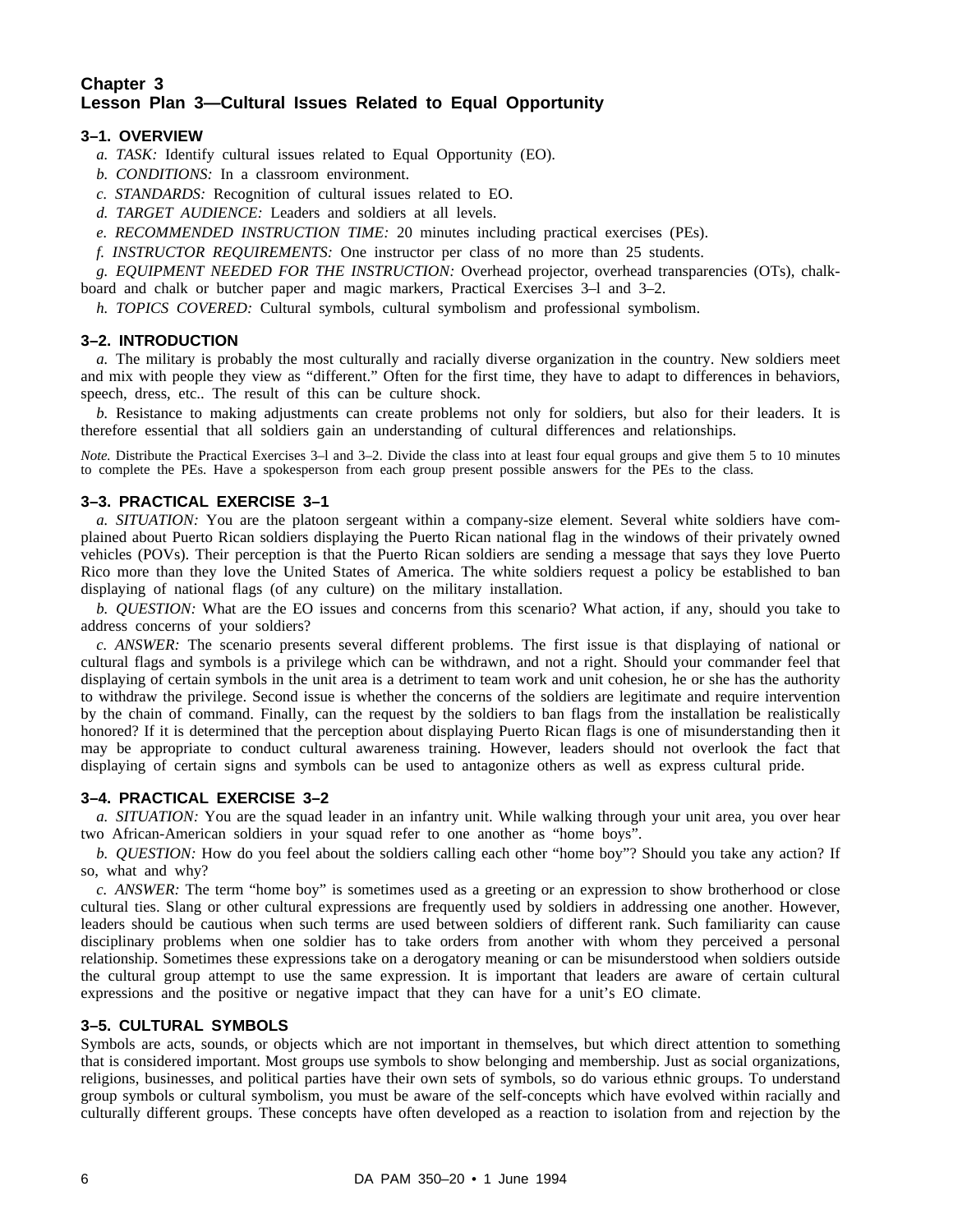power establishment. They are expressed through a strong identity and solidarity. There comes with this an increase in personal pride and in public identity. The following are examples of group symbols:

*a. GESTURES.* Certain physical gestures or "body language" may be used by ethnic groups to show pride or solidarity. The symbols used by different cultural groups are often viewed by others as a lack of professionalism, display of resentment, or outward hostility rather than as gestures of unity and cultural expression. (Example: ritual handshake)

*b. CLOTHING.* On special occasions many ethnic groups express a pride in their culture by wearing clothing that symbolizes their heritage. (Examples: Irish-Americans wearing green articles on Saint Patrick's Day and German-Americans putting on liderhosen (leather trousers) for German festivals.)

*c. LANGUAGE.* Certain verbal expressions may also be considered as symbols. Most of these express feelings of brotherhood or unity. (Example: The greeting, "What's up bro'?")

### **3–6. CULTURAL SYMBOLISM**

A cultural symbol is an item or way of behaving which carries a special meaning for an ethnic or racial group. For soldiers and leaders, knowing about cultural symbols and their importance to individuals and group identity is very important. It is vital to creating and maintaining effective human relations. This leads to unit cohesion. Some examples of cultural symbols are pinatas, flags, special handshakes, and inscriptions on hats and shirts. These symbols help develop a healthy morale and esprit-de-corps among soldiers, but they need to be understood to be effective.

### **3–7. PROFESSIONAL SYMBOLISM**

The military uniform in itself is a professional symbol. It stands for the Army and all of its fine traditions: the ribbons denote acts of heroism and service; the unit crest expresses the heritage and traditions of the unit; and the insignia indicates rank and status within the military structure.

*Note.* Paraphrase the following: Leaders and soldiers at all levels need to accept cultural differences. A leader's awareness of these differences can have a positive impact on mission accomplishment. The more a leader knows about the ethnic cultures of the soldiers assigned to his or her unit, the better are the chances for developing and maintaining unit cohesion and readiness. This is a goal of the Army's EO program.

*Note.* Summarize the lesson and ask for questions.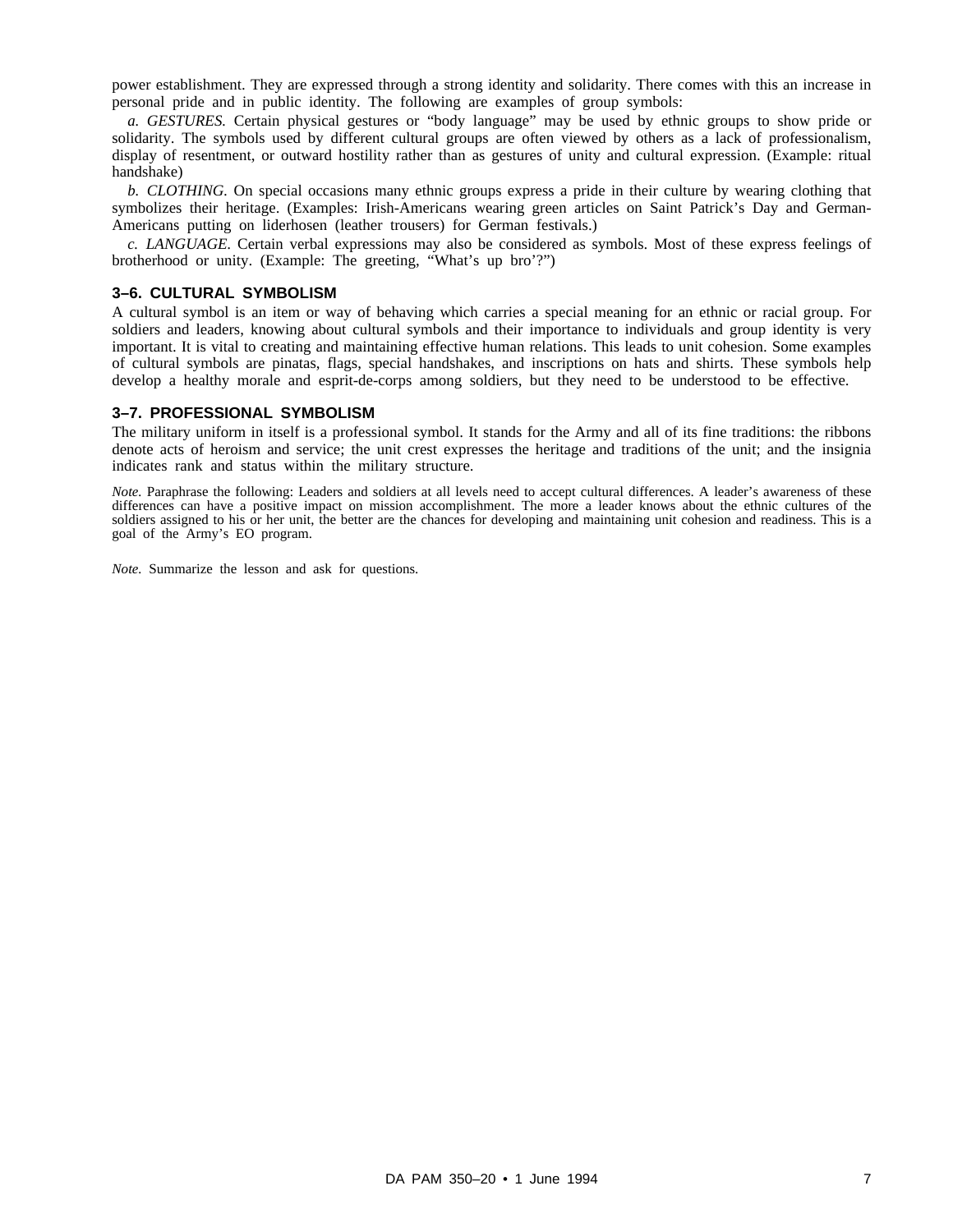# **Chapter 4 Lesson Plan 4—Prevention of Sexual Harassment**

# **4–1. OVERVIEW**

- *a. TASK:* Identify situations of sexual harassment and recommend appropriate corrective action.
- *b. CONDITIONS:* In a classroom environment.
- *c. STANDARDS:* Correctly identify situations of sexual harassment and recommend appropriate corrective action.
- *d. TARGET AUDIENCE:* Leaders and soldiers at all levels.
- *e. RECOMMENDED INSTRUCTION TIME:* 120 minutes including practical exercises (PEs).

*f. INSTRUCTOR REQUIREMENTS:* One instructor per class of no more than 25 students.

*g. EQUIPMENT NEEDED FOR THE INSTRUCTION:* Overhead projector, overhead transparencies (OTs), Figures 4–l through 4–8 chalkboard and chalk or butcher paper and magic markers, PEs 4–l and 4–2.

*h. MAJOR TOPICS COVERED:* The Army's program for preventing sexual harassment; policy; categories of sexual harassment; sexual harassment behavior, victim impact, sexual harassment checklist, coping mechanisms, components of prevention; and recommended techniques in dealing with sexual harassment.

# **4–2. INTRODUCTION**

*Note.* Paraphrase the following statements:

*a.* The elimination of sexual harassment has been a long-standing goal of the Army's EO program. The Army has made a great deal of progress towards an effective policy of prevention. During recent years the issue of sexual harassment has received significant media and political attention in both government and in private sectors. This heightened awareness on the causes of sexual harassment has intensified national debate on prevention strategies.

*b.* Sexual harassment affects everyone. It victimizes males as well as females and can occur at any time, and is not limited to the workplace.

*c.* The eradication and prevention of sexual harassment is not just a moral imperative; it is a readiness issue. Army leaders continue to re-energize efforts to effect a policy of zero tolerance. Sexual harassment effects unit cohesion and mission effectiveness and violates acceptable standards of equality and fair play. Sexual harassment drains our limited resources and destroys unit morale. It detracts from a positive unit climate that promotes individual growth and teamwork, vital to combat readiness. For these reasons sexual harassment cannot and will not be tolerated.

*Note.* The term "civilian employees" used in this lesson plan, refers to Department of Army civilian employees (DACs) working either appropriated fund or non-appropriated fund position, and Army family members who are contract employees. Prior to class review Army policy regarding senior-subordinate relationships and fraternization in AR 600–20 and DA PAM 600–35.

# **4–3. POLICY**

*a.* Sexual harassment is defined in AR 600–20 as follows: Sexual harassment is a form of gender discrimination that involves unwelcome sexual advances, requests for sexual favors, and other verbal or physical conduct of a sexual nature when:

(1) submission to or rejection of such conduct is made either explicitly or implicitly a term or condition of a person's job, pay, or career, or

(2) submission to or rejection of such conduct by a person is made as a basis for career or employment decisions affecting that person, or

(3) such conduct interferes with an individual's performance or creates an intimidating, hostile, or offensive environment.

*b.* The definition further states that any person in a supervisory or command position who uses or condones implicit or explicit sexual behavior to control, influence, or affect the career, pay, or job of a military member or civilian employee is engaging in sexual harassment. Similarly, any military member or civilian employee who makes deliberate or repeated unwelcome verbal comments, gestures, or physical contact of a sexual nature is also engaging in sexual harassment.

# **4–4. CATEGORIES OF SEXUAL HARASSMENT**

Soldiers and civilians need to have a clear understanding of some of the basic principles which are critical to identifying types of behavior which constitute sexual harassment. Two of these include "quid pro quo" and "hostile environment." Also, soldiers and civilians should understand "unwelcome" as viewed by a "reasonable woman" or "reasonable person standard," and the relevancy of impact versus intent.

*Note.* Show OT 4–1, CATEGORIES OF SEXUAL HARASSMENT.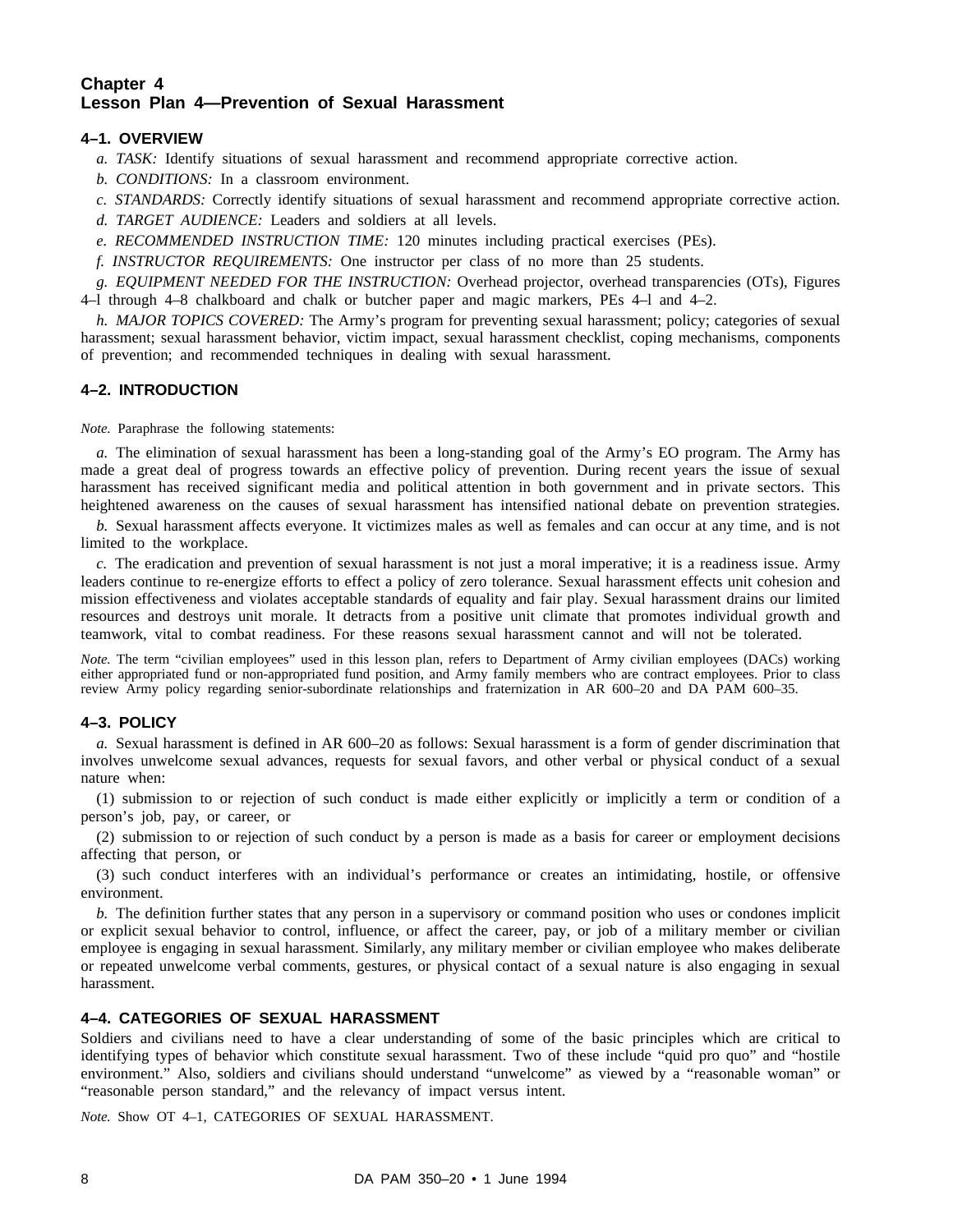# CATEGORIES OF SEXUAL HARASSMENT

"Quid Pro Quo" **Hostile Environment** 

# RELATED ELEMENTS OF SEXUAL HARASSMENT

Impact Vs Intent Reasonable Person and Reasonable Woman Standards

# **Figure 4–1. Categories of Sexual Harassment**

### **4–5. QUID PRO QUO**

*a.* "Quid pro quo" which is a Latin term essentially means "this for that." In relation to sexual harassment, it refers to conditions placed upon a person's career or terms of employment in return for sexual favors. This may involve threats of poor performance evaluations, firing, or a variety of other adverse actions if the victim does not submit to requests for sexual advances. One can still be a victim despite the appearance of willingly submitting to sexual advances; the threat to a person's job or career only has to be implied.

*b.* Quid pro quo can also involve promising favorable actions such as career advancement, promotions, and other benefits should the victim accede to the sexual advances of the harasser.

*c.* Incidents of quid pro quo can also have an adverse effect on third persons. It can result in allegations of sexual favoritism, or gender discrimination when a person feels unfairly deprived of recognition, advancement, or other career opportunities due to favoritism shown to another soldier or civilian employee based on a sexual relationship. An example would be assigning a squad member who finds out that his or her squad leader recommends another soldier for promotion based upon promised or actual sexual favors, not upon merit or ability.

# **4–6. HOSTILE ENVIRONMENT**

*a.* A "hostile environment" occurs when soldiers or civilians are subjected to offensive, unwanted, and unsolicited comments and behavior of a sexual nature. Unwanted and unsolicited in this case means that the behavior was not requested or asked for in any terms. This form of sexual harassment has been identified as the most prevalent within the military.

*b.* A "hostile environment" brings the topic of sex or biased gender differences into the workplace in any one of a number of forms. It does not, however, necessarily include the more blatant or easily identifiable acts of quid pro quo. Rather, it normally includes those actions in "the grey areas" or the less obvious kinds of behavior which are based on gender differences.

*c.* An example of "hostile environment" often observed in the old Army would have been a predominantly maleoriented workplace where soldiers and their leaders frequently used derogatory feminine terms in describing unsatisfactory male performance, e. g., "wimp," "sissy," or "mama's boy." In addition, they would have used language that contained sexual connotations or was gender based such as certain jody calls during physical training. This environment may have tolerated or even encouraged posting of sexually oriented cartoons and pictures in the work and living areas. Also, telling of sexually explicit jokes and sharing sexist attitudes and opinions were likely prevalent. These behaviors created a hostile environment, whether or not women directly worked in or visited the immediate area.

*Note.* Emphasize that women do not have to be present or be a member of an organization for sexual harassment or hostile environment to occur; men can be sexually harassed by other men.

# **4–7. RELATED ELEMENTS OF SEXUAL HARASSMENT**

In addition to the two basic categories of "Quid Pro Quo" and Hostile Environment, soldiers and civilian employees need to be aware of other related elements to identify behavior that constitutes sexual harassment.

### **4–8. IMPACT VS INTENT**

*a.* Soldiers and civilians must understand that what they may consider to be joking or horseplay must be evaluated on its appropriateness and offensiveness as perceived by the recipient.

*b.* When attention of a sexual nature is neither wanted, initiated, nor solicited, it is considered "unwelcome."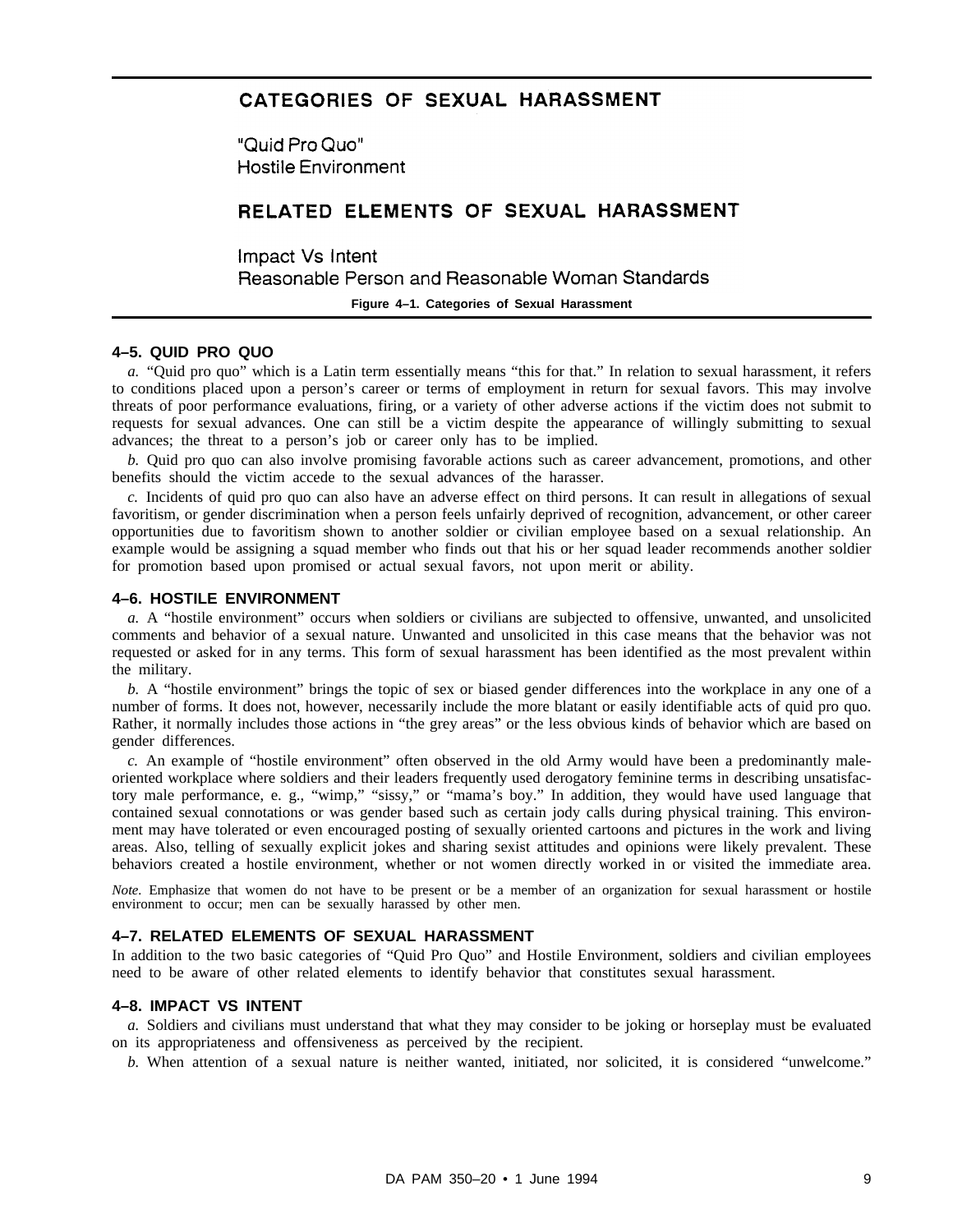Assessing whether the behavior is appropriate or offensive must be done from the perspective of the recipient, not the alleged harasser.

*c.* In determining whether such behavior constitutes sexual harassment, a primary concern is the impact of the act upon the victim, not the intent of the alleged harasser. An excuse such as, "I was only joking" is irrelevant. In the event of a complaint, the impact of an incident or series of incidents will be viewed from the complainant's perspective. The issue of intent on the part of the perpetrator is not a relevant factor in determining whether sexual harassment has occurred.

*Note.* You may inform the class that commanders may consider intent when adjudicating an appropriate command response or specific corrective actions.

# **4–9. REASONABLE PERSON AND REASONABLE WOMAN STANDARDS**

*a*. Another variable in assessing the impact or expected reaction to sexual harassment is measured by the "reasonable person standard" or the "reasonable woman standard." These standards are used to predict the expected reaction to or impact of perceived offensive behaviors on the recipient. They ensure adequate sensitivity to a person's feelings and perspective while avoiding extremes. The standard asks, "How would a reasonable person under similar circumstances react or be affected by such behavior?" When the complainant is a woman, the evaluation would pose, "How would a reasonable woman be affected or react?"

*b.* The purpose of adopting a "reasonable woman's standard" is to avoid the issue of male bias which could exist in a "reasonable person's standard." Because of our socialization, men and women can watch the same behavior, but have a very different perspective about what they saw and what they were feeling.

*Note.* Provide a contemporary or current event or local issue as an example.

### **4–10. SEXUAL HARASSMENT BEHAVIOR**

Earlier we stated that sexual harassment could enter the work environment in a number of ways. Sexual harassment behavior is a major factor for determining hostile environment and can be categorized into four basic forms: verbal comments, nonverbal gestures, printed material and physical contact. The following are common examples:

*Note.* Show OT 4–2, SEXUAL HARASSMENT BEHAVIOR.

# SEXUAL HARASSMENT BEHAVIOR

**Verbal Comments Nonverbal Gestures Printed Material Physical Contact** 

**Figure 4–2. Sexual Harassment Behavior**

# **4–11. VERBAL COMMENTS**

*a.* Examples of verbal comments include telling sexual jokes and using profanity, off-color sexual comments, threats; or barking, growling, oinking, and whistling at passersby in describing certain sexual attributes about one's physical appearance.

*b.* Telling sexual jokes is one of the toughest forms of harassment to confront. It is not necessarily because of the different perceptions about the offensiveness of the joke, but rather the intent of the person telling the joke is often viewed as being "all in fun" with no deliberate attempt to hurt or do harm. Even those who are offended may laugh along rationalizing that tolerating the storyteller is a form of group camaraderie. However, this rarely is the case. Often the opposite reaction occurs creating a lack of respect and a "here we go again" response when the joker approaches.

*c.* Another kind of verbal behavior is using innocent "terms of endearment" such as "honey," "baby," "sweetheart" or "dear" in referring to soldiers or civilian co-workers. Initially this form of harassment appears innocent until someone demands that his or her appropriate title be used. When the victim's request is not honored and the behavior is repeated or escalated to another form, it can be classified as creating a hostile environment.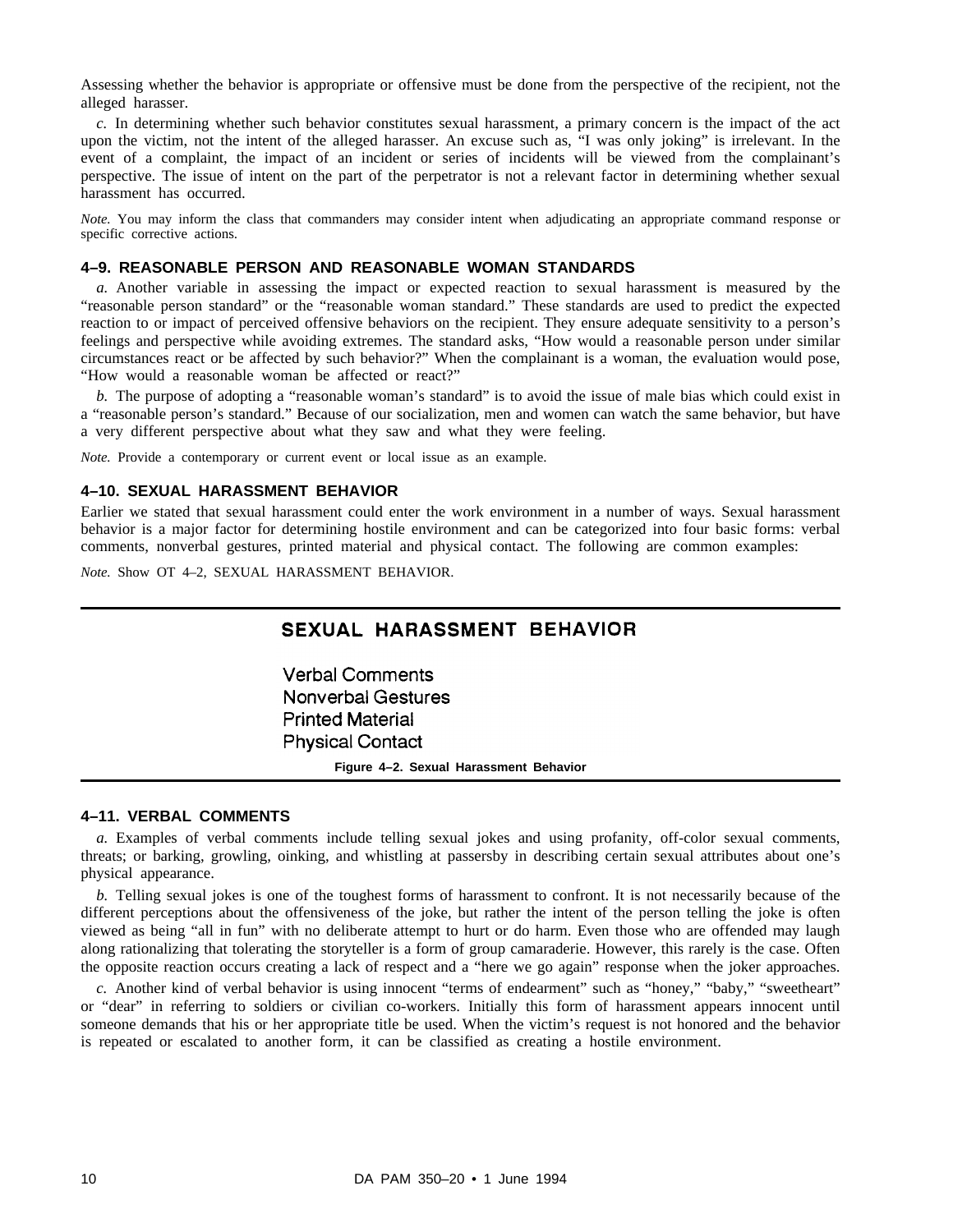# **4–12. NONVERBAL GESTURES**

Examples of nonverbal gestures are leering, ogling (giving the person "the eye" or "once over"), blowing kisses, licking lips, or winking. Nonverbal forms of sexual harassment may take on a more hostile appearance after the victim has rejected the advances of the harasser. Examples in males could be gestures of impending violence such as a clinched fist, stern facial expressions, or lowering their pants to tuck in their shirts in the presence of women. Examples by females could be adjusting their clothing, showing legs or cleavage, or wiggling in the presence of men.

### **4–13. PRINTED MATERIAL**

Examples of printed material include sexually oriented notes, letters, or faxes. Other examples include visibly posting sexual sayings such as bumper stickers, cartoons, posters, calendars, pin-ups, or sexually oriented pictures and quotations found on seat covers or sun-visors where people work or meet.

# **4–14. PHYSICAL CONTACT**

Examples of physical contact are touching, patting, hugging, pinching, grabbing, cornering, and kissing. Other examples include playing footsie-kneesie, blocking a passageway, providing unsolicited back and neck rubs, or unsolicited clothing adjustments. Often times sexual assault and rape are defined as physical forms of sexual harassment. Soldiers and civilians should understand that sexual assault and rape are clearly criminal acts and punishable under the UCMJ. When either occur it should be immediately reported to the military police or other law enforcement agencies.

# **4–15. VICTIM IMPACT**

*Note.* Show OT 4–3, VICTIM IMPACT.

# **VICTIM IMPACT**

Interferes with Work Performance **Creates Hostile Environment Promotes Negative Stress Creates Fear and Anxiety** 

**Figure 4–3. Victim Impact**

*a.* Soldiers and civilians must understand the devastating affects sexual harassment can have on a victim and on unit readiness. Problems due to sexual harassment can manifest themselves in a number of ways. Some are very obvious, while others may be well hidden and not so visible.

*b.* The first and most obvious impact sexual harassment has on victims is that it interferes with their work performance. A soldier or civilian employee who has to fend off offensive and repeated sexual attacks cannot perform quality work.

*c.* Sexual harassment also creates a hostile environment by placing unreasonable stress on the victim. Sexual harassment promotes a negative form of stress that can affect everyone in the workplace. The impact of this form of stress on the victim can be devastating. It can affect not only the victim's ability to perform effectively on the job, but can also have an adverse impact on off duty time.

*d.* Sexual harassment also puts a high degree of fear and anxiety into the workplace. When the harassment is quid pro quo, the fear of loss of job or career opportunities can undermine a unit's teamwork and morale. The bottom line is this: anyone who is sexually harassed will be less productive, and the command climate will likely suffer. Soldiers and civilian employees can only reach their full potential in an environment that fosters dignity and respect.

# **4–16. SEXUAL HARASSMENT CHECKLIST**

*Note*. In order to adequately assess whether an incident or behavior is or is not sexual harassment, students must apply the questions in the check list. Take this time to summarize and check learning. Ask the class for an example of behavior for each question.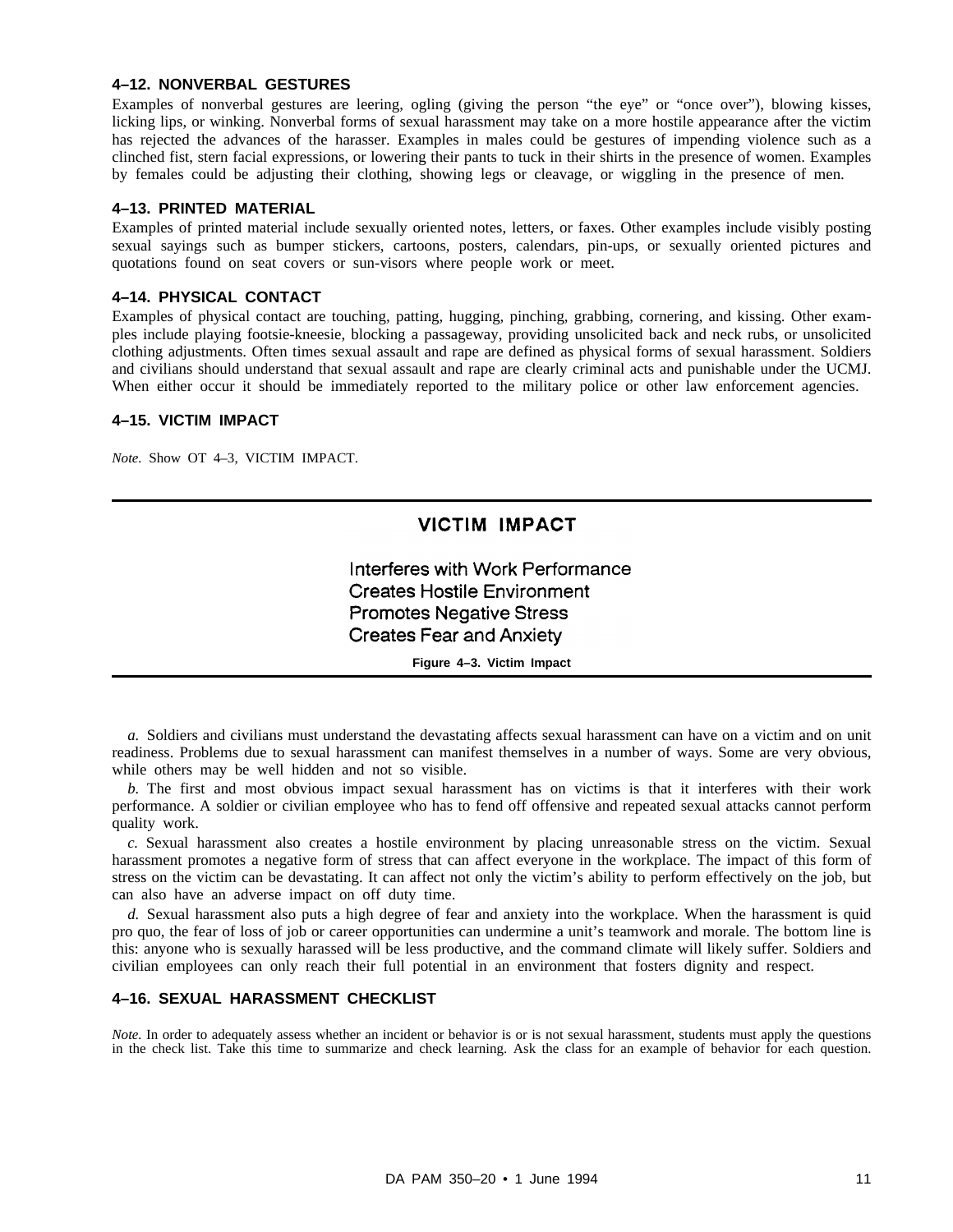*Note.* Show OT 4–4, SEXUAL HARASSMENT CHECKLIST.

Determining whether a specific incident or behavior constitutes sexual harassment is significant in the prevention process. The following questions, which are not meant to be all inclusive, can help in that determination:

- Is the behavior inappropriate for the workplace?
- Is the behavior sexual in nature or connotation?
- Is the conduct unwanted, unwelcome, or unsolicited?
- Do the elements of power, control, or influence exist?
- Does the situation indicate a quid pro quo relationship?
- Does the behavior create a hostile or offensive environment?
- Is the behavior repeated as it relates to gender treatment?
- How would a "reasonable person" or "reasonable woman" be affected?

# SEXUAL HARASSMENT CHECKLIST

- o Is the behavior inappropriate for the workplace?
- o Is the behavior sexual in nature or connotation?
- o Is the conduct unwanted, unwelcome, or unsolicited?
- o Do the elements of power, control, or influence exist?
- o Does the situation indicate a quid pro quo relationship?
- o Does the behavior create a hostile or offensive environment?
- o is the behavior repeated as it relates to gender treatment?
- o How would a "reasonable person" or "reasonable woman" be affected?

**Figure 4–4. Sexual Harassment Checklist**

# **4–17. COPING MECHANISMS**

In order to adequately understand the impact that sexual harassment can have on a victim, soldiers and civilians should be aware of common coping mechanisms. They must recognize the behavior patterns that they themselves or others are victims might elicit in trying to cope with a stressful situation. Coping mechanisms such as denial, rationalization, and avoidance, are the more prevalent types of behaviors associated with sexual harassment.

*Note.* Show OT 4–5, COPING MECHANISMS.

# **COPING MECHANISMS**

Denial Rationalization Avoidance **Figure 4–5. Coping Mechanisms**

# **4–18. DENIAL**

Denial is the most frequently used coping mechanism in that it offers an immediate remedy for dealing with a sexual harassment incident. Denial allows the victim to "write the incident off" as if it did not take place. It provides relief by mentally removing the victim from the incident. This removal keeps the person from feeling negative emotions and diminishes the necessity to respond. The incident may occur again, but a victim in complete denial may never acknowledge the existence of the behavior. A person in denial will not admit that the incident ever took place.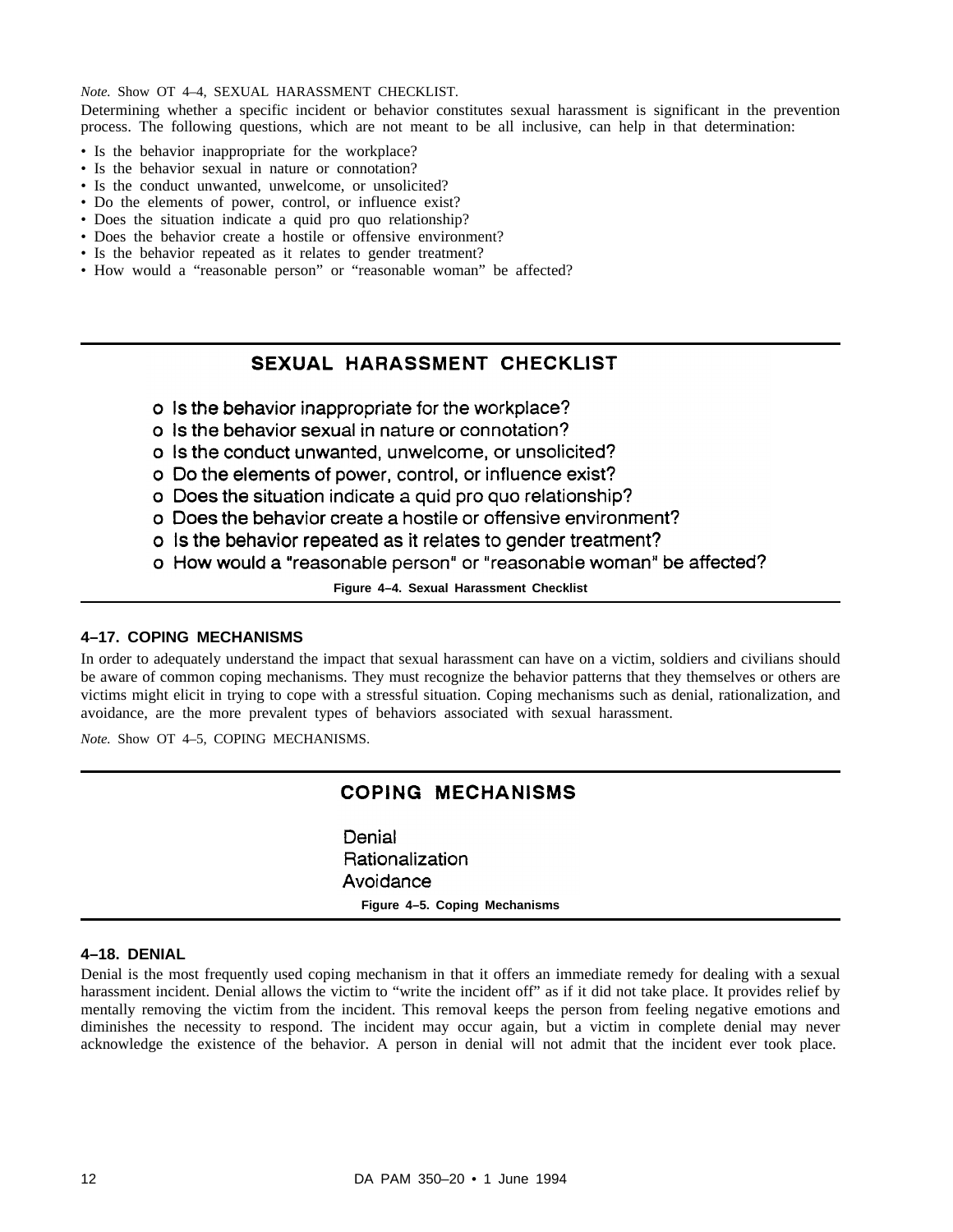### **4–19. RATIONALIZATION**

*a.* Rationalization is another coping mechanism that allow victims of sexual harassment to avoid dealing with an emotional incident. This coping mechanism gives them a logical way of making personal excuses for their own behavior as well as for the behavior of others. Comments such as, "The joke wasn't really directed at me" or "I'm not that kind of person" are frequently heard.

*b.* Another form of rationalization relates to a person dealing with a sense of having little or no power. An excuse like, "What can I do? I'm just a subordinate with no visibility in the workplace." Rationalization also excuses the behavior of the harasser. The victim might say, "Surely he isn't really like that" or "She was just having fun."

*c.* Rationalization as well as denial precludes or reduces personal feelings of pain and injustice. This is especially true in senior-subordinate relationships where avoiding retaliation may be more important than recognizing personal feelings.

*d.* Joking about the harassment is another form of rationalization used to release tension and strengthen one's selfesteem. Victims may even assume that by laughing at the behavior, they draw attention away from themselves and reduce their feelings of being victimized by someone who has power and influence over them. Making fun out of a sexually harassing situation allows the victim to consider the actions of the perpetrator as circumstantial and negate their own feelings about the incident.

# **4–20. AVOIDANCE**

Avoidance as a coping mechanism can have a detrimental effect on victims of sexual harassment. Unlike denial and rationalization, the behavior associated with avoidance is easily misinterpreted as abnormal, inappropriate, or bizarre. The victims will sometimes behave out of character, exhibiting a host of excuses in an attempt to remove themselves from the harasser or an offensive environment. Claiming illness can keep a soldier on sick-call or, in the case of civilians, on sick leave. Depending on the severity of the harassment, avoidance can cause actual physical ailments such as an upset stomach, headaches, or other health-related problems. Soldiers and civilians who fail to come to work because of sexual harassment increase absenteeism; this hinders the unit's ability to effectively accomplish its mission.

# **4–21. COMPONENTS OF PREVENTION**

*a.* Increased emphasis on dealing with sexual harassment in the Army is not only inevitable, but it is highly proper. Because our armed forces are needed to protect our nation's security, tolerating inappropriate behavior or discrimination could be disastrous.

*b.* The necessary components of an organization's program to end sexual harassment must include total leadership commitment, career-long mandatory training in prevention of sexual harassment, a clearly established mechanism for reporting sexual harassment, and clear demonstration through disciplinary action that certain kinds of behavior will not be tolerated.

*Note.* Show OT 4–6, COMPONENTS OF PREVENTION. Paraphrase and modify the following to meet your target audience.

# **COMPONENTS OF PREVENTION**

**Total Leadership Commitment Career-Long Training Reporting Sexual Harassment** Disciplinary/Administrative Actions

**Figure 4–6. Components of Prevention**

# **4–22. TOTAL LEADERSHIP COMMITMENT**

*a.* The effectiveness and success of any prevention program is dependent upon the support of soldiers and unit leaders. Without full support, the Army's effort to prevent and eradicate sexual harassment will lose its momentum and effectiveness.

*b.* Commitment is multifaceted. It starts with the publication of clear and detailed policies. There must be commitment, personal example, and an effective way to monitor actions and enforce them. Leaders must ensure that soldiers and civilians understand their responsibility and commitment to support Army policy on preventing sexual harassment. They must have a sense of caring and openness to problem-solving.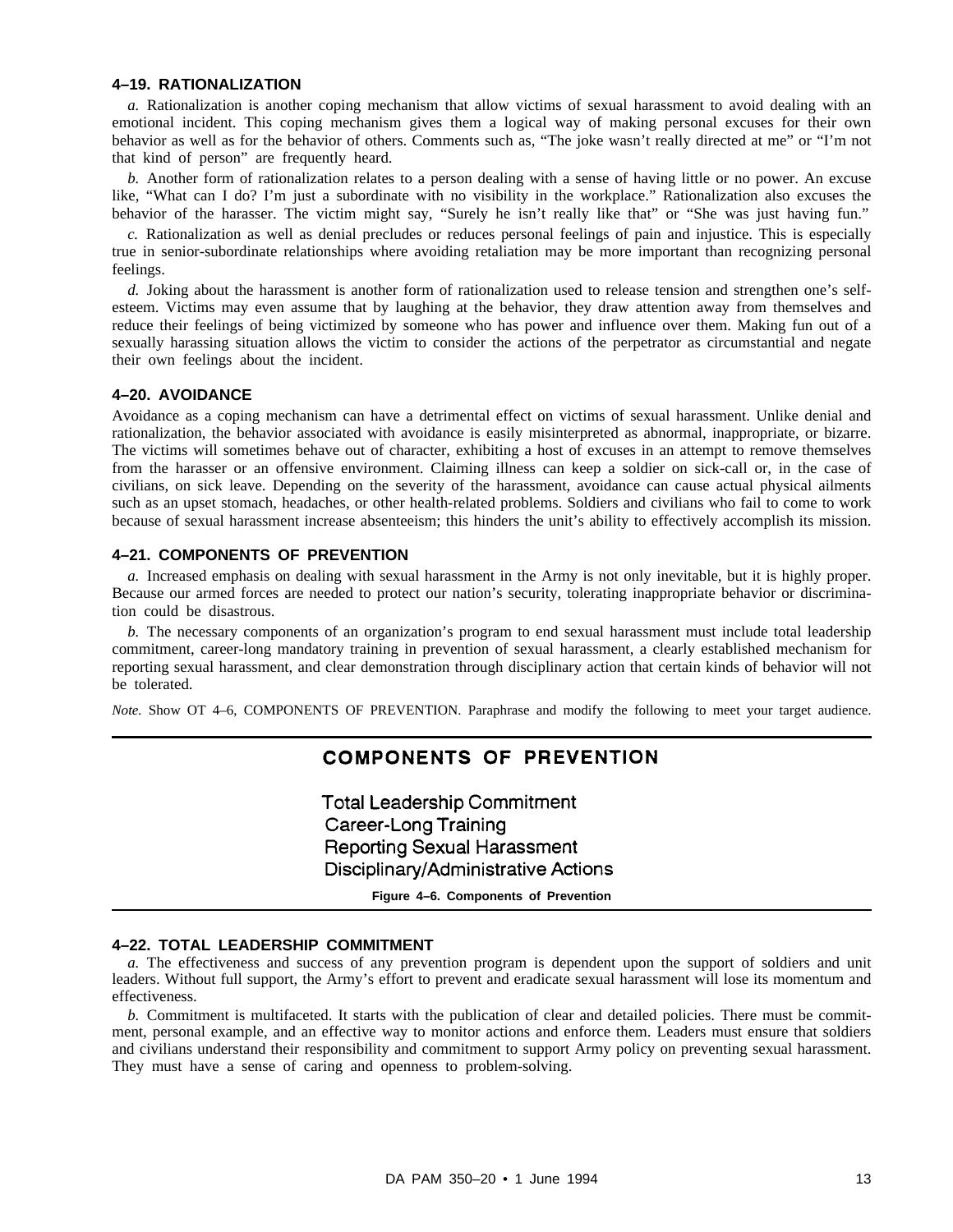*Note.* Show or provide the class with Prevention of Sexual Harassment Policy Memorandums used within your command.

*c.* A policy memorandum on the prevention of sexual harassment should emphasize the same points required for unit training which are: the Army's definition of sexual harassment (AR 600–20, Army Command Policy), behavioral examples of sexual harassment (which are addressed in this chapter), a personal statement from the commander in support of Army stating that sexual harassment will not be tolerated within the unit, a list of sanctions which may be used against offenders, an encouragement to unit personnel to report incidents of sexual harassment to the chain of command or other appropriate agencies, and a list of resources and agencies that can help resolve sexual harassment complaints.

*d.* The policy memorandum should also include the telephone numbers of the organization and/or installation-level EO office and the Sexual Harassment HOTLINE.

*Note.* Ask class members when and where they last received training in the prevention of sexual harassment. This will allow you to point out to the class where the system is working or the need for increased emphasis for conducting EO training.

# **4–23. CAREER-LONG TRAINING**

*a.* The elimination of sexual harassment begins with a policy of career-long training to identify and prevent inappropriate behaviors. In addition to sequential and progressive training in required military and civilian supervisor courses, unit training in the prevention of sexual harassment (POSH) is required during biannual unit training.

*Note.* Minimum requirements for unit EO training are covered in Chapter 6 of AR 600–20. Paraphrase the following as appropriate for target audience:

*b.* The quality and effectiveness of unit training is of primary concern. The most effective approach to training to prevent sexual harassment is through interactive discussion in small groups of mixed gender. Situational vignettes or scenarios should be used to stimulate discussion among unit personnel. The training focus should be equal to the level of experience and breadth of responsibilities for each target audience.

*c.* Unit training for junior enlisted will: define sexual harassment and gender discrimination, sanctions which may be used to punish offenders, techniques for soldiers to deal with sexual harassment, and methods of filing a complaint through the EO complaint system.

*d.* Unit training for officers, junior NCOs, and civilian supervisors will reinforce the aforementioned training. In addition, emphasis should be placed on promoting a healthy work environment within the section or unit as well as on techniques of receiving, handling, and resolving complaints. Training on the unit's EO complaint system must include the leader's responsibilities in processing informal and formal complaints with strong emphasis on preventing reprisal actions against complainants.

*e.* Training at unit level for senior-level noncommissioned officers, warrant officers, officers, civilian managers, and senior executive service personnel will discuss strategies for fostering a healthy command environment and using appropriate sanctions for harassers. In addition, it will reinforce previous EO training received at more junior levels.

*Note.* If your class is targeted at unit leaders, mention that they may ask their brigade or installation-level EOA and unit EOR to help them prepare the training.

# **4–24. REPORTING SEXUAL HARASSMENT**

*a.* All soldiers, and their family members have the right to prompt and thorough redress of EO grievances without fear of intimidation or reprisal. Refer to AR 600–20 which contains detailed information on the Army's EO complaint process.

*b.* The chain of command is the primary channel for handling and correcting allegations of sexual harassment. Although a number of alternate channels are available, soldiers and DA civilians are encouraged to bring their complaints to the first-line supervisor for resolution at the lowest possible level. Should complainants feel uncomfortable in bringing their concerns to the chain of command or the allegation of sexual harassment is against a member of the chain, a number of alternate agencies are available to assist in the complaint process. Some of these agencies include the Inspector General's Office, Chaplain, Office of the Staff Judge Advocate, and the organization or installation Equal Opportunity Advisor. Complaints of sexual harassment may be filed formally or informally. An informal complaint is one in which the complainant does not wish to file his or her grievance in writing. In attempting to resolve the problem at the lowest possible level, it may not be necessary to involve the commander or other members of the chain of command. In some cases, although not a guarantee, the confidentiality of the complainant may be maintained. Soldiers, family members, or civilians who wish to file a formal complaint must submit a sworn statement using DA Form 7279–R. The complainant is responsible for providing all pertinent information to include a detailed description of the incident and the names of witnesses and other involved parties.

*Note.* Inform the class that with respect to sexual harassment, a complainant should not be overly concerned about collecting sufficient evidence to support his or her allegation before filing a complaint.

*c.* Complainants have 60 calendar days from the date of the alleged incident in which to file a formal complaint of sexual harassment. The commander who acknowledges the complaint has 14 calendar days (or within three weekend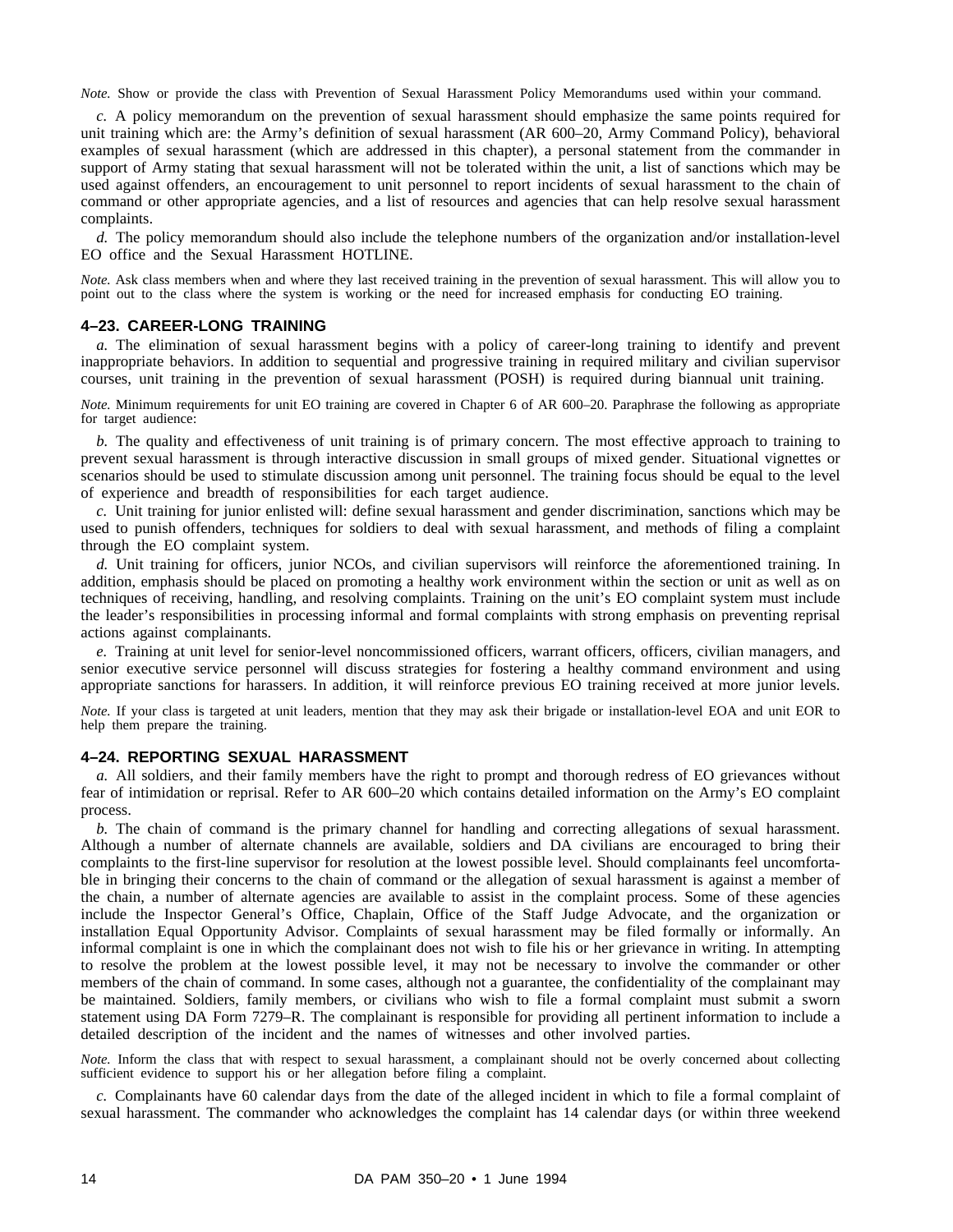drill periods for Reserve Components) to resolve the complaint or provide written feedback to the complainant. An extension of an additional 30 calendar days may be required in special circumstances. At the conclusion of the commander's inquiry or investigation, the complainant will be informed in writing as to whether his or her complaint was substantiated and the appropriate action taken.

*d.* Should the complainant disagree with the findings or actions taken to resolve the complaint, the complainant may file an appeal. Appeals must be submitted within 7 calendar days (next drill period for ARNG or USAR) of being notified as to the final disposition of the complaint. The appeal should be filed with the commander who processed the complaint, next higher commander within the chain, or with the commander who has General Court Martial convening authority. Should complainants feel that they are victims of intimidation or reprisal actions, they must report such incidents to the chain of command or other alternate agencies.

# **4–25. DISCIPLINARY/ADMINISTRATIVE ACTIONS**

*Note.* Show OT 4–7, SEXUAL HARASSMENT BEHAVIORS SUBJECT TO DISCIPLINARY ACTIONS (UCMJ). Transition by stating "We have discussed the basic principles and Army policy for identifying and preventing sexual harassment. We shall now look at some of the consequences for violating that policy."

# SEXUAL HARASSMENT BEHAVIORS SUBJECT TO DISCIPLINARY ACTIONS (UCMJ)

| <b>OFFENSE</b>                                                                                          | <b>UCMJ ARTICLE</b>                                                                                                                                                  |
|---------------------------------------------------------------------------------------------------------|----------------------------------------------------------------------------------------------------------------------------------------------------------------------|
| Making sexual comments or gestures                                                                      | Art 89 disrespect toward superior officer<br>Art 91 insubordinate conduct towards a WO<br>or NCO<br>Art 117 provoking speech & gestures<br>Art 134 indecent language |
| Offering rewards for sexual favors                                                                      | Art 134 bribery and graft                                                                                                                                            |
| Making unsolicited or unwelcome sexual contact<br>wiith intent to gratify lust or sexual desire         | Art 134 indecent assault                                                                                                                                             |
| Threatening the career, job, or salary of<br>a person unless he or she "cooperates"                     | Art 127 extortion<br>Art 134 communicating a threat                                                                                                                  |
| Engaging in or condoning sexual harassment behaviors                                                    | Art 92 failure to obey an order or regulation<br>Art 133 conduct unbecoming an officer                                                                               |
| Influencing or threatening the<br>career, pay or job of another person<br>in exchange for sexual favors | Art 93 cruelty and maltreatment                                                                                                                                      |
| Figure 4–7. Sexual Harassment Behaviors Subject to Disciplinary Actions (UCMJ)                          |                                                                                                                                                                      |

*a.* Commanders have a wide variety of options in administering corrective actions or punishment for inappropriate behavior. The UCMJ has a number of articles which may be used to deal with equal opportunity and sexual harassment policy violators. Offenses which are identified as severe forms of sexual harassment are clearly punishable under the UCMJ. (See Figure 4–7.)

*b.* In addition to the UCMJ, there are a number of administrative actions that can be used to include the following: bars to reenlistment, memoranda of admonishment and reprimand, relief for cause, rehabilitative transfer, correctional training; formal counseling, and denial of certain privileges. When there is a sexual harassment violation, the block "Supports EO/EEO" on a military rating forms must be marked accordingly. Punishment and administrative sanctions are clear messages that sexual harassment will not be condoned or tolerated.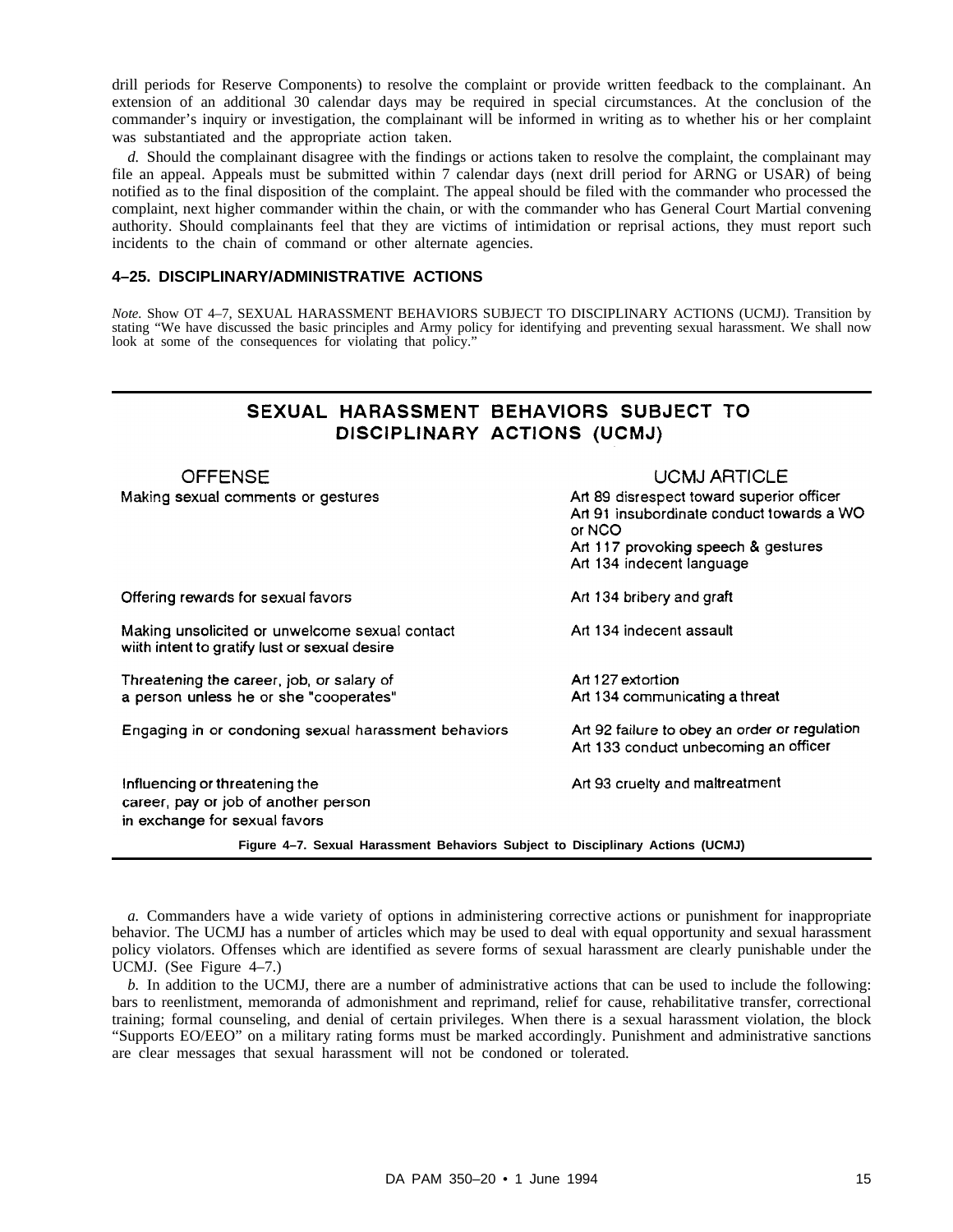# **4–26. RECOMMENDED TECHNIQUES FOR DEALING WITH SEXUAL HARASSMENT**

*a.* All soldiers and civilian employees have a responsibility to help resolve acts of sexual harassment and are encouraged to report them to the chain of command or appropriate agencies. There are certain actions victims can take to help them deal with sexual harassment situations.

*b.* Confronting the harasser is always encouraged, but depending on the severity of the act, directly confronting the harasser may be inappropriate. When reporting a sexual incident a victim should report the specifics of the incident to give the chain of command a chance to resolve the issue. Soldiers and civilian employees are also responsible for submitting legitimate complaints.

*c.* Commanders are required to educate their personnel on complaint procedures and in addition should provide them with a source to help prevent or resolve sexual harassment behaviors in the unit or work area. The following techniques are not meant to replace the chain of command, but can be valuable tools in dealing with inappropriate behavior. This following list is prioritized to denote a victim's increased involvement.

*Note.* Show OT 4–8, TECHNIQUES FOR PREVENTION.

# TECHNIQUES FOR PREVENTION

| Diary                                 | Letter      |  |
|---------------------------------------|-------------|--|
| Talking                               | Confronting |  |
| Intermediary                          | Reporting   |  |
| Figure 4–8. Techniques for Prevention |             |  |

# **4–27. DIARY**

*a.* Keeping a record of daily events is a way to help victims clarify situations and events that affect them emotionally. Like a diary, the information that is recorded should resemble a journal of personal notes. These notes should be factual and include details to include time, location, and names of those present during each incident. Those who elect to use this strategy, however, should be cautioned not to keep their diary in the work area nor should they let others see or read their notes. Like "bad press," this could create additional problems that have nothing to do with resolving the harassment, especially if coworkers and supervisors perceive that the victim is only "keeping book."

*b.* The purpose of the diary is to help victims of sexual harassment sort through their feelings and emotions before taking action. In the event the victim decides to file a complaint, the diary can be useful in recalling specifics on who, what, when, and where. A diary that is used to record information about sexual harassment should not be kept indefinitely. The victim should decide within a reasonable length of time to act rather than continue to record information. Finally, the victim should not merely rely solely upon a diary as evidence to support a case of sexual harassment. Without proper translation the diary could be misinterpreted and detract from dealing with the harassment.

# **4–28. TALKING**

*a.* Talking to others is a strategy that should be considered when dealing with a sexual harassment situation. Talking has a number of benefits. It can lead a person to alternatives in trying to correct another person's behavior or other environmental problems.

*b.* Talking to others in and of itself is a great stress reliever. When people are under stress they may become less effective or productive on the job because their ability to think clearly is diminished. Talking to others in the work area is also a way to clarify perception about what is happening. In other words, do others see things the same way or is this an act of being overly sensitive.

*c.* Another advantage of talking is that it can provide the victim with alternatives on how to address sexual harassment problems. When victims are unable to stop the harassment and have to file a complaint, the fact that someone else was informed helps support the victim's allegations.

*d.* Whomever the victim elects to talk to should have their trust, confidence, and preferably a leadership role in the organization.

*e.* Soldiers and civilians must be cautioned, however, that talking to others, in and of itself, will not resolve the problem; victims must at some time decide to act. If they only talk about being a victim and fail to report the sexual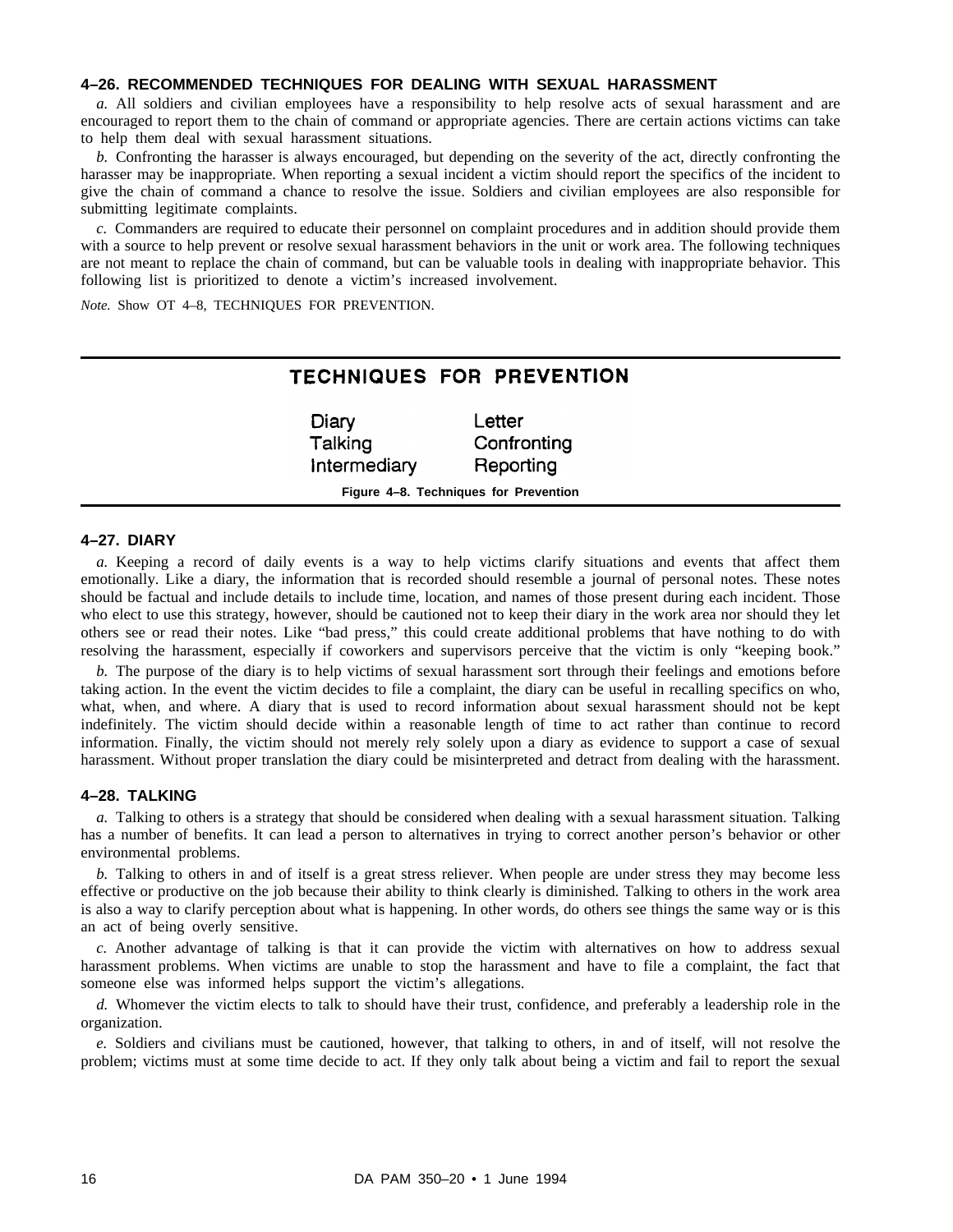harassment to the chain of command, they may be labeled as troublemakers which detracts from their legitimate complaint.

### **4–29. INTERMEDIARY**

*a.* A victim may want to take a more direct approach in attempting to stop a sexual harassment situation. However, he or she may feel intimidated, apprehensive or reluctant to speak to the harasser directly. In such cases, a co-worker, supervisor, or another leader can serve as an intermediary and speak to the offender on behalf of the victim. Hopefully, the person who is asked to be an intermediary is not also intimidated. If so, chances for success by this means are minimal at best.

*b.* An intermediary does not speak for the victim, but relates what behavior the victim wants stopped. The discussion must be serious throughout so as to leave the impression that the offensive behavior is not being taken lightly. Again, the intermediary must speak to specific types of behavior and let the harasser know that any further behavior will be reported to the chain of command or appropriate agency. If the intermediary is senior to the harasser, the language used in the discussion must be more directive.

### **4–30. LETTER**

*a.* Another strategy for confronting sexual harassment is to write the harasser a letter. The letter should be professional, polite, and specific about what behaviors are offensive and unwelcome. The letter should contain at least three parts: first, an objective description of the behavior or incident(s) without evaluating the harasser or providing editorial comments; second, a description of how the victim is affected by the behavior; and finally, what the victim wants the harasser to do to correct the problem.

*b.* The advantages of this technique are that it gives the victim a chance to handle the situation, it avoids formal charges and public confrontations, and it gives the harasser an opportunity to look at the impact of his or her behavior. It may also minimize or prevent retaliation against the writer.

*c.* Victims should be warned that a letter also can be interpreted by the harasser as a sign of weakness or intimidation. Therefore, the victim should be prepared to report the incident should the harassment continue. Victims of sexual harassment should keep a copy of the letter in the event a formal complaint is required. Copies should not be provided to others unless they are involved in the complaint process.

### **4–31. CONFRONTING**

*a.* Confronting the harasser directly can be an effective method for dealing with unwanted, offensive behavior. Soldiers and civilian employees are encouraged to take this course of action whenever it is appropriate to do so. However, depending on the severity of the act and victim's own confidence for success, direct confrontation may not be appropriate in all circumstances. Victims should be aware that successful confrontation involving severe forms of harassment does not preclude reporting the harassment to the chain of command.

*b.* Victims of sexual harassment should be encouraged to confront their harasser at the time of the act or very soon thereafter and do so in a professional manner. The victim should tell the harasser exactly what behavior is offensive and unwanted. However, the victim should be cautioned when using this approach not to verbally attack the harasser, but calmly describe the behavior. Finally, victims should let the harasser know how they feel and that his or her behavior will be reported to the chain of command if the behavior is continued or repeated.

# **4–32. REPORTING**

The decision to report an incident of sexual harassment is often viewed as a last resort by most victims. This is due to their fear of involvement, fear of reprisal, or fear of being identified as one who complains. Reporting does have its place even when the victim has been successful in stopping the harassment. Depending on the severity of the incident, "reporting" may be the appropriate first course of action. Reporting may also be the final choice when prior coping efforts have failed and no alternative remains. Reporting must deal with facts so that the commander or other leaders can address specific issues and talk to valid witnesses.

*Note.* At this time divide the class into four equal groups. Give them sufficient time to read the scenario to themselves and then allow 15 to 20 minutes for group consensus on the PE questions. Have each group elect a spokesperson to report responses.

### **4–33. PRACTICAL EXERCISE 4–l**

# *a. SITUATION:*

(1) You are a squad leader in HHC, USAG. You supervise six soldiers, five men and one woman. The woman, SPC Donna Johnson, was assigned to the company about three months ago. Until two weeks ago you were very pleased with SPC Johnson's work. She was willing and able to take on additional responsibilities when asked and seemed to be getting along well with all the men. But now you're thinking you may have misjudged her. Lately her work hasn't been up to par. Her material reports have been incomplete, accountability of her equipment is constantly inaccurate, and lately she has been "riding sick call." When you talked to her about it, she seemed distracted and said she would try to improve.

(2) You've also noticed that one of the other soldiers, SPC Matt Thomas, spends a lot of time with SPC Johnson.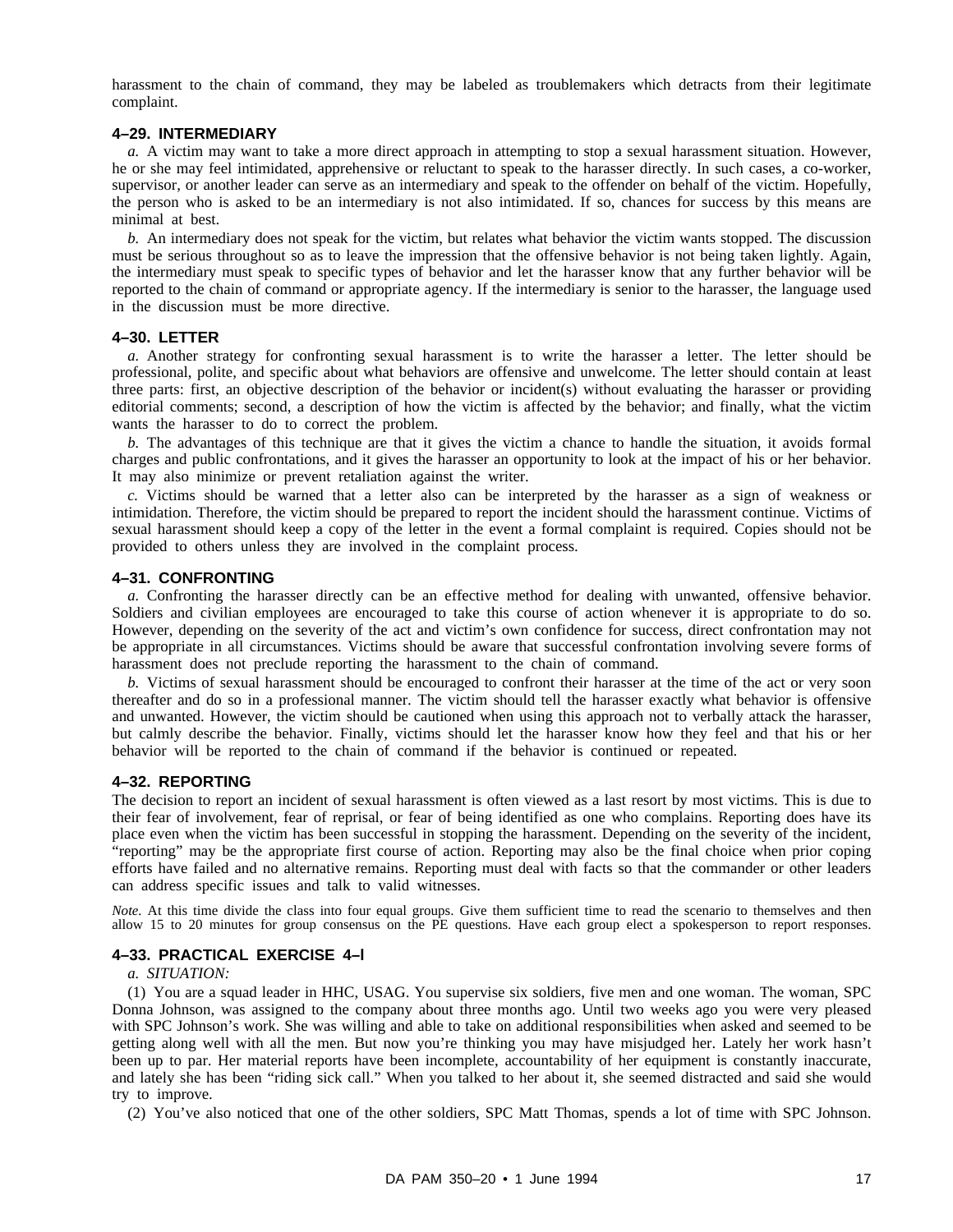You overheard him telling her a dirty joke one day, but she smiled and seemed to find it funny. On another occasion you heard him make a comment about her figure, to her face and in front of the other men. SPC Thomas can sometimes be obnoxious, but everyone likes him and puts up with his bad behavior. SPC Johnson hasn't complained to you, but you feel uneasy about the whole situation.

*b. QUESTIONS:*

(1) Do you think sexual harassment has occurred in this situation? Why or why not?

- (2) What is your responsibility as a supervisor? Should you wait for SPC Johnson to complain or speak to you?
- (3) Do you need more information? What other issues and concerns should you address?
- (4) What will you do about SPC Johnson's job performance?

*c. ANSWERS:*

(1) Yes. SPC Johnson is being sexually harassed by SPC Thomas. SPC Thomas' behavior is inappropriate and constitutes actions which might be interfering with SPC Johnson's work. Even though SPC Johnson has not complained, SPC Thomas' behavior has the potential for creating a hostile environment and should not be tolerated.

(2) Your responsibility as supervisor in this situation is to correct SPC Thomas' behavior. You should not wait until SPC Johnson complains. You then should counsel SPC Johnson on her work performance to determine the cause of her lower productivity.

(3) Yes. As SPC Johnson's supervisor you need to determine why her performance has fallen off. You need to also determine the extent and severity of SPC Thomas' behavior towards SPC Johnson and the involvement of other members in your section. The sexual harassment by SPC Thomas could have had an impact on SPC Johnson's duty performance, however your observations are sufficient to make an on-the-spot correction and counsel SPC Thomas on his inappropriate behavior.

(4) What you do about SPC Johnson's performance will depend a great deal on what you determine to be the cause of her reduced productivity. You must counsel her to determine if her poor performance is due to environmental factors or other related concerns.

*Note.* Give the class Practical Exercise 4–2. Let the students read each scenario then discuss the answers among themselves for 15–20 minutes. The scenarios are meant to generate thinking about the various aspects of sexual harassment. In addition the students will gain further insight into understanding concepts and problems with identifying sexual harassment behaviors.

# **4–34. PRACTICAL EXERCISE 4–2**

*a. SITUATIONS:*

(1) *SITUATION A:* CPT Bob Jack overheard two of his co-workers, CPT Lisa Gray and 1LT Adam West, laughing quietly, whispering, and flirting with each other. The next time CPT Jack passed CPT Gray, he winked and said, "Hi, sweet thing," and looked her over, all in a joking manner. CPT Gray was angry and offended and told him so. QUESTION: Did CPT Jack sexually harass CPT Gray?

(2) *SITUATION B:* When Tom Bennet, a civilian supervisor of military personnel, gets his work group together for their monthly planning session, he always asks SSG Carol Jackson to take notes and make coffee. His work group consists of three administrative assistants—SSG Jackson, SSG Kelvin Bridges, and SSG Reginald Gibson. QUES-TION: Is Tom sexually harassing SSG Jackson?

(3) *SITUATION C:* Throughout the day, MSG York has to drop by the job site to oversee the work of his crew, which is made up of three women and eight men. When he passes SFC Monica Thomas or SSG Pamela Hey he occasionally pats one of them or gives them a "little pinch" or a hug. He has never said anything really sexual to either of them, and they've never objected to his occasional touches. QUESTION: Is MSG York sexually harassing the women?

(4) *SITUATION D:* MAJ Chong really likes his subordinates, and he makes it a point to treat everyone the same. He especially likes to joke and tease in what he feels is a good-natured way. He makes comments like "How's your love life?" and "Don't do anything I wouldn't do", but MAJ Chong would never be lewd or offensive. None of his subordinates has ever objected, and sometimes they laugh. QUESTION: Is this sexual harassment?

(5) *SITUATION E:* Last night MSG Donald Reese went to a business dinner meeting arranged by his boss, CPT Ora Issacs. He expected the whole office staff to be there, but it was just the two of them. The restaurant was dimly lit, with a very romantic atmosphere. After a few drinks MSG Reese realized that the only business to be discussed was CPT Issacs' attraction to him. Just before suggesting that they go to her house for a nightcap, she mentioned MSG Reese's upcoming Noncommissioned Officers Evaluation Report (NCOER). QUESTION: Is CPT Isaacs sexually harassing MSG Reese?

(6) *SITUATION F:* SGT Martha White is very attracted to her supervisor, SFC Dan Black. Since they're both single, she asked him over for dinner one Friday evening. After a very pleasant evening and a few too many drinks, they ended up spending the night together. QUESTION: Is this sexual harassment?

*b. ANSWERS:*

(1) *SITUATION A:* Yes. CPT Jack's behavior was inappropriate and constitutes sexual harassment. His action has the potential for creating a hostile environment. Although the behavior displayed by CPT Gray and 1LT West is not identified as sexual harassment it appears inappropriate for the work place.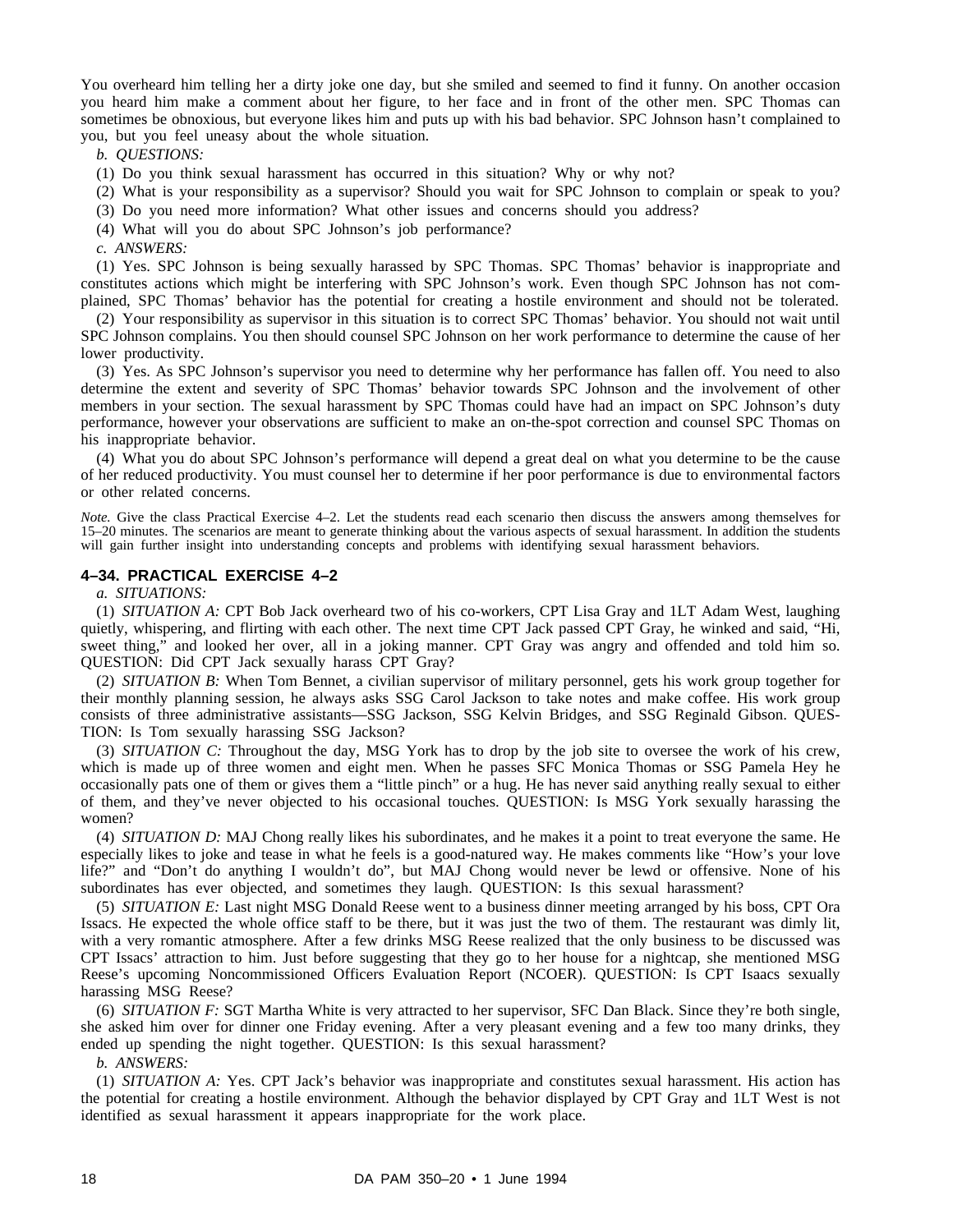(2) *SITUATION B:* No. There is no rationale given in the scenario as to why Mr Bennet has SGT Jackson take notes and make coffee, it appears to be discrimination based upon gender role stereotyping, and not sexual harassment. There is not enough information to determine why Mr Bennet assigned SGT Jackson these specific duties during the monthly planning sessions.

(3) *SITUATION C:* Yes. Based upon the scenario MSG York's behavior appears to be a physical form of sexual harassment. The question is "pats where and pinches where?" There is nothing in this scenario which would indicate that MSG York's behavior is either sexual or offensive but, his physical touching of his subordinates was neither requested nor asked for, and thus has the potential for creating a hostile environment. The behavior is also only directed at two of the three women on the job site. Therefore it appears gender based and inappropriate. His behavior could also be perceived as a form of preferential treatment by the men on the job site and cause for a complaint of treatment that is based on gender difference.

(4) *SITUATION D:* No. This is not sexual harassment. Though some may view MAJ Chong's comments as a subtle form of harassment, his actions should not be viewed as sexual or offensive. He treats both men and women the same. However, as the supervisor his comments may be inappropriate.

(5) *SITUATION E:* Yes. CPT Issacs' behavior is a "quid pro quo" form of sexual harassment. Although she has not mentioned sex in her conversation with MSG Reese, she has made it clear that there is a direct connection between his response to her suggestion for a nightcap at her place and his next NCOER.

(6) *SITUATION F:* No. However it is clearly inappropriate for supervisors and their subordinates to get involved romantically. This behavior can damage unit morale and discipline. This is also a possible UCMJ violation, fraternization.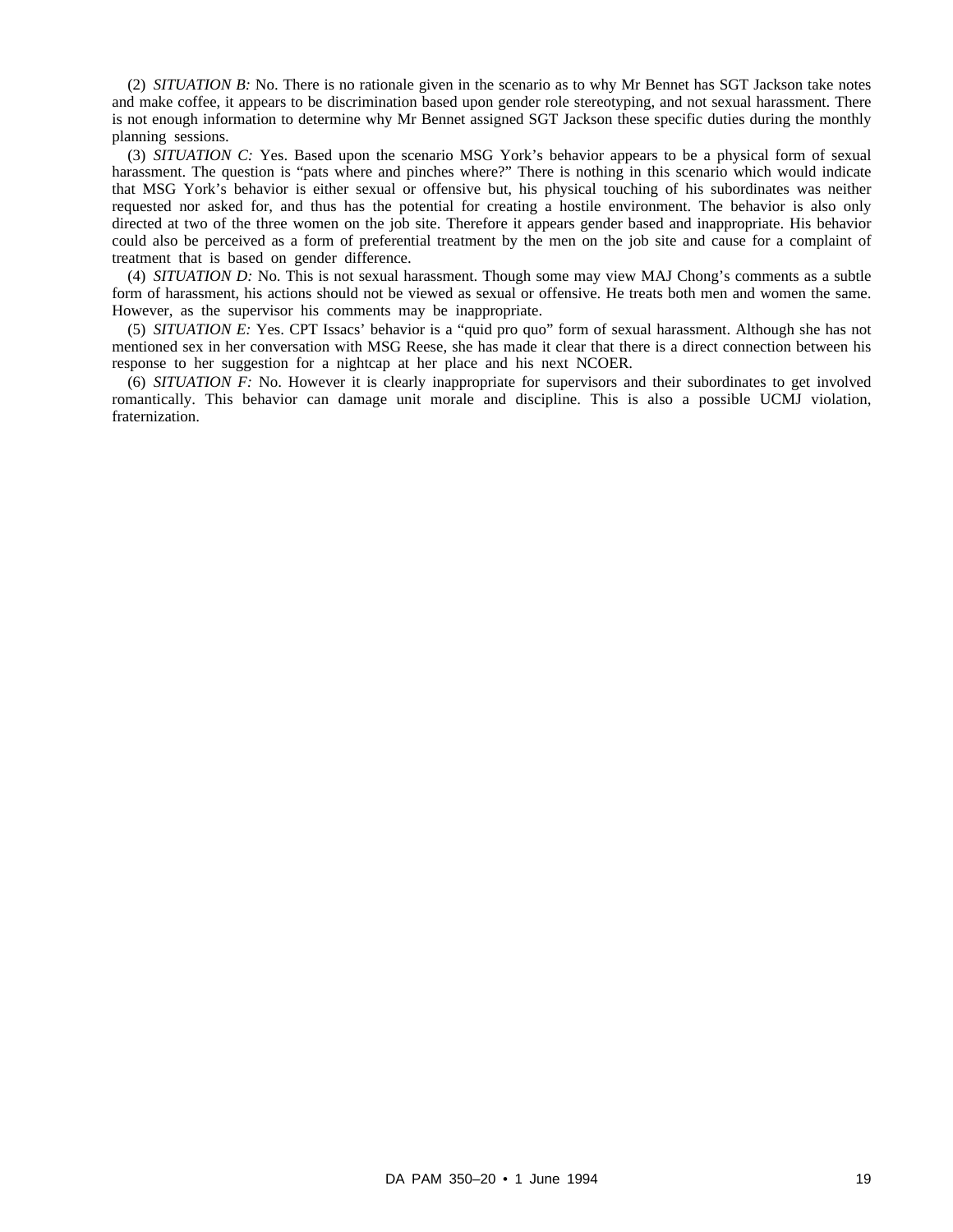# **Chapter 5 Lesson Plan 5—Discrimination**

# **5–1. OVERVIEW**

- *a. TASK:* Identify situations of discrimination and recommended appropriate corrective action.
- *b. CONDITIONS:* In a classroom environment.
- *c. STANDARDS:* Correctly identify situations of discrimination and recommend appropriate corrective action.
- *d. TARGET AUDIENCE:* Leaders and soldiers at all levels.
- *e. RECOMMENDED INSTRUCTION TIME:* 60 minutes including practical exercises (PEs).
- *f. INSTRUCTOR REQUIREMENTS:* One instructor per class of no more than 20 to 25 students.

*g. EQUIPMENT NEEDED FOR THE INSTRUCTION:* Overhead projector, overhead transparencies (OTs), chalkboard and chalk or butcher paper and magic markers.

*h. TOPIC COVERED:* Definitions of discrimination.

# **5–2. INTRODUCTION**

When we speak of discrimination in terms of equal opportunity (EO), we are not talking about a person's ability to recognize the differences between things. For example, it does not refer to your ability to discriminate (or distinguish) between good and bad workmanship. That is a matter of good judgment. You have every right to do it. The type of discrimination that the Army will not tolerate is that which is arbitrarily based on a person's race, color, gender, national origin, or religion. This kind of treatment is punishable under the Uniform Code of Military Justice (UCMJ).

# **5–3. DISCRIMINATION DEFINED**

*a.* Here is a basic definition of discrimination:

*Note.* Show OT 5–1, DISCRIMINATION.

# **DISCRIMINATION**

Making a difference in treatment on a basis other than individual merit.

**Figure 5–1. Discrimination**

*b.* In other words, discrimination is inflicted by one person or group on another person or group by giving unequal treatment. Unequal actions, practices, and policies are founded on prejudice and deprive the recipients of EO. Prejudicial actions are based on a variety of factors including these.

*Note.* Show OT 5–2, FACTORS IN DISCRIMINATION.

# **FACTORS IN DISCRIMINATION**

Race Gender Skin color Religion National Origin

**Figure 5–2. Factors in Discrimination**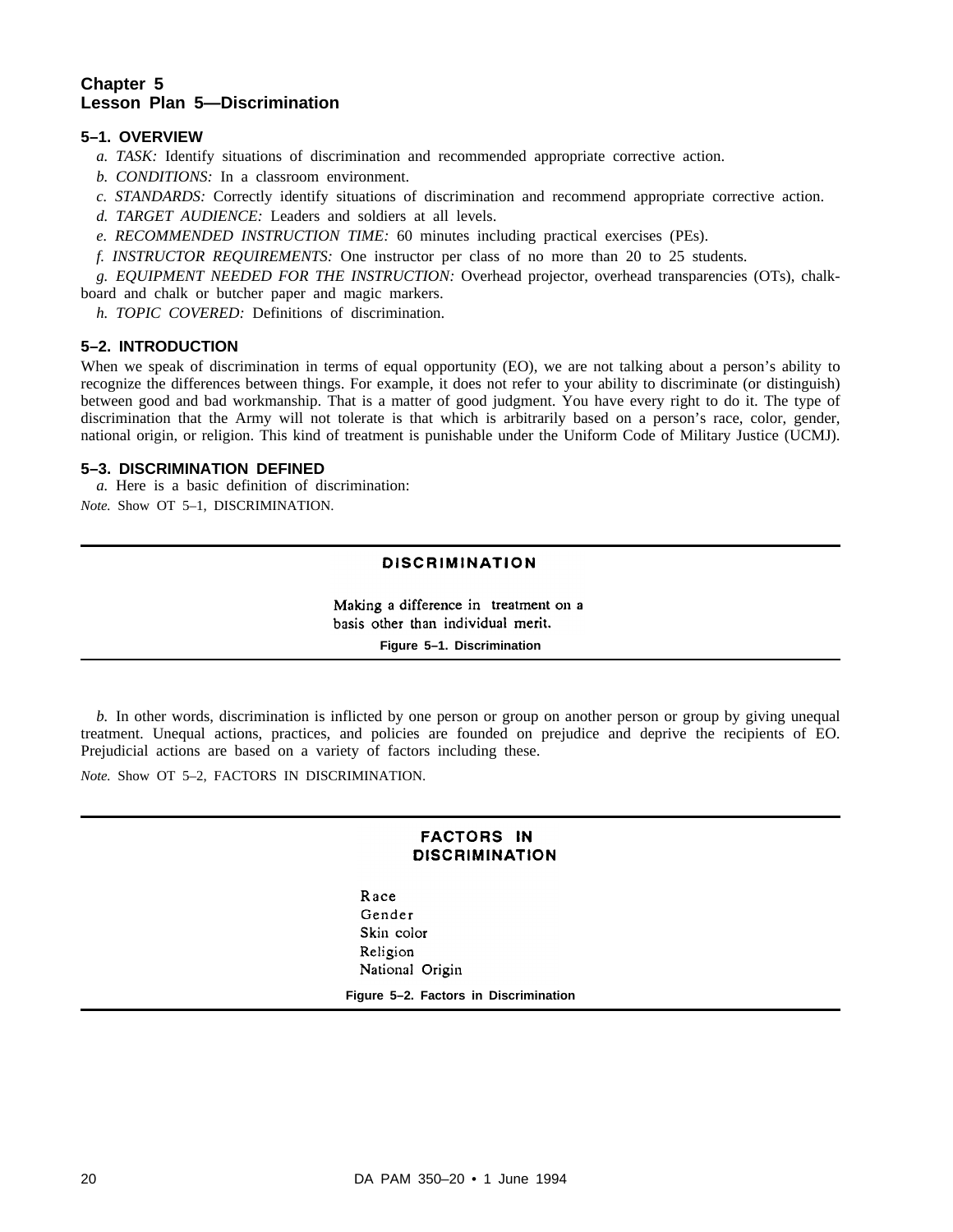*c*. As you can see, none of these factors has anything to do with someone's individual merit or personal achievements.

*d.* Discrimination can be sub-categorized as individual, small group, and institutional, but these divisions all have a common element: actions or practices which have a deferential and harmful impact. They all violate current organizational and social norms and deprive people of EO.

*e.* Leaders must recognize and eliminate practices of discrimination whenever possible. In order to follow the Army's EO policy, commanders must monitor recommendations for promotions, awards, punitive and non-punitive actions, and other areas to ensure they are based solely on merit, fitness, and capability potential.

# **5–4. PRACTICAL EXERCISE 5–1**

*Note.* Distribute practical exercises 5–1, 5–2, and 5–3. Give the class 10 to 15 minutes to complete them, then discuss.

*a. SITUATION:* Specialist (SPC) Gutierrez and Private First Class (PFC) Torres were talking about the forthcoming Hispanic Heritage Month observance. Their conversation was in Spanish. SFC Stevens came up and said "You are in America" and told them to stop speaking Spanish.

*b. QUESTION:* This is an example of which of the following?

- (A) Prejudice, but not discrimination.
- (B) Discrimination, but not prejudice
- (C) Prejudice and discrimination.
- (D) Neither prejudice nor discrimination.

*c. ANSWER:* (C) Interfering with their personal conversation, stating they were Americans, and ordering them to stop speaking Spanish is an act of discrimination based on prejudice. English is the operational language of the Army, however, personal conversations, especially off-duty, may take place in any language.

# **5–5. PRACTICAL EXERCISE 5–2**

*a. SITUATION:* You are the Platoon Sergeant for the support platoon. Recently two female soldiers were assigned to your unit. Both women hold primary MOS as wheeled vehicle mechanics. When they arrived, the unit was short two clerks. The unit had two men from the motor pool filling the positions until the new clerk-typists arrived. Both men hold a secondary MOS of clerk-typist. During inprocessing, you learned that both women can type 60 words per minute. Although neither soldier holds a primary or secondary clerk-typist MOS, you decide to send the two men back to the motor pool and give the typist jobs to the women. You feel that the women would be happier in an office environment, and their typing skills justify your decision.

*b. QUESTION:* This is an example of which of the following?

- (A) Proper utilization without discrimination.
- (B) Improper utilization without discrimination.
- (C) Discrimination, but proper utilization.
- (D) Discrimination and improper utilization.

*c. ANSWER:* (D) Based upon the scenario this is a case of discrimination based on gender role stereotyping. It is also improper utilization of personnel based on MOS qualification and position assignments.

### **5–6. PRACTICAL EXERCISE 5–3**

*a. SITUATION:* You are the first sergeant of a company sized unit. One of your platoon sergeants present you with information that he believes supports a case of discrimination within the unit's awards and promotion system. At this time it does not appear that someone deliberately influenced either system. However, the data does indicate a significant disparity between unit personnel based on race and gender.

*b. QUESTION:* What action(s) do you believe are required to address this problem raised by the platoon sergeant?

*c. ANSWER:* Initially you must determine what is the cause of the disparity in awards and promotions. This can be accomplished by an informal inquiry, or if warranted, a formal investigation. Review unit records pertaining to award nominees and promotion eligibility. You must determine whether the situation is an inherit EO problem or whether there are certain practices and functions within the command that intentionally or unintentionally treat soldiers differently because of race or gender.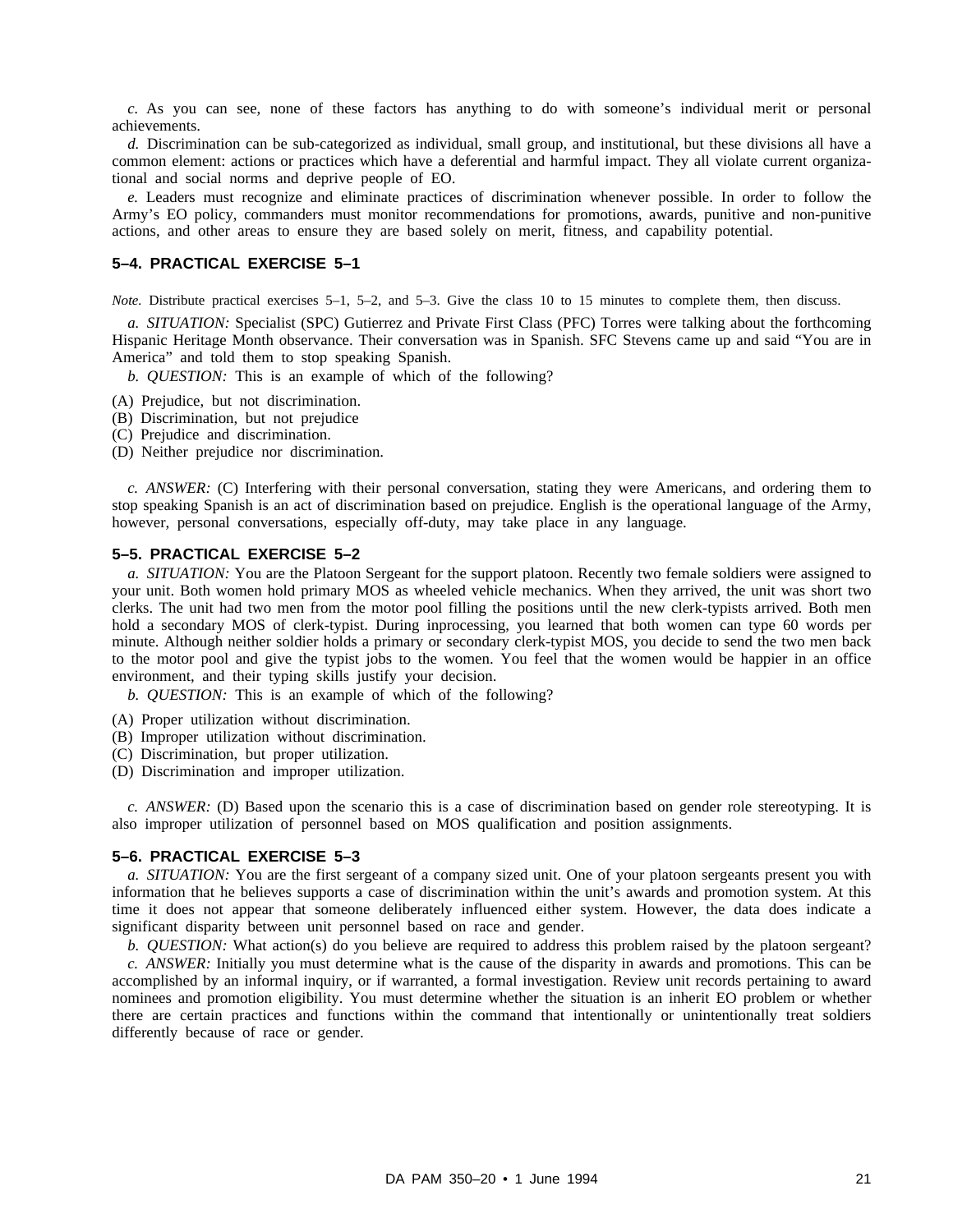# **Chapter 6 Lesson Plan 6—EO Violations Subject to the UCMJ Actions**

# **6–1. OVERVIEW**

*a. TASK:* Identify EO violations which are subject to disciplinary actions under Uniform Code of Military Justice (UCMJ).

*b. CONDITIONS:* In a classroom environment.

*c. STANDARDS:* Identify the EO violation or offense and appropriate UCMJ article(s).

- *d. TARGET AUDIENCE:* Leaders and soldiers at all levels.
- *e. RECOMMENDED INSTRUCTION TIME:* 40 minutes.
- *f. INSTRUCTOR REQUIREMENTS:* One instructor per class of no more than 25 students.

*g. EQUIPMENT NEEDED FOR THE INSTRUCTION:* Overhead projector, overhead transparencies (OTs), Figure 6–1, chalkboard and chalk OR butcher paper and magic markers.

*h. TOPIC COVERED:* EO violations subject to charges under UCMJ.

# **6–2. INTRODUCTION**

*a.* A significant aspect of the Army's EO program is leader commitment and command support. This implies that EO, as with any other mission in the Army, must be subject to the full range of administrative and disciplinary actions to correct or punish personnel for inappropriate and illegal behaviors. A soldier's disobedience and misconduct may result in consequences unlike any in civilian life. For instance, sexual harassment by a soldier can seriously disrupt a unit's mission accomplishment, which could be fatal on the battlefield. Therefore, soldiers and their leaders must have a clear understanding of not only what behaviors are inappropriate, but also understand the consequences for engaging in or condoning such behavior.

*b.* When confronted with an EO violation the leader must consider a number of factors. Some of these include the severity of the behavior, the frequency of the act(s), and the circumstances under which the violation occurred. When considering an appropriate course of action to correct the violation the leader may first pursue a number of administrative actions such as on-the-spot correction, formal counseling, training, a memorandum of reprimand, or if warranted administrative separation.

# **6–3. UCMJ ACTIONS**

*a.* When the EO violation is a more serious breach of discipline such as deliberate or repeated offenses or the violation constitutes a criminal act, punishment under the Code should be considered. Not every EO violation will warrant UCMJ actions, however soldiers and their leaders must have a clear picture as to which offenses are subject to the Code.

*b.* The action taken to address the offense must be appropriate to the specific facts surrounding each incident.

*c.* The following is a list of the more prevalent EO violations which are addressed as offenses and subject to action(s) under the UCMJ.

*Note.* Show and discuss OT 6–l, EO VIOLATIONS SUBJECT TO UCMJ ACTIONS.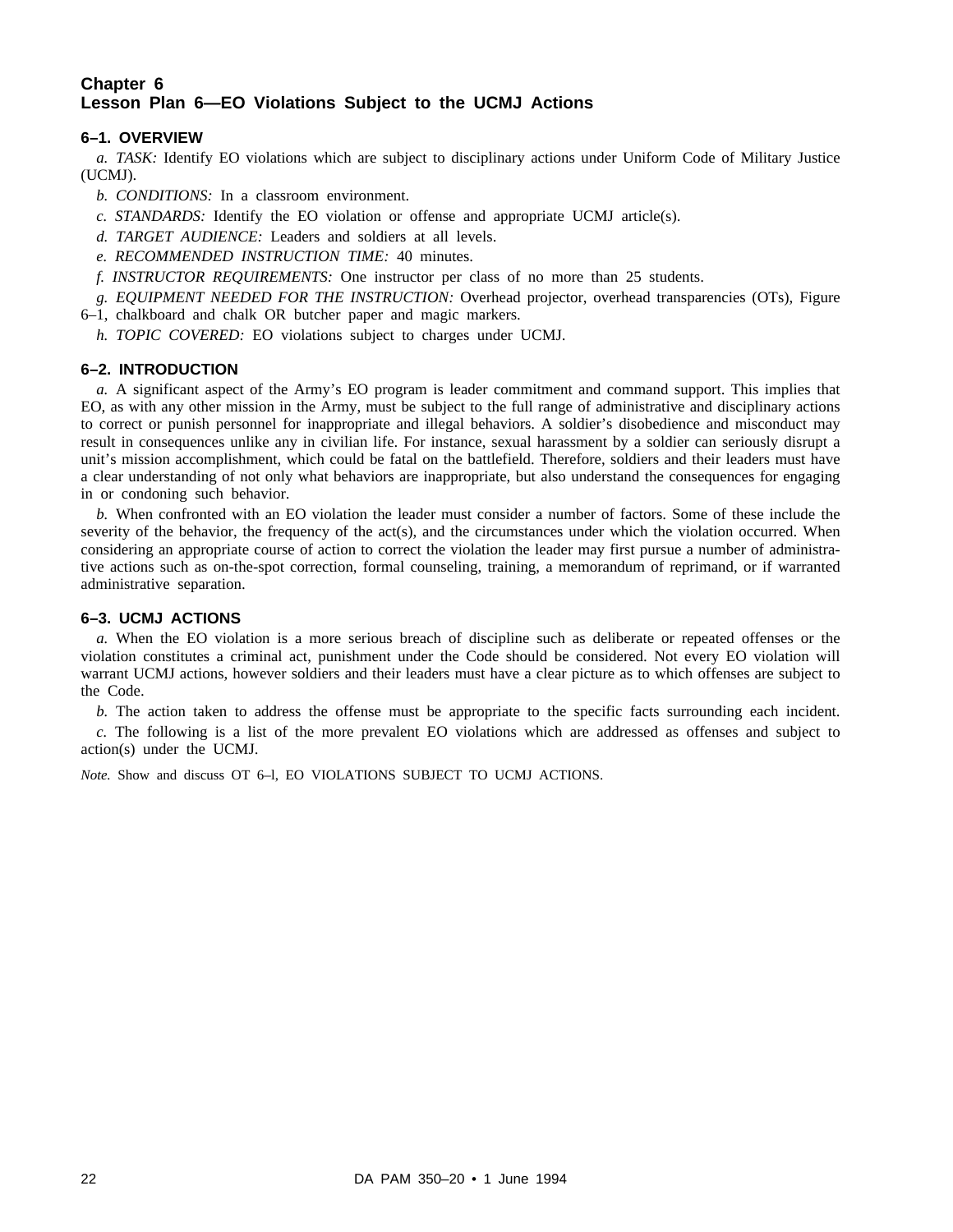# EQUAL OPPORTUNITY VIOLATIONS SUBJECT TO UCMJ ACTIONS

# **OFFENSE ARTICLE** Making racial or sexual comments and/or gestures Art 89 disrespect toward superior officer Art 91 insubordinate conduct towards WO or **NCO** Art 117 provoking speech or gestures Art 134 indecent language Offering rewards for favors which constitute Art 134 bribery and graft an EO violation Art 134 indecent assault Making unsolicited and unwelcome sexual contact Attempts or offers with unlawful force or violence Art 128 assault to do bodily harm to another person because of race. color, religion, national origin, or gender Threatening the career, job, or salary of another Art 127 extortion unless they "cooperate" Art 134 communicating a threat Engaging in or condoning EO violation Art 92 failure to obey an order or regulation Art 133 conduct unbecoming an officer Influencing or threatening the career, pay or job Art 93 cruelty and maltreatment of another person in exchange for sexual favors Making false statements Art 107 false official statement **Figure 6–1. Equal Opportunity Violations Subject to UCMJ Actions**

*d.* Soldiers and their leaders must clearly understand the impact and consequences of EO violations. Leaders set the standard and lead by example. They must ensure that their subordinates know the policy on inappropriate behaviors. Leaders must take immediate action to correct EO violations and when warranted pursue sanctions under the UCMJ. A key factor in maintaining a positive EO climate is for everyone to know how to prevent an EO violation and keep situations from escalating to the point of legal actions. When soldiers understand that certain behaviors are illegal and subject to severe disciplinary actions the more likely they are to support the program and ensure their behavior is in compliance.

*Note.* Summarize the lesson and ask for questions.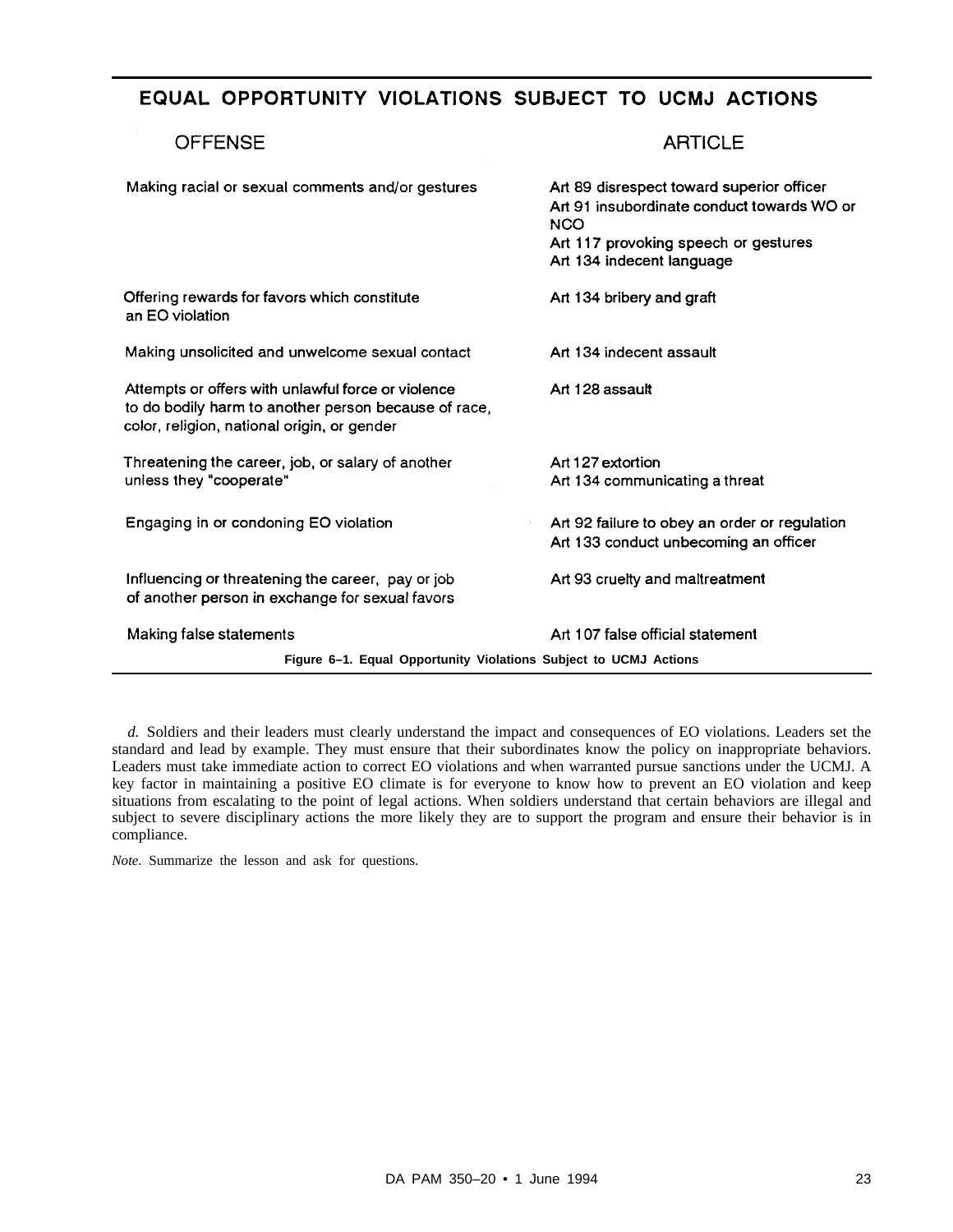# **Chapter 7 Lesson Plan 7—Enforcement of Equal Opportunity Policies**

# **7–1. OVERVIEW**

*a. TASK:* Define enforcement of equal opportunity (EO) policies.

*b. CONDITIONS:* In a classroom environment.

*c. STANDARDS:* Identify violations of EO policies and take corrective actions based upon Army command policy and leadership principles.

- *d. TARGET AUDIENCE:* Leaders at squad level and above.
- *e. RECOMMENDED INSTRUCTION TIME:* 15 minutes including the practical exercise (PE).

*f. INSTRUCTOR REQUIREMENTS:* One instructor per class of no more than 20 to 25 students.

*g. EQUIPMENT NEEDED FOR THE INSTRUCTION:* Overhead projector, overhead transparencies (OTs), chalkboard and chalk or butcher paper and magic markers, PE 7–l handout.

*h. TOPICS COVERED:* EO policy, EO violations, and a leader's EO enforcement responsibilities.

# **7–2. PRINCIPLES OF THE EQUAL OPPORTUNITY PROGRAM**

*a.* As a leader, among your duties and responsibilities is enforcing the Army's and your organization's EO policies. For your review, here are the policy's main points:

*Note.* Show OT 7–1, ARMY'S EQUAL OPPORTUNITY POLICY. (See Lesson Plans 1 and 14 for discussion of sexual harassment.)

# **ARMY'S EQUAL** OPPORTUNITY POLICY

- Equal treatment for soldiers and family members
- **B** Both on and off post
- Total environment (living and working)
- **Environment** free of sexual harassment

**Figure 7–1. Army's Equal Opportunity Policy**

*b.* The EO program provides equal treatment for all soldiers and their family members. The program applies both on and off post and includes both living and working environments. It also provides an environment free of sexual harassment.

# **7–3. EQUAL OPPORTUNITY VIOLATIONS**

Two of the major EO violations are discrimination and sexual harassment.

*Note.* Show OT 7-2, MAJOR EO VIOLATIONS. (See Lesson Plans 5 and 14 for more complete discussions of these points.)

# **MAJOR EO VIOLATIONS**

- Discrimination (based on race, color, gender, religion, or national origin)
- Sexual harassment

**Figure 7–2. Major EO Violations**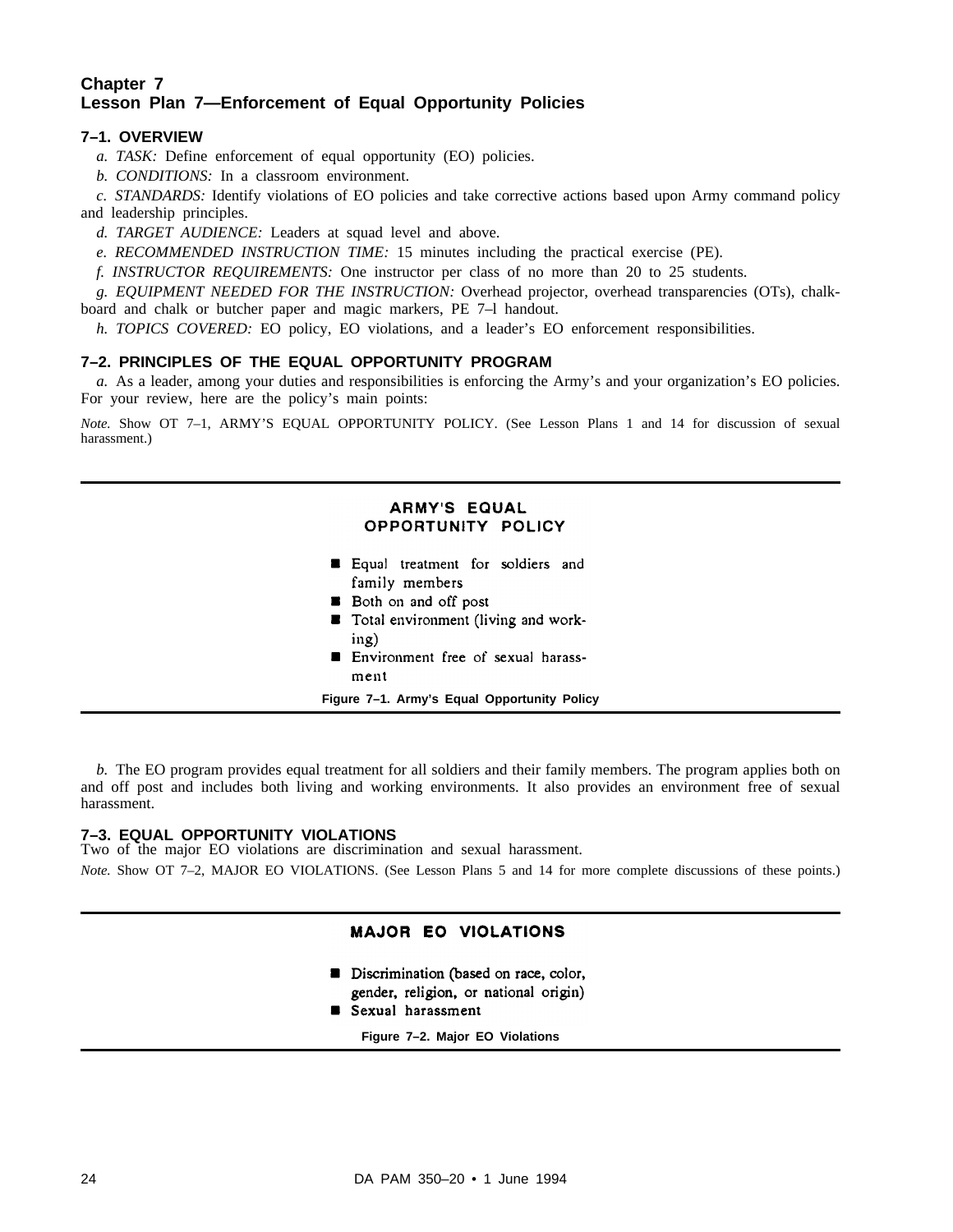*a. DISCRIMINATION.* Behavior based on prejudice is always abusive, and it is a major EO violation. This is discrimination in the worst sense of the term. It deprives people of their rights because of race, color, gender, religion, or national origin.

*b. SEXUAL HARASSMENT.* The Army defines sexual harassment as a form of gender discrimination. It involves unwelcome sexual advances, requests for sexual favors, and other types of gender-based verbal, nonverbal, or physical contact.

# **7–4. EO ENFORCEMENT RESPONSIBILITIES FOR LEADERS**

You must take your duties and responsibilities seriously in every unit program. A leader who is active in supporting and enforcing the Army's and unit's EO policies will help to create and sustain an EO climate which improves overall readiness.

*Note.* Ask the class: What are your responsibilities for enforcing Equal Opportunity (EO) policies? After several responses, show and discuss O.T. EO ENFORCEMENT TECHNIQUES FOR LEADERS, Figure 7-3.

*Note.* Distribute practical exercises PE 7–1 and PE 7–2. Give the class 5 to 10 minutes to form answers, then discuss their answers.

# EO ENFORCEMENT TECHNIQUES FOR LEADERS

- \* Lead by example
- \* On-the-spot correction (informal counseling)
- \* Formal counseling (written)
- \* Nonjudicial punishment (Article 15, and memorandum of reprimand, etc.)
- \* Use of OER and NCOER
- \* Judicial punishment (court-martial)
- \* Bar to reenlistment
- \* Separation action

#### **Figure 7–3. EO Enforcement Techniques for Leaders**

#### **7–5. PRACTICAL EXERCISE 7–1**

*a. SITUATION:* Private Ann Medis hates her unit's physical fitness training. She does not hate exercising or physical athletics. She is tired of the remarks made by men in the unit, such as "can you make those moves for me, Baby?" or "I know how we can sweat together". When she went to the squad leader and complained, he stated that she wasn't cut out for the Army and was being over sensitive. He said, "the men were just joking — don't take it personally."

*b. QUESTION:* Are leader actions required? If so, what?

*c. ANSWER:* Yes. Leadership actions are definitely required in this scenario. PVT Medis is a victim of a hostile environment. It is the responsibility of the squad leader to correct the behavior of the soldiers and or report the matter to the chain of command. The squad leader should also be counseled for condoning the behavior of the men in his unit, once brought to his attention and for not taking appropriate action.

# **7–6. PRACTICAL EXERCISE 7–2**

*a. SITUATION:* Corporal Jones is the squad leader in the 1st Platoon. During a recent company party, several members of his organization were clustered around the day room swapping war stories and telling jokes. He notices several members of his squad huddled near the pool table. As he approaches the group, he notices that they are passing around a piece of mimeographed paper. Upon joining their conversation, he is handed the paper which contains derogatory ethnic cartoons. Although Corporal Jones is surprised and a little upset about the paper being passed around, he laughs and pretends to go along with the caricatures. The next day he talks to the platoon sergeant about what happened. She informs him that she has already received several complaints about the incident, but she couldn't do anything about it because she could not determine who initiated the paper.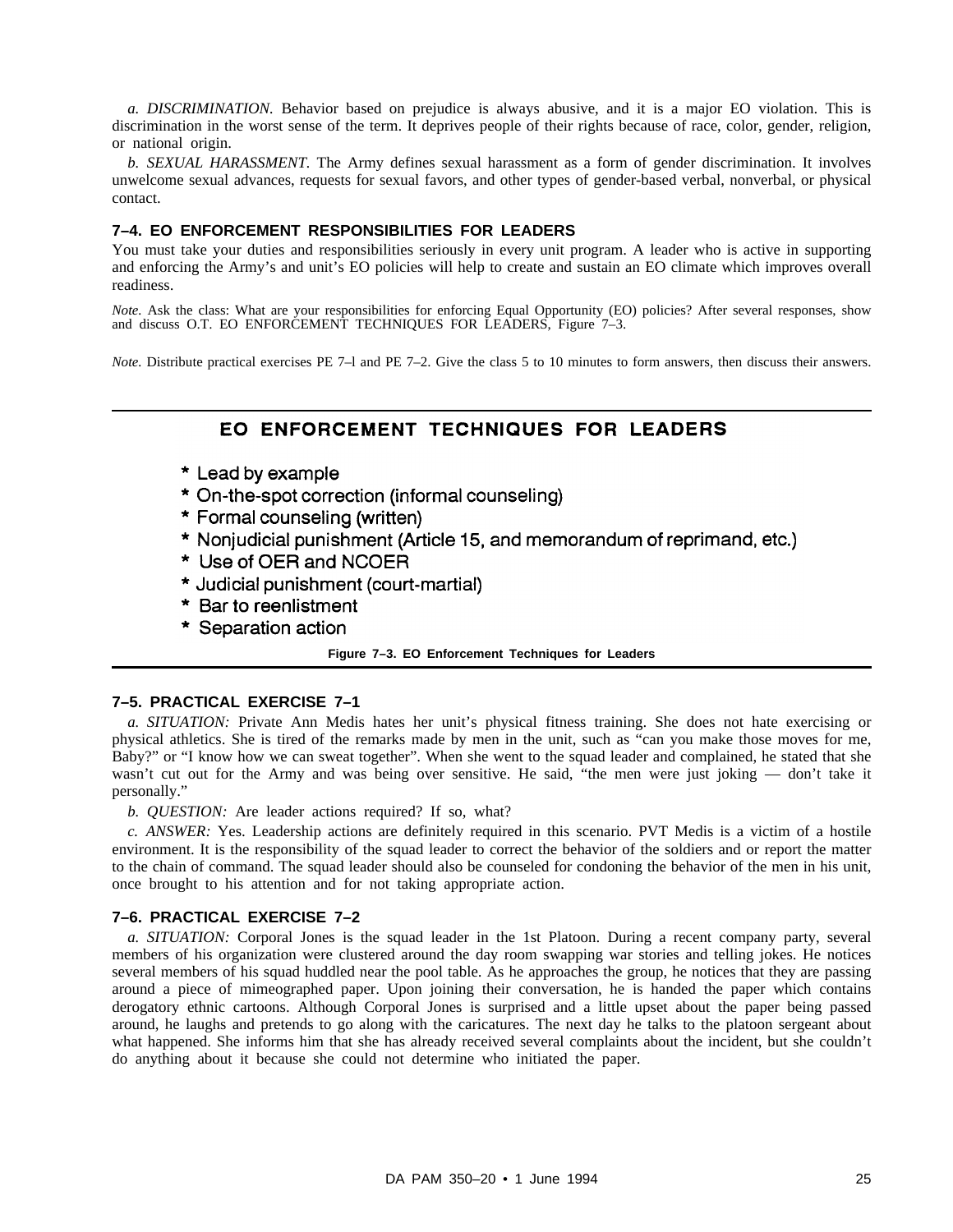*b. QUESTION:* What EO responsibilities, if any, are required of the individual soldiers, squad leader, platoon sergeant, and chain of command?

*c. ANSWER:*

(1) EO responsibilities in this scenario should have started with any soldier in the group stating such behavior should be curtailed. Since no one in the group took corrective action it then became Corporal Jones responsibility. Upon his arrival he should have made an on-the-spot correction by informing his soldiers that such behavior is inappropriate and in violation of Army EO Policy. When leaders pretend to go along with any ethnic or gender related joke, they endorse the behavior as being ok.

(2) The platoon sergeant's response that nothing could be done, in this case, is inappropriate. Incidents of this nature can have a far reaching impact on unit cohesion. The platoon sergeant should bring this incident to the attention of the chain of command, i.e. the platoon leader or company commander. The squad leader and platoon sergeant need to ensure that all actions involving their EO responsibilities have been pursued.

(3) The commander, as a minimum, may only decide to call those involved, or gather the entire company for refresher training on the Army's EO Policy as it applies to this situation. In the event of a formal complaint the commander may elect to conduct an inquiry or full investigation into the incident. The appropriate corrective action(s) will be based on the findings from the inquiry or investigation.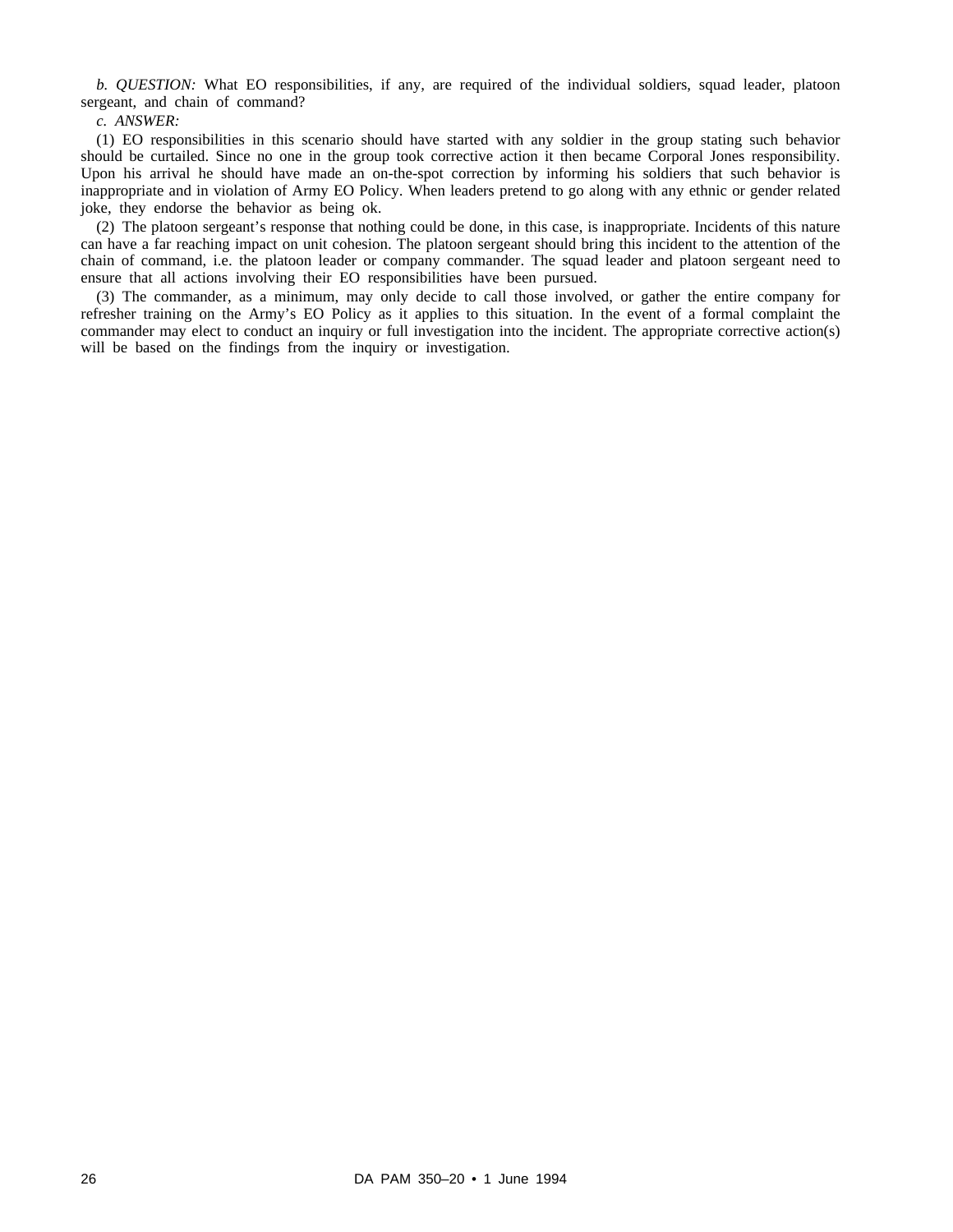# **Chapter 8 Lesson Plan 8—Army Equal Opportunity Complaint Procedures**

# **8–1. OVERVIEW**

- *a. TASK:* Describe equal opportunity complaint procedures of the Equal Opportunity Program.
- *b. CONDITIONS:* In a classroom environment.
- *c. STANDARDS:* Describe the equal opportunity complaint procedures.
- *d. TARGET AUDIENCE:* All leaders and soldiers.
- *e. RECOMMENDED INSTRUCTION TIME:* 50 minutes.
- *f. INSTRUCTOR REQUIREMENTS:* One instructor per class of 25 students.

*g. EQUIPMENT NEEDED FOR THE INSTRUCTION:* Overhead projector, overhead transparencies (OTs) Figures 8–l through 8–4, chalk and chalkboard or butcher paper and magic markers.

*h. TOPICS COVERED:* Types of complaints; alternative agencies; entering the EO complaint process; the right to appeal; and protection against reprisal or intimidation.

#### **8–2. INTRODUCTION**

*a.* Discrimination and sexual harassment can have serious consequences for unit cohesion and teamwork essential to winning on the battlefield. The Army's EO complaint process is designed to address grievances specifically related to discrimination based on race, color, national origin, religion or gender. All soldiers, family members, and DA civilians have the right to thorough and expedient investigations of their EO grievances when they perceive an injustice or incident of unfair treatment. They may report acts of discrimination and other EO violations to the chain of command or to others appropriate individuals.

*b.* The chain of command is the primary channel for handling allegations and correcting incidents of discrimination or sexual harassment. Although a number of alternative agencies are available, soldiers and DA civilians are encouraged to bring their complaints to the first-line supervisor for resolution at the lowest possible level.

*c.* The commander, with the help of the chain of command and NCO support channel, is responsible for ensuring that all soldiers and DA civilians are fully aware of the procedures for having their complaints heard. These procedures are required to be in writing and prominently posted in the unit or work area.

*Note.* Indicate that written complaint procedures should also provide the following: the name and telephone number of the organization's EOA and/or EOR and the installation EO/Sexual Harassment "HOTLINE". Provide information on each category as it relates to your command.

*d.* This lesson addresses a number of initiatives that are designed to increase the overall effectiveness of the Army's EO complaint process.

*e.* In recent years there appeared to be a loss of faith and confidence by soldiers and their leaders in the Army's EO complaint system. Soldiers frequently complained of little or no feedback after their complaint had been filed. Both investigation and processing of complaints typically moved very slowly. This sometimes resulted in no actions being taken as witnesses, complainants, and alleged perpetrators changed duty stations or retired from active service. If a complaint could not be validated, more than likely little more was done to resolve the concerns of the complainant. Soldiers also lacked a viable appeal process. The fear of reprisal in reporting discrimination or sexual harassment complaints caused such complaints to be reported less frequently or not at all.

*f.* Revisions to AR 600–20 resulted in significant changes in the complaint process and addressed many concerns that soldiers and leaders may have had. The new system allows complaints to be solved at the lowest possible level. In addition, it identifies the use of alternative agencies, external to the unit, which can help process EO complaints and identify appropriate resolutions.

*g.* The complaint system is a significant part of the unit's overall EO program. Regardless of which agency the complainant chooses, the chain of command must is responsible for resolving allegations.

*Note.* Refer to AR 600–20, Chapter 6, for detailed instruction on procedures for processing EO complaints. Show OT 8–1, TYPES OF COMPLAINTS.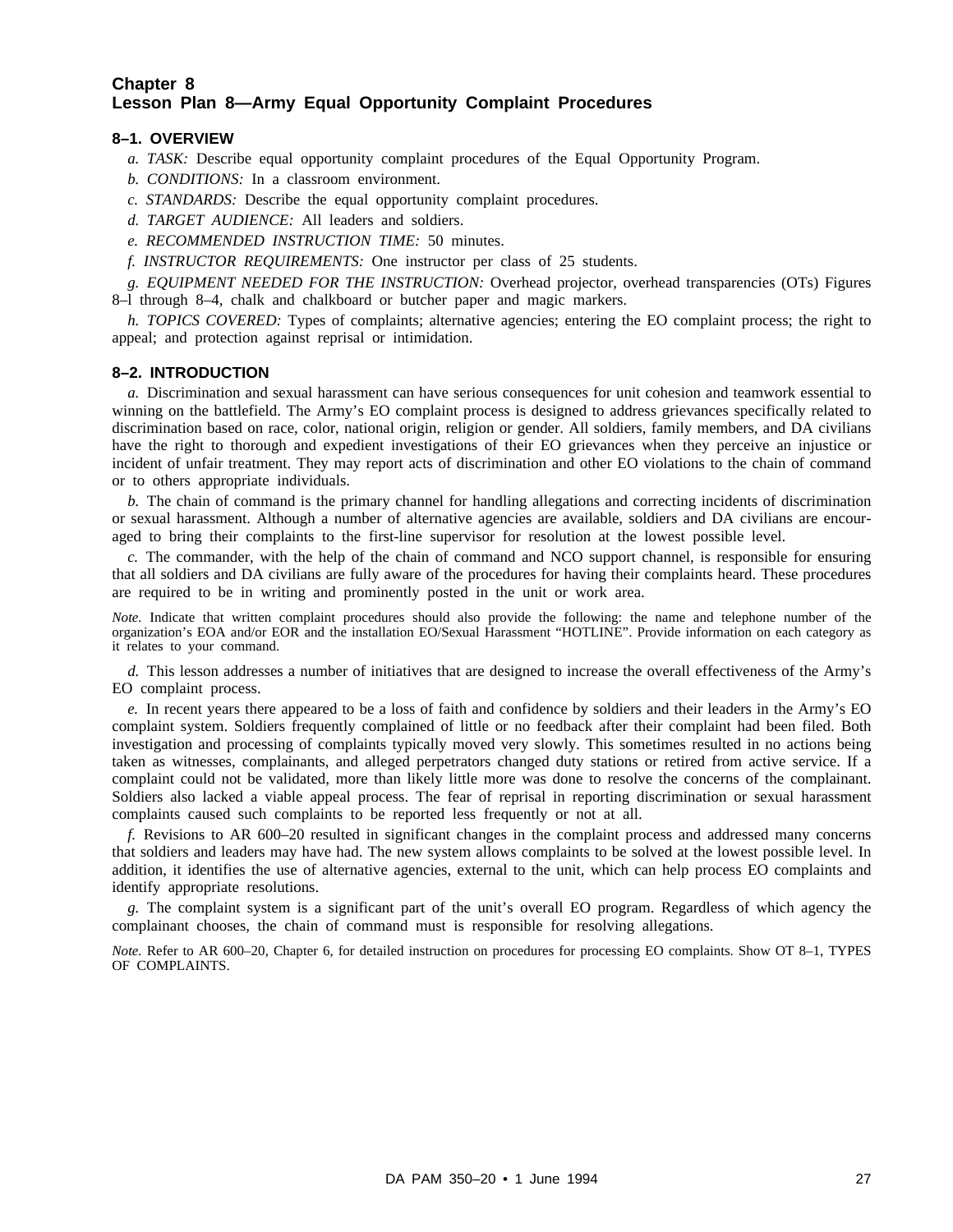# **TYPES OF COMPLAINTS**

# Formal

#### Informal

#### **Figure 8–1. Types of Complaints**

## **8–3. TYPES OF COMPLAINTS**

Equal opportunity complaints fall into two general categories, informal and formal:

## **8–4. INFORMAL COMPLAINTS**

*a.* An informal complaint is one in which the complainant does not wish to file in writing. This type of complaint facilitates resolution of EO grievances at the lowest level. In addition, the resolution of an informal complaint may not require involving the chain of command.

*b.* Informal complaints are not subject to timeline suspense nor are they reportable to higher headquarters. However, they are no less important and should be addressed with a sense of urgency and a sincere intent to resolve the complaint. Although not a guarantee, the confidentiality of the complainant may be maintained. Should it be necessary to conduct a formal investigation to resolve an informal complaint, the complainant may be required to make a sworn statement or file a formal complaint on DA Form 7279–R.

*Note.* The mere fact that a soldier wants his or her complaint handled informally does not prevent or exempt allegations from formal investigation. If formal investigation or intervention by the chain of command is required to resolve an informal complaint, then the soldier should be encouraged to submit DA Form 7279–R (EO Complaint Form).

# **8–5. FORMAL COMPLAINTS**

*a.* A formal complaint follows a prescribed process. A soldier files a formal complaint by submitting a sworn written statement on the Equal Opportunity Complaint Form, DA Form 7279–R. The soldier identifies on the complaint form, the alleged concern(s), names the parties and witnesses involved, describes the incident(s) or behavior, and specifies the date(s) of the occurrence(s). The soldier also states the EO basis of the complaint (i.e., discrimination based upon gender, race, ethnicity, religious affiliation, or sexual harassment) and what action he or she would like taken in resolving the complaint.

*b.* Attention to detail in filing the complaint is important. Detailed information on the form provides the commander and other members of the chain of command with facts to determine the validity of the allegations.

*c.* Formal complaints are recorded and reported by each command in quarterly and annual unit complaint reports. In addition to a copy of DA Form 7279–R, documentation on the final disposition of the complaint is kept at the first echelon of command authorized an EOA for a period of two years after the resolution of or final decision on the complaint.

*d.* Soldiers and family members have 60 calendar days from the date of the alleged offense in which to file a formal complaint. This time limit was established to set a reasonable parameter for investigating and resolving complaints (e.g., availability of witnesses, accurate recollection of events, and timely remedial action). The commander may, at his or her discretion, choose to investigate and take action on complaints filed after the 60 calendar day period.

*Note.* Ensure that the class understands that allegations that are criminal in nature are exempt from the 60-calendar day rule and will be immediately referred to Military Police or CID.

# **8–6. COMPLAINTS AGAINST A MEMBER OF THE CHAIN OF COMMAND**

Soldiers must also know procedures for filing formal EO complaints against members of the chain of command. Soldiers who wish to file a formal complaint against the command staff or other members of the chain of command may use a number of alternative channels. These include a higher echelon commander, the organization or installation Command Sergeant Major (CSM), Equal Opportunity Advisor (EOA), chaplain, Office of the Staff Judge Advocate (OSJA), Provost Marshal Office (PMO) or Criminal Investigators (CID), Adjutant General (AG), Housing Referral Office (HRO), and the Inspector General (IG).

*Note.* The timelines and procedures outlined in this lesson plan do not apply to complaints filed with the IG. Complaints filed with the IG will be processed outside of EO channels in accordance with AR 20–l. Now show OT 8–2, COMPLAINTS AGAINST A MEMBER OF THE CHAIN OF COMMAND/USE OF ALTERNATIVE AGENCIES.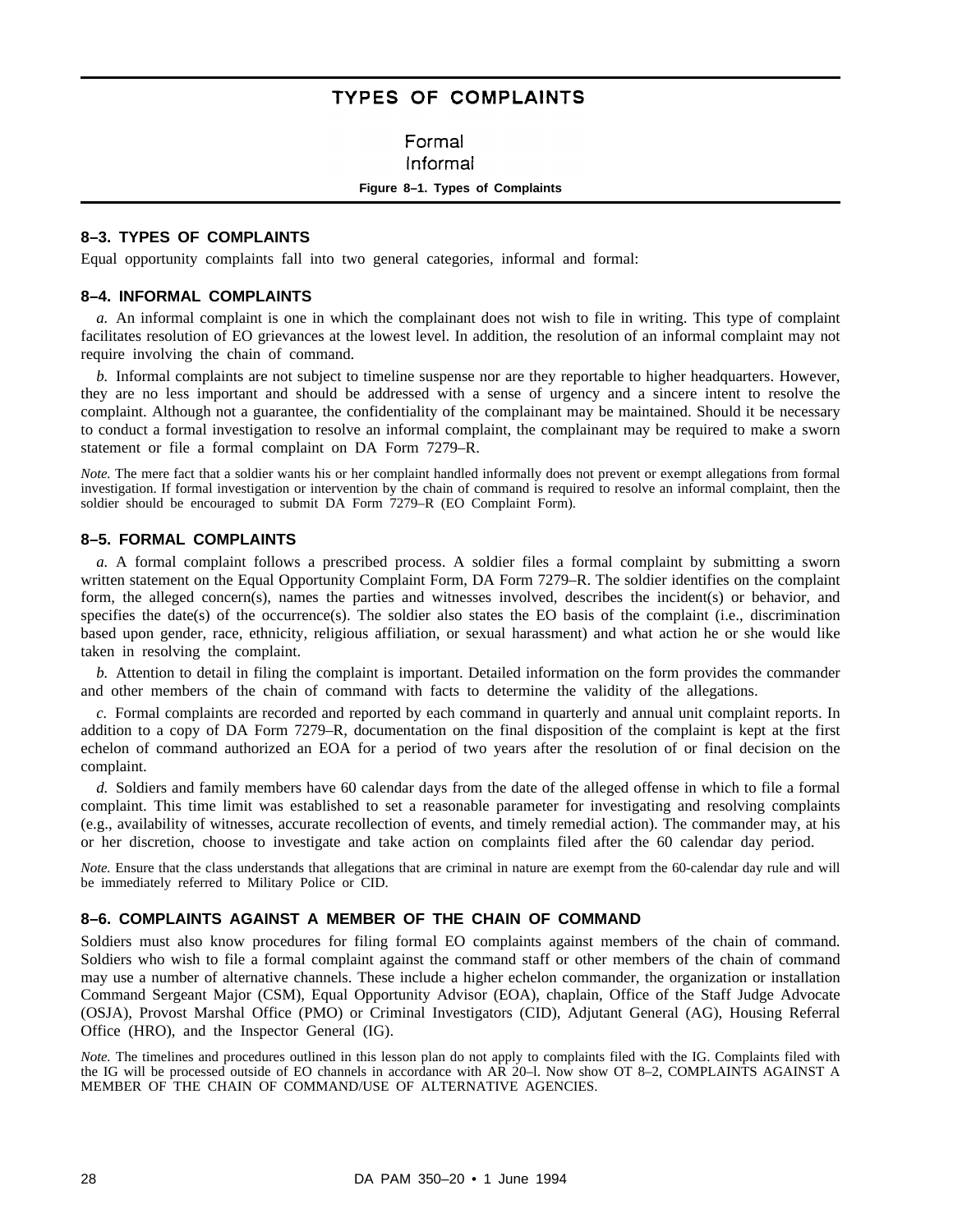# COMPLAINTS AGAINST A MEMBER OF THE CHAIN OF COMMAND/ USE OF ALTERNATIVE AGENCIES

| EOA<br><b>CHAPLAIN</b><br><b>PMO</b><br><b>SJA</b>                                          | HRO<br>IG<br>AG |  |
|---------------------------------------------------------------------------------------------|-----------------|--|
| Figure 8–2. Complaints Against a Member of the Chain of Command/Use of Alternative Agencies |                 |  |

#### **8–7. ALTERNATIVE AGENCIES**

*a.* Although handling EO complaints through the chain of command is strongly encouraged, this is not the only channel for addressing EO grievances. Should the complainant feel uncomfortable in filing a complaint with the chain of command, or should the complaint be against a member of the chain of command, a number of alternative agencies exist to assist in processing EO complaints.

*b.* In attempting to resolve an EO allegation, the soldier decides whether their complaint should be given to the first line supervisor, higher echelon commanders or an alternative agency. Alternative agencies have specific command responsibilities that make them a viable asset in helping soldiers and family members resolve EO grievances.

*c.* Commanders are responsible for ensuring that soldiers are not discouraged from using these agencies. Should the receiving agency determine that the complaint should be referred to another agency or the chain of command, the referral will be accomplished within three calendar days. The following are frequently used agencies with a brief description of each agency:

- Equal Opportunity Adviser (EOA): Is assigned to help commanders at brigade or higher levels to implement their EO program. The EOA is trained to receive, process, and conduct inquiries into complaints of discrimination and sexual harassment. In addition, the EOA has the expertise to make recommendations for corrective actions and sanctions against violators of EO policies.
- Chaplain: Serves as advisor to the command on all religious matters and provides guidance on religious practices, family and marital counseling, and other secular or non-secular services. The chaplain is the subject matter expert on addressing issues concerning religious discrimination or accommodation.
- Provost Marshal (PM): Is primarily responsible for receiving and investigating violations of the UCMJ which are criminal in nature. The PM is responsible to the Commander for monitoring the treatment of soldiers and investigating complaints of discrimination or unfair treatment by off-post activities.
- Staff Judge Advocate (SJA): Is responsible to the Commander on all legal matters. The SJA serves as an advisor in litigating criminal charges and prosecuting soldiers for criminal offenses; assesses trends in administering punishment and allegations of discrimination in administering military justice; may receive complaints about discrimination in legal proceedings or about administering judicial and nonjudicial punishment.
- Housing Referral Office (HRO): Is responsible for monitoring and administering the installation's housing referral program. The HRO will receive and investigate complaints of discrimination in rental or sale of off-post residents.
- Inspector General (IG): Serves as advisor to the commander on all matters of command. The IG is responsible for monitoring and inspecting command functions which are essential to mission effectiveness and combat readiness. The IG's office is the principal agency for receiving and investigating complaints about command environment and leadership. (See para. 1–4, AR 20–l.)
- Adjutant General (AG): Responsible to the commander on all personnel management issues. The AG can receive a variety of administrative appeals and requests for personnel actions related to EO allegations.

*Note.* Show OT 8–3, ENTERING THE COMPLAINT PROCESS.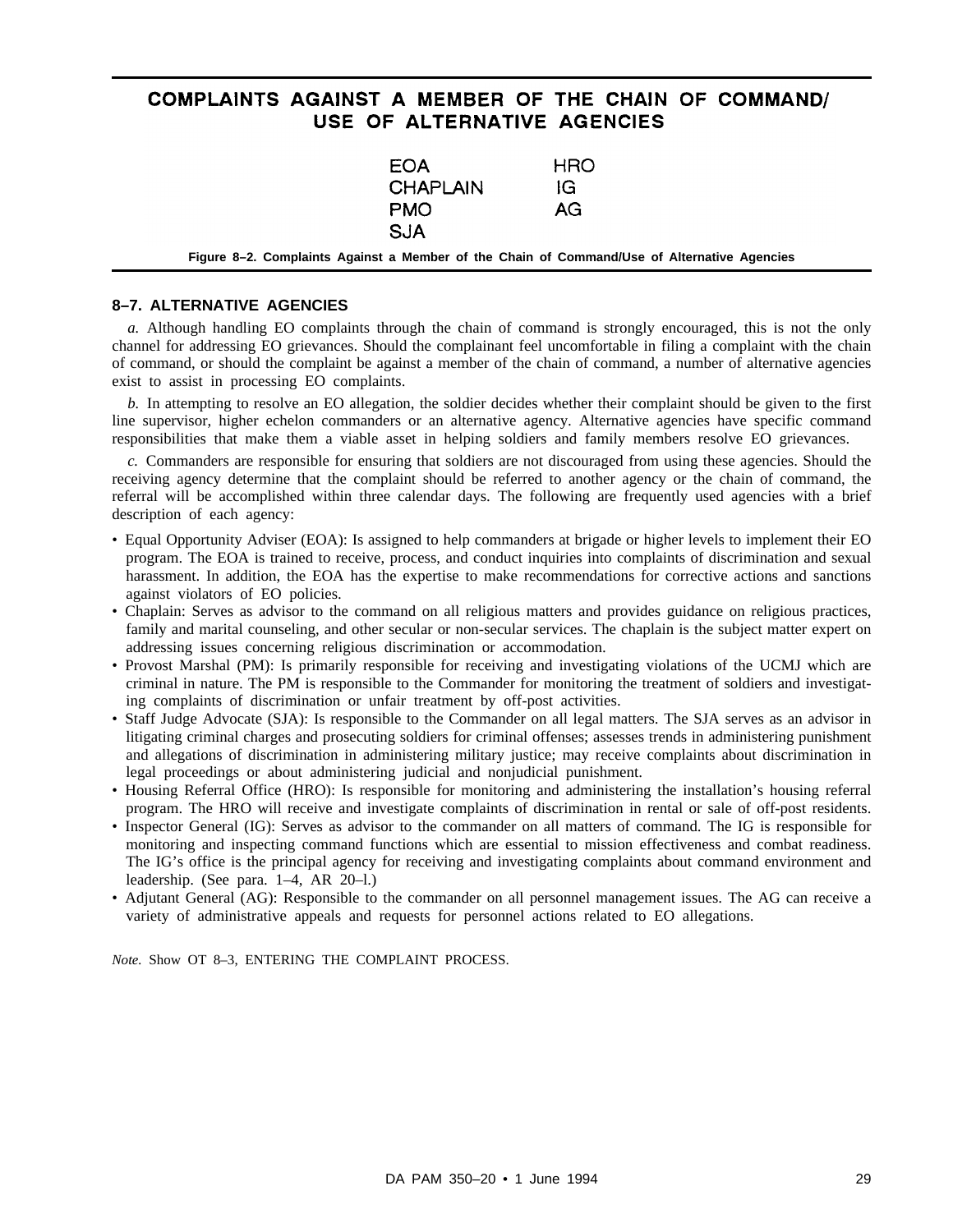# ENTERING THE COMPLAINT PROCESS

Determine nature of allegations Prepare DA Form 7279-R Determine appropriate agency Swear to complaint Consult with EOR or EOA **Figure 8–3. Entering the Complaint Process**

# **8–8. ENTERING THE EO COMPLAINT PROCESS**

*a.* Deliberate resolution of EO and sexual harassment complaints is in the best interest of both the soldier filing the complaint and the command. Although submission of EO complaints to the chain of command is strongly encouraged, it is the soldier or family member that ultimately determines where the complaint will be initiated. The nature and circumstances surrounding certain allegations will dictate whether alternative agencies are more appropriate. For example, complaints concerning discrimination related to on-post activities would be more appropriately handled by the installation commander. However, regardless of what agency handles a formal complaint, the complainant must be sworn to the complaint on DA Form 7279–R. Any complaint which identifies criminal activity will be referred to the proper commander or agency for processing. Complaints of sexual assault or rape will immediately be referred to the appropriate medical agency for the collection of evidence in a criminal investigation and in treating and counseling the victim. Claims of discrimination in housing, both on and off post, will be referred to the housing referral office.

*b.* Complaints filed with the IG's office will be processed as an Inspector General Action Requests (IGARS) IAW AR 20–1. No timeline will be imposed on conducting the investigation or feedback to the complainant. Complaints filed against promotable colonels, general officers, IG of all components, members of the Senior Executive Service, or Executive Schedule personnel will be reported to the Investigations Division, U.S. Army Inspector General Agency within five calendar days of receipt.

*c.* Regardless of what agency or commander receives the complaint, the chain of command has 14 calendar days (or three weekend drill periods for Reserve Components) in which to resolve or refer it to a higher echelon commander. The commander who has the responsibility for resolving the complaint may request an extension of up to 30 additional calendar days (or two weekend drills for Reserve Components) after the initial 14-day suspense.

*d.* Receipt of complaints will be annotated in writing on a DA Form 7279–R, Part Id. If the receiving agency decides not to investigate but to refer the complaint to another agency or, with the consent of the complainant, back to the appropriate commander, the referral must be made within 3 calendar days (at the next drill period for reserve components), with the written acknowledgment of the commander or agency receiving the referral (DA Form 7279–R, Part 10a).

#### **8–9. CONSULTING WITH THE EOR OR EOA**

*a.* The unit Equal Opportunity Representative (EOR) or the organization or installation Equal Opportunity Advisor (EOA) serves as a ready resource to help commanders and their soldiers resolve EO grievances. Before submitting a formal complaint, the complainant may want to consider consulting with the EOR or EOA to clarify their concerns or discuss alternatives in resolving EO grievances.

*b.* Soldiers should not expect EO personnel to take sides nor direct them in resolving their complaint. Whether at unit or higher echelons, EO personnel can serve as an alternative agency to receive and process EO complaints. They can be invaluable assets to commanders and soldiers in identifying and developing courses of action to resolve situations of discrimination or sexual harassment.

*Note.* Show OT 8–4, EO COMPLAINT PROCESS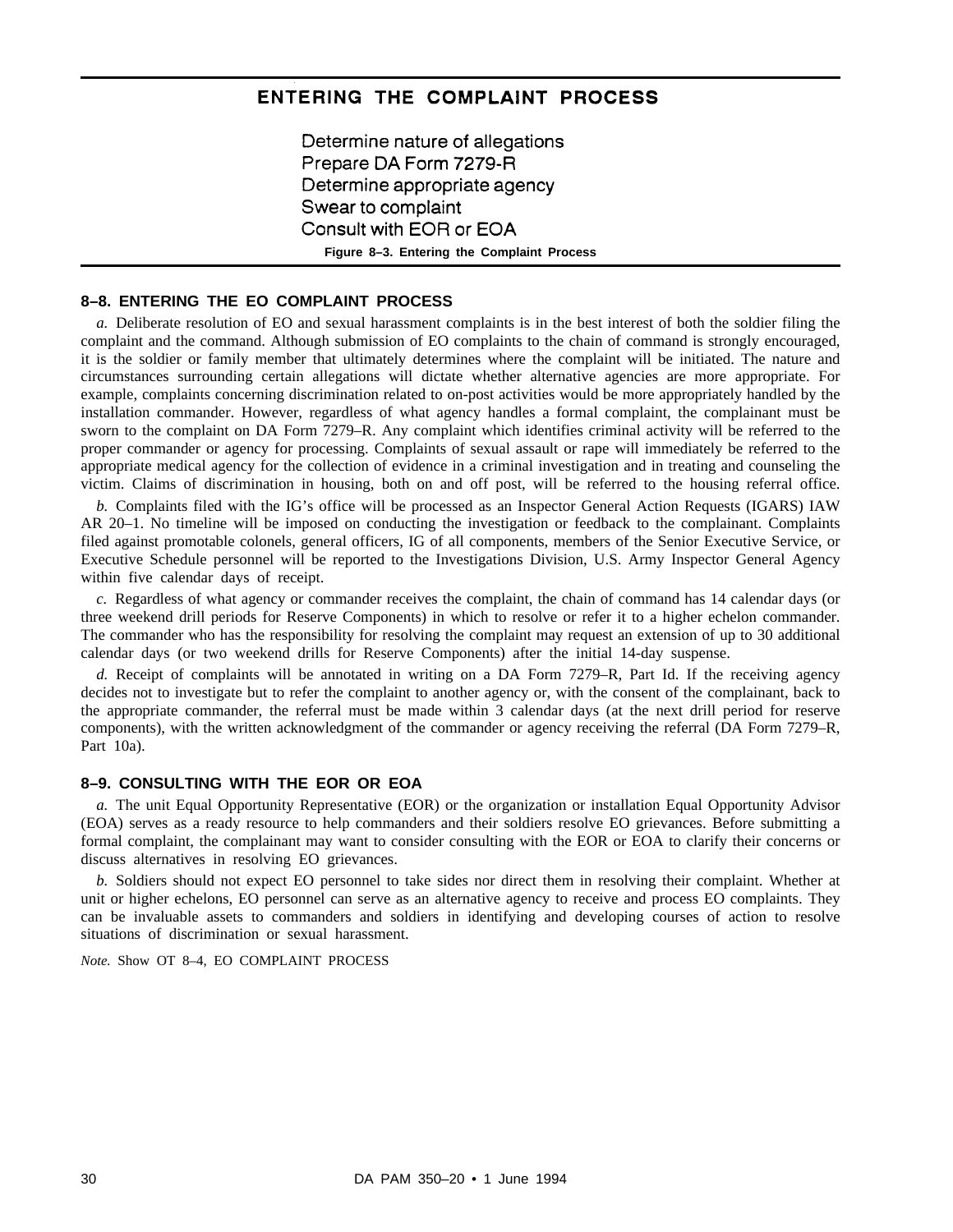# EQUAL OPPORTUNITY COMPLAINT PROCESS

Inquiry or Investigation Feedback to Compiainant **Right to Appeal** Protection Against Reprisal or Intimidation **Figure 8–4. Equal Opportunity Complaint Process**

#### **8–10. CONDUCTING THE INQUIRY OR INVESTIGATION**

The Unit commander will conduct an inquiry and or determine whether sufficient evidence exists to warrant a full investigation. The EOA may also assist the commander in conducting this inquiry. Should the commander determine that full investigation is required then he or she will forward the complaint to the battalion or brigade level commander for the appointment of an AR 15–6 investigating officer. The investigating officer will review the complaint, obtain lists of witnesses from the complainant and alleged perpetrator(s), and should consult with the command EOA. The investigating officer is required to interview the complainant, alleged perpetrator(s), and all applicable witnesses. In addition the investigating officer will review appropriate records and reports. If during the investigation the investigating officer suspects a criminal offense has been committed then the involved parties will be advised of their rights under Article 31, UCMJ. The investigating officer will provide a written report to the commander on the results of the investigation. The commander appointing the AR 15–6 investigation will review the facts and take appropriate action.

#### **8–11. FEEDBACK TO COMPLAINANT**

*a.* It is extremely important for complainants to be kept informed on the disposition of their complaint or the progress of the inquiry or investigation. One of the primary criticisms heard in evaluations of complaint systems is that soldiers receive very little, if any, feedback on the results of investigations or actions being taken by the command to punish offenders or remedy the situation.

*b.* Whether the complaint is formal or informal, the complainant should be provided feedback on the disposition of his or her grievance. Initial written feedback to the complainant on DA Form 7279–R must be forwarded within 14 calendar days after receipt of the complaint. Written feedback will consist of investigative findings and an affirmation that appropriate action is being considered or taken to resolve the complaint.

*c.* Within 30 calendar days of the initial feedback (44 total calendar days), complainants should receive a final written disposition to their complaint. In the event feedback or final disposition is not received in the prescribed time limits, complainants should request feedback verbally or in writing through their immediate chain of command.

#### **8–12. THE RIGHT TO APPEAL**

Should the complainant be dissatisfied with the disposition of his or her complaint or the corrective actions taken by the chain of command, he or she has the right to appeal. Appeals must be submitted within seven calendar days (at the next drill period for Reserve Component) following written notification on the final disposition of the complaint. An appeal to an EO complaint can be submitted to the soldier's immediate commander or the next higher commander. The final decision authority for appeals will rest with the General Court Martial Convening Authority for that major command. An exemption exists for those organizations that have Memorandums of Understanding (MOU) or Memorandums of Support that delegate UCMJ authority to the local commander. An appeal must be submitted using DA Form 7279–R, Part IV. In preparing an appeal, the complainant should indicate whether he or she desires an appointment to speak with the appeal authority. On a separate piece of paper, the complainant specifies exactly, what issues (i.e., disposition, investigation, or corrective actions) he or she has disagreement. The appeal authority has 14 calendar days (30 calendar days for Reserve Component) to respond to complainant. The general court-martial convening authority will have "final decision authority" for appeals in that major command.

# **8–13. PROTECTION AGAINST REPRISAL OR INTIMIDATION**

*a.* Department of the Army personnel are prohibited from taking any action that discourages soldiers or family members form filing a complaint or seeking assistance to resolve an EO issue. Army personnel are also prohibited from taking any disciplinary or other adverse action against a soldier for filing a complaint, seeking assistance, or cooperating with an investigating officer. However, this does not preclude taking action against those who file fraudulent complaints or give false statements.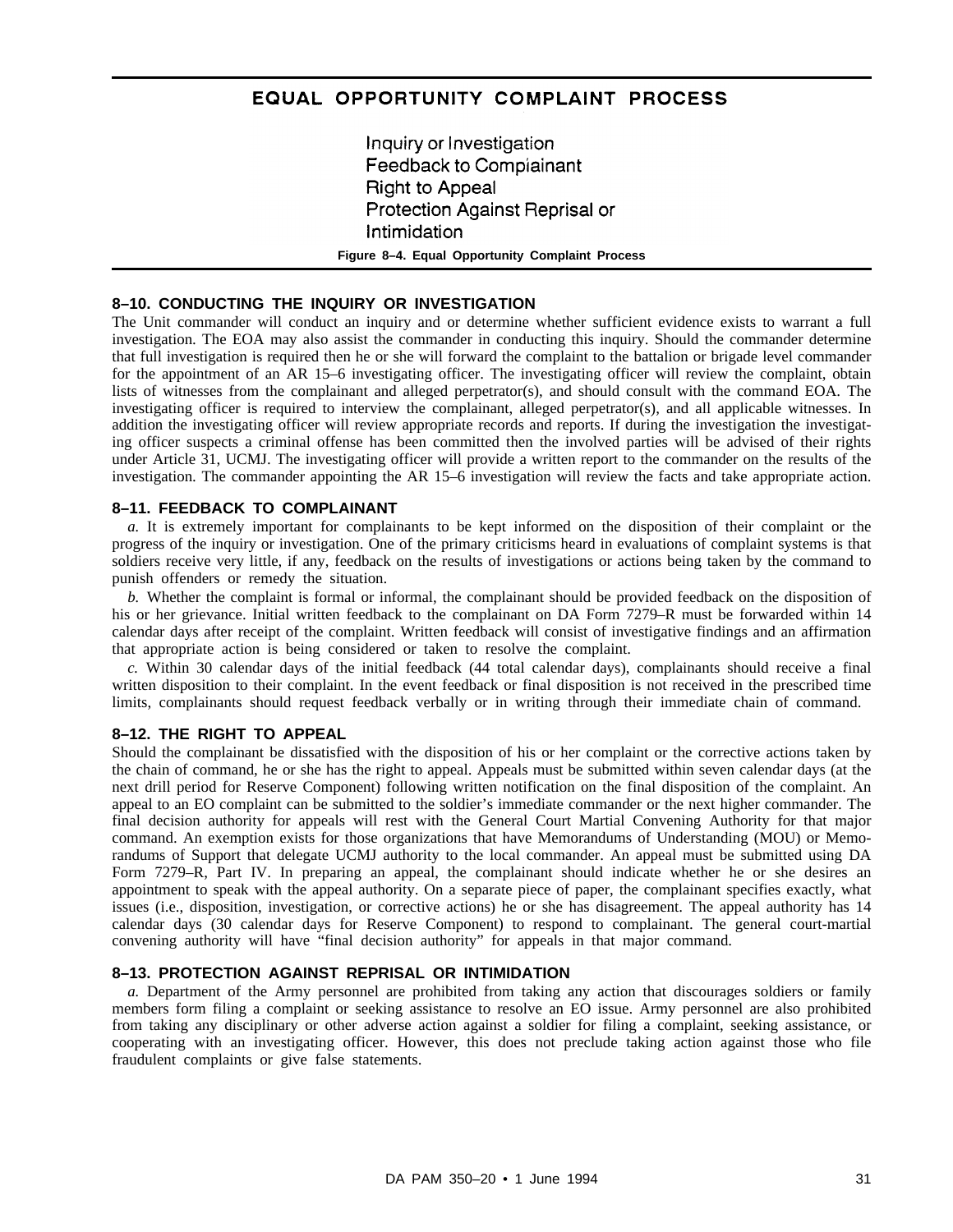*b.* It is the responsibility of the chain of command to ensure that all complainants are protected against reprisal or retaliation for filing EO complaints. Should soldiers or their family members be threatened with such reprisals or should an act of retaliation occur, they should immediately report the incident to the chain of command, the local Inspector General, or the next higher echelon commander.

*Note.* Review actions by the complainant, summarize the lesson, and reinforce learning. Show OT, ACTIONS BY THE COM-PLAINANT, Figure 8–5.

# **ACTIONS BY THE COMPLAINANT**

- o Determine Nature of Complaint
- o Identify Specific Facts and Witnesses
- o Consult with EOA/EOR
- o Prepare DA FORM 7279-R
- o Swear to Complaint
- o Ask for Copy of DA FORM 7279-R
- o Concur with Alternative Agency on Referral
- o Inform Chain of Command of Any Additional **Facts or New Witnesses**
- o Receive Initial Feedback
- o Receive Final Disposition
- o Accept Commander's Decision or Appeal Within Seven Calendar Days
- o Report Acts of Intimidation or Reprisal

**Figure 8–5. Actions by the Complainant**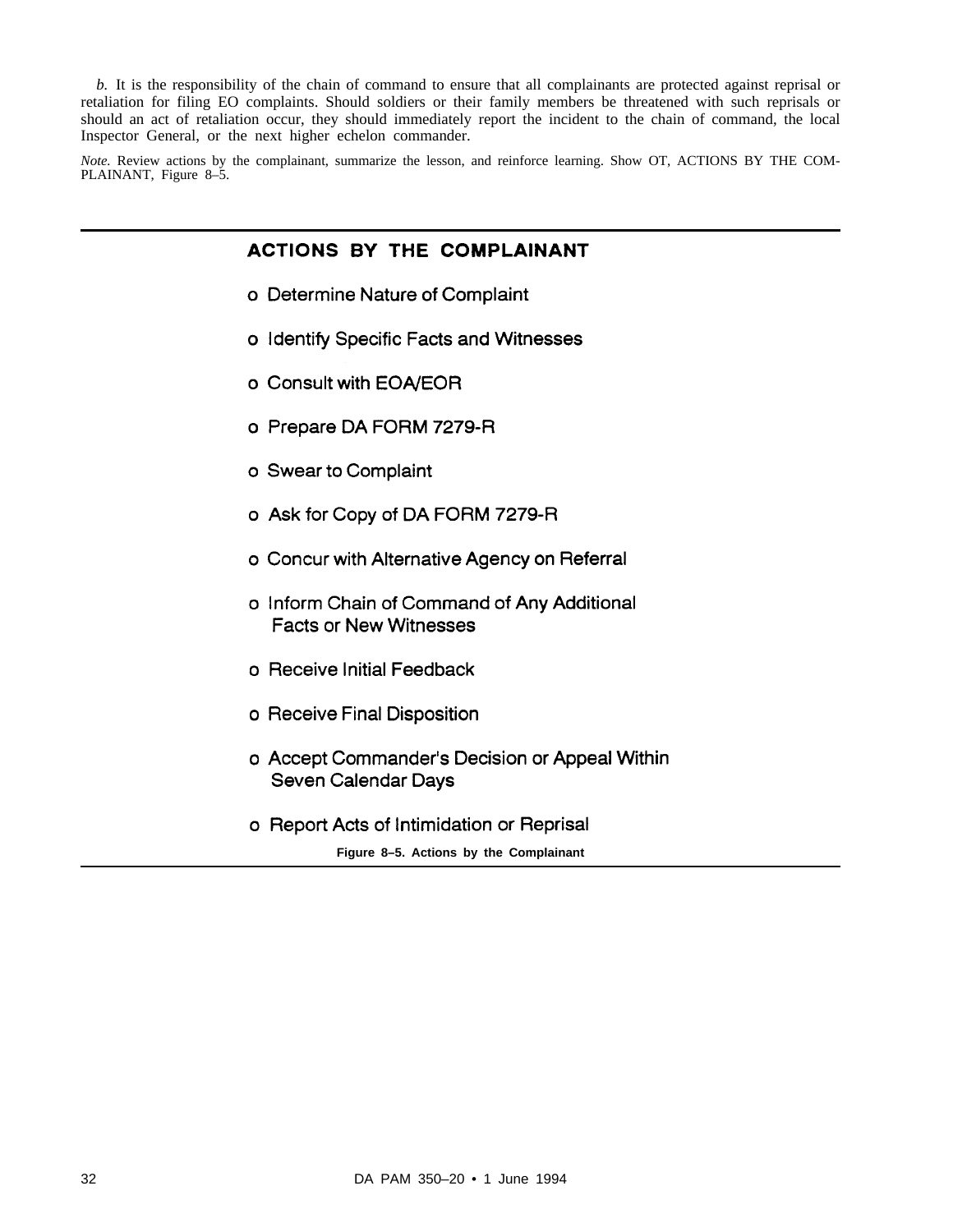# **Chapter 9 Lesson Plan 9—Leadership Issues Related to Cultural Diversity**

# **9–1. OVERVIEW**

- *a. TASK:* Identify leadership issues related to cultural diversity.
- *b. CONDITIONS:* In a classroom environment.
- *c. STANDARDS:* Describe leadership issues related to cultural diversity.
- *d. TARGET AUDIENCE:* Leaders at squad level and above.
- *e. RECOMMENDED INSTRUCTION TIME:* 60 minutes.
- *f. INSTRUCTOR REQUIREMENTS:* One instructor per class of no more than 20 to 25 students.

*g. EQUIPMENT NEEDED FOR THE INSTRUCTION:* Overhead projector, overhead transparencies (OTs), chalkboard and chalk or butcher paper and magic markers.

*h. TOPICS COVERED:* Managing diversity vs. managing equal opportunity (EO), misunderstandings based upon communications, stereotypes, assumption, lack of common experiences, responses to physical differences, and values and beliefs.

#### **9–2. DIVERSITY DEFINED**

*Note.* Ask the following question: "What is meant by diversity?" After several responses show OT 9–1, DIVERSITY.

# **DIVERSITY**

The condition of being different.

**Figure 9–1. Diversity**

*a.* This is a general dictionary definition. In other words, it means dissimilarity and variance between things. The differences could be in size, weight, age, texture, and so on.

*Note.* Ask the following question: "What is meant by managing diversity?" After several responses, show OT 9–2, MANAGING DIVERSITY.

#### **MANAGING DIVERSITY**

A way of creating an environment that will enable all people to reach their full potential in pursuing organizational objectives.

**Figure 9–2. Managing Diversity**

*b.* As you can see, we have now gone from the general to the specific. We are now talking about running business organizations such as the Army.

# **9–3. MANAGING DIVERSITY VERSUS MANAGING EQUAL OPPORTUNITY**

*Note.* Ask the following: "What are some of the similarities between managing diversity and managing EO?" After several responses, provide the following information:

- Full use of one's potential regardless of race, color, gender, religion, or national origin. Acceptance of differences in people and building on them for the benefit of the organization.
- 
- Recognizing that the organization will have to change its culture to create an environment to meet the needs of its soldiers. An example of this is unmarried, pregnant soldiers being able to stay in military service. Years ago they were separated when the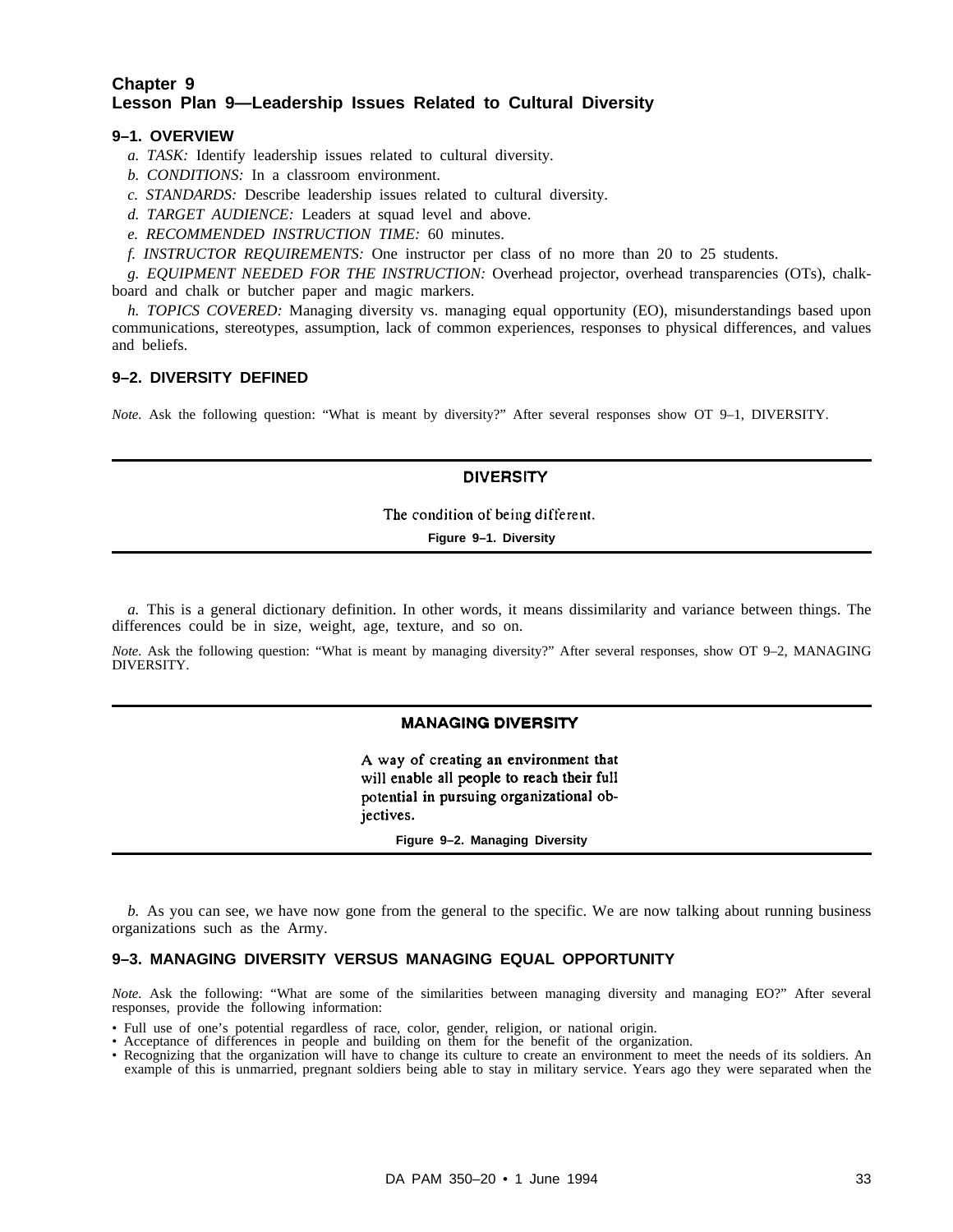*Note.* Ask the following question: "What are some of the major concerns or problems a leader might face in managing a culturally diverse organization?" After several responses discuss the following:

#### **9–4. MISUNDERSTANDINGS BASED UPON COMMUNICATIONS**

Although English is the language used for all official Army matters, communication problems still exist. Here are some of the reasons:

*Note.* Show OT 9–3, FACTORS CAUSING COMMUNICATION PROBLEMS.

# **FACTORS CAUSING COMMUNICATION PROBLEMS**

- Communication style
- **Nonverbal communication**
- **Trust**
- Accents
- **Jargon**
- **Figure 9–3. Factors Causing Communication Problems**

#### **9–5. COMMUNICATION STYLE**

*a.* Even when the same language is used, people create and interpret information differently. Therefore, the message intended is not always the message received.

*b.* Differences in communication styles can make the sender of the message appear to be pushy, rude, aggressive, passive, etc. Factors involved in this are volume and rapidity of speech, tone of voice, and emphasis on key words.

#### **9–6. NONVERBAL COMMUNICATION**

*a.* Nonverbal communication is the sum total of our body's communication. It is how our body communicates or sends a message. Nonverbal communication changes meaning with time and has different meanings for different people or groups.

*b.* Studies show that 50 percent of a message's impact comes from body movements or nonverbal communication. For example, crossing your arms indicates defiance. Putting your hand on your chin shows thought.

*c.* Leaders need to understand the importance of checking nonverbals when communicating. This might give them a clearer picture of how the soldier is reacting to the discussion. However, we cannot assume that we understand what the body language is saying. We must check for clarity when verbal or nonverbal messages are being sent.

#### **9–7. TRUST**

*a.* Trust plays an important role in intercultural, interracial, and inter-gender communication. Some ethnic groups and women are sometimes suspicious of their supervisors. Because experiences may have led them to be leery, there may sometimes be problems with the interactions.

*b.* A lack of trust can result not only in miscommunications, but also in no communications.

#### **9–8. ACCENTS**

*a.* Some people react negatively to accents. They may even be rude when someone does not speak "proper" English.

*b.* People have accents either because of ethnicity or region of country from which they come or because English is their second language. Some people consider them to be less intelligent, less competent, and even less trustworthy. *c.* Leaders need to judge if accent interferes with the ability to communicate or perform. If accents do not interfere,

then individuals need to focus more on listening to what is being said, and not on how it is said.

#### **9–9. JARGON**

*a.* People make judgments about others based on the kinds of expressions they use because of the region of country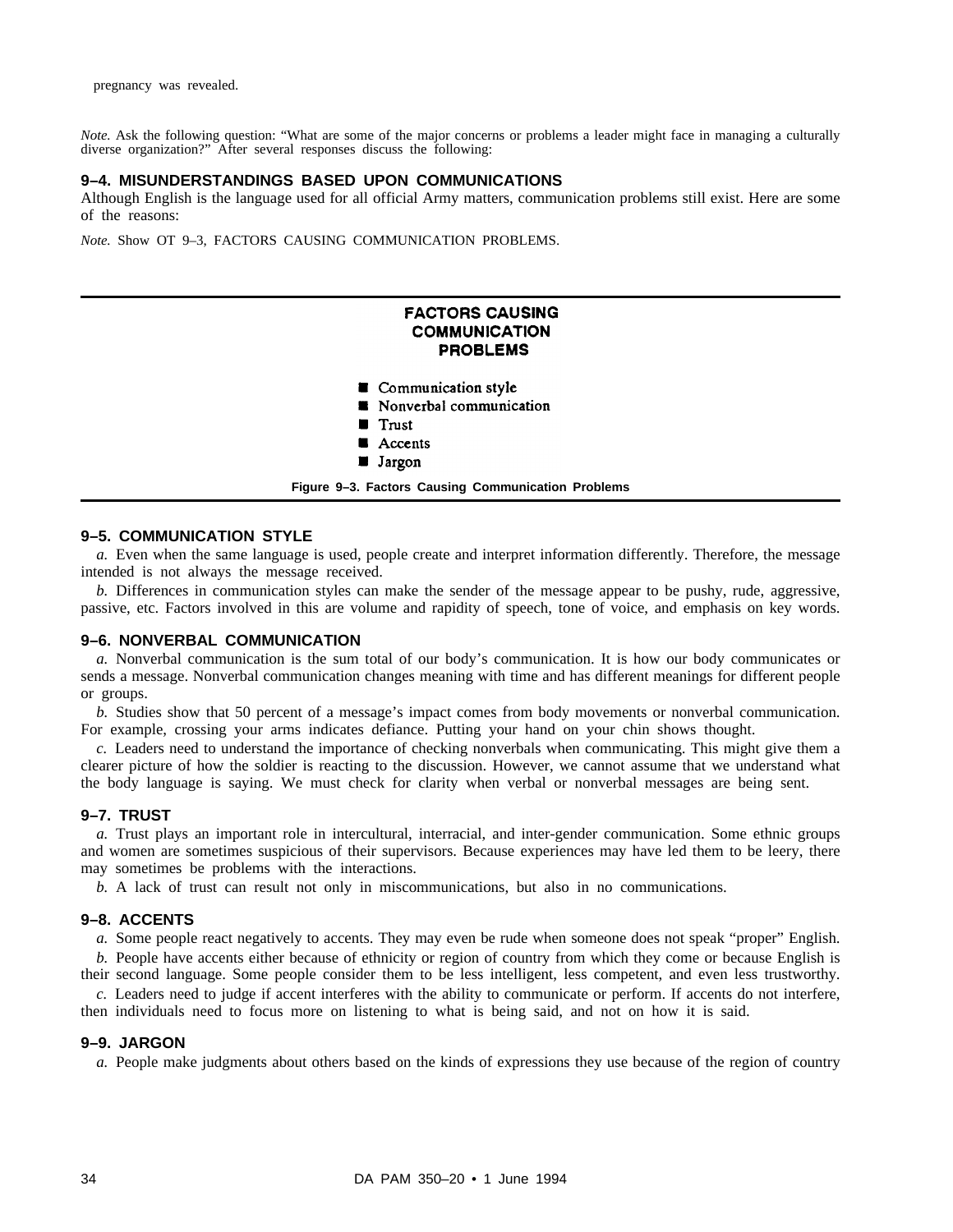from which they come. Such expressions include "yonder," "haint," "y'all," and "sho'nuf." These speakers are sometimes thought to be uneducated, or less intelligent.

*b.* Leaders need to understand that certain terms are unique to individuals from certain regions and do not indicate their level of intelligence or educational.

#### **9–10. STEREOTYPES**

*a.* A stereotype is a standardized mental picture that one person or group of people holds in common about another person or group of people.

*b.* Stereotyping is done by almost everyone at some time. Many people do it to justify their conduct in relation to the group they have categorized.

*c.* Some stereotypes can be interpreted as positive or negative in the eyes of another; for example, Asians are intelligent and Hispanics are emotional. However, positive stereotyping can be just as dangerous as negative stereotyping.

#### **9–11. ASSUMPTIONS**

An assumption is the act of taking something for granted or supposing. Assumptions about people often blind the assumer to what the individuals are actually like, say, or do.

#### **9–12. LACK OF COMMON EXPERIENCES**

*a.* The fact that people have different experiences accounts for many of the problems that occur when they try to interact cross-culturally or across genders.

*b.* Cultural, racial, and gender differences affect our experiences. Our experiences or lack of them directly relate to our ability to communicate and be understood.

*c.* We might hear and understand the words, but are unable to relate them to an experience we have had; we are therefore unable to get the meaning of the communication. For example, if you are from an extended or broken family, the word "family" might have a different meaning or emotional charge for you than for someone from a nuclear family.

#### **9–13. RESPONSES TO PHYSICAL DIFFERENCES**

*a.* Emotional responses to physical differences may hinder effective communications between or among groups. *b.* Beliefs of superiority or inferiority associated with physical differences interfere with the communication process and the way people treat each other. They often foster racism and sexism.

#### **9–14. VALUES AND BELIEFS**

*Note.* Ask the question, "What are values?" After several responses are given, show OT 9–4, VALUES.

#### **VALUES**

Beliefs found in our moral system which regulate our behavior.

**Figure 9–4. Values**

*a.* Values are a type of belief centrally located within our personal value system. They regulate how we should or should not behave. Our values are often adopted unconsciously from a larger, societal value system.

*b.* How we interact with others is quite often based on our value systems and beliefs. When people hold different values or have different beliefs, communication may be difficult, and problems may arise. For example, some people value extended families and have close kinship ties. A leader not placing the same values on family members outside the immediate family might not be willing to grant an emergency leave to such a person wanting to attend a greatuncle's funeral. This can have a negative impact on the relationship of not only the soldier requesting the leave and the commander. It can create anger among other similar soldiers in the organization who hear the story.

*c.* People are also motivated and respond to praise differently based on values and culture. It is important that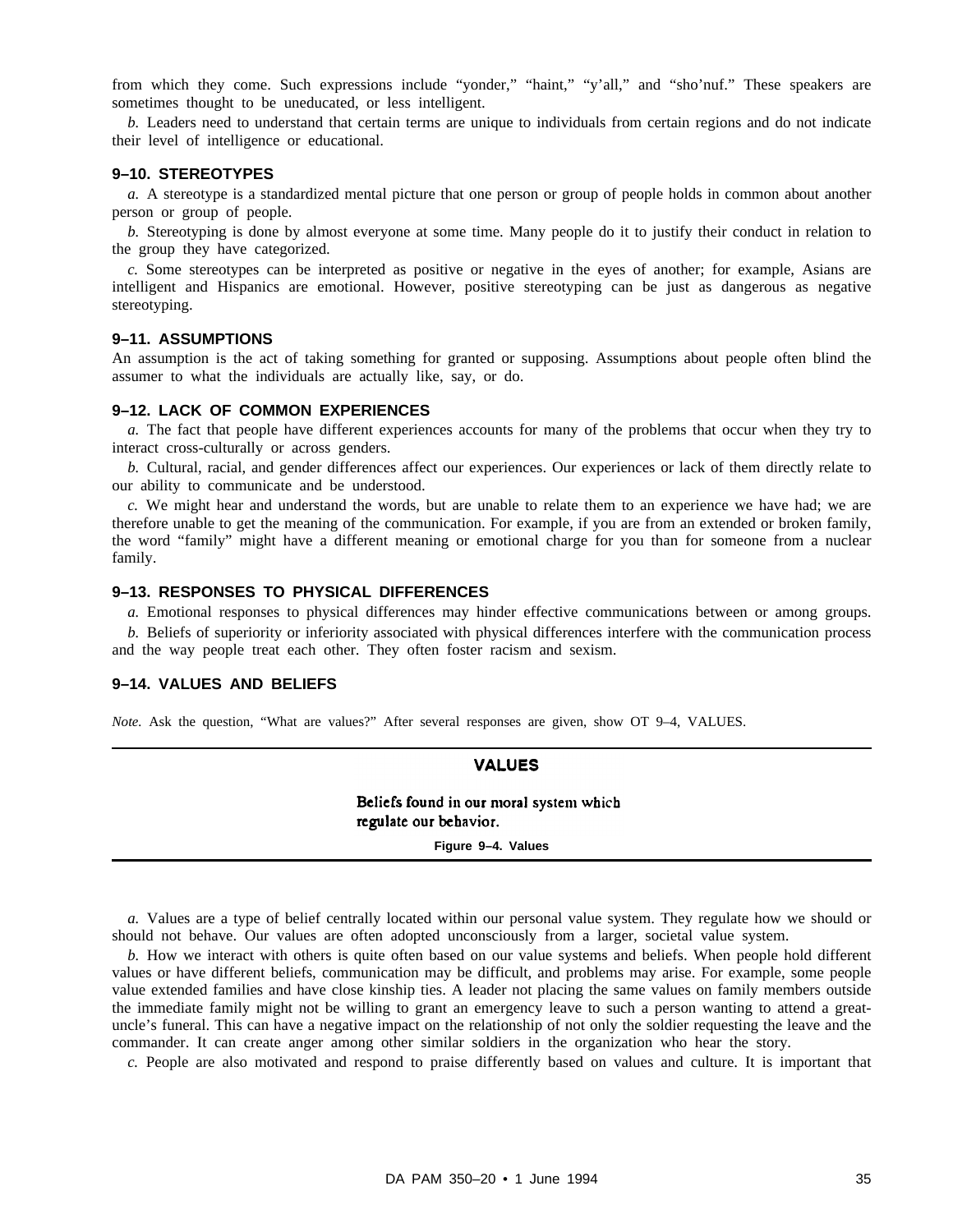leaders know what type of motivators to use and how to praise or reward. For example, a Native American may prefer to be recognized in a manner that does not draw a lot of individual attention to them.

*d.* Problems can also arise in an organization when some soldiers who value aggressive behavior supervise other soldiers who culturally were taught to be non-aggressive.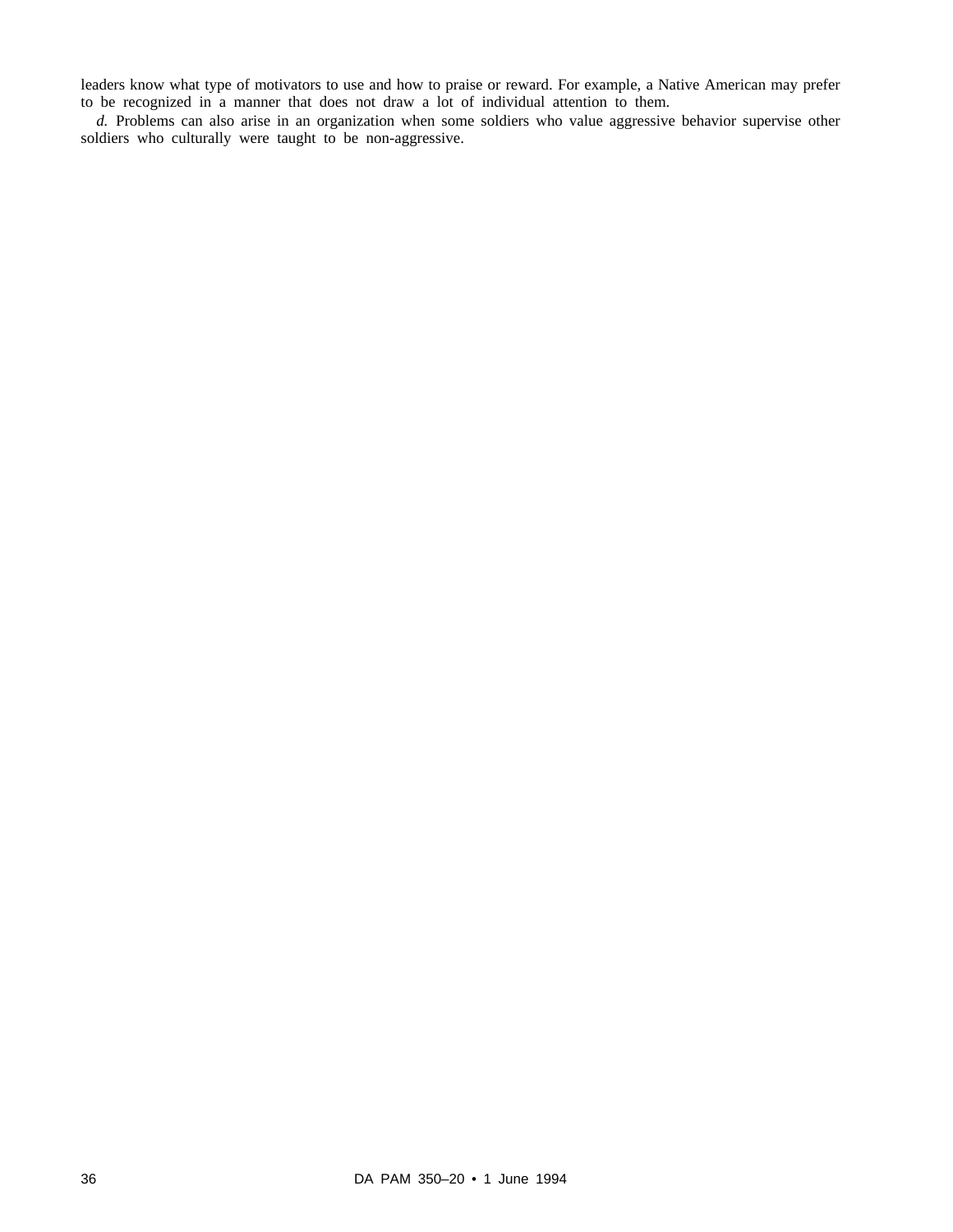# **Chapter 10 Lesson Plan 10—Techniques for Equal Opportunity Climate Assessment**

# **10–1. OVERVIEW**

- *a. TASK:* Identify techniques for equal opportunity (EO) climate assessment.
- *b. CONDITIONS:* In a classroom environment.
- *c. STANDARDS:* Correctly identify methods of assessing unit EO climate and climate indicators.
- *d. TARGET AUDIENCE:* Leaders at squad level and above.
- *e. RECOMMENDED TIME:* 30 minutes including the practical exercise (PE).
- *f. INSTRUCTOR REQUIREMENTS:* One instructor per class of no more than 20 to 25 students.

*g. EQUIPMENT NEEDED FOR THE INSTRUCTION:* Overhead projector, overhead transparencies (OTs), chalkboard and chalk or butcher paper and magic markers.

*h. TOPICS COVERED:* Leaders' assessment-management tools, methods for assessing EO climate, and indicators of intergroup unrest.

*Note.* Per AR 600–20, commanders are strongly encouraged to conduct an internal EO climate assessment within 90 days of their assumption of command and once annually thereafter.

#### **10–2. EQUAL OPPORTUNITY ASSESSMENT-INDICATORS FOR LEADERS**

*a.* The presence in a unit of intergroup concerns, tensions, and disruptive incidents is a human relations problem. However, you can discover and overcome these conflicts.

*Note.* Show OT 10–1, EQUAL OPPORTUNITY CLIMATE ASSESSMENT TOOLS.

# **EQUAL OPPORTUNITY CLIMATE ASSESSMENT TOOLS**

- **MP Blotter Reports**
- **Unit Surveys**
- AAP Compliance monitoring reports
- Reports of off-post discrimination
- Reports of unit disturbances
- Complaints about the PX
- Commander's call and command info. sessions
- **E** EO seminar feedback
- **MEOCS**
- $\blacksquare$  DA PAM 600-69
- Command and IG inspection reports

```
Figure 10–1. Equal Opportunity Climate Assessment Tools
```
*b.* The leadership chain has many tools available to show whether potential problems or actual EO abuses exist in their organizations. Here are these assessment tools:

- Military police blotter reports.
- Surveys are normally administered at unit level by an EOA or EOR.
- Affirmative action plan (AAP) compliance monitoring reports. This is also usually a duty of the brigade or separate command.
- Reports of off-post discrimination in facilities, housing, and treatment in general.
- Reports of conflicts within in the unit.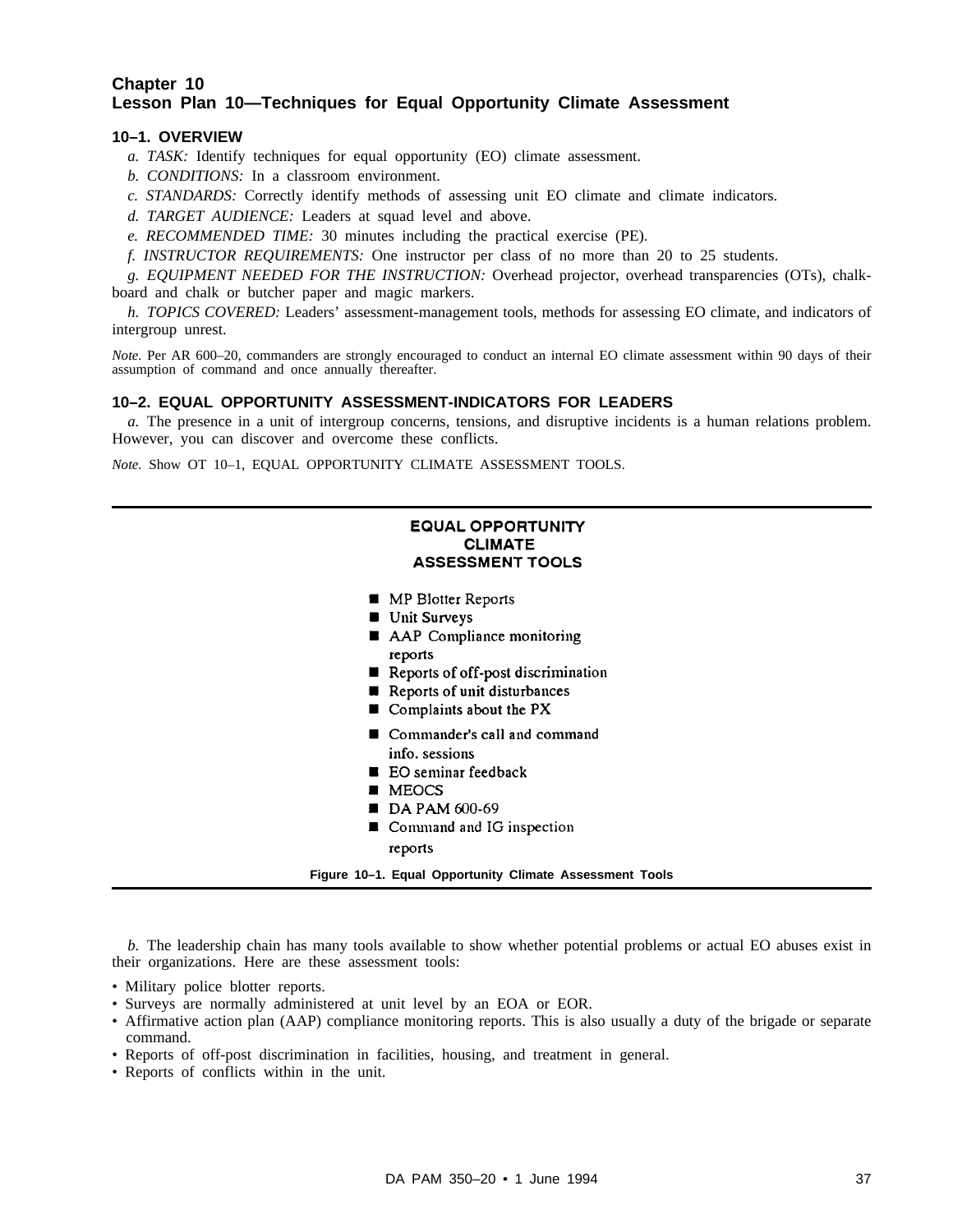- Reports and complaints about the PX and other on-post facilities not providing certain products and services for soldiers of a particular race or cultural background. For example, barber and beauty supplies, ethnic magazines, and special grooming aids might be mentioned.
- Reports of disorders in the club systems.
- Reports of disorders in the officer, NCO, or enlisted club system.
- Commanders call and command information sessions.
- EO seminar feedback. This is normally a brigade or separate command function.
- Military Equal Opportunity Climate Survey (MEOCS).
- DA Pam 600–69, Unit Climate Profile Commander's Handbook.
- Command and inspector general (IG) inspection reports.

*c.* While using these tools you, as a leader, may learn that you have personally contributed to the problem areas. If this happens, do not become defensive and rationalize, project, displace, or otherwise blame the victim for leadership failures. The presence of incidents does not mean that you have lost control. Your challenge is to examine what and how the problem developed and then to follow up with constructive recommendations and actions.

*d. Do not assume that everything is running smoothly merely by the lack of incidents or statistics.* Seek out those who are "shielding you" from looking beyond the surface issues. Also, examine the communication patterns and decision processes.

#### **10–3. METHODS FOR ASSESSING EO CLIMATE**

Besides formal reports and studies, use the following informal methods of assessing the EO climate: *Note.* Show OT 10–2, METHODS FOR ASSESSING EO CLIMATE.

# **METHODS FOR ASSESSING EO CLIMATE**

- Informal and positive two-way communication
- Open-door leadership policy
- Understandable unit procedures
- **Desitive ethnic recognition**
- Equal treatment monitoring

**Figure 10–2. Methods for Assessing EO Climate**

#### **10–4. INFORMAL AND POSITIVE TWO-WAY COMMUNICATION**

Make active efforts to communicate with unit personnel and subordinate leaders.

- Visit dining halls, dayrooms, places of work, and community facilities alone, before, during, and after duty hours.
- Conduct interpersonal communication exercises to emphasize active listening and feedback.
- Offer feedback on observed behavior to keep channels of communication open.
- Train yourself in doing the jobs of the enlisted soldiers.
- Look to see if supervisors are checking work areas.
- Check to see if supervisors are able to do the jobs they assign others to do.

#### **10–5. OPEN-DOOR LEADERSHIP POLICY**

Use an open-door policy to receive comments from unit members. This will stop rumors and help detect those attitudes that might cause problems later.

- Check if subordinates (platoon sergeants, squad leaders, etc.), are "blocking the door" to convince you that no one has problems.
- Learn to "walk through your own open doors." Get out daily to communicate with your soldiers.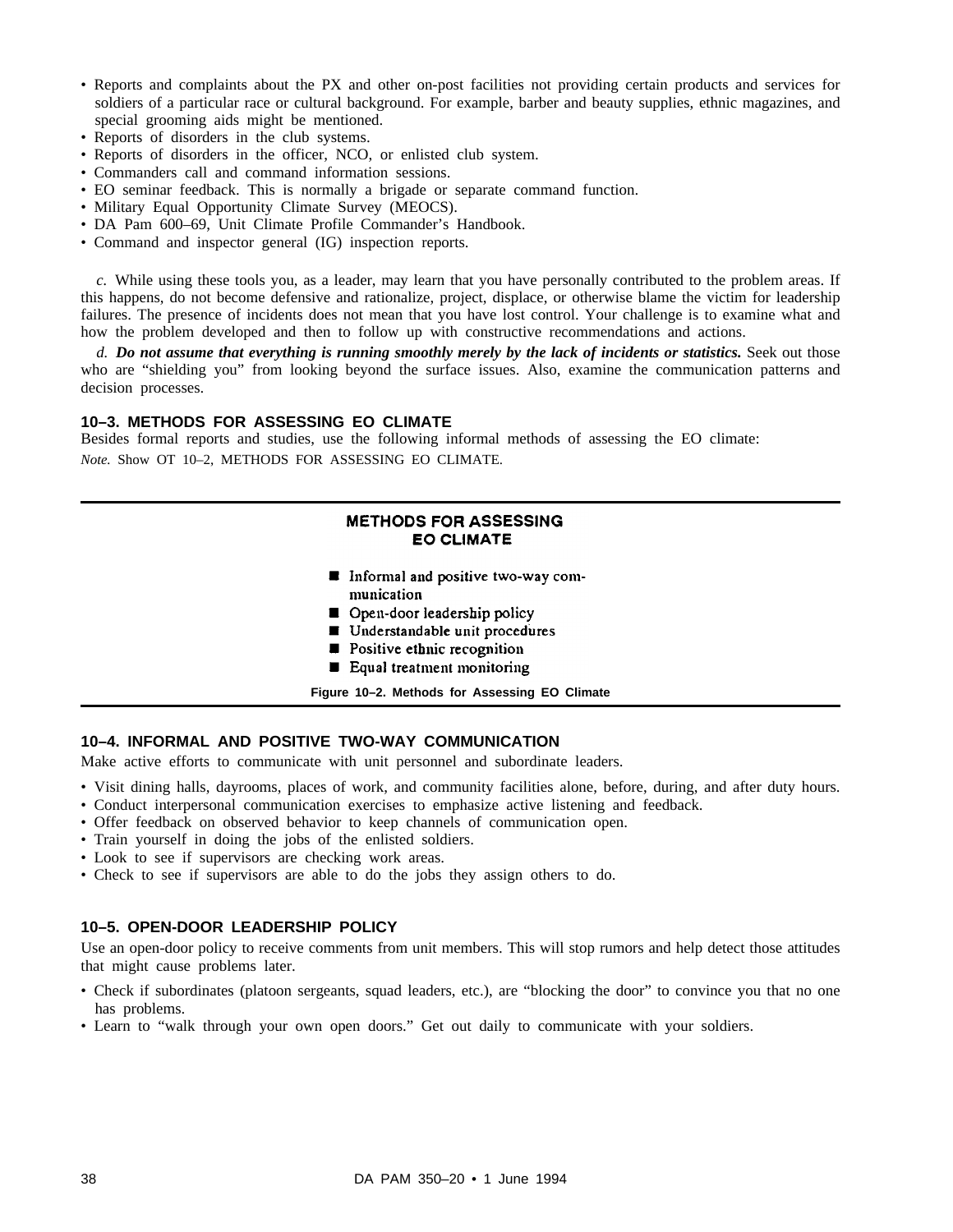# **10–6. UNDERSTANDABLE UNIT PROCEDURES**

*a.* Review the unit's administrative procedures to ensure that all soldiers understand the content and basis of command decisions. These decisions must be steps toward increasing chain of command credibility.

*b.* Ask yourself these process (How and Who) questions:

- Who in the chain of command influences who?
- Who are the informal leaders?
- How are decisions made?
- Who listens to whom?
- Who dominates staff meetings?
- How is time managed?
- Who participates, who does not?

# **10–7. POSITIVE ETHNIC RECOGNITION**

Think of ways to foster understanding among unit officers and enlisted members from all ethnic backgrounds.

- Maximize hometown news releases.
- Develop a publicity bulletin board in the billets.
- Conduct cross-cultural training and ethnic events.

#### **10–8. EQUAL TREATMENT MONITORING**

Monitor the unit's administration for trends that show possible unfairness, inequality, or apathy in such areas as promotions, training, duty rosters, duty positions and assignments, and administering UCMJ actions.

#### **10–9. INDICATORS OF INTERGROUP UNREST**

*a.* An analysis of intergroup tension indicators in Army units has been conducted by the Department of the Army and the Army Research Institute. The results show that certain common conditions seem to exist before violence erupts.

- *b.* Here are the most significant indicators:
- Group participation in intergroup incidents.
- Meetings of groups to the exclusion of others.
- Negative polarization off post and on post.
- Increased frequency and nature of complaints of alleged discrimination.
- Use of abusive words and display of offensive symbols.
- Low unit morale.
- Discriminatory practices in surrounding civilian communities.
- Increase in intergroup unrest in civilian society.
- Indifferent responses by soldiers who have one cultural background to orders given by soldiers who have another.
- Increased use of offensive language, both orally and written, in public places.
- Control of dayrooms or other on-post facilities by certain groups to the exclusion of others.
- Poor personal appearance by soldiers.
- Poor military courtesy by soldiers.
- Increased number in AWOLs.
- Claims of unfairness in promotions.
- "Cutting in" at dining facility lines with the aid of members of one's own group.
- Cooks' distribution of food servings varying in size according to in-group, out-group.
- Increase in incidents of thefts, robberies, and assaults.
- Interpretation of ethnic separatism as a sign of hostility.
- Reluctance to discuss group differences in mixed company.
- Resistance to authority.
- Failure or unwillingness to use established complaint channels.
- Unwillingness by leaders to openly acknowledge group differences.
- Lack of respect for the military police (MPs).
- Increase in the volume and nature of rumors.
- Unwillingness to communicate between superior and subordinates.
- Resentment upon being asked to explain why groups do not associate with each other.
- Claims of extra duties and details being assigned according to groups.
- Impatience in understanding some soldiers' difficulties with using the English language.
- Frequent fights (individual and group) between or among members of different groups.
- Any off-post incident that arises with inter-group overtones.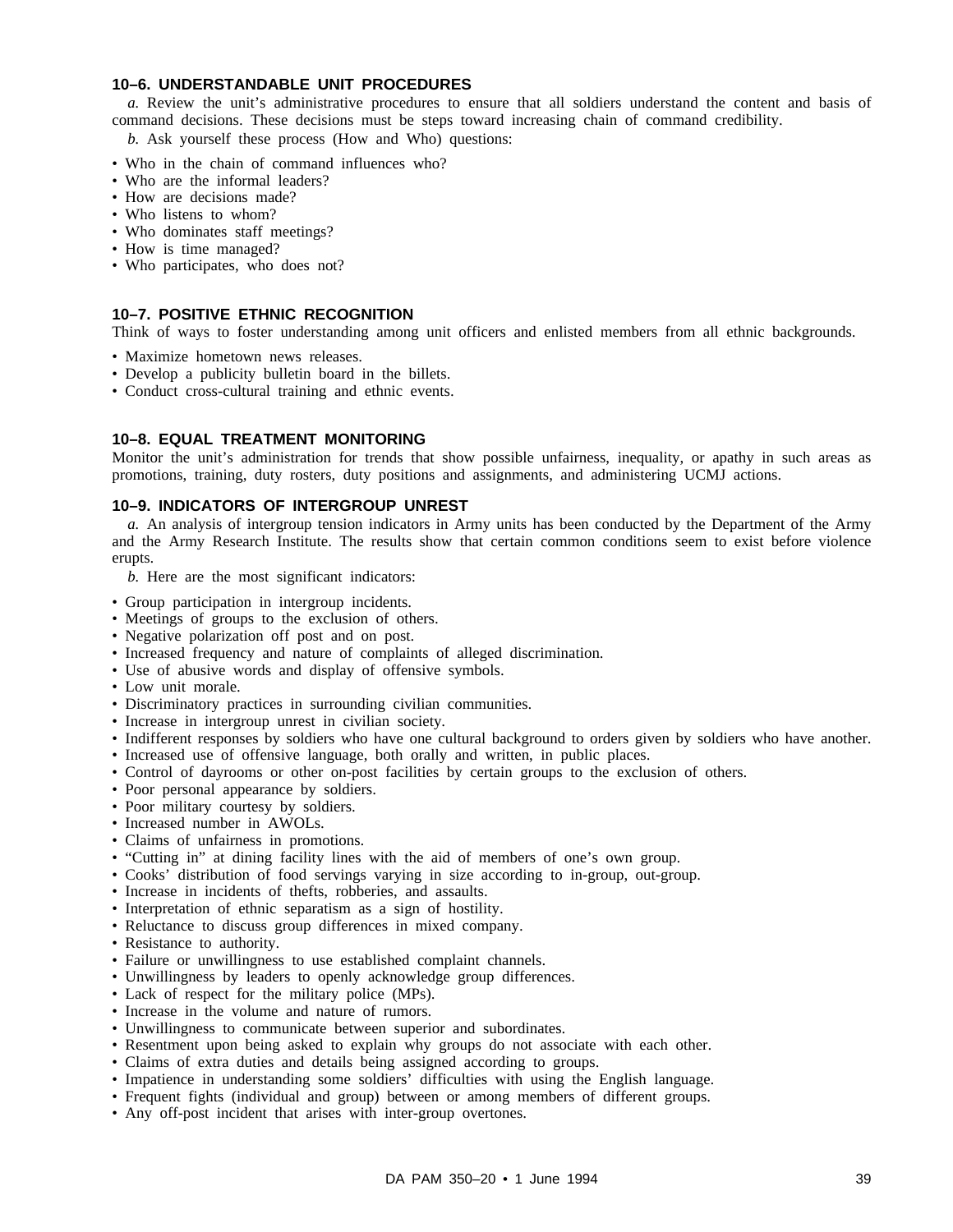- Poor discipline.
- Increase in requests for transfer.
- Complaints of discrimination in administering the Uniform Code of Military Justice (UCMJ).
- Leaders' avoidance of handling inter-group tension for fear of losing control.

*Note.* Provide the class practical exercise 10 and give the class 5 to 10 minutes to answer the question. Ask different individuals for their answer, then discuss.

# **10–10. PRACTICAL EXERCISE 10**

*a. SITUATION:* You are the 1SG of Battery A, 1st Bn, 7th Air Defense Artillery. You have been ordered by the company commander to assist her in conducting an EO unit assessment. You have approximately 30 days to complete the assessment before the unit prepares for its next field problem. There have been several rumors circulating about unfair treatment over promotions, awards, and schools. On occasions you have heard several male soldiers making subtle jokes and comments about their female co-workers. In addition you have learned that several soldiers have visited the command's EO office, although no formal complaints have been filed.

*b. QUESTION:* What actions should you take to successfully accomplish this assessment?

*c. ANSWER:* As a minimum you should conduct a survey to assess perceptions soldiers have about issues within the unit. Review records and reports on favorable and unfavorable actions, make personal observations, and conduct interview sessions with leaders and key personnel. Finally conduct sensing sessions with all unit personnel. Use EOA and EOR assets to compile survey data and analyze statistical information.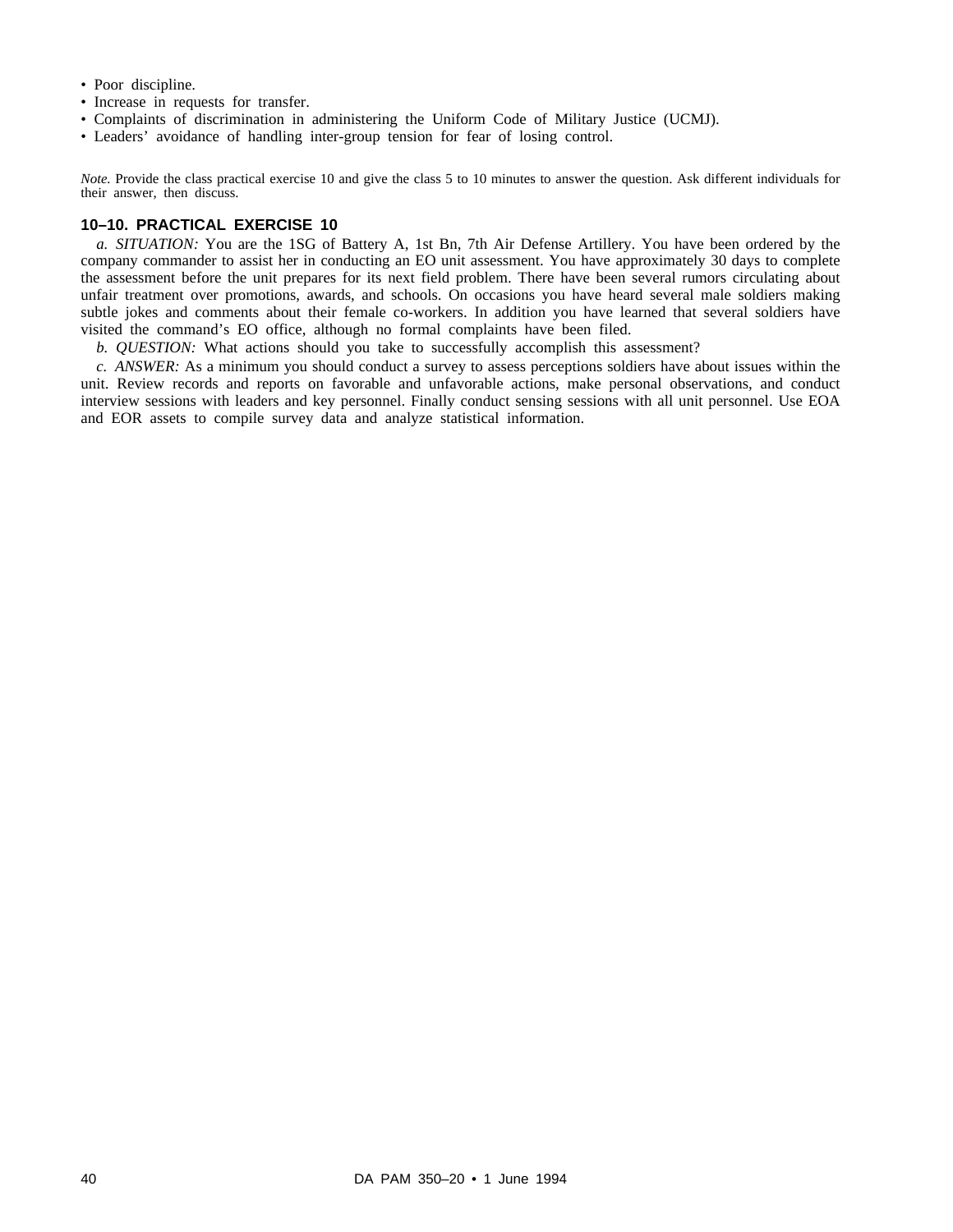# **Chapter 11 Lesson Plan 11—Equal Opportunity Action Plan**

# **11–1. OVERVIEW**

- *a. TASK:* Construct an equal opportunity (EO) action plan.
- *b. CONDITIONS:* In a classroom environment.
- *c. STANDARDS:* Describe the steps to develop an EO action plan that will correct unacceptable behavior.
- *d. TARGET AUDIENCE:* Leaders at platoon-sergeant level and above.
- *e. RECOMMENDED TIME:* 15 minutes.
- *f. INSTRUCTOR REQUIREMENTS:* One instructor per class of no more than 20 to 25 students.
- *g. EQUIPMENT NEEDED FOR THE INSTRUCTION:* Overhead projector, overhead transparency (OT), chalkboard and chalk or butcher paper and magic markers.
	- *h. TOPIC COVERED:* Steps to develop an EO action plan.

## **11–2. DEVELOPING AN EO ACTION PLAN**

*a.* The process of developing an EO action plan starts when you confront the problem. It continues until you develop and then carry out a solution. Your action plan must focus on a specific problem and contain new methods or ideas designed to improve your unit.

*b.* The development process helps you analyze the problem, identify influencing forces, develop possible courses of action, assess the situation, and decide on a course of action.

# **11–3. STEPS TO DEVELOP AN EO ACTION PLAN**

Use these steps to develop an EO action plan. *Note.* Show OT 11–1, STEPS TO DEVELOP AN EO ACTION PLAN.

- Interpret the situation. In other words, assess the EO problem, issue, or concern.
- Analyze all the factors and forces that relate to the situation to discover what is going well and not going well. This could encompass policies, regulations, affirmative action plans, and standard operating procedures.
- Choose the courses of action you feel will be most appropriate. Consult with EOA to assist in developing an action plan to address specific concerns.
- Carry out the courses of action that you chose. Follow through or apply the selected actions. (As an additional reference, leaders can use TC 26–2, Effective Planning, and TC 26–4, Problem Solving.)

*Note.* Summarize the lesson and ask for questions.

# **STEPS TO DEVELOP** AN EO ACTION PLAN

- Interpret the situation
- Analyze the factors and forces
- **DE** Choose your courses of action
- Carry out your courses of action

**Figure 11–1. Steps to Develop an EO Action Plan**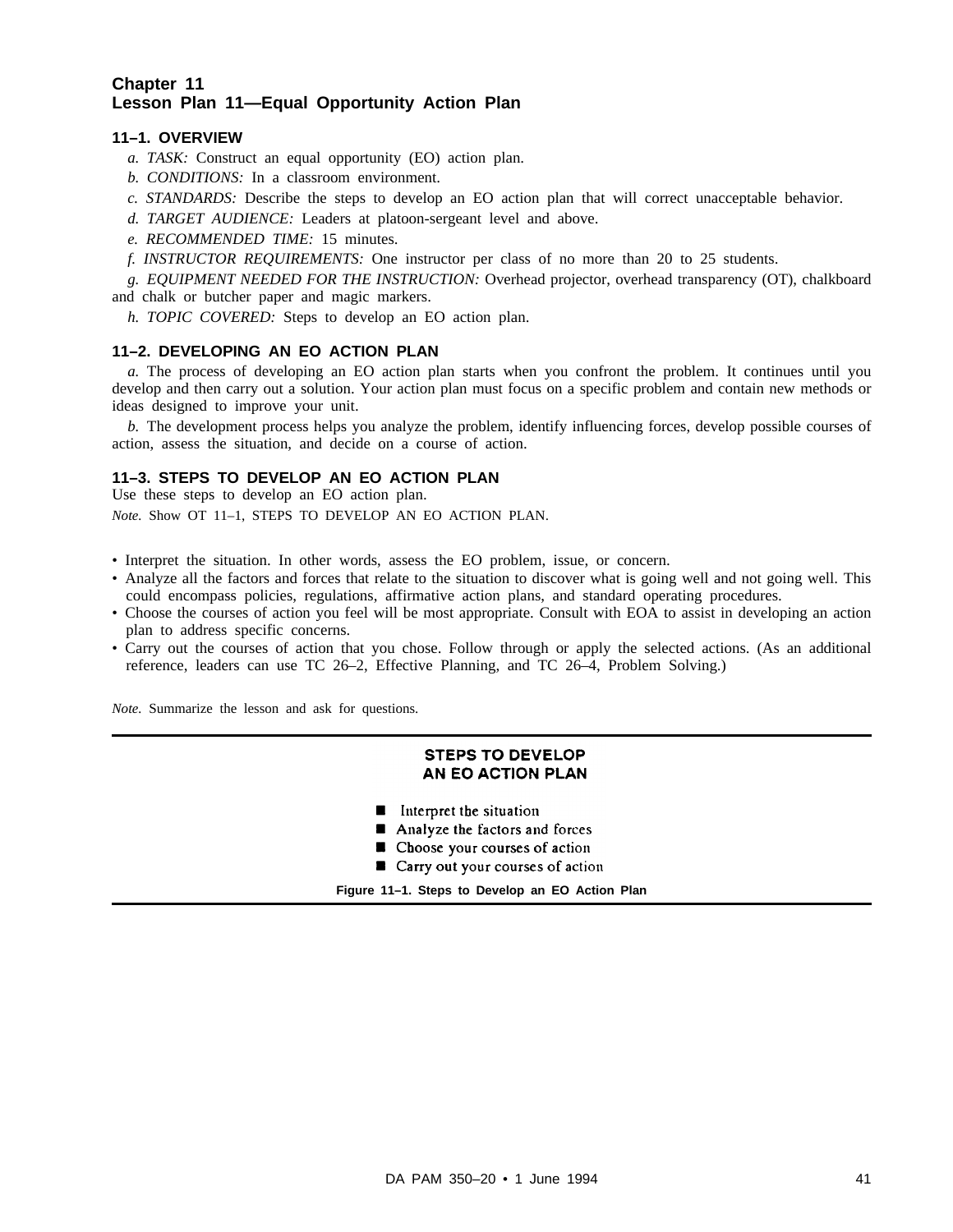# **Chapter 12 Lesson Plan 12—The Affirmative Action Plan**

# **12–1. OVERVIEW**

- *a. TASK:* Describe the elements of the affirmative action plan (AAP).
- *b. CONDITIONS:* In a classroom environment.
- *c. STANDARDS:* Be aware of the ways to integrate the AAP into the unit's Equal Opportunity (EO) program.
- *d. TARGET AUDIENCE:* Leaders at platoon-sergeant through unit commander level.
- *e. RECOMMENDED TIME:* 30 minutes.
- *f. INSTRUCTOR REQUIREMENTS:* One instructor per class of no more than 20 to 25 students.

*g. EQUIPMENT NEEDED FOR THE INSTRUCTION:* Overhead projector, overhead transparencies (OTs), chalkboard and chalk or butcher paper and magic markers.

*h. TOPICS COVERED:* Affirmative actions and the AAP.

*Note.* Commanders below brigade level are not required to prepare an affirmative action plan (AAP). However they must know how to integrate an AAP into the unit's equal opportunity (EO) functions according to guidance from the battalion and brigade commanders. AAP integration for unit EO functions is a matter of discussion between the unit commander and his or her rater. Certain subjects of the AAP may not concern unit EO functions. Therefore, the commanders only need to think about the areas of the AAP that the rater feels are necessary.

## **12–2. AFFIRMATIVE ACTIONS**

*a.* Here is a definition of affirmative action:

*Note.* Show OT 12–1, AFFIRMATIVE ACTIONS. Give the students time to read the viewgraph.

## **AFFIRMATIVE ACTIONS**

Are positive actions made by DA activities to ensure that all soldiers and their families are given equal opportunity in the Army. **Figure 12–1. Affirmative Actions**

*b.* As leaders, you must understand more than just the purpose of an AAP. You must also be familiar with its intricacies in order to accomplish the goals of the brigade's AAP.

*c.* Affirmative actions can involve more than EO matters. They may include any subject the brigade commander or commanders at higher headquarters deem necessary. Therefore, leaders must make a point of asking their respective raters about the AAP during the initial officer evaluation report (OER) and noncommissioned officer evaluation report (NCOER) counseling session with them.

*d.* Affirmative actions include identifying opportunities for racial and ethnic groups as well as for females. You must encourage interest in these opportunities in order to compensate for disadvantages and inequities that may have resulted from past discrimination.

*e.* As leaders, you can use affirmative actions by considering the demographics of your unit when recommending soldiers for promotions and awards, administering disciplinary actions, and assigning or concurring with assignments to leadership positions.

#### **12–3. AFFIRMATIVE ACTION PLAN**

Affirmative action plans concern conditions where affirmative action is needed and where the results sought are clearly expressed. Here is a definition:

*Note.* Show OT 12–2, AFFIRMATIVE ACTION PLAN (AAP). Give the students time to read the viewgraph.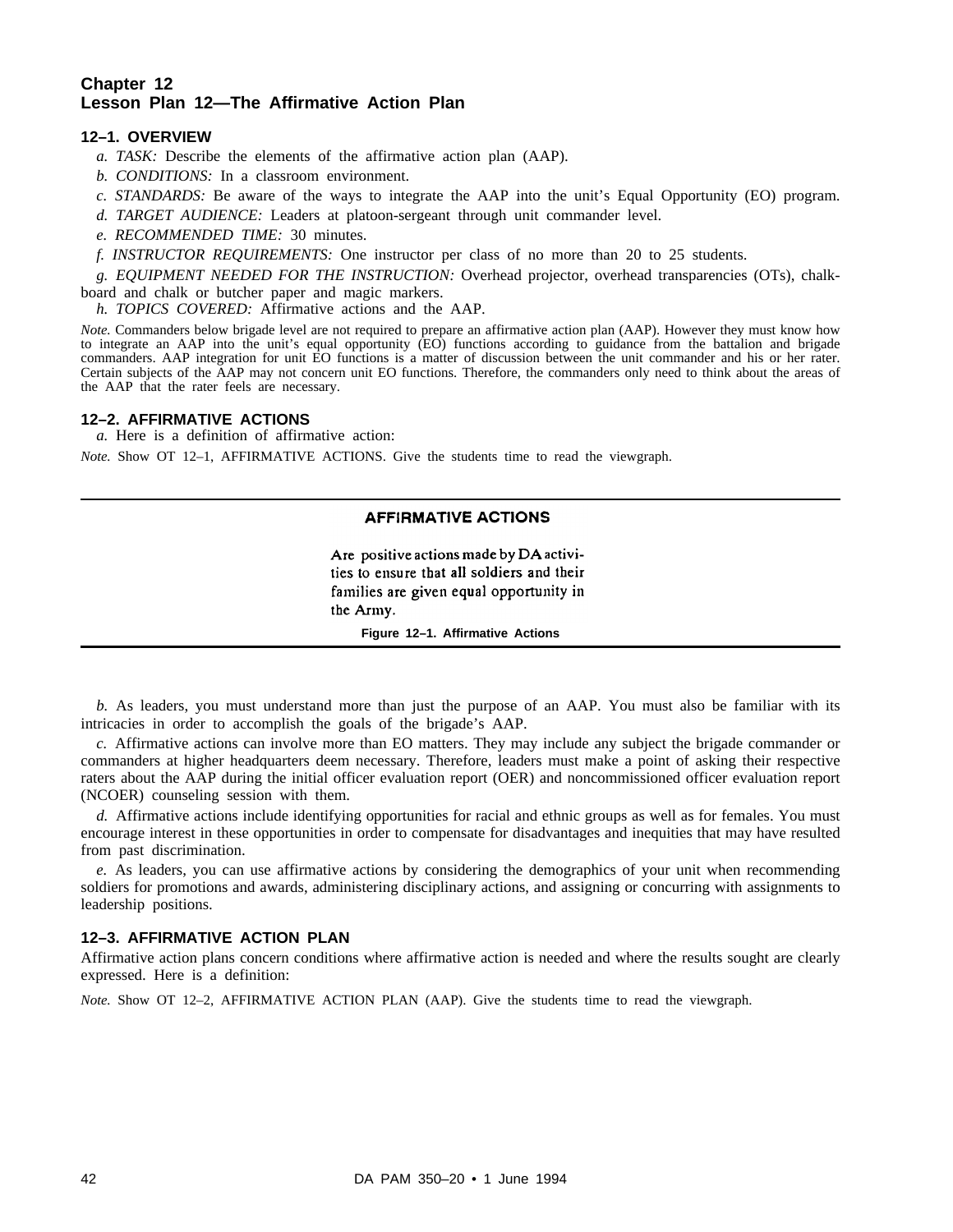# **AFFIRMATIVE ACTION** PLAN (AAP)

Is a personnel management document that consists of statements of attainable goals and their timetables which, when met, ensure equal opportunity for all soldiers. An AAP is required of all Army organizations, commands, and agencies down to brigade (or equivalent) level.

**Figure 12–2. Affirmative Action Plan (AAP)**

#### **12–4. PURPOSE**

The Department of the Army (DA) AAP sets forth the affirmative action goals and objectives for itself, Army staff agencies, and major Army commands which support its EO program.

#### **12–5. OBJECTIVES**

The objectives of the AAP are these:

- To identify and establish goals, responsibilities, and policies.
- To firmly embed the EO function in the Army's leadership framework.
- To direct affirmative actions that give equal opportunity and treatment to all soldiers regardless of race, color, gender, religion, or national origin.

#### **12–6. SCOPE**

*a.* The Army's AAP is a personnel management document. It fulfills a specific Department of Defense (DOD) requirement. It also aligns requirements outlined in DOD Directive 1350.2, DOD Instruction 1350.3, and AR 600–20.

*b.* Actions directed in the AAP are meant to do the following things:

- Prevent individual discrimination and assure all qualified soldiers the chance for upward mobility.
- Provide information on the demographics of the Army.
- Instill AAPs into military organizations by placing affirmative action responsibility into the hands of commanders.

# **12–7. THE SEVEN AAP AREAS**

The AAP contains these seven areas:

*Note.* Show OT 12–3, THE SEVEN AAP AREAS.

- 1. The SUBJECT is the area where affirmative action is needed.
- 2. The PROPONENT is the subject matter expert or responsible agency or activity.
- 3. The OBJECTIVE is the general end to be attained.
- 4. AFFIRMATIVE ACTIONS are specific steps to achieve the objective.

5. GOALS are realistic objectives that are both measurable and attainable. Goals are not quotas. They are neither ceilings nor base figures. Goals should be developed, not just reviewed. Each level in the chain of command must take part in developing them. Affirmative action goal development and accountability are the responsibilities of the commander or functional manager. This person has the means and authority to control or influence the outcome of specific affirmative actions. Goal design should be based on sound reasoning, consideration of appropriate variables, realistic limits, and prospects for achievement. Goal revision occurs not less than each year after annual EO unit assessments.

6. MILESTONES are timetables or schedules for carrying out AAPS.

7. The BASIS FOR GOALS may be policy or regulatory guidance; it may also be the result of an assessment showing that affirmative action is needed.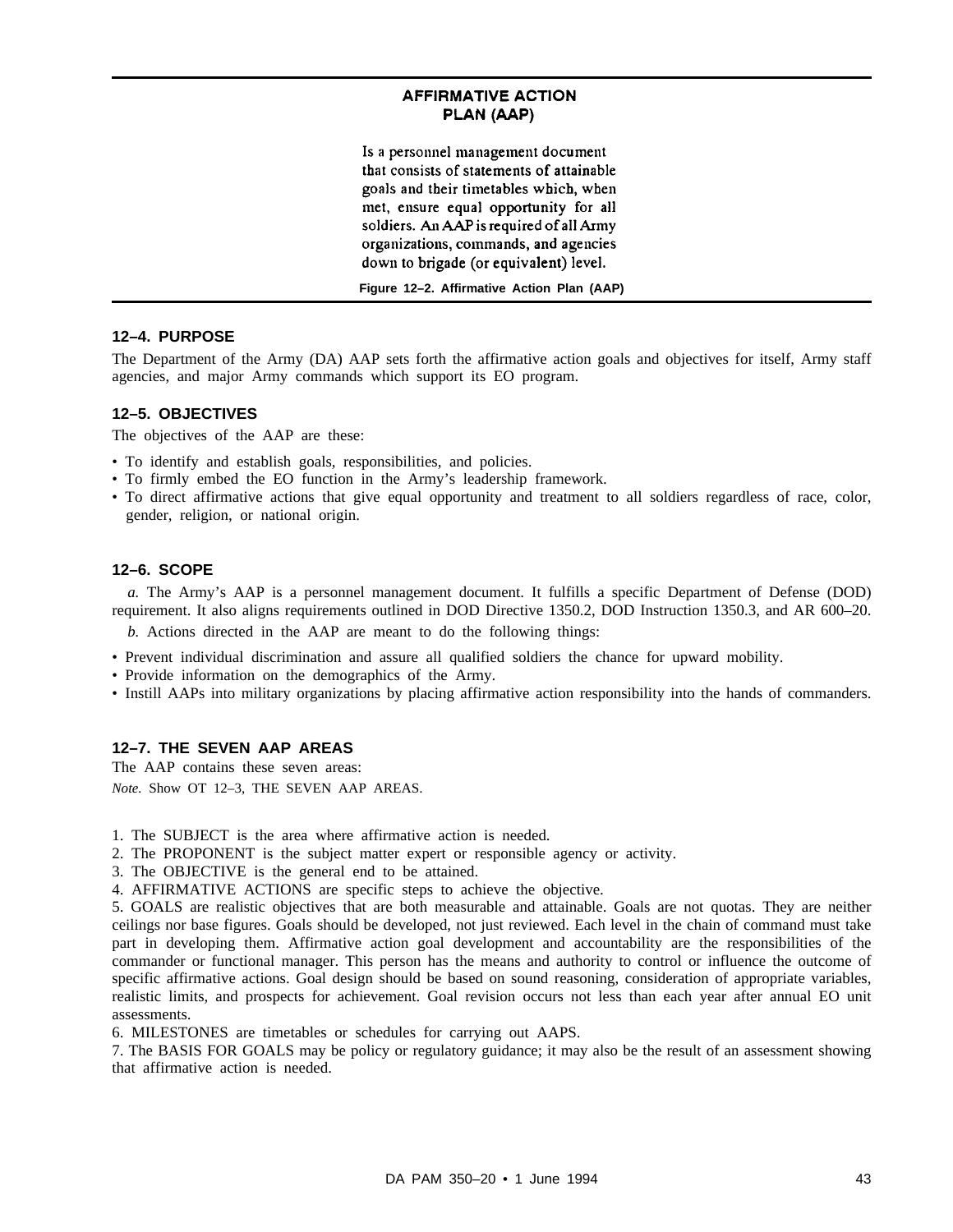## THE SEVEN AAP AREAS

| 1. Subject     | 5. Goals                         |
|----------------|----------------------------------|
| 2. Proponent   | 6. Milestone(s)                  |
| 3. Objective   | 7. Basis for goal(s)             |
| 4. Affirmative |                                  |
| action(s)      |                                  |
|                | Figure 12-3. The Seven AAP Areas |

# **12–8. REVIEW AND ANALYSIS**

*a.* Just as in goal development, successful review, analysis, and reporting of affirmative action progress must involve commanders, heads of staff agencies and their subordinates. Periodic reviews presented to major Army command (MACOM) leaders are particularly effective. They set the stage for information exchange, guidance, and follow-up action.

*b.* There should be at least two assessments of the command and subordinate units each year covering the following: *Note.* Show OT 12–4, AFFIRMATIVE ACTION PLAN REVIEW AREAS.



## **12–9. TRAINING**

Review and assess EO, EOR, and leader training.

#### **12–10. COMPLAINTS**

Review the outcomes and course of action taken on each complaint.

#### **12–11. KEY POSITIONS**

Review key positions and compare them with the population of the organization by gender and racial and ethnic designation categories (REDCAT).

#### **12–12. PERSONNEL ACTIONS**

Review both positive personnel actions (such as local promotions, awards, and schooling) and adverse personnel actions (such as judicial and nonjudicial punishment and involuntary separations) by gender and REDCAT to identify trends or the immediate need for affirmative actions.

#### **12–13. ETHNIC OBSERVANCES**

Review the planning and conducting of ethnic observances.

#### **12–14. SAMPLE AAP SUBJECT AREA**

*a.* Here is an example of a subject area for an affirmative action plan. Remember, affirmative actions may also concern areas other than EO in nature.

*b.* The problem surfaced during the 1st Infantry Brigade's annual IG inspection. The IG discovered that soldiers throughout the brigade were not receiving proper counseling. As a result, the brigade commander added the following subject area to the AAP:

*Note.* Show OT 12–5, SAMPLE AAP SUBJECT AREA. Give the students time to read the OT.

*Note.* Summarize the lesson and ask for questions.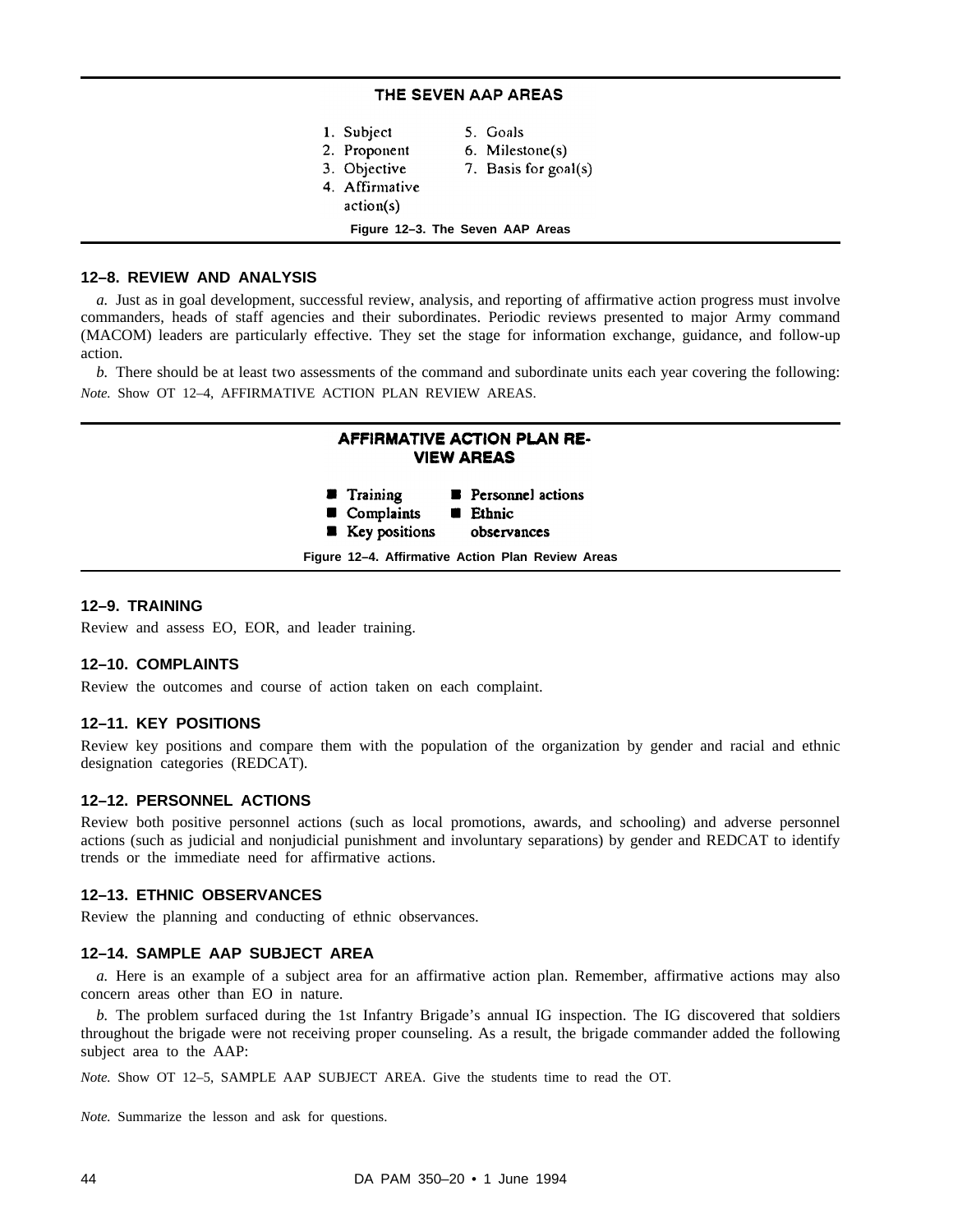# SAMPLE AAP SUBJECT AREA

SUBJECT: Leadership Counseling. PROPONENT: Brigade CSM. OBJECTIVE: Ensure that soldiers receive adequate counseling. AFFIRMATIVE ACTION: All supervisors must keep a copy of FM 22-101, Leadership Counseling, at their work area. They must ensure that counseling is conducted IAW FM 22-101. GOALS: Counsel soldiers at least quarterly on job performance. MILESTONE: Provide quarterly counseling schedules to the brigade each month. BASIS FOR ACTION: During an annual IG inspection of the brigade, it was noted that throughout the brigade soldiers were not re-

ceiving proper counseling.

**Figure 12–5. Sample AAP Subject Area**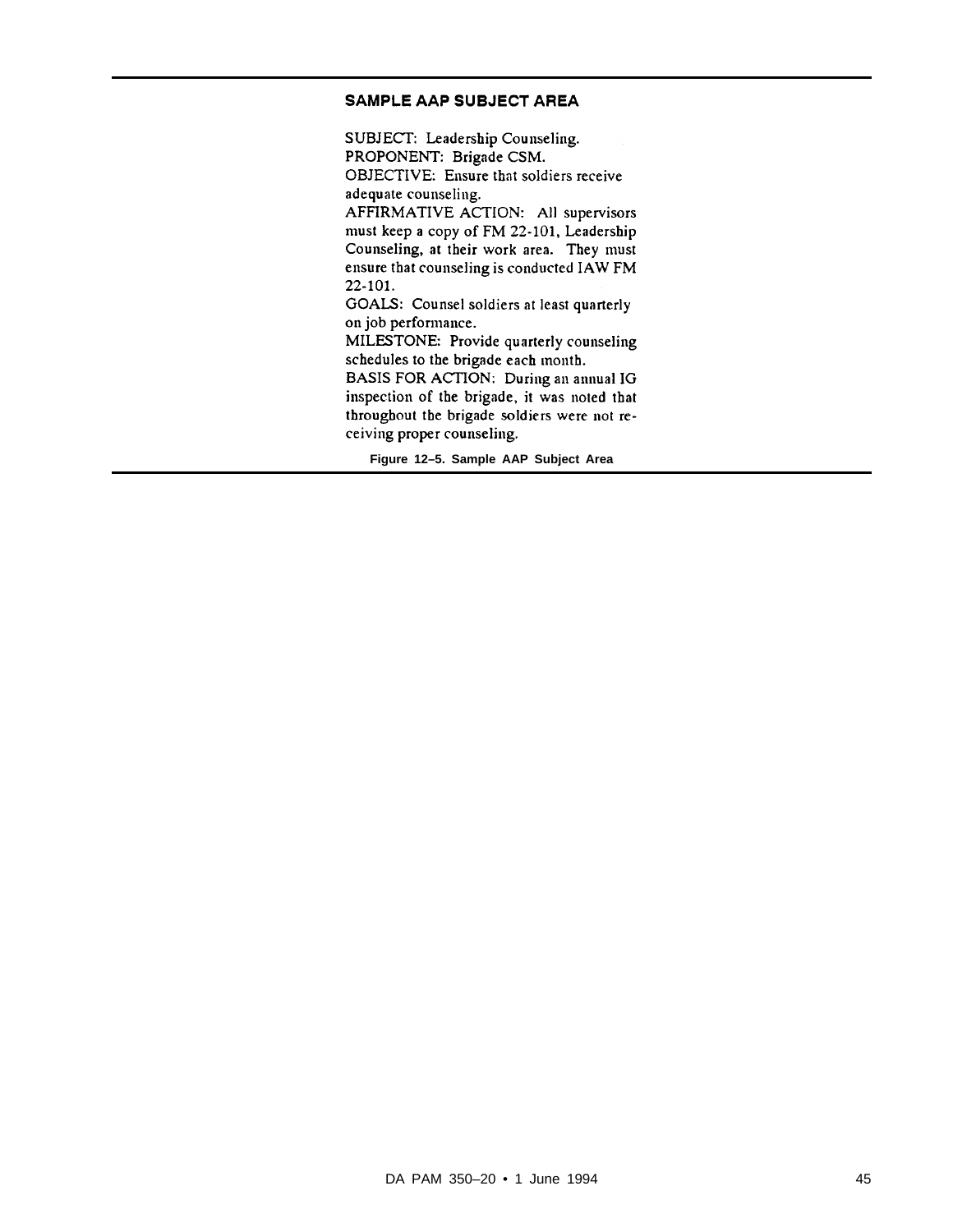# **Chapter 13 Lesson Plan 13—Techniques for Equal Opportunity Training**

# **13–1. OVERVIEW**

- *a. TASK:* Identify techniques for equal opportunity (EO) training.
- *b. CONDITIONS:* In a classroom environment.
- *c. STANDARDS:* Identify techniques for conducting EO training.
- *d. TARGET AUDIENCE:* Leaders at platoon leader-sergeant level and above.
- *e. RECOMMENDED TIME:* 20 minutes.
- *f. INSTRUCTOR REQUIREMENTS:* One instructor per class of no more than 20 to 25 students.
- *g. EQUIPMENT NEEDED FOR THE INSTRUCTION:* Chalkboard and chalk or butcher paper and magic markers.

*h. TOPICS COVERED:* Topic selection; resources used; format style and type; and location, time, and setting for EO training; and evaluation of EO training.

*Note.* Per AR 600–20, applicable commanders must provide EO training for the following personnel at brigade level and above: NCOs from master sergeant through command sergeant major, field grade officers, and senior DA civilians.

# **13–2. INTRODUCTION**

As a leader, you are responsible for ensuring that the soldiers under your command or supervision receive EO training at least biannually. You should also lead the training.

## **13–3. TOPIC SELECTION**

Some topics to consider for training are EO policies and procedures, the behavior exhibited by members of your command or section, or other current EO issues and concerns.

## **13–4. RESOURCES**

Helpful sources include the library, training and audiovisual support center (TASC), learning resource center (LRC), and organizational and installation agencies such as the unit Equal Opportunity Representative (EOR), Equal Employment Opportunity (EEO) Office, chaplain's office, and EO Office.

## **13–5. FORMAT STYLE AND TYPE**

The style or type of format you use in your presentation should be based on the subject matter and the desired results. Do you want group involvement? Do you just want to put out information? These are the types of questions you must ask yourself.

# **13–6. LOCATION, TIME, AND SETTING**

Location, time, and setting for your class are also important factors. Consider what type of atmosphere you want, what kinds of training aids, etc.

# **13–7. EVALUATION**

When you complete the training, you may wish test your soldiers to make sure the desired results have been accomplished.

*Note.* Summarize the lesson and ask for questions.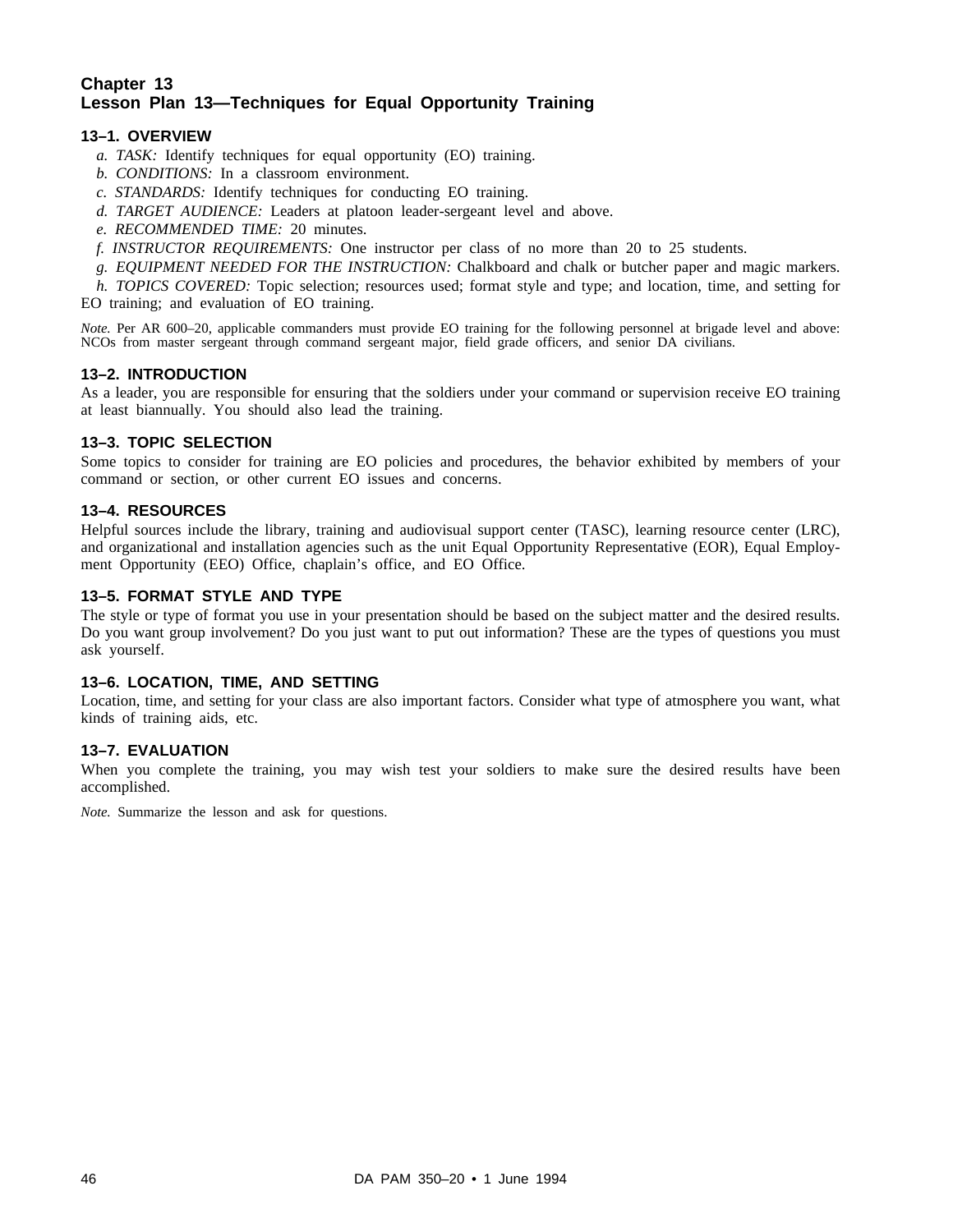# **Chapter 14 Lesson Plan 14—Identification of Current Army Equal Opportunity Issues**

## **14–1. OVERVIEW**

- *a. TASK:* Identify and discuss current Army equal opportunity (EO) issues.
- *b. CONDITIONS:* In a classroom environment.
- *c. STANDARDS:* Identify and discuss current Army EO issues.
- *d. TARGET AUDIENCE:* Senior NCOs and all officers and warrant officers.
- *e. RECOMMENDED TIME:* 20 minutes.
- *f. INSTRUCTOR REQUIREMENTS:* One instructor per class of no more than 20 to 25 students.

*g. EQUIPMENT NEEDED FOR THE INSTRUCTION:* Overhead projector, overhead transparencies (OTs), chalkboard and chalk or butcher paper and magic markers.

*h. TOPICS COVERED:* Racial and cultural differences, sexual harassment, women in the military, and taking appropriate and timely actions.

#### **14–2. INTRODUCTION**

EO issues are always present. If we are not sensitive to their importance, they can have an adverse impact on unit cohesion and readiness.

*Note.* Ask students, "Based on recent news media coverage and your own observation, what are the most pressing EO issues in Army units today?" Write the responses on a chalkboard or butcher paper, and channel them into four issues: racial and cultural differences, sexual harassment, women in military service, and taking appropriate and timely actions. When the list is developed, draw on the students' unit experiences. Discuss how these issues have affected their home and working environments. Structure the discussion on each issue using the three questions shown in OT 14–1.

*Note.* Show OT 14–1, QUESTIONS ABOUT ARMY EO ISSUES.

## **QUESTIONS ABOUT ARMY EO ISSUES**

- What is the Army's policy on this issue?
- What problems are units experiencing with this issue?
- What is this issue's impact on command climate and unit readiness?

**Figure 14–1. Questions About Army EO Issues**

#### **14–3. RACIAL AND CULTURAL DIFFERENCES**

*a.* The branches of American military service are probably the most culturally, ethnically, and racially diverse organizations in our country. Often for the first time in their lives, young soldiers have to adapt to differences including appearance, behavior, speech, and dress. Therefore, a leader who is aware of the cultural and racial differences of the soldiers assigned to his unit is better able to develop and maintain unit cohesion and readiness.

*b.* The goal of the Army's EO policy on this issue is to create an environment that will enable all people to reach their full potential regardless of racial or cultural differences. What problems are units having which could block this goal? Also, how might these problems affect unit readiness?

*Note.* Listen to and discuss the responses. Read Lesson Plan 3 and 9 for more details on this issue.

#### **14–4. SEXUAL HARASSMENT**

*a.* The Army defines sexual harassment as a form of sex discrimination. In brief, it involves unwelcome sexual advances, requests for sexual favors, and other types of gender-based verbal, nonverbal, or physical contact.

*Note.* Show OT 14–2, SEXUAL HARASSMENT. Give the students time to read these viewgraphs.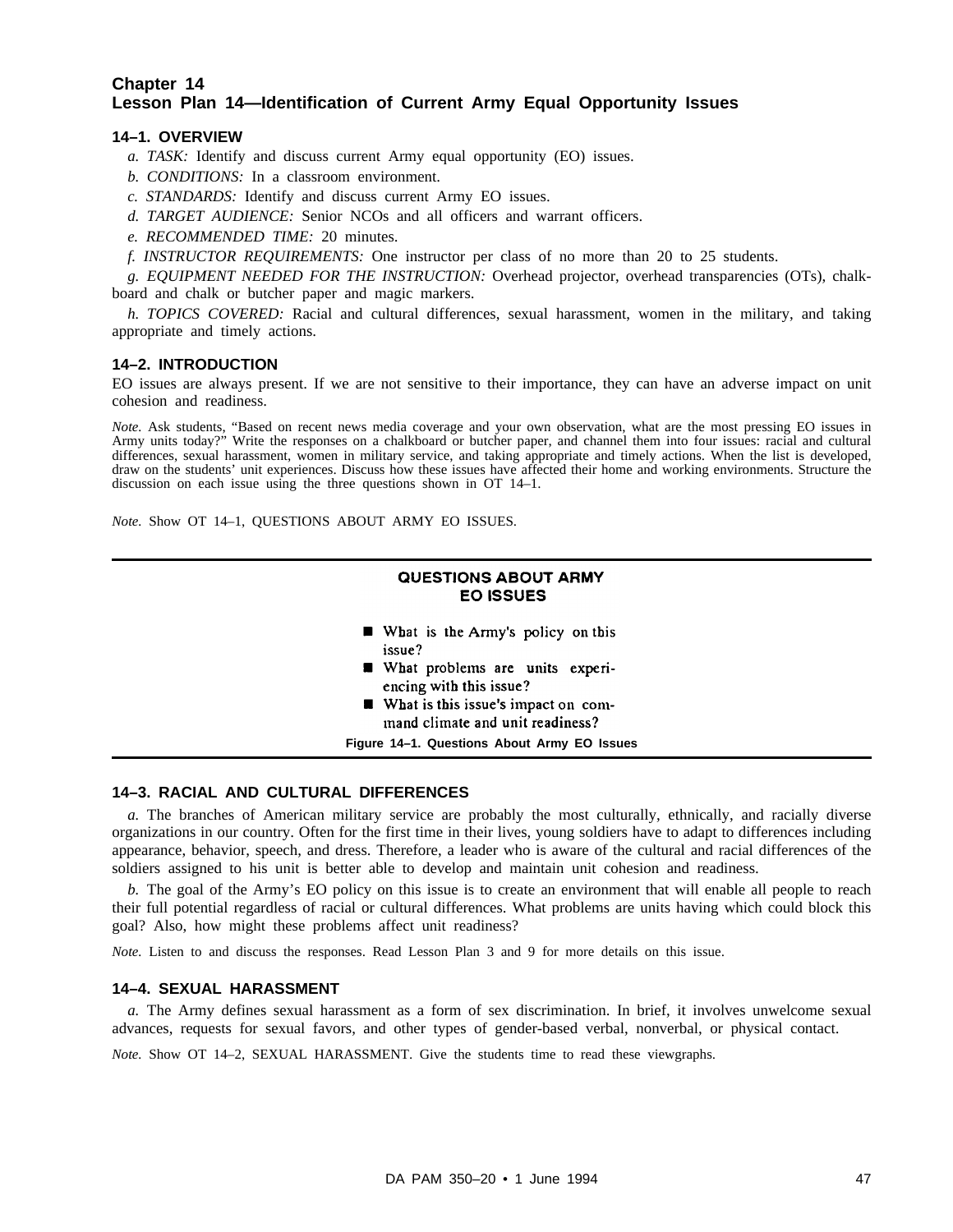## **SEXUAL HARASSMENT**

A form of gender discrimination that involves unwelcomed sexual advances, favors, and other verbal or physical contact of a sexual nature when --

- Submission to or rejection of such conduct is made either explicitly of implicity a term or condition of a person's job, pay, or career, or
- Submission to or rejection of such conduct by a person is used as a basis for career or employment decisions affecting that person, or
- Such conduct interferes with a person's performance or creates an intimidating, hostile, or offensive environment.

**Figure 14–2. Sexual Harassment**

*b.* Sexist behaviors which frequently become sexual harassment may be verbal, non-verbal, or physical. *Note.* Show OT 14–3, FORMS OF SEXUAL HARASSMENT.





- Nonverbal abuse
- Physical contact

**Figure 14–3. Forms of Sexual Harassment**

#### **14–5. VERBAL ABUSE**

Examples of verbal abuse are profanity, off-color jokes, sexual comments, threats, barking, growling, oinking, and whistling at passersby to show a reaction to their physical appearance. Another kind of verbal abuse is using intimate terms such as "honey, baby, or dear" to refer to co-workers.

#### **14–6. NONVERBAL ABUSE**

Examples of nonverbal abuse are leering, ogling (giving the person the "once over"), blowing kisses, licking lips, winking, leaving sexually suggestive notes, and displaying sexist cartoons and pictures. Other examples are men lowering their pants to tuck in their shirts in the presence of women and women demonstratively adjusting their brassiere straps in the presence of men.

## **14–7. PHYSICAL CONTACT**

*a.* Examples of physical contact are touching, patting, hugging, pinching, grabbing, cornering, and kissing. Others are playing footsie-kneesie, blocking a passageway, unsolicited back and neck rubs, and clothing adjustments.

*Note.* Ask the class following questions:

- "Is being aware of the Army's sexual harassment policy important? If so, why is it so important?"
- "Should you report people who are involved in incidents you perceive to be sexual harassment? If you should, why should you?"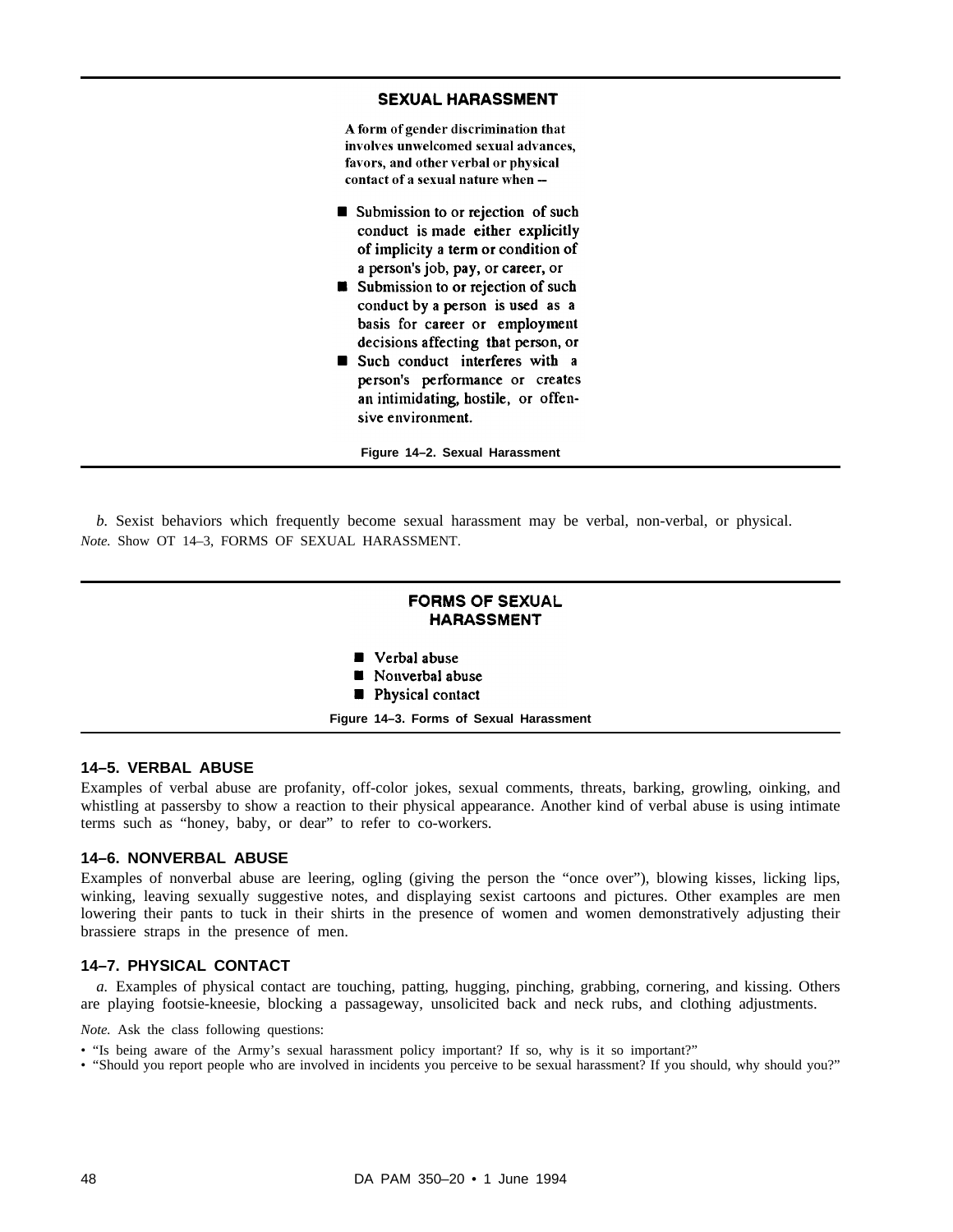Break the class into small groups, and give them 10 minutes of intergroup discussion. When time is up, select a spokesperson from each group to report the group's thoughts to the class.

*b.* The Army's policy on sexual harassment also states that any person in a supervisory or command position who uses or condones implicit or explicit sexual behavior to control, influence, or affect the career, pay, or job of a soldier or civilian employee is engaging in sexual harassment.

*c.* Likewise, any soldier or civilian employee who makes deliberate or repeated unwelcome verbal comments, gestures, or physical contact of a sexual nature is also engaging in sexual harassment.

*d.* Sexual harassment is all too common. It occurs not only in the workplace but also away from it at such gathering places as the local Post Exchange, Movie Theater, and bowling alley. Maybe some of you have been knowingly or unknowingly involved in or aware of incidents that you now realize would be sexual harassment. How many of you would now feel the need to start corrective action when confronted with this kind of behavior?

*Note.* Listen to and discuss the responses. Read Lesson Plan 4 for a more complete discussion of this issue.

#### **14–8. WOMEN IN MILITARY SERVICE**

*a. HISTORY.*

(1) The first women served as nurses prior to World War I. The Army Nurse Corps was established in 1901 and the Navy Nurse Corps in 1908. In 1942 the Women's Army Auxiliary Corps (WAAC) and Women Accepted for Voluntary Emergency Service (WAVES) were created to serve in World War II.

(2) In 1948 the Women's Armed Services Integration Act capped female enrollment in the military services at 2 percent of the total force; 10 percent of those could be officers.

(3) Public law 90–130, passed in 1967, removed all enlistment limitations on women in military service. However, certain job classifications involving combat assignments (such as infantry, tank, warship, and fighter plane duty) were closed to women. In 1975 the military draft ended, and the Women's Army Corps (WAC), Women in the Air Force (WAF), and WAVES acronyms were eliminated, and women were integrated into all branches of the Armed forces.

*b. PRESENT STATUS.* Today women's roles have greatly expanded. Women play a vital role on the military total team. They enjoy pay, medical benefits, and promotion and pension schedules identical to that of their male counterparts.

#### **14–9. TAKING APPROPRIATE AND TIMELY ACTION**

Leaders must take the following actions to ensure that their EO programs are effective. *Note.* Show OT 14–4, TAKING APPROPRIATE AND TIMELY ACTION.

# **TAKING APPROPRIATE AND TIMELY ACTION**

- Apply affirmative action
- Be aware of perceptions
- Conduct interactive training
- **Enforce Army standards**
- Conduct internal assessments
- Conduct external assessments
- Lead by example

**Figure 14–4. Taking Appropriate and Timely Action**

#### **14–10. APPLY AFFIRMATIVE ACTION**

The policy of the US Army is to provide equal opportunity and treatment for soldiers and their families both on and off post. The process of affirmative action applies here. Affirmative actions are positive actions taken by DA activities to ensure that this occurs.

#### **14–11. BE AWARE OF PERCEPTIONS**

You should carefully observe the perceptions of your soldiers. They must recognize and assess indicators of friction or discord.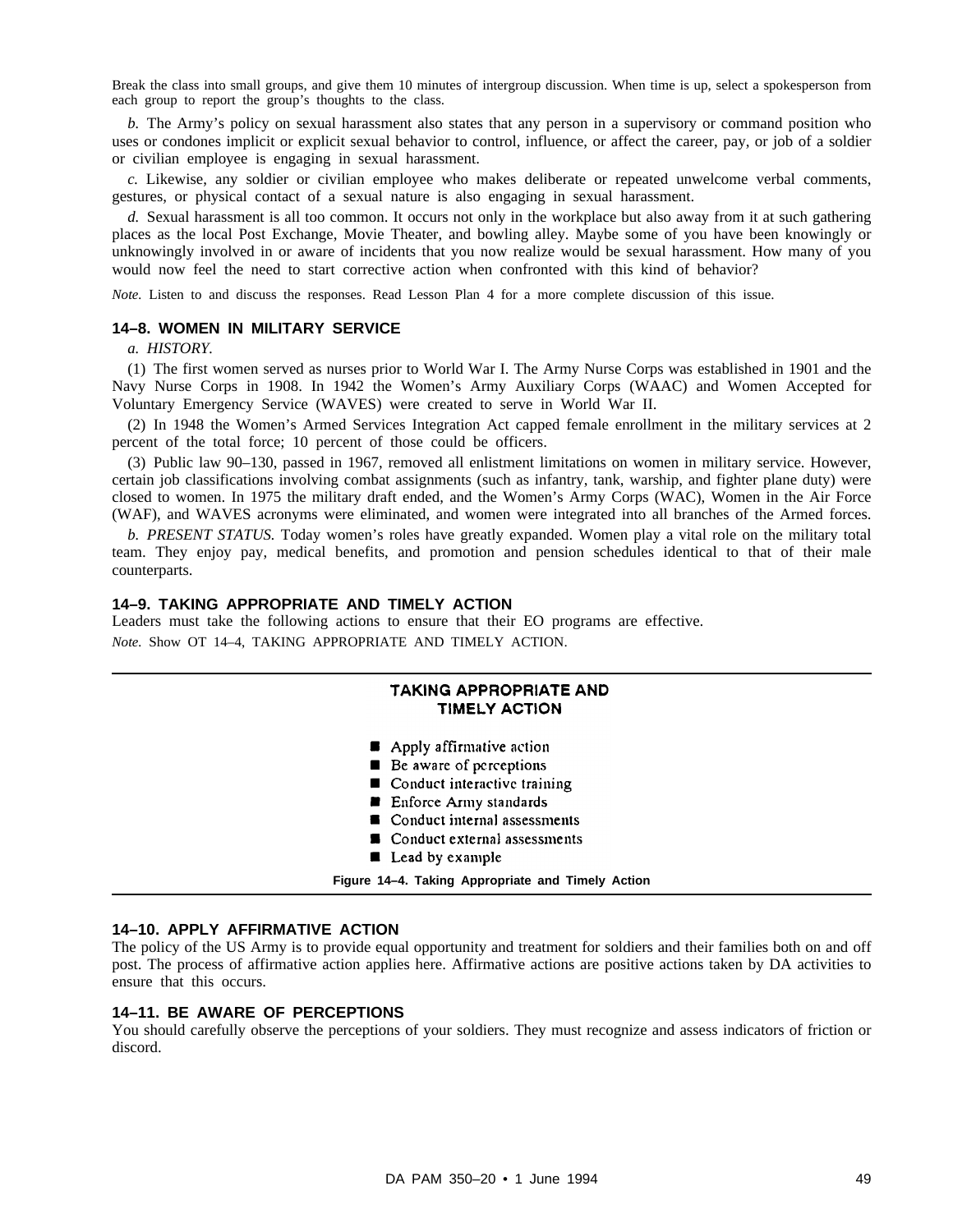# **14–12. CONDUCT INTERACTIVE TRAINING**

A vigorous interactive EO training program for all soldiers is an effective tool in maintaining a healthy EO program. You must promote such a program.

#### **14–13. ENFORCE ARMY STANDARDS**

To maintain a strong EO program, Army standards must be strictly enforced.

#### **14–14. CONDUCT INTERNAL ASSESSMENTS**

You must constantly assess the internal EO climate of your units by mingling with your soldiers.

#### **14–15. CONDUCT EXTERNAL ASSESSMENTS**

You should also conduct periodic external assessments of the unit EO climate. You can do this by reading unit surveys, AAP compliance monitoring reports, IG inspection reports, the Military Equal Opportunity Climate Survey (MEOCS), and EO seminar feedback reports.

*Note.* See Lesson Plan 10 for more details on this point.

#### **14–16. LEAD BY EXAMPLE**

As leaders you are responsible for setting and maintaining standards of attitude and behavior. Set an example of fairness for all to follow.

*Note.* If all issues have been adequately addressed in student discussion, summarize the lesson by reviewing the following areas.

- Racial and cultural differences.
- Sexual harassment.
- Women in the Army.
- Taking appropriate and timely actions.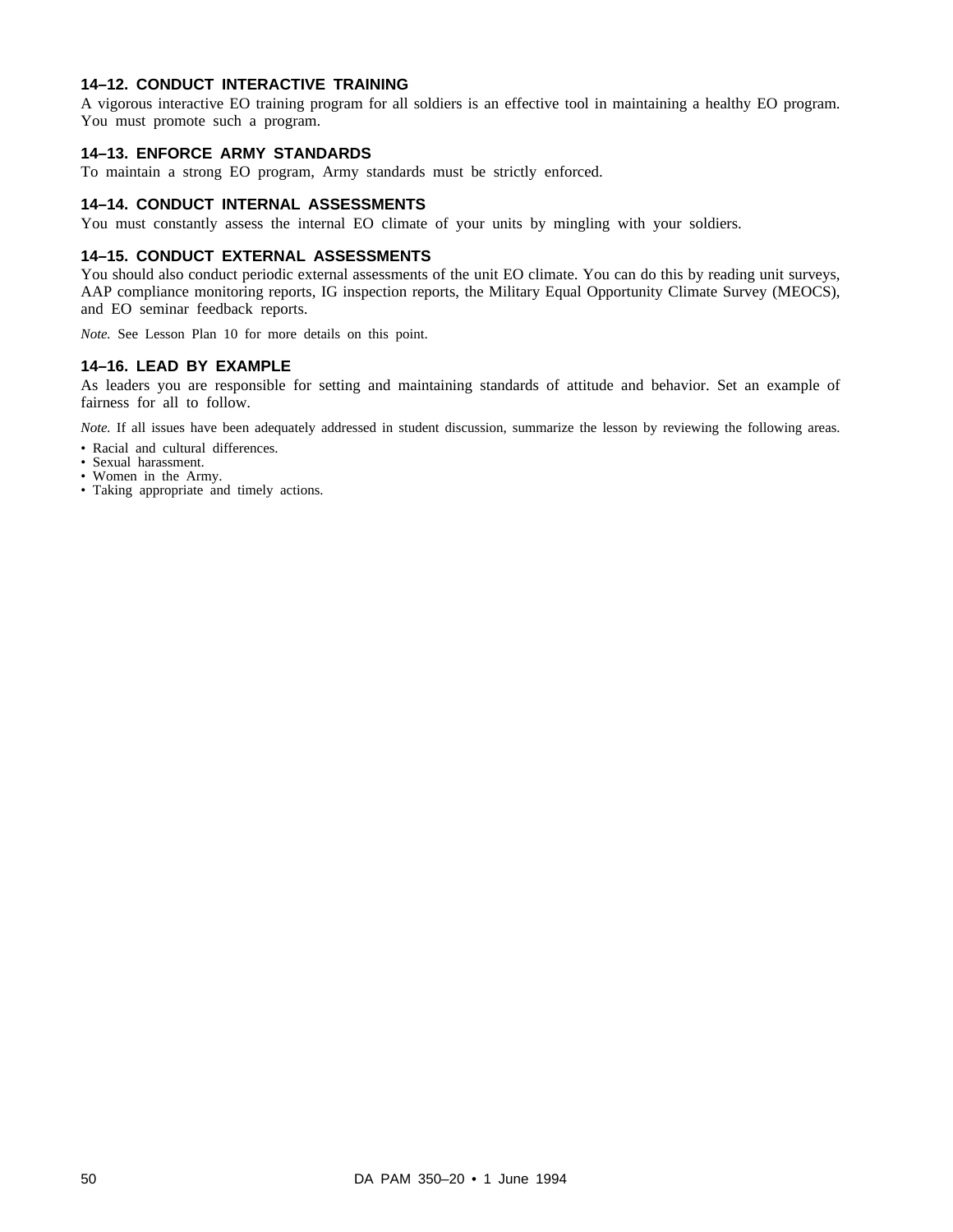# **Chapter 15 Lesson Plan 15—Techniques to Champion the Equal Opportunity Program**

# **15–1. OVERVIEW**

- *a. TASK:* Identify the ways to champion the Equal Opportunity (EO) Program.
- *b. CONDITIONS:* In a classroom environment.
- *c. STANDARDS:* Identify the ways to champion the EO Program.
- *d. TARGET AUDIENCE:* Senior NCOs and all officers and warrant officers.
- *e. RECOMMENDED TIME:* 80 minutes including the practical exercise (PE).
- *f. INSTRUCTOR REQUIREMENTS:* One instructor per class of no more than 20 to 25 students.

*g. EQUIPMENT NEEDED FOR THE INSTRUCTION:* Overhead projector, overhead transparencies (OTs), chalkboard and chalk or butcher paper and magic markers.

*h. TOPICS COVERED:* Leadership practices conducive to developing an EO climate and a commander's assessment tools.

## **15–2. LEADERSHIP PRACTICES USEFUL IN DEVELOPING AN EO CLIMATE**

An effective EO program is one in which commanders and leaders at all levels take a positive, proactive approach. To do this they must have a variety of tools to develop and maintain an EO climate. Being aware of each of these tools is of vital importance.

*Note.* Show OT 15–1, LEADERSHIP PRACTICES USEFUL IN DEVELOPING AN EO CLIMATE.

# **LEADERSHIP PRACTICES** USEFUL IN DEVELOPING AN **EO CLIMATE**

- Active chain-of-command support
- Posted policy memorandum (EO and sexual harassment)
- $\blacksquare$  Unit-level training
- **Understanding of complaint procedures**
- **Deliberate and thorough handling of complaints**
- **B** Follow-through on complaints

**Figure 15–1. Leadership Practices Useful in Developing an EO Climate**

# **15–3. ACTIVE CHAIN-OF-COMMAND SUPPORT**

A vital leadership requirement for any organization is continuous and vigorous support from all members in the chain of command. What the "boss" endorses and supports sets the example for what subordinate leaders and soldiers alike tend to support. One who proclaims to support this or that policy or action yet fails to show that support will not gain the respect and loyalty needed to be an effective leader.

# **15–4. POSTED POLICY MEMORANDUM**

Another necessity is a carefully written and posted policy letter which states your standards and expectations of both leaders and soldiers. It should also include EO and sexual harassment.

#### **15–5. UNIT-LEVEL TRAINING**

Conduct unit-level training. Training and retraining are vital to assuring a positive EO climate. Leadership involvement in training further endorses and communicates to soldiers the emphasis and importance that a commander places on it.

#### **15–6. UNDERSTANDING OF COMPLAINT PROCESS**

The complaint process must be understood by all levels. When soldiers know that they will receive no negative actions for voicing concerns on EO matters, the overall atmosphere will contribute to fewer EO violations.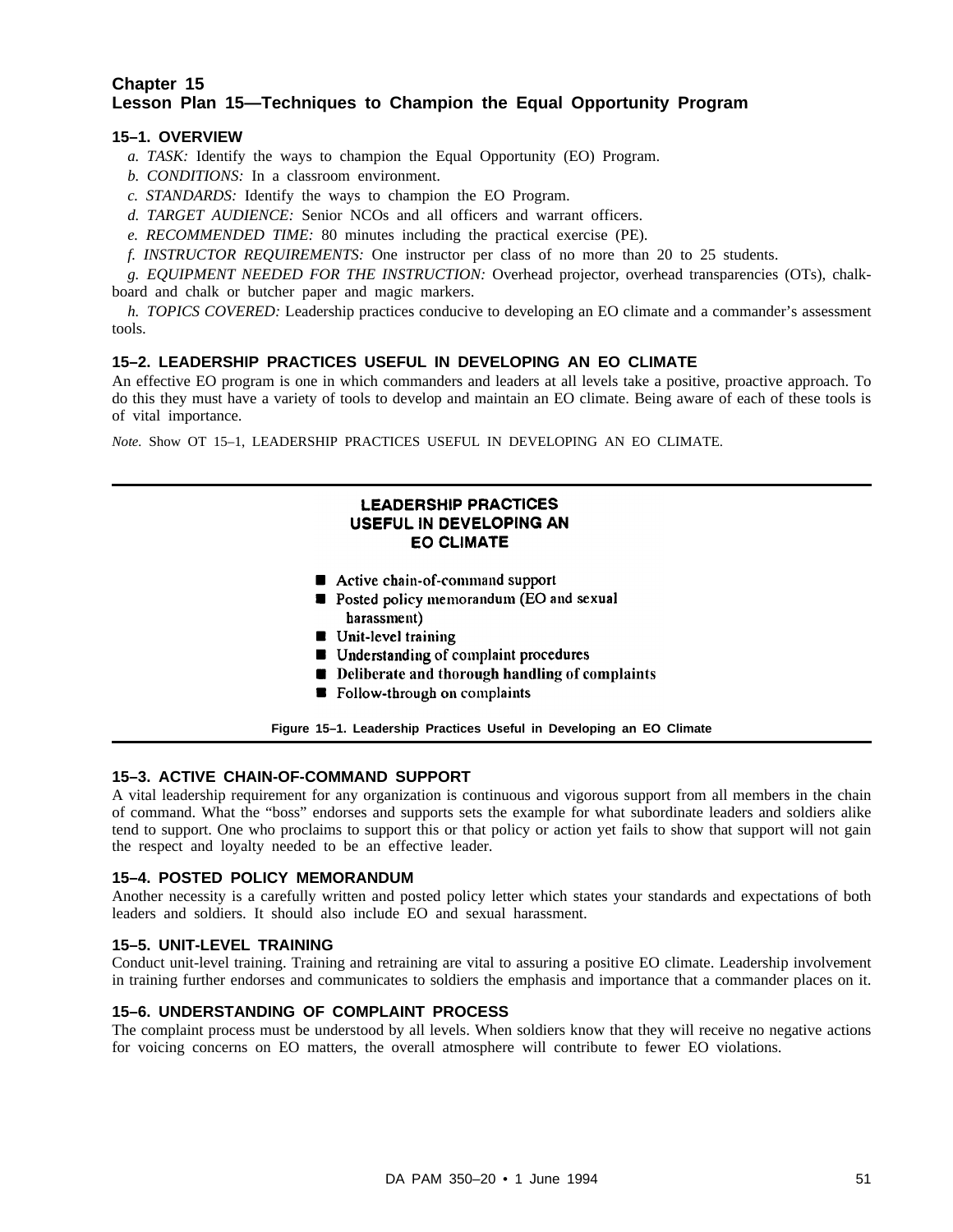# **15–7. DELIBERATE AND THOROUGH HANDLING OF COMPLAINTS**

Every unit will have an alleged EO offense at one time or another. When soldiers know that the EO complaint process works and that their complaints are given prompt and sincere attention, the positive EO climate is better assured as well.

#### **15–8. FOLLOW-THROUGH ON COMPLAINTS**

Follow-through on complaints is essential to show your sincerity in support of an EO program and does much to enhance a positive EO climate.

#### **15–9. COMMANDER'S ASSESSMENT TOOLS**

*a.* The presence in a unit of intergroup concerns, tensions, and disruptive incidents is a human relations problem. However, these disruptions can be discovered and overcome.

*b.* A number of effective EO resources are available to show whether potential problems or actual EO abuses exist in organizations. Here are these resources.

*Note.* Show OT 15–2, COMMANDER'S ASSESSMENT TOOLS.

# **COMMANDER'S ASSESSMENT TOOLS**

- Surveys and questionaires (MEOCS, DA PAM 600-69)
- **B** Observation, discussion, and sensing sessions
- Chain of command
- **EDA** and EOR
- Records and reports (blotters, AAP, UCMJ awards, promotions, etc.)

**Figure 15–2. Commander's EO Climate Assessment Tools**

## **15–10. SURVEYS AND QUESTIONNAIRES**

Use documents such as the Military Equal Opportunity Climate Survey (MEOCS), unit surveys, Affirmative Action Plan (AAP) compliance monitoring reports, command and IG Inspection Reports, questionnaires, and DA Pam 600–69 (Unit Climate Profile: Commander's Handbook).

#### **15–11. OBSERVATION, DISCUSSION, AND SENSING SESSIONS**

Observe your soldiers regularly, and establish rapport and two-way communication with them. Use an open-door policy to maintain open channels of communication. This allows you to discuss their problems with them and conduct sensing sessions.

#### **15–12. CHAIN OF COMMAND**

Use the chain of command to inform you of concerns and problems.

#### **15–13. EOA AND EOR**

Get information and advice from the brigade-level Equal Opportunity Advisors (EOAs) and unit-level Equal Opportunity Representatives (EORs). Their training and experience are invaluable.

#### **15–14. RECORDS AND REPORTS**

Read such records and reports as blotters, affirmative action plans (AAPs), awards, UCMJ actions, promotion letters, etc. If those tools and sources available to commanders are not enough, here are more.

*Note.* Show OT 15–2 (continued), COMMANDER'S EO CLIMATE ASSESSMENT TOOLS (CONTINUED).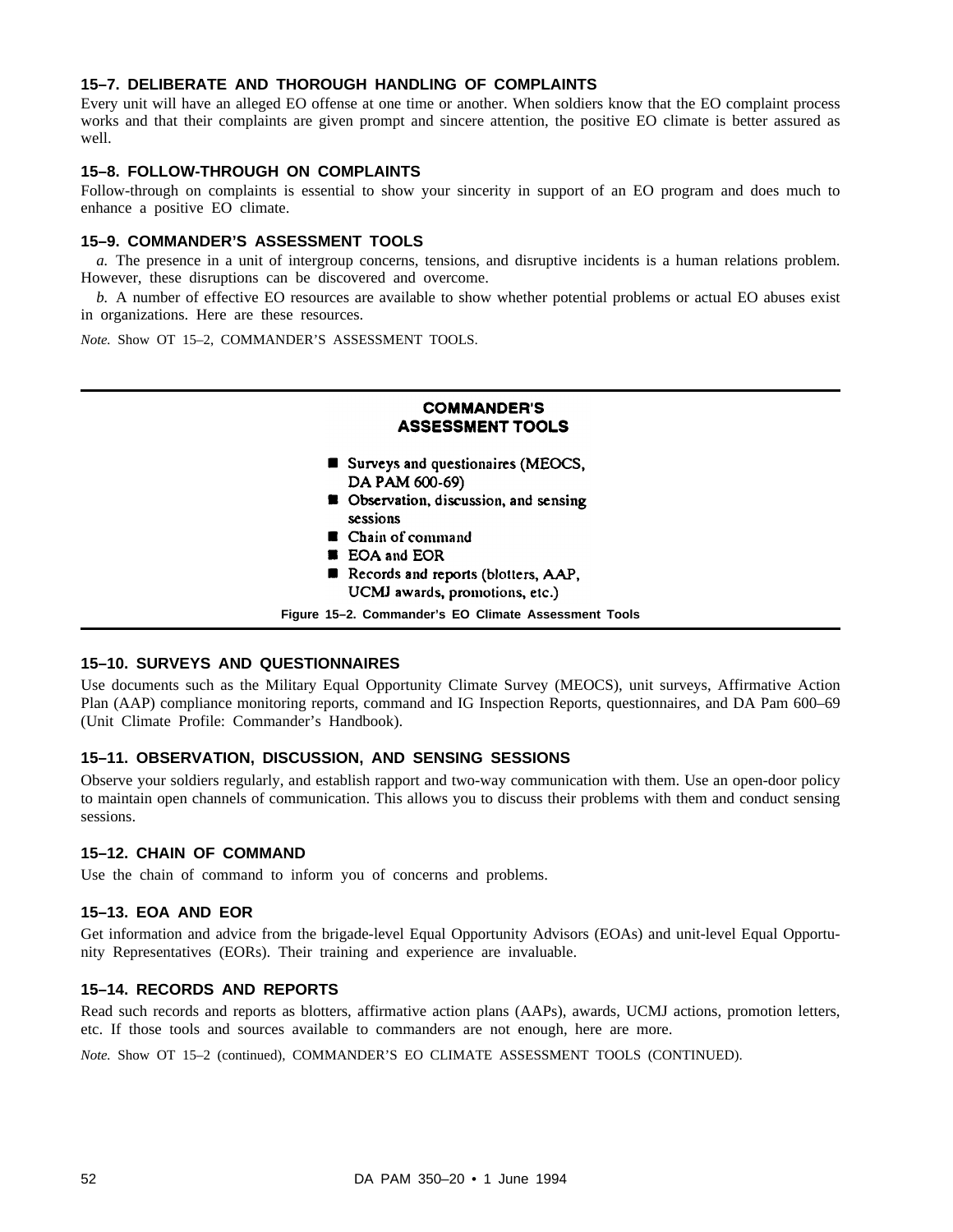# **COMMANDER'S EO CLIMATE ASSESSMENT TOOLS** (CONTINUED)

- $AR 600-20$ , Chapter 6
- DA PAM 350-20
- $TC26-6$

**Figure 15–2. Commander's EO Climate Assessment Tools—Continued**

# **15–15. AR 600-20, CHAPTER 6**

Army Regulation 600–20, Army Command Policy, discusses the Army's EO policy and program in Chapter 6. The philosophy for these is based on fairness, justice, and equity. Their sole purpose is to provide equal opportunity for military personnel and their family members both on and off post and contribute to mission accomplishment, cohesion, and readiness. The EO policy provides this equal opportunity and treatment without regard to race, color, religion, gender, or national origin and provides an environment free of sexual harassment.

## **15–16. DA PAM 350-20**

Department of the Army Pamphlet 350–20, Unit Equal Opportunity Training Guide, contains individual lesson plans for unit training. These plans collectively give soldiers knowledge that can result in improved unit harmony, effectiveness, and mission accomplishment.

# **15–17. TC 26–6**

Training Circular 26–6, Commander's Equal Opportunity Handbook, is an excellent source of information for any commander or leader to use in getting a good, overall understanding of equal opportunity.

## **15–18. PRACTICAL EXERCISE 15–1:**

Divide the class into three groups, and assign a leader for each. Give each group 30 minutes to discuss three EO issues among its members. Following these group discussions, choose an issue for each group to present to the entire class for no more than 10 minutes.

# **15–19. REVIEW/SUMMARIZE**

As with many other aspects of command, an effective EO program is one in which commanders take a positive, proactive approach. This may include a policy letter which states your standards and expectations of leaders and soldiers, dynamic training which involves the chain of command leading discussions, vigorous leadership support, unit assessments and action planning. These actions will contribute to a command climate in which soldiers are treated fairly. They in turn will treat other soldiers fairly, and this positive atmosphere enhances unit cohesion and readiness.

*Note.* Based upon available time, use the practical exercises in Appendix C to reinforce learning.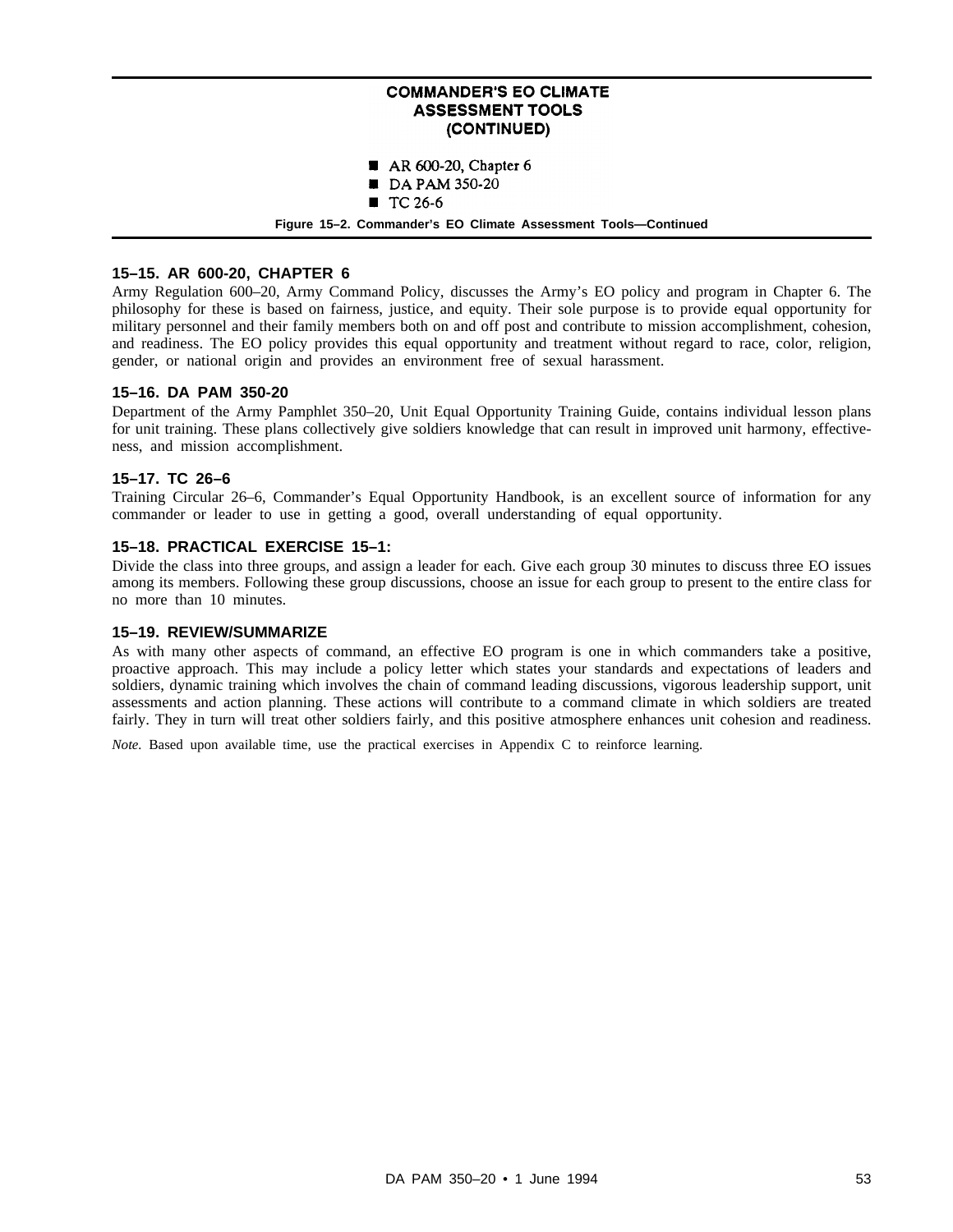**Appendix A References**

**Section I Required Publications** This section contains no entries.

**Section II Related Publications**

**AR 20–1** Inspector General Activities and Procedures. 15 December 1989.

**AR 210–50** Housing Management. 24 April 1990.

**AR 600–20** Army Command Policy. 30 March 1988.

**AR 600–50** Standards of Conduct for DA Personnel. 28 January 1988.

**DA Pam 165–13** Religious Requirements and Practices of Certain Selected Groups. A Handbook for Chaplains. 28 April 1978.

**DA Pam 600–26** DA Affirmative Action Plan. 23 May 1990.

**DA Pam 600–69** Unit Climate Profile, Commander's Handbook. 1 October 1988.

**FM 22–100** Military Leadership. 31 July 1990.

**FM 22–101** Leadership Counseling. 3 June 1985.

**FM 22–102** Soldier Team Development. 2 March 1987.

**MCM 9–2** Manual for Courts-martial, United States. 1984

**TC 26–2** Effective Planning. 18 October 1984.

**TC 26–4** Conflict Management. 31 December 1984.

**TC 26–6** Commander's Equal Opportunity Handbook.

**Section III Prescribed Forms** This section contains no entries.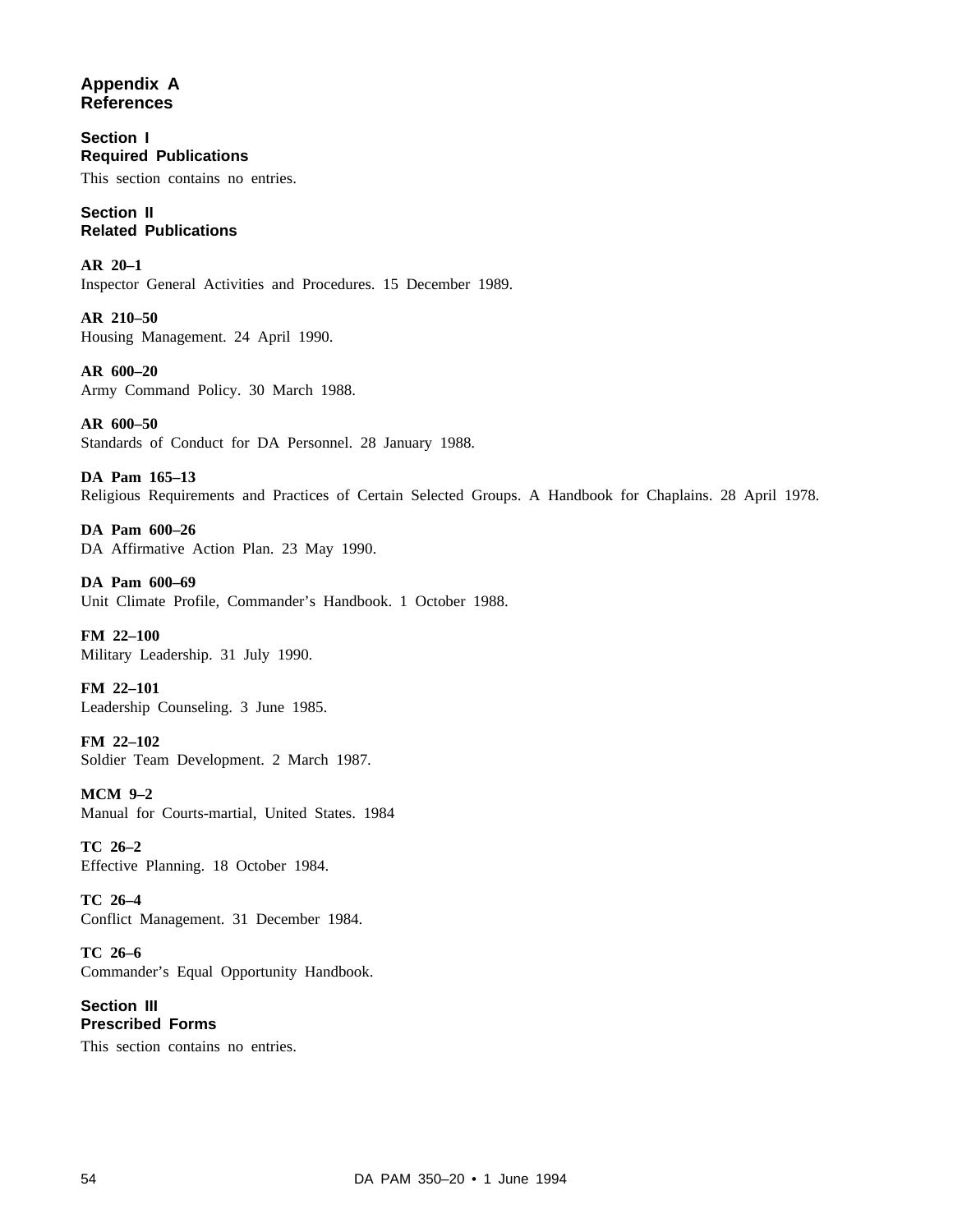# **Section IV Referenced Forms**

This section contains no entries.

# **Appendix B Masters for Overhead Transparencies**

The following are Overhead Transparencies (OT) for presentation in the classroom. These correspond to the smaller figures that are inside the associated Lesson Plans.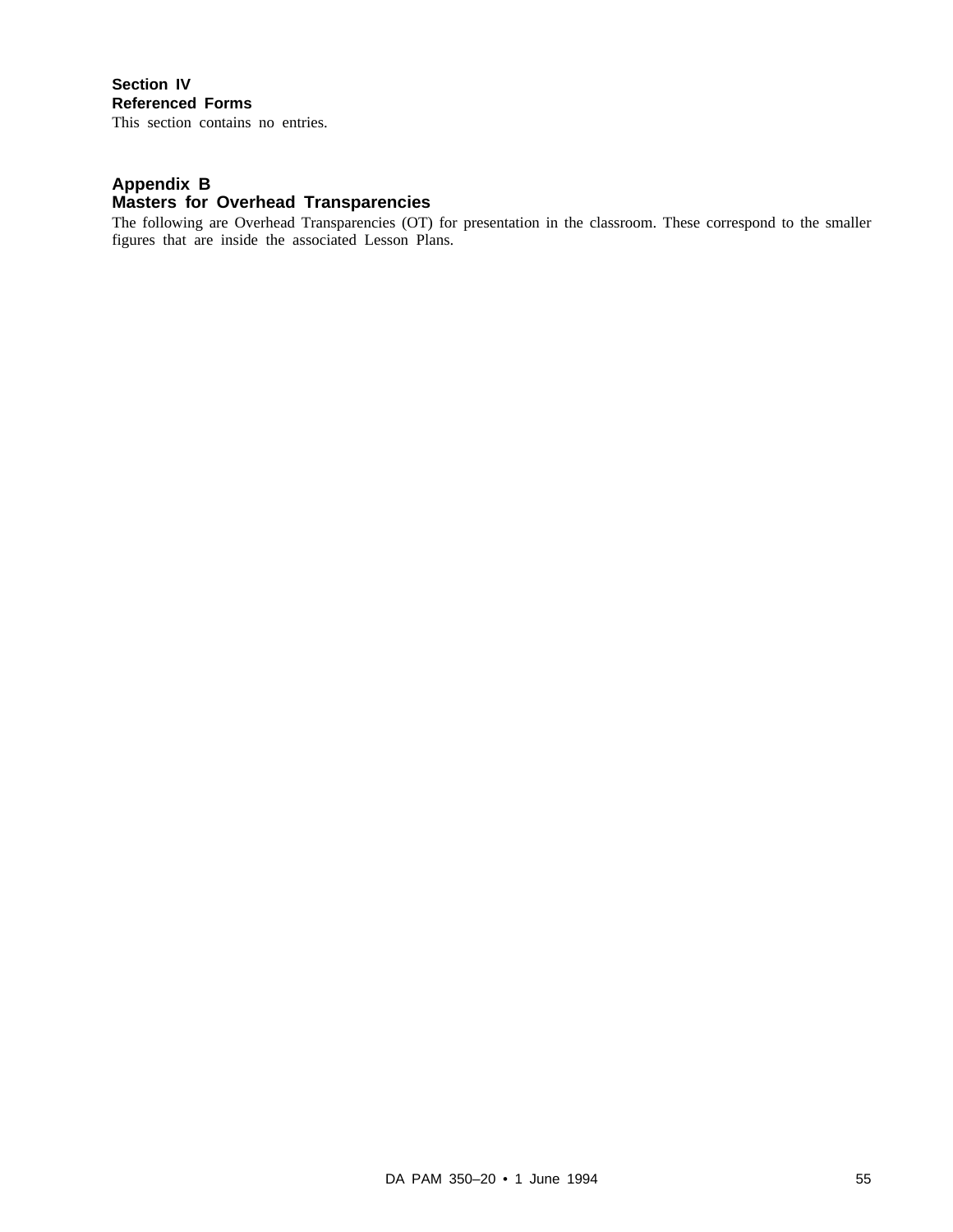# The Army's Equal Opportunity Policy

- Equal Treatment for Soldiers, their family members, and DACS П
- Applies both on and off post H
- Applies to total environment (living and working)  $\blacksquare$
- Provides an environment free of sexual harassment H

**Figure 1–1. The Army's Equal Opportunity Policy**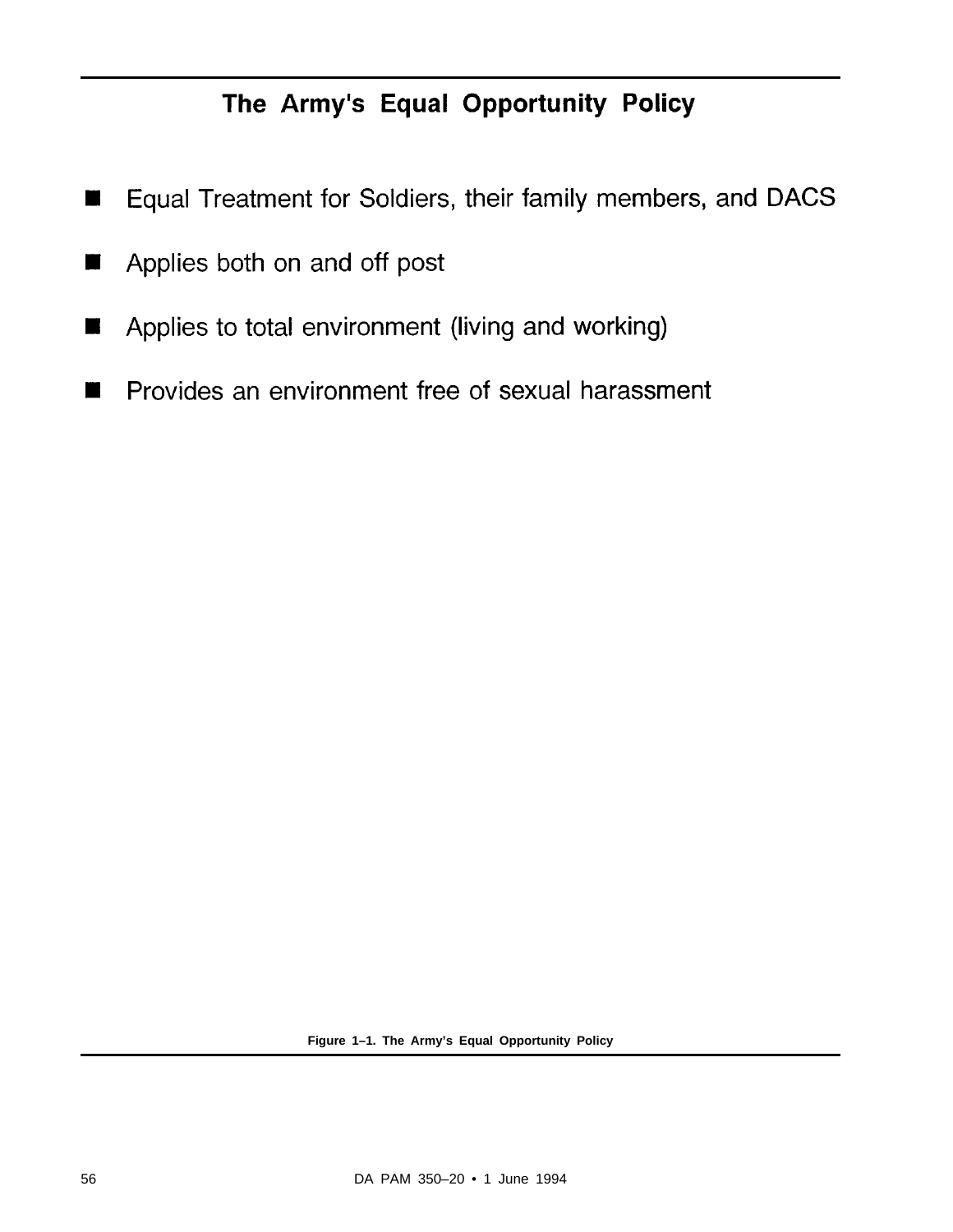# Staffing for Army's EO Program

- Commanders
- Equal Opportunity Advisers (EOAs) ш
- Equal Opportunity Representatives (EORs)  $\blacksquare$

**Figure 1–2. Staffing for Army's EO Program**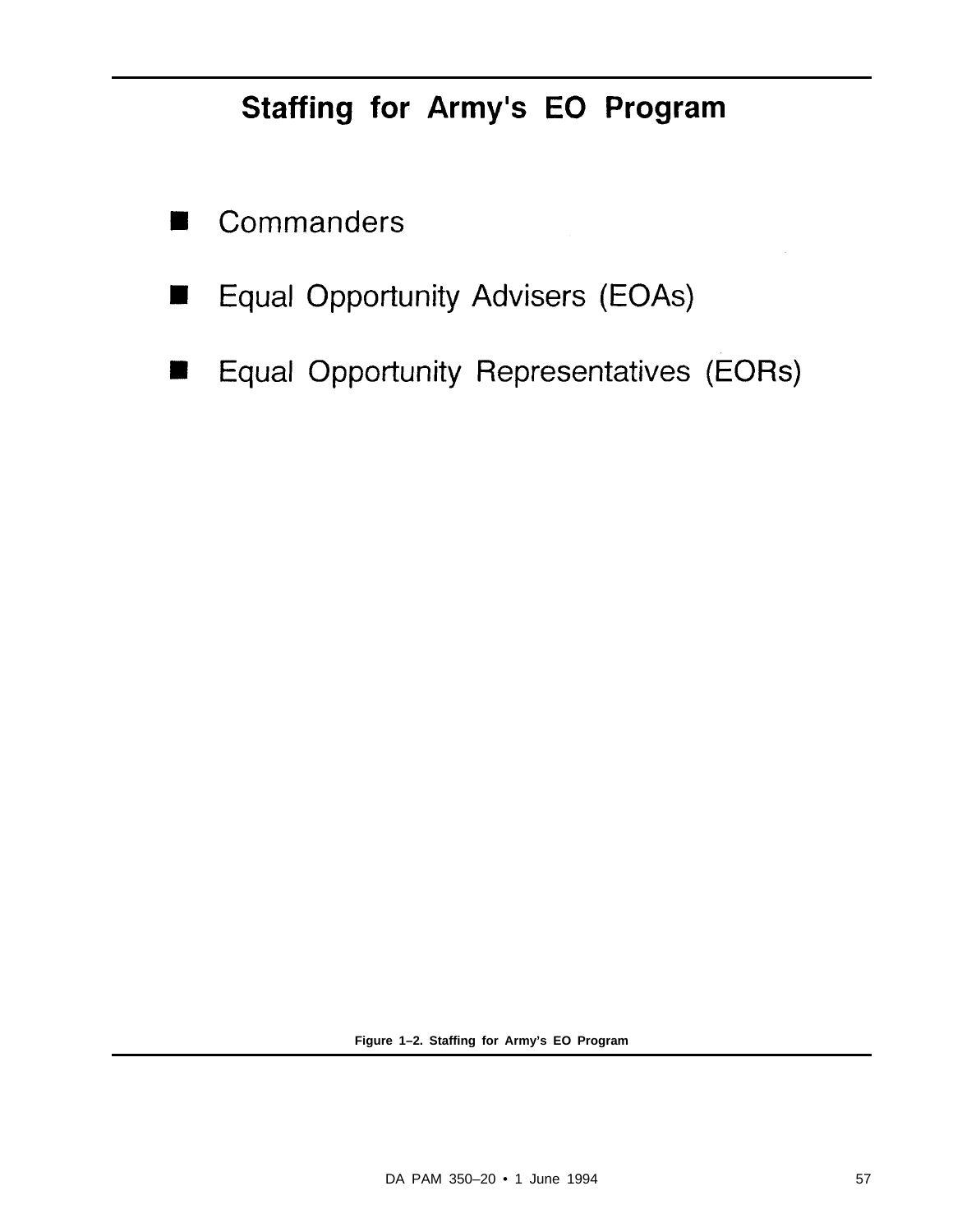# Unit Commander's EO Responsibilities

Develop and Implement EO Programs **Identify and Correct Discriminatory Practices** Promote EO and Interpersonal Harmony **Conduct EO Training on a Continuing Basis** Monitor/Assess the Execution of EO Complaints **Ensure Prompt Resolution of EO Complaints Post Clear Policy Statements Provide Feedback to Complainant** 

**Figure 2–1. Unit Commander's EO Responsibilities**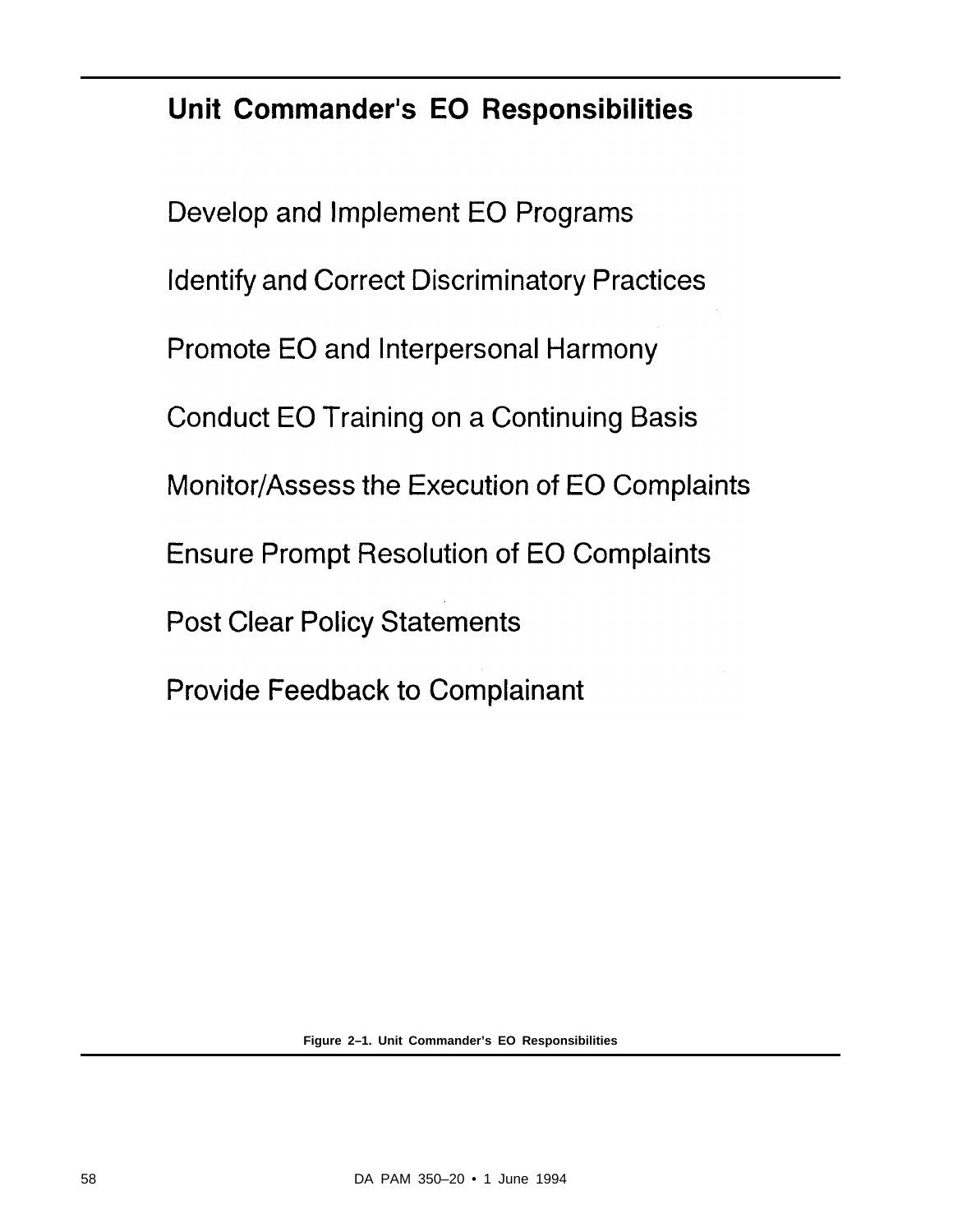# Chain of Command's Roles and Responsibilities

**First Sergeant** 

Platoon Leader and Platoon Sergeant

Squad Leader

Section/Team Leader

Equal Opportunity Representative (EOR)

Equal Opportunity Adviser (EOA)

**Figure 2–2. Chain of Command's Roles and Responsibilities**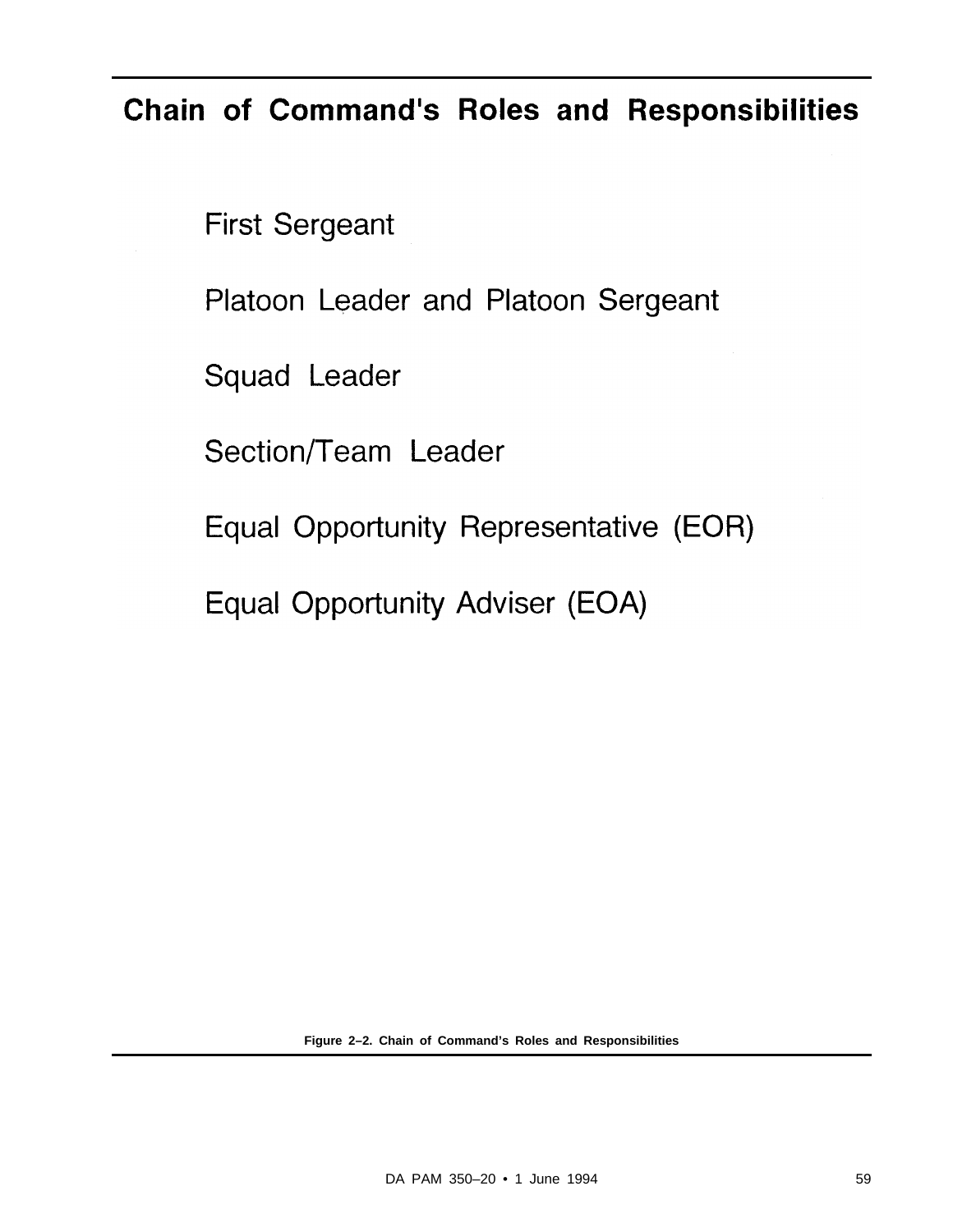### **Equal Opportunity Representative**

Equal Opportunity Representatives are unit soldiers trained to

help commanders carry out the equal opportunity program within units.

**Figure 2–3. Equal Opportunity Representative**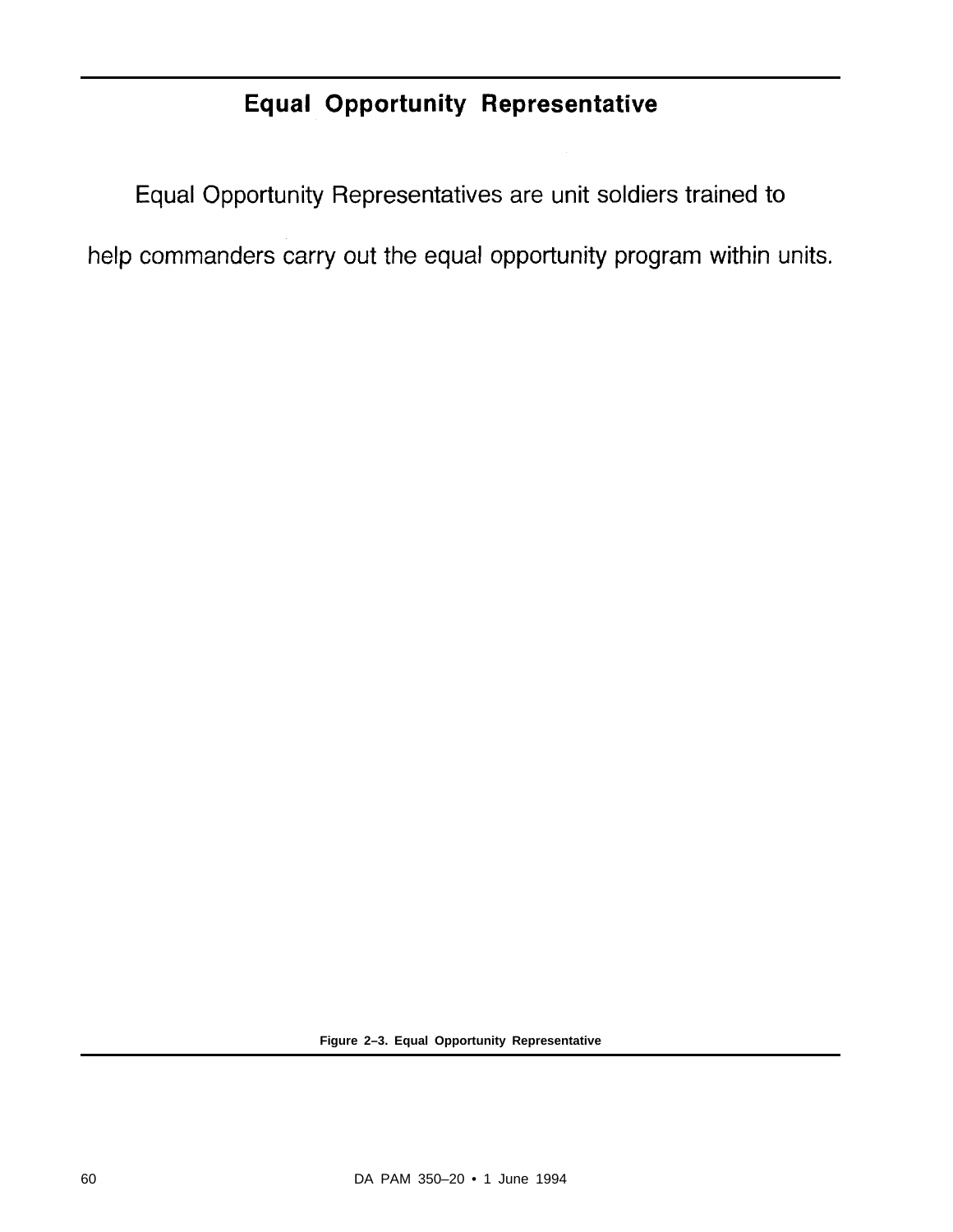### **Categories of Sexual Harassment**

"Quid Pro Quo"

**Hostile Environment** 

## **Related Elements of Sexual Harassment**

Impact vs Intent

Reasonable Person and Reasonable Woman Standards

**Figure 4–1. Categories of Sexual Harassment**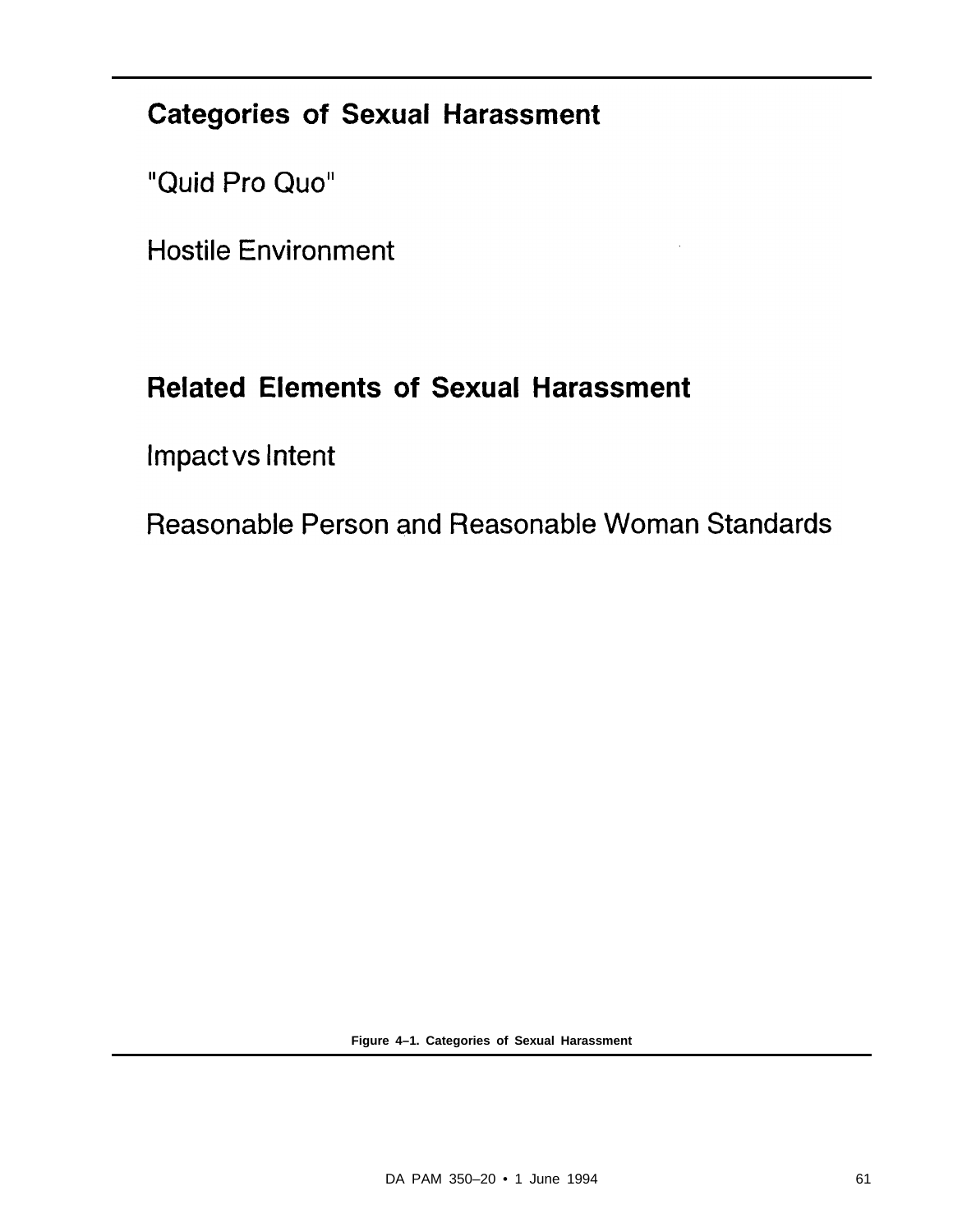## **Sexual Harassment Behavior**

**Verbal Comments** 

**Nonverbal Gestures** 

**Printed Material** 

**Physical Contact** 

**Figure 4–2. Sexual Harassment Behavior**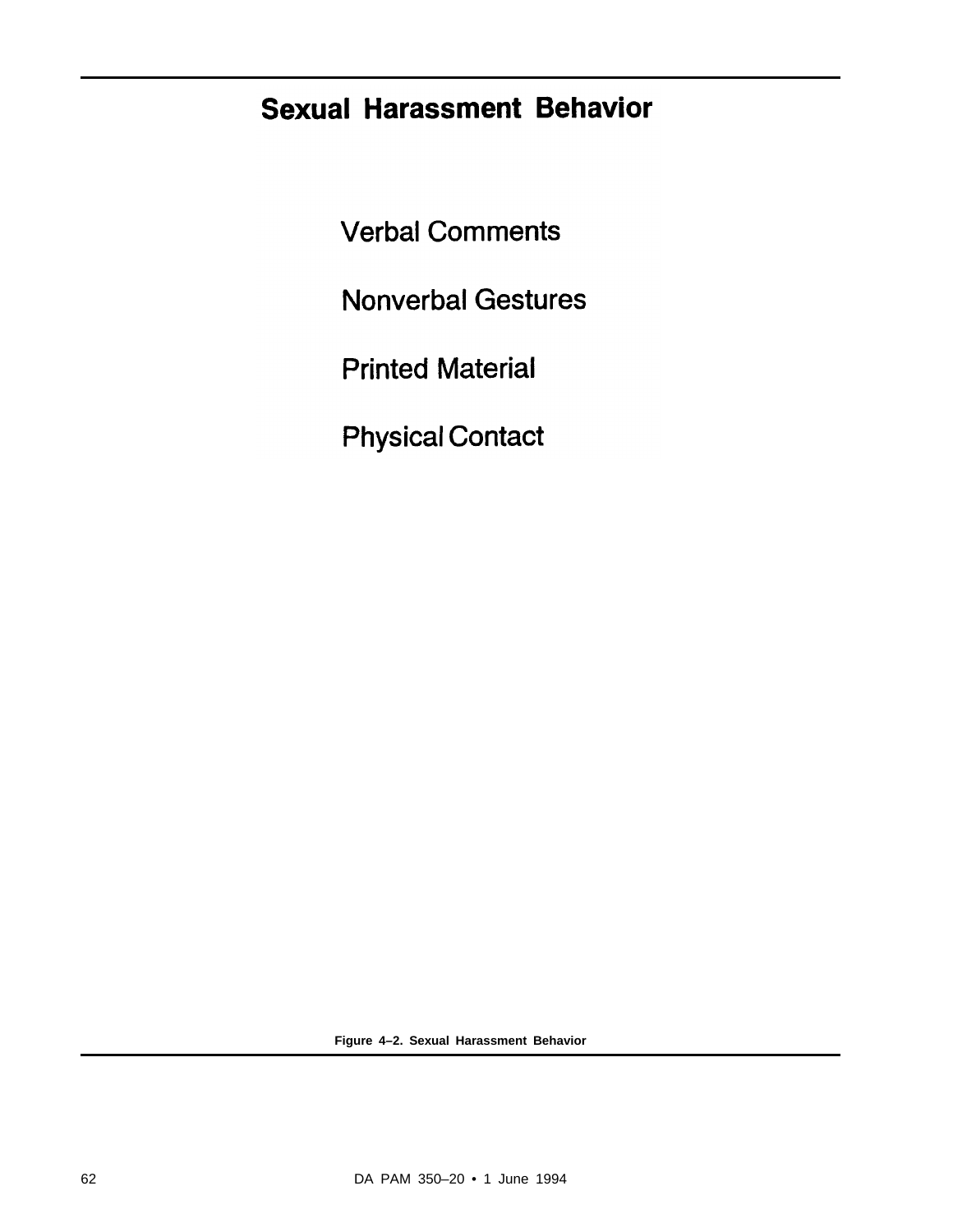## **Victim Impact**

Interferes with Work Performance

**Creates Hostile Environment** 

**Promotes Negative Stress** 

**Creates Fear and Anxiety** 

**Figure 4–3. Victim Impact**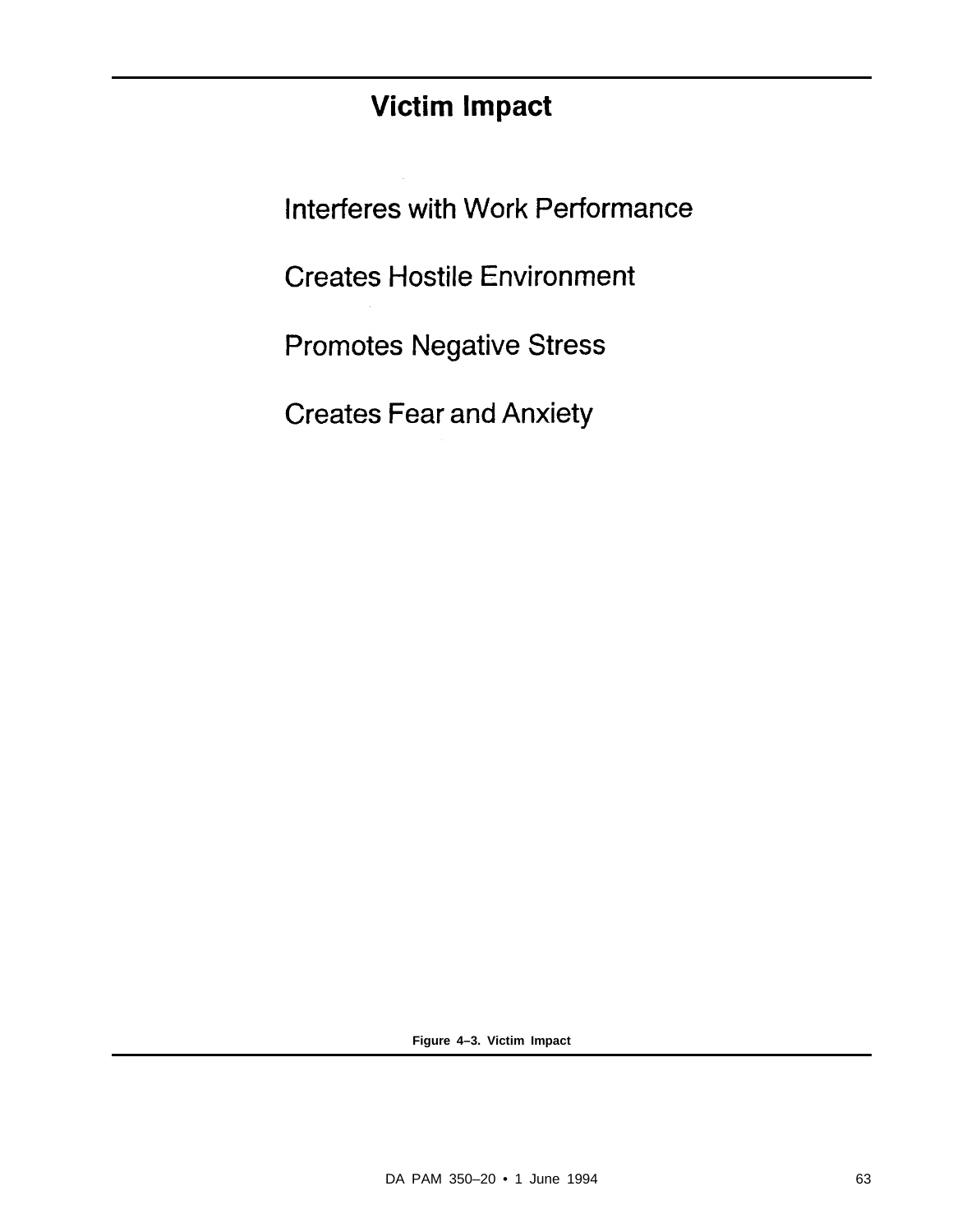#### **Sexual Harassment Checklist**

Is the behavior inappropriate for the workplace? Is the behavior sexual in nature or connotation? Is the conduct unwanted, unwelcome or unsolicited? Do the elements of power, control or influence exist? Does the situation indicate a quid pro quo relationship? Does the behavior create a hostile or offensive environment? Is the behavior repeated as it relates to gender treatment? How would a "reasonable person" or "reasonable woman" be affected?

**Figure 4–4. Sexual Harassment Checklist**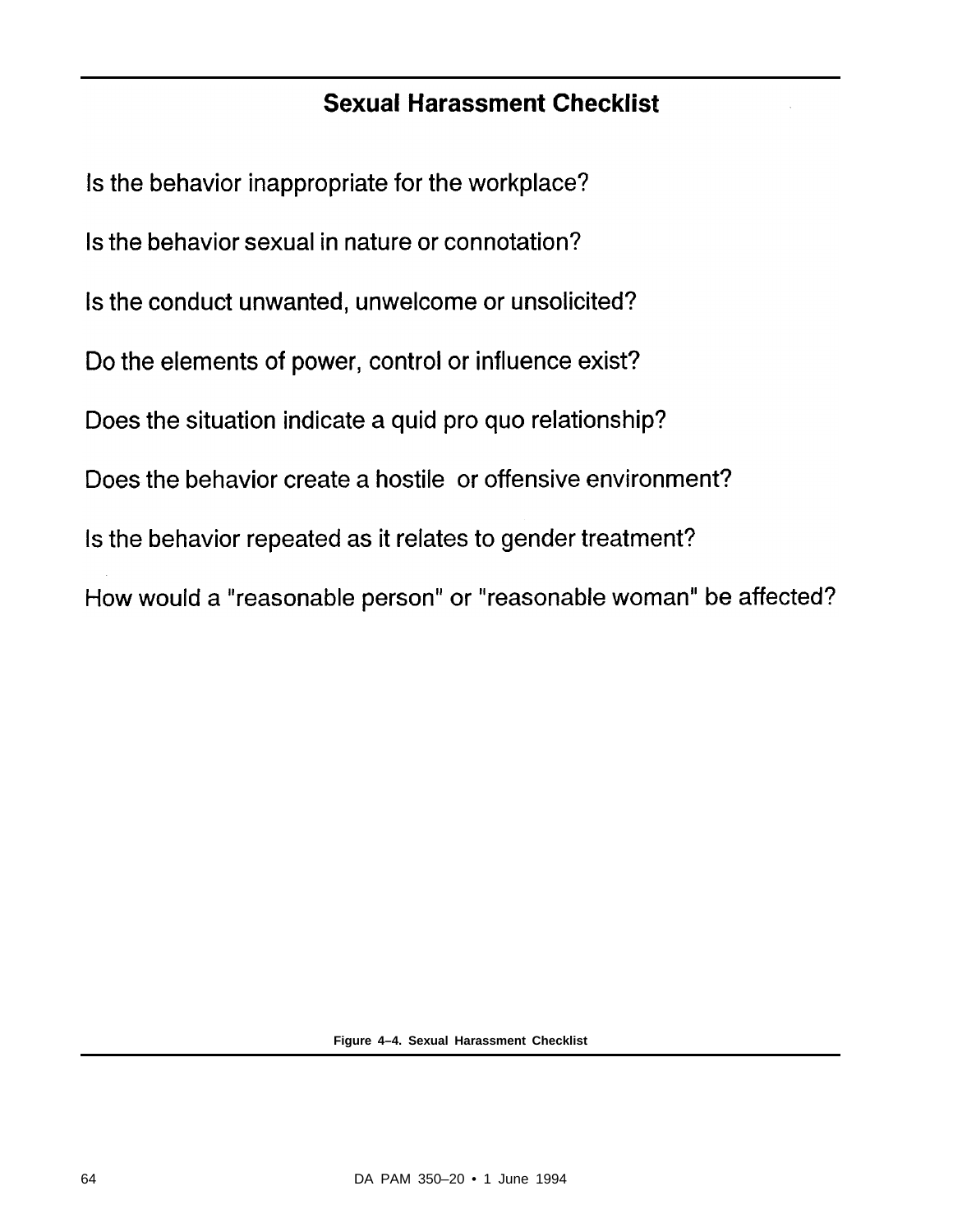## **Coping Mechanisms**

Denial

Rationalization

Avoidance

**Figure 4–5. Coping Mechanisms**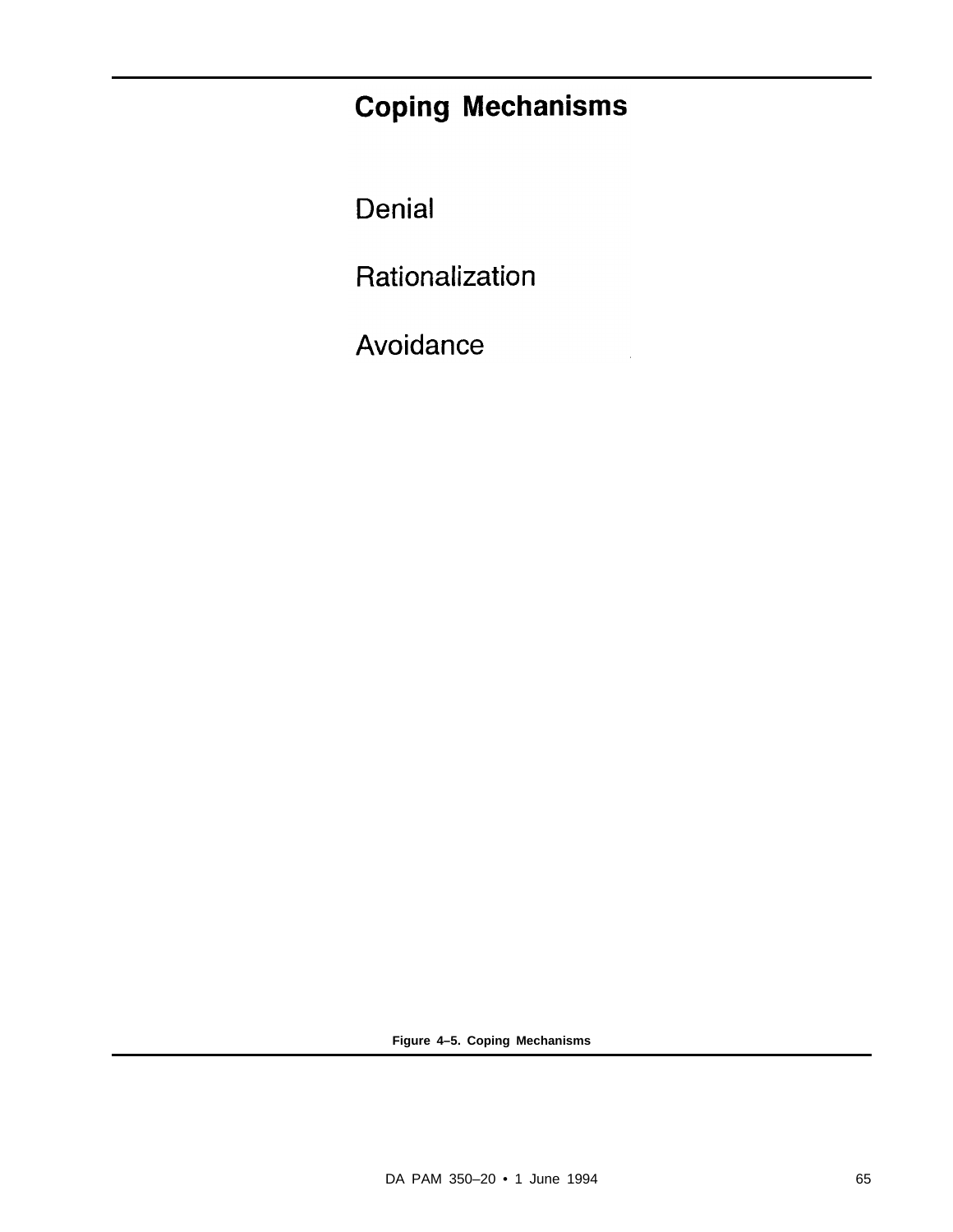## **Components of Prevention**

**Total Leadership Commitment** 

**Career-Long Training** 

**Reporting Sexual Harassment** 

Disciplinary/Administrative Actions

**Figure 4–6. Components Of Prevention**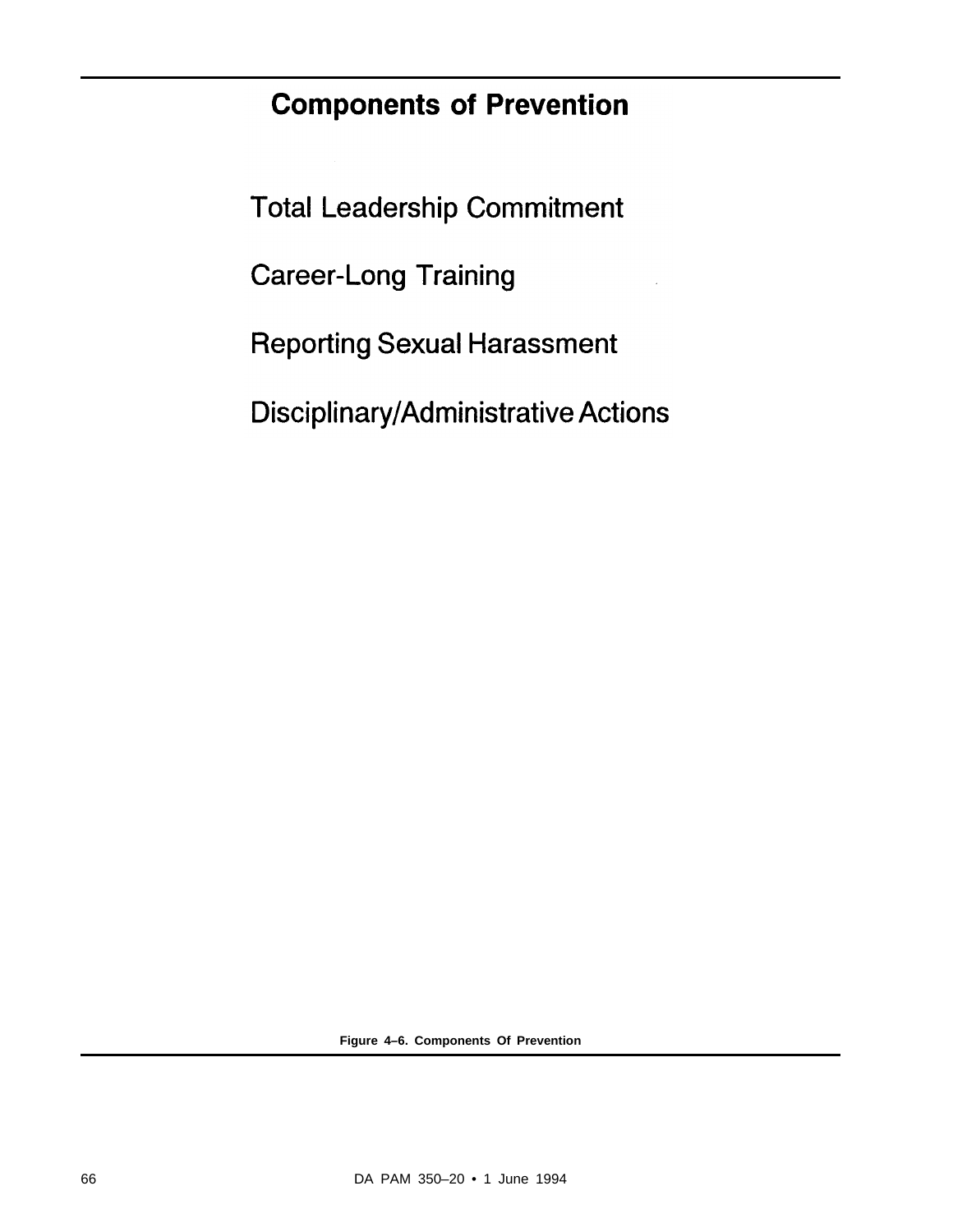#### **Sexual Harassment Behaviors Subject to Disciplinary Actions**

#### **Offense**

#### **UCMJ Article**

| Making sexual comments or gestures                                                                   | Art 89 disrespect toward superior officer<br>Art 91 insubordinate conduct towards a WO<br>or NCO<br>Art 117 provoking speech and gestures<br>Art 134 indecent language |
|------------------------------------------------------------------------------------------------------|------------------------------------------------------------------------------------------------------------------------------------------------------------------------|
| Offering rewards for sexual behaviors                                                                | Art 134 bribery and graft                                                                                                                                              |
| Making unsolicited or unwelcome sexual contact<br>with intent to gratify lust or sexual desire       | Art 134 indecent assault                                                                                                                                               |
| Threatening the career, job, or salary of<br>a person unless he or she "cooperates"                  | Art 127 extortion<br>Art 134 communicating a threat                                                                                                                    |
| Engaging in or condoning sexual harassment behaviors                                                 | Art 92 failure to obey an order or regulation<br>Art 133 conduct unbecoming an officer                                                                                 |
| Influencing or threatening the career, pay or job of<br>another person in exchange for sexual favors | Art 93 cruelty and maltreatment                                                                                                                                        |

**Figure 4–7. Sexual Harassment Behaviors Subject to Disciplinary Actions**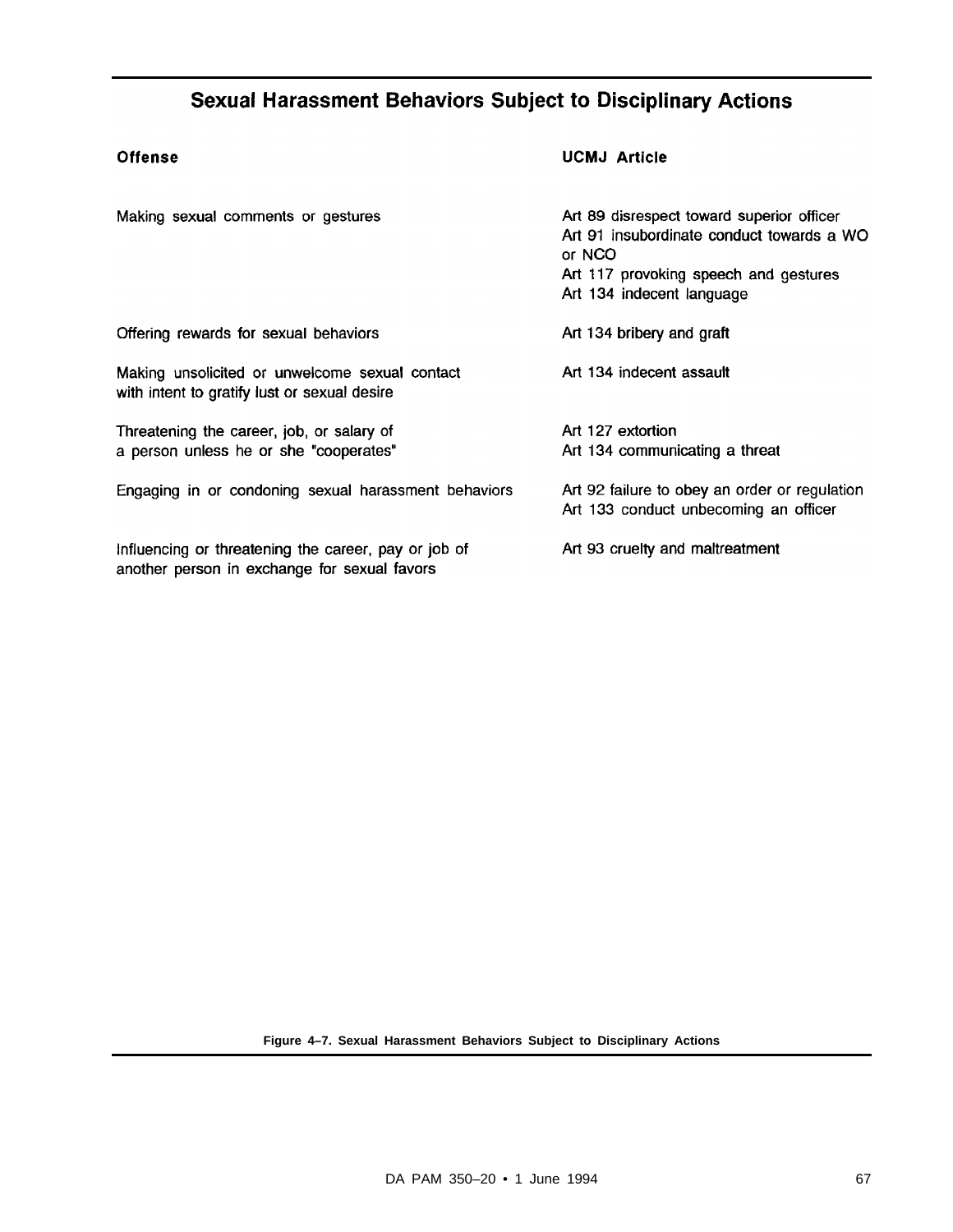## **Techniques for Prevention**

Diary

**Talking** 

Intermediary

Letter

Confronting

Reporting

**Figure 4–8. Techniques for Prevention**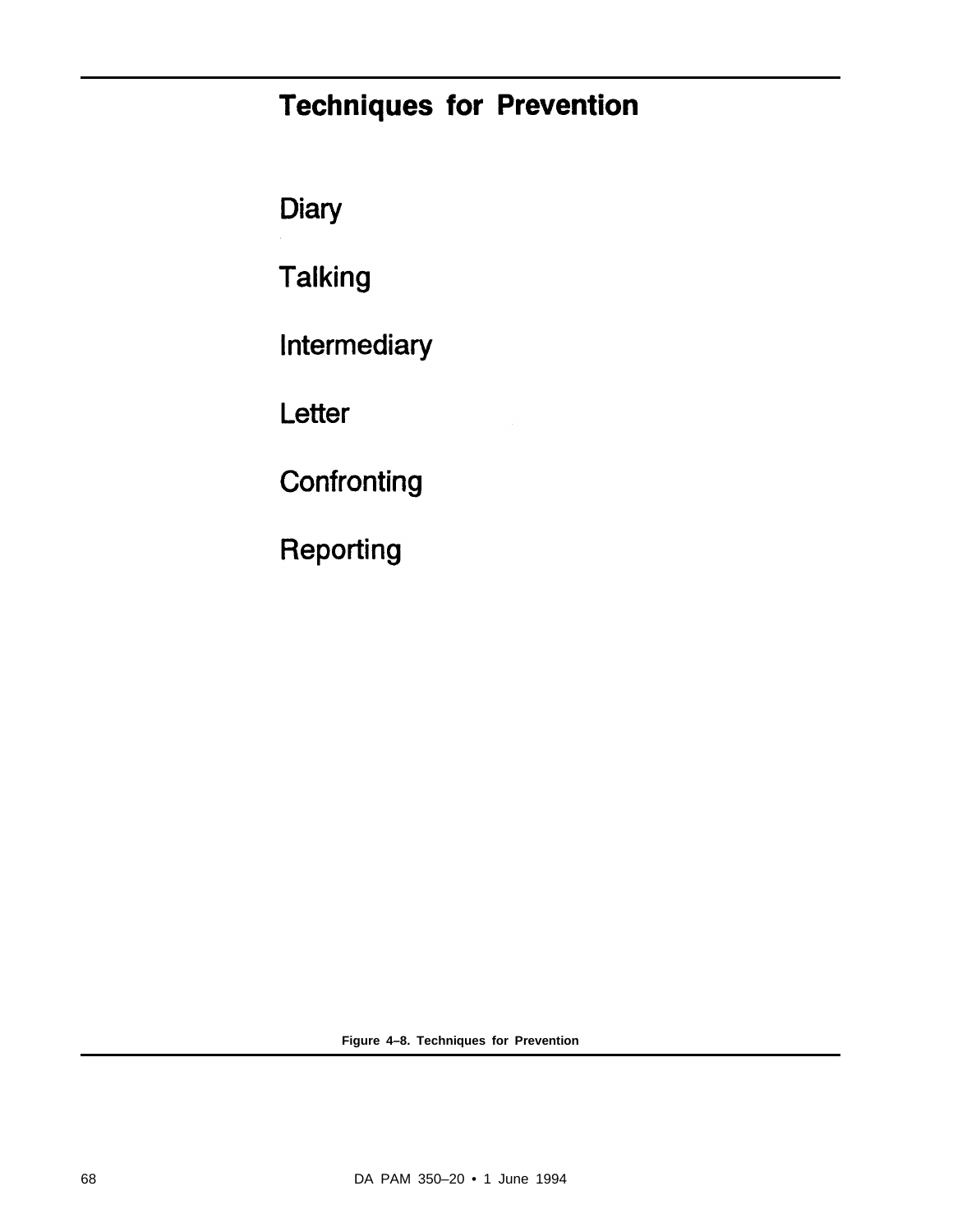# **Discrimination**

Making a difference in treatment on a basis other than individual merit.

**Figure 5–1. Discrimination**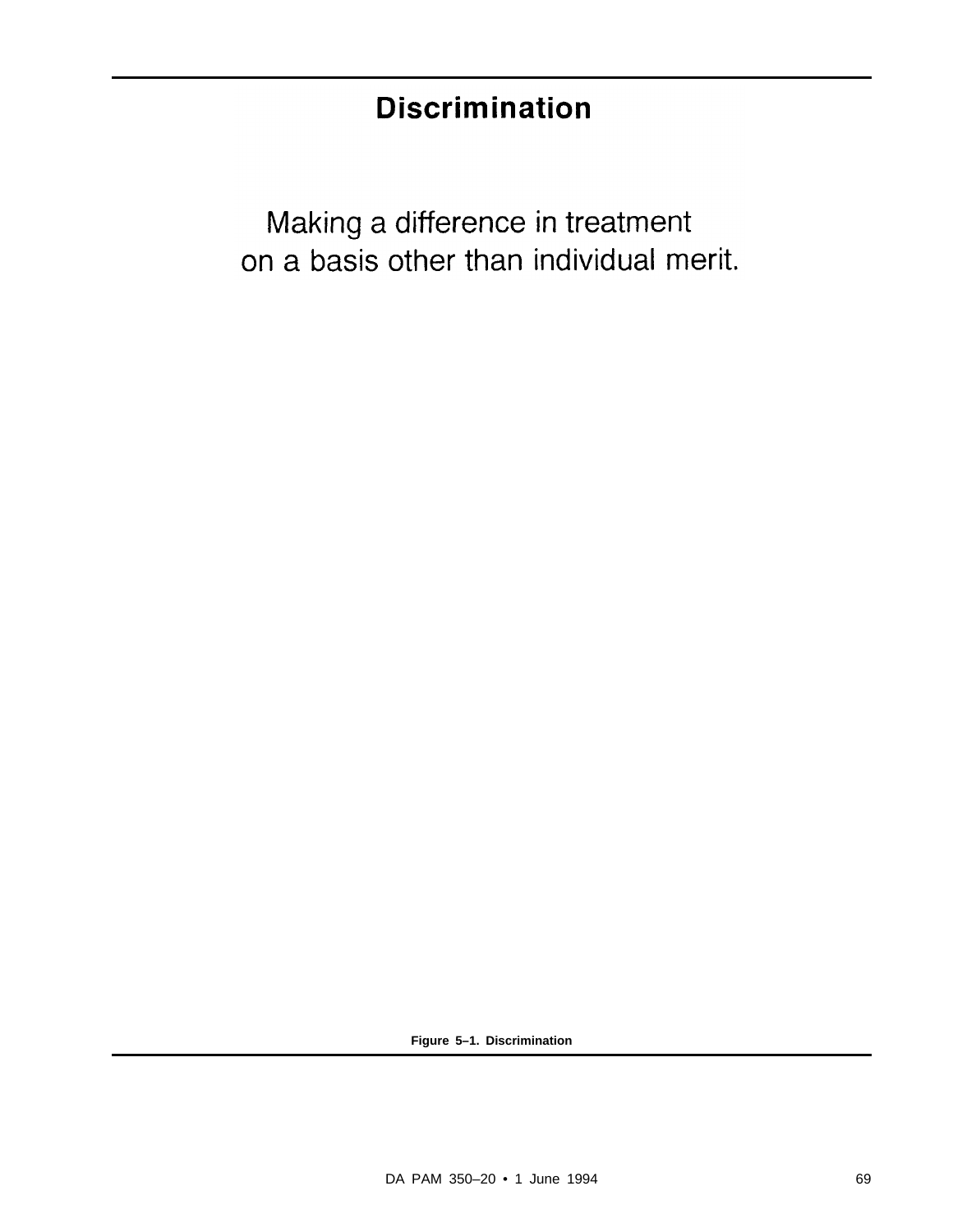# **Factors in Discrimination**

Race

**Skin Color** 

National Origin

Gender

Religion

**Figure 5–2. Factors in Discrimination**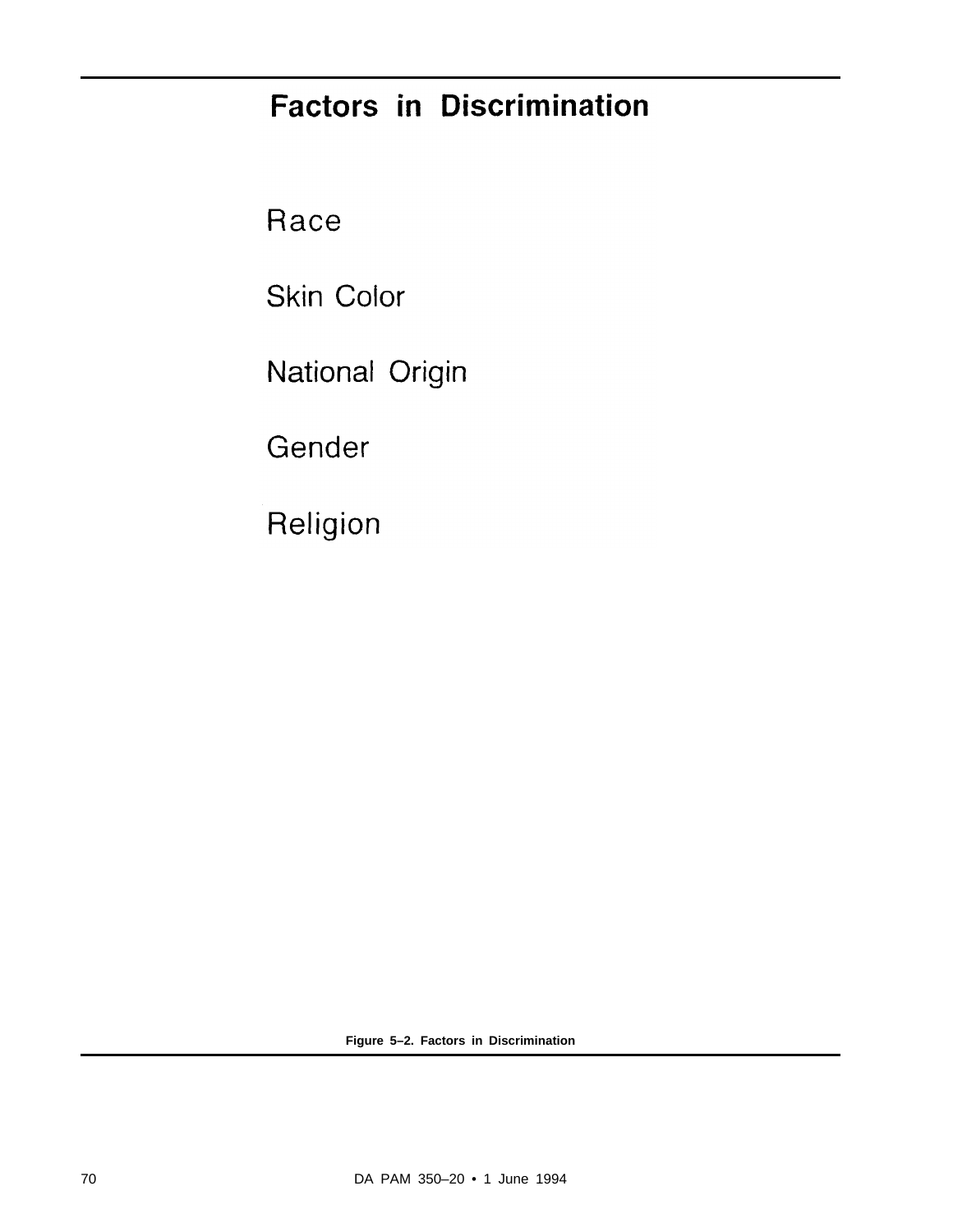#### **Equal Opportunity Violations Subject to UCMJ Actions**

#### Offense

#### **Article**

| Making racial or sexual comments and/or gestures                                                                                                          | Art 89 disrespect toward superior officer<br>Art 91 insubordinate conduct towards WO<br>or NCO<br>Art 117 provoking speech or gestures<br>Art 134 indecent language |
|-----------------------------------------------------------------------------------------------------------------------------------------------------------|---------------------------------------------------------------------------------------------------------------------------------------------------------------------|
| Offering rewards for favors which constitute an EO<br>violation                                                                                           | Art 134 bribery and graft                                                                                                                                           |
| Making unsolicited and unwelcome sexual contact                                                                                                           | A134 indecent assault                                                                                                                                               |
| Attempts or offers with unlawful force or violence<br>to do bodily harm to another person because of race,<br>color, religion, national origin, or gender | Art 128 assault                                                                                                                                                     |
| Threatening the career, job or salary or another unless<br>they "cooperate"                                                                               | Art 127 extortion<br>Art 134 communicating a threat                                                                                                                 |
| Engaging in or condoning EO violation                                                                                                                     | Art 92 failure to obey an order or regulation<br>Art 133 conduct unbecoming an officer                                                                              |
| Influencing or threatening the career, pay or job of<br>another person in exchange for sexual favors                                                      | Art 93 cruelty and maltreatment                                                                                                                                     |
| Making false statements                                                                                                                                   | Art 107 false official statement                                                                                                                                    |

**Figure 6–1. Equal Opportunity Violations Subject to UCMJ Actions**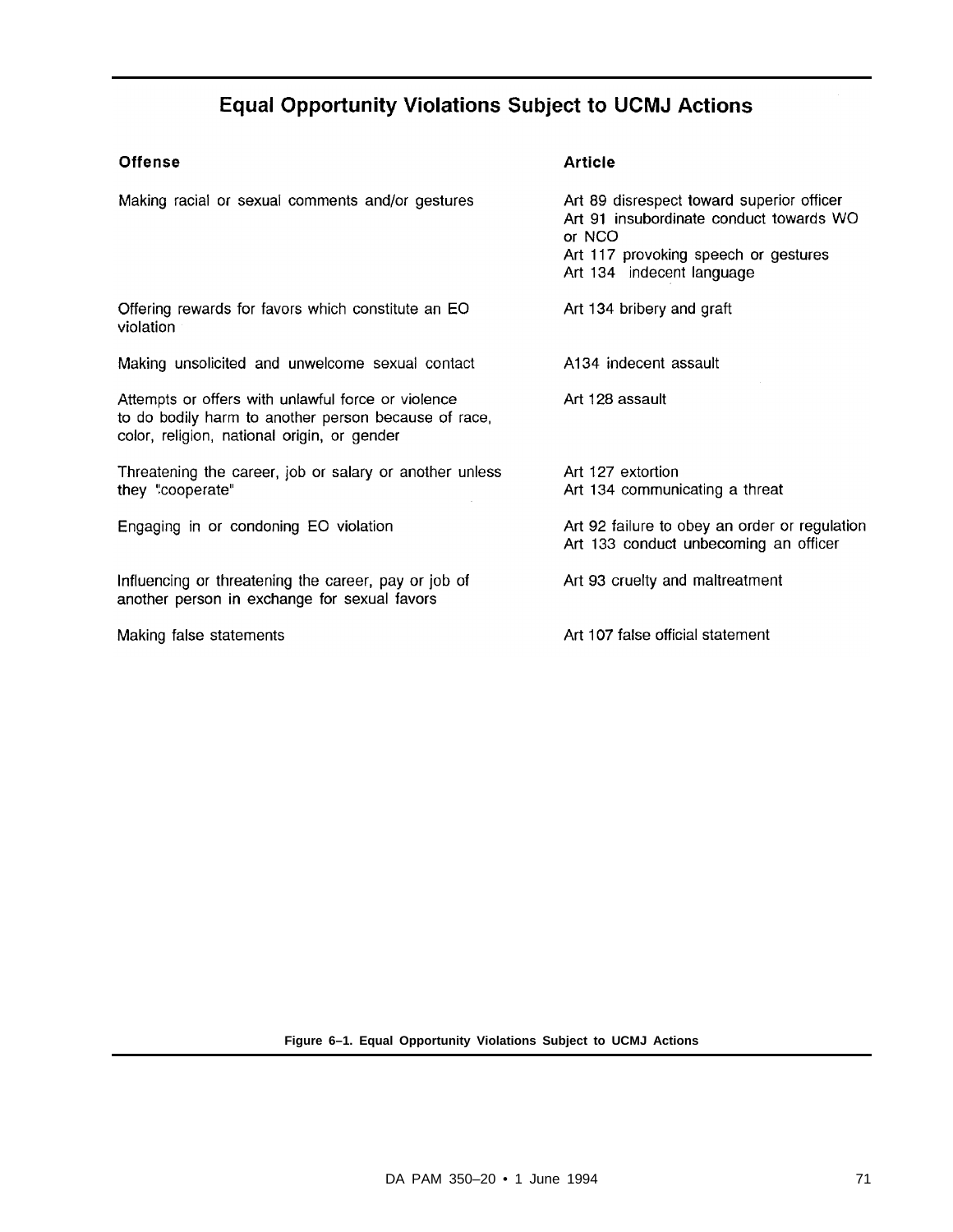# Army's Equal Opportunity Policy

- Equal treatment for soldiers and family members ш
- Both on and off post ш
- Total environment (living and working) J
- Environment free of sexual harassment  $\blacksquare$

**Figure 7–1. Army's Equal Opportunity Policy**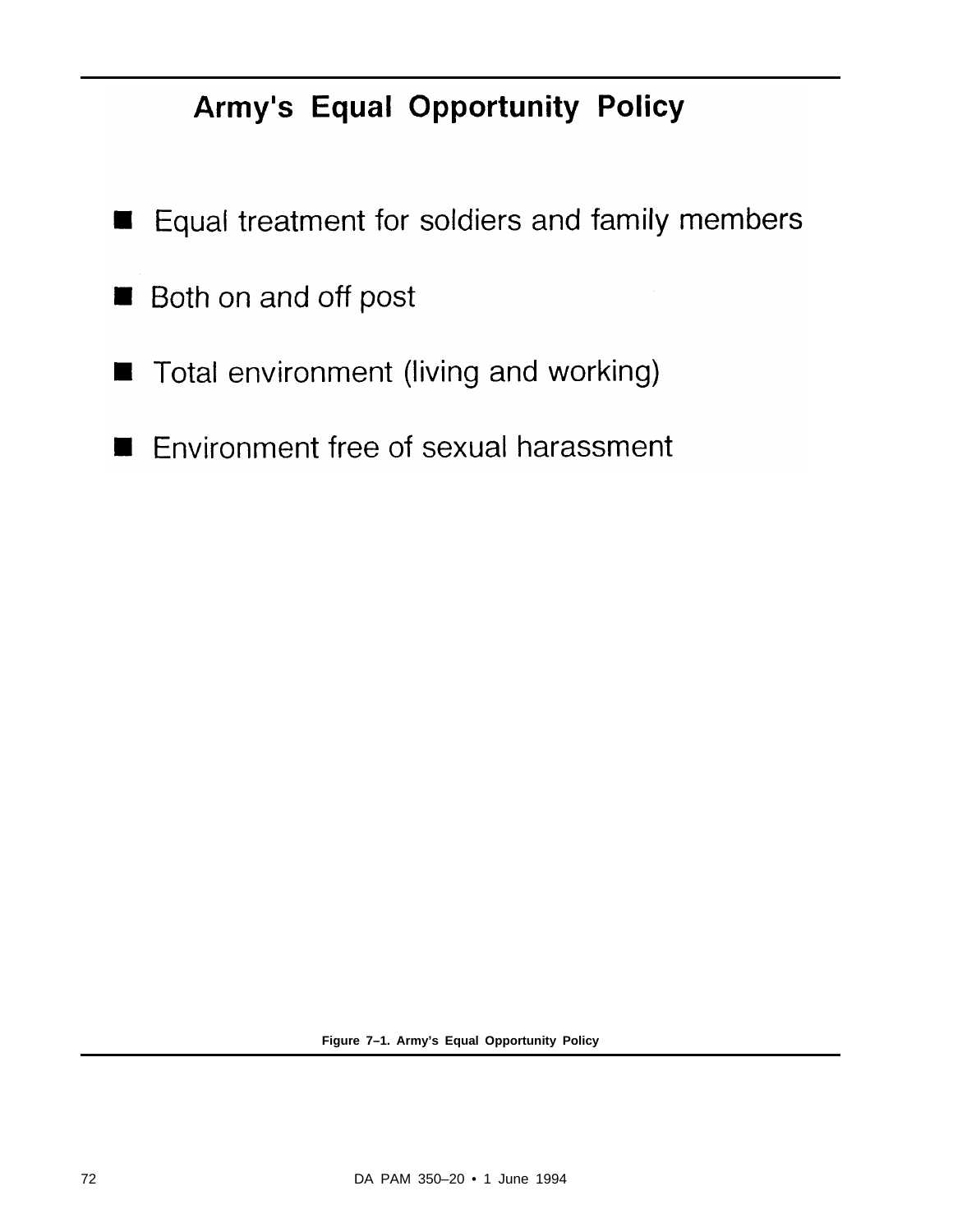#### Major EO Violations

- Discrimination (based on race, color, gender, religion, or national origin)
- Sexual harassment

**Figure 7–2. Major EO Violations**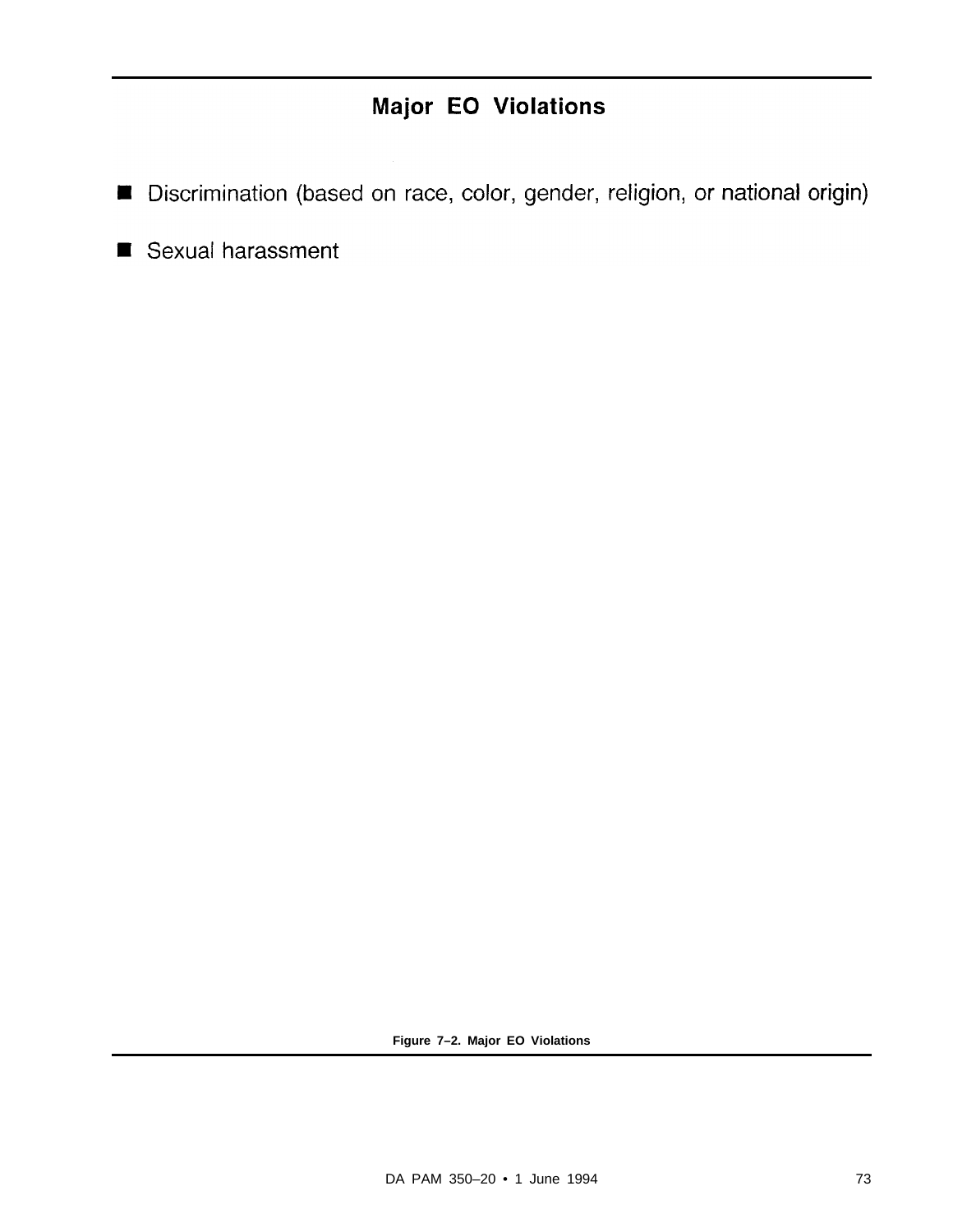#### **EO Enforcement Techniques for Leaders**

Lead by example

On-the-Spot Correction (informal counseling)

**Formal Counseling (written)** 

Nonjudicial Punishment (Article 15, and memorandum of reprimand, etc.)

Use of OER and NCOER

**Judicial Punishment (court-martial)** 

**Bar to Reenlistment** 

**Separation Action** 

**Figure 7–3. EO Enforcement Techniques for Leaders**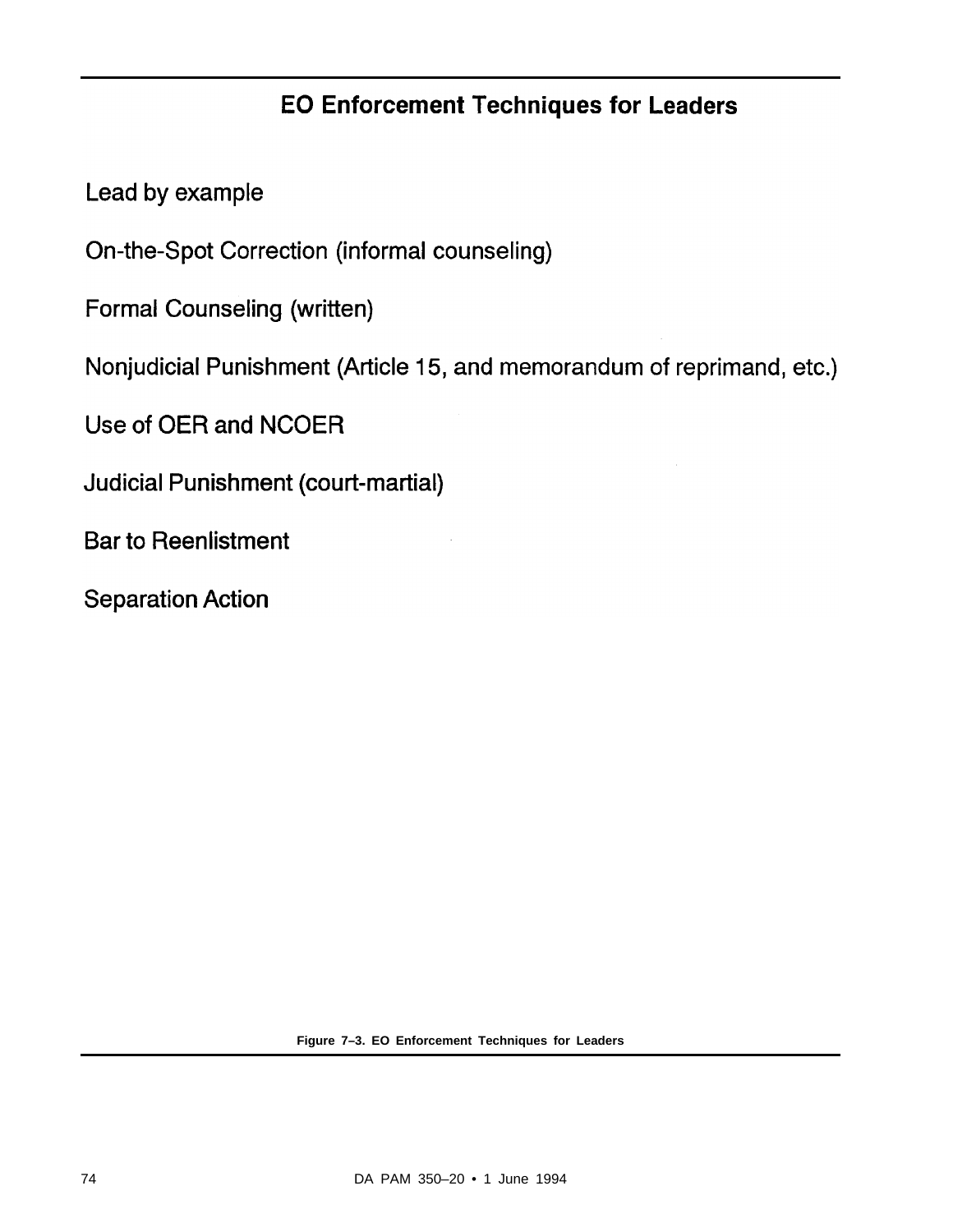# **Types of Complaints**

Formal

Informal

**Figure 8–1. Types of Complaints**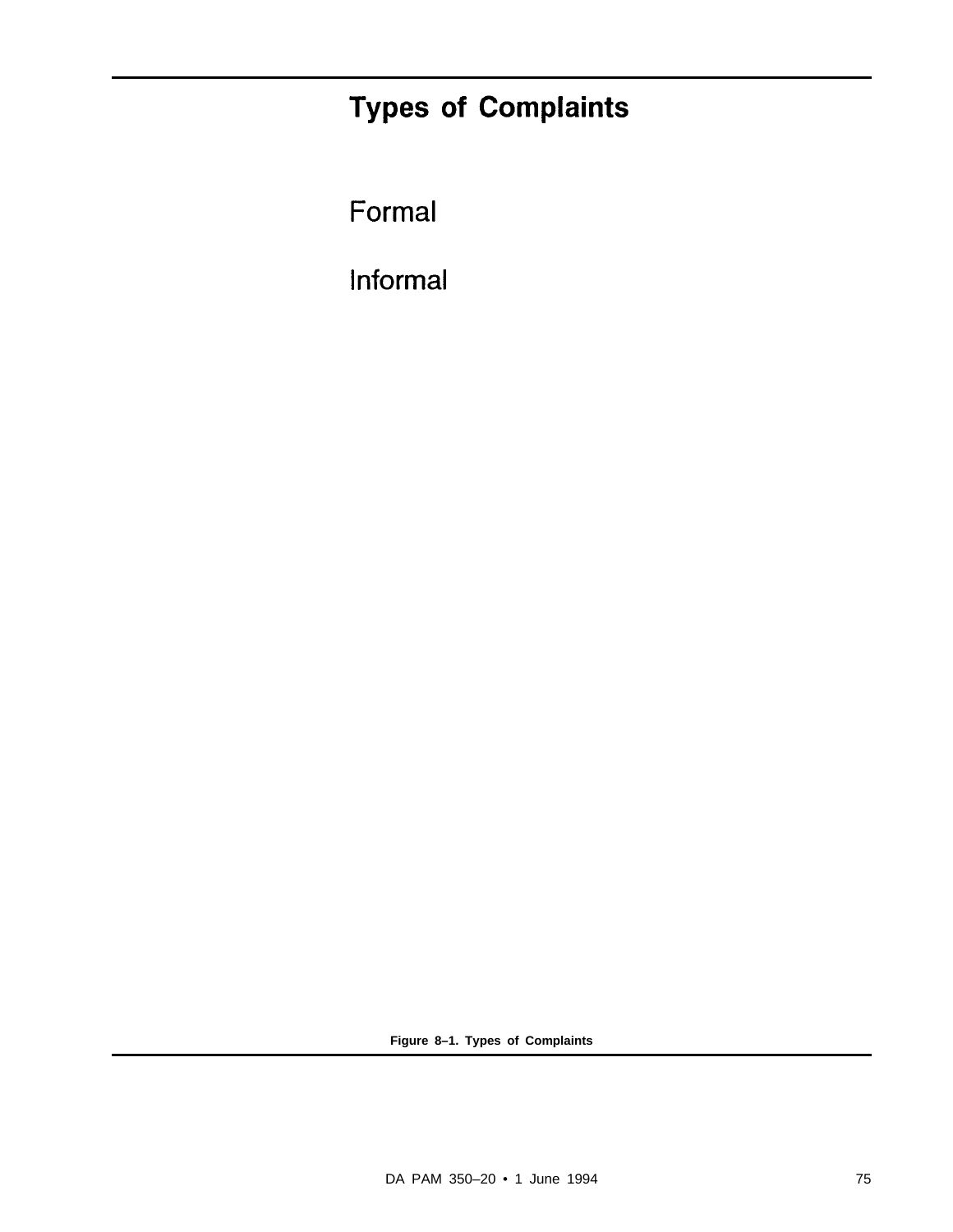## **Complaints Against a Member of the Chain of Command/Use of Alternative Agencies**

**Equal Opportunity Advisor** 

Chaplain

**Provost Marshal Office** 

**Staff Judge Advocate** 

**Human Relations Office** 

**Inspector General** 

**Adjutant General** 

**Figure 8–2. Complaints Against a Member of the Chain of Command/Use of Alternative Agencies**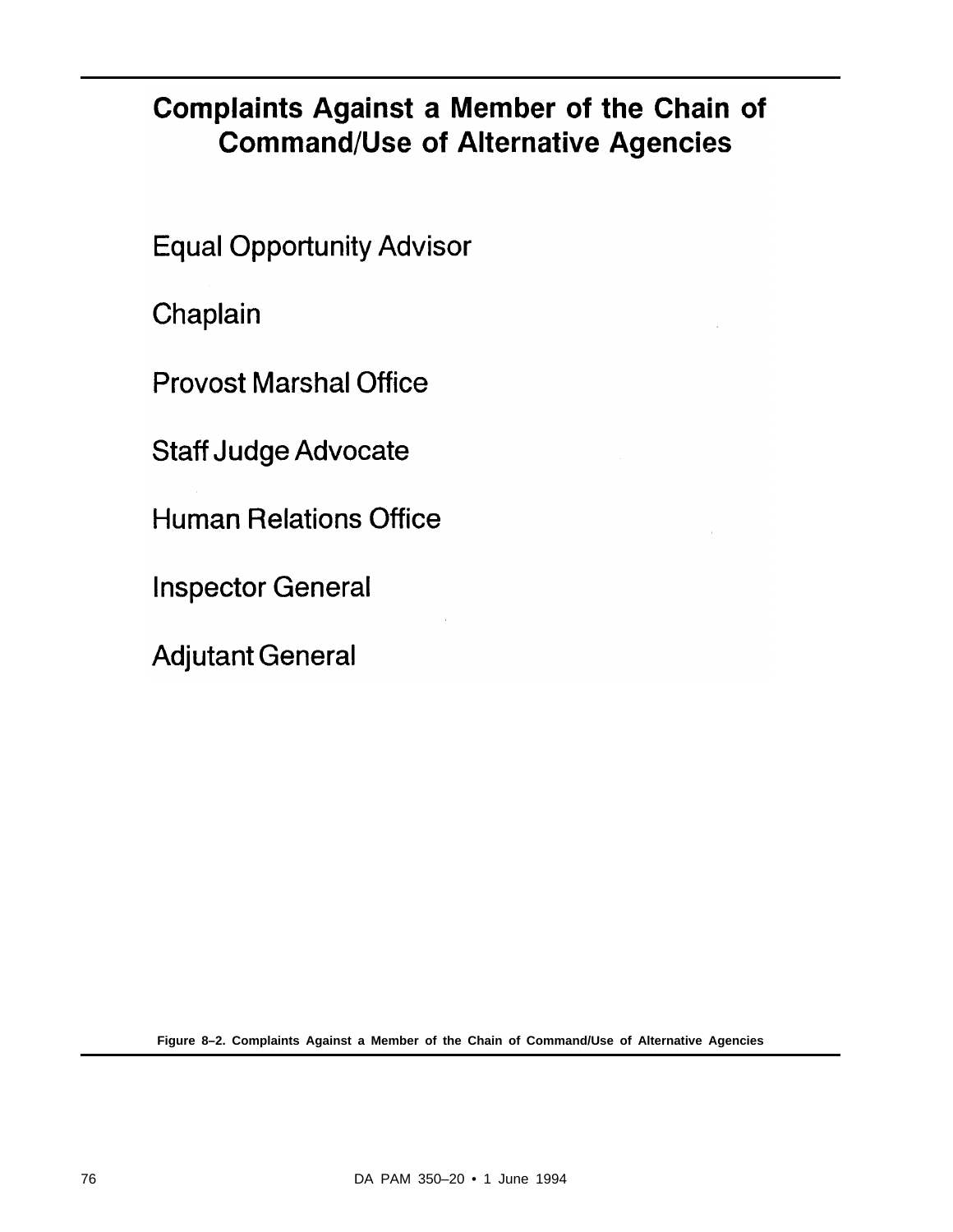## **Entering the Complaint Process**

**Determine Nature of Allegations** Prepare DA Form 7279-R **Determine Appropriate Agency Swear to Complaint Consult with EOR or EOA** 

**Figure 8–3. Entering the Complaint Process**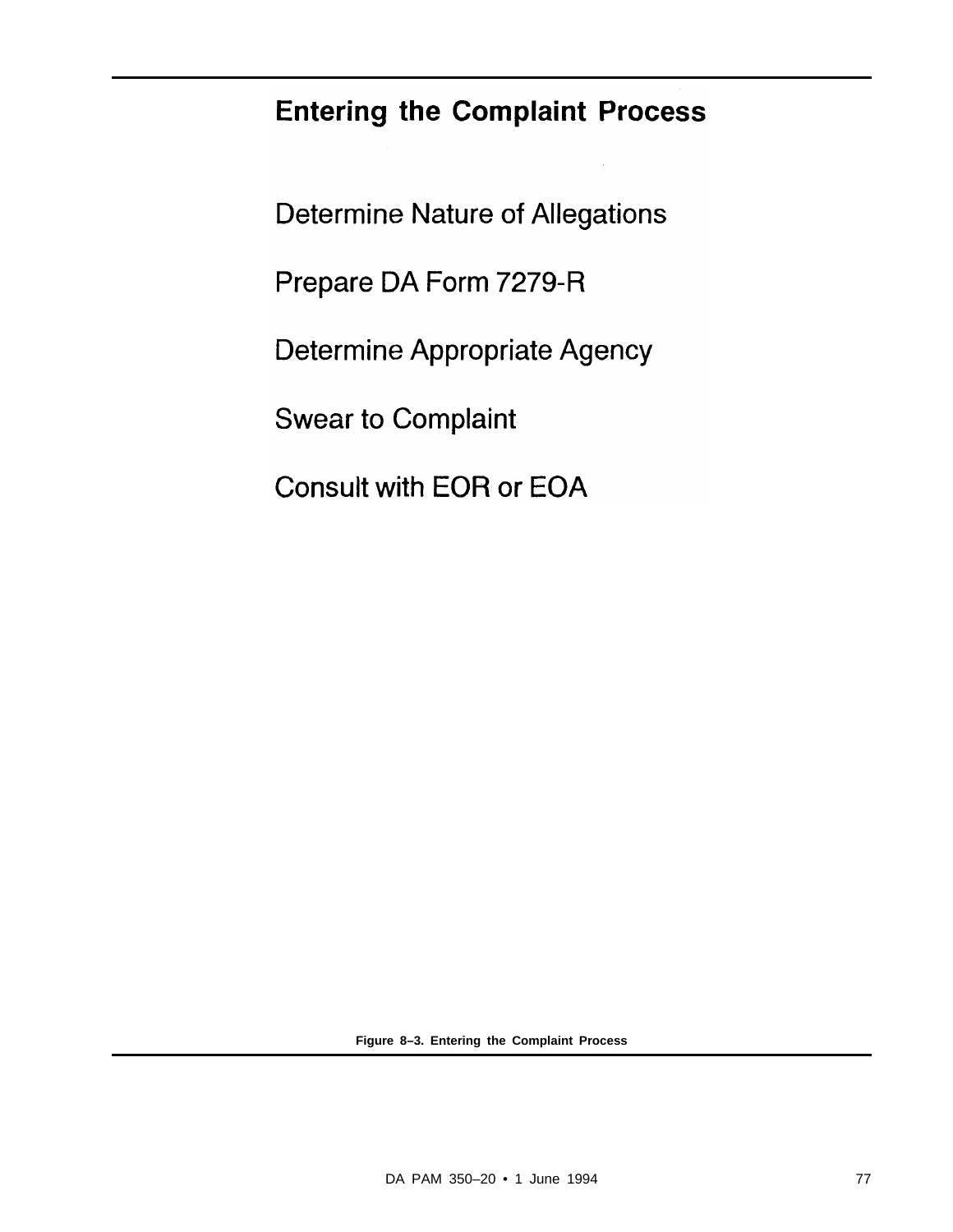# **Equal Opportunity Complaint Process**

Inquiry or Investigation

**Feedback to Complainant** 

**Right to Appeal** 

**Protection Against Reprisal or Intimidation** 

**Figure 8–4. Equal Opportunity Complaint Process**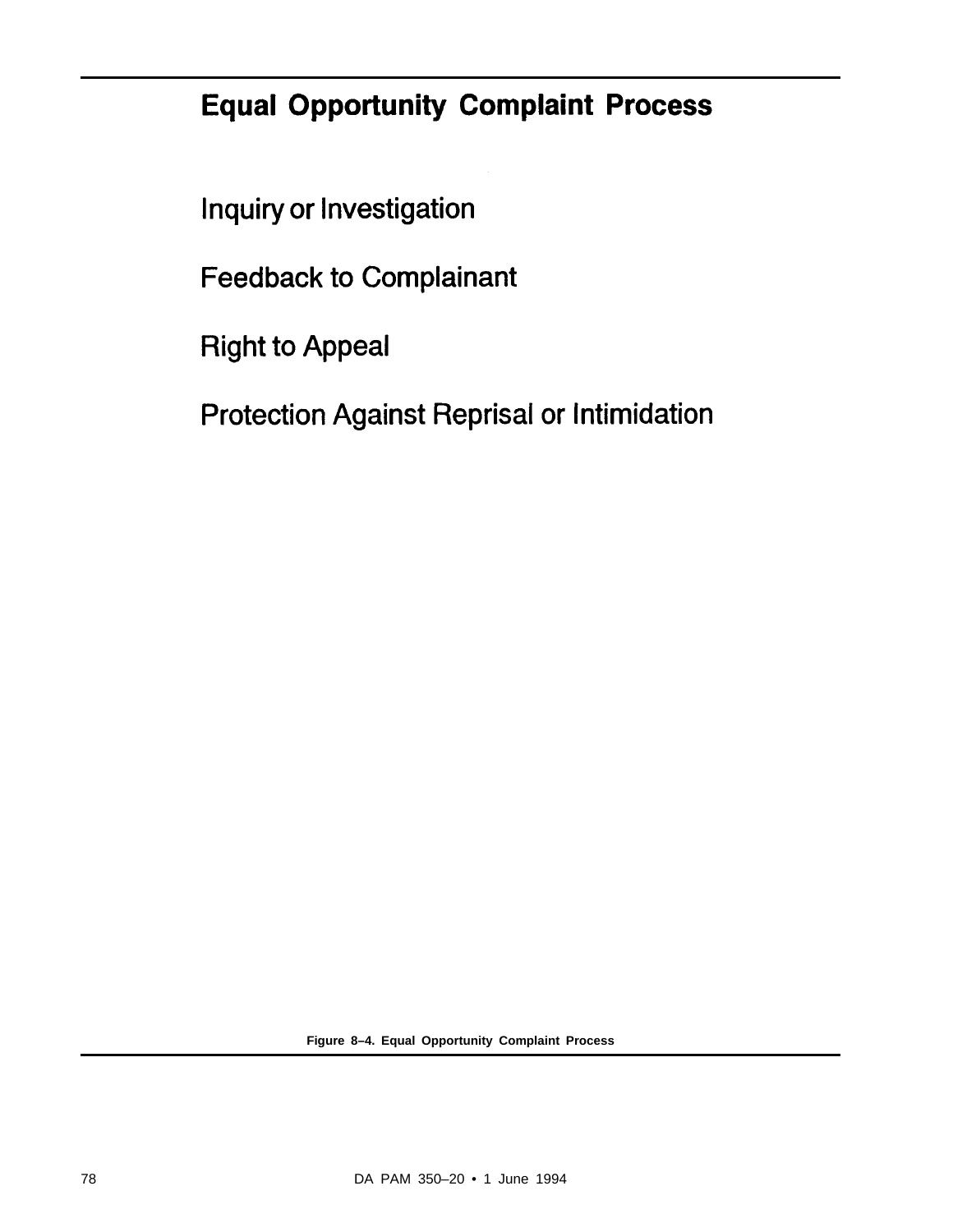#### **Actions by the Complainant**

**Determine Nature of Complaint** 

**Identify Specific Facts and Witnesses** 

**Consult with EOA/EOR** 

Prepare DA FORM 7279-R

**Swear to Complaint** 

Ask for Copy of DA FORM 7279-R

Concur with Alternative Agency on Referral

Inform Chain of Command of any Additional Facts or New Witnesses

**Receive Initial Feedback** 

**Receive Final Disposition** 

Accept Commander's Decision or Appeal Within Seven Calendar Days

**Report Acts of Intimidation or Reprisal** 

**Figure 8–5. Actions by the Complainant**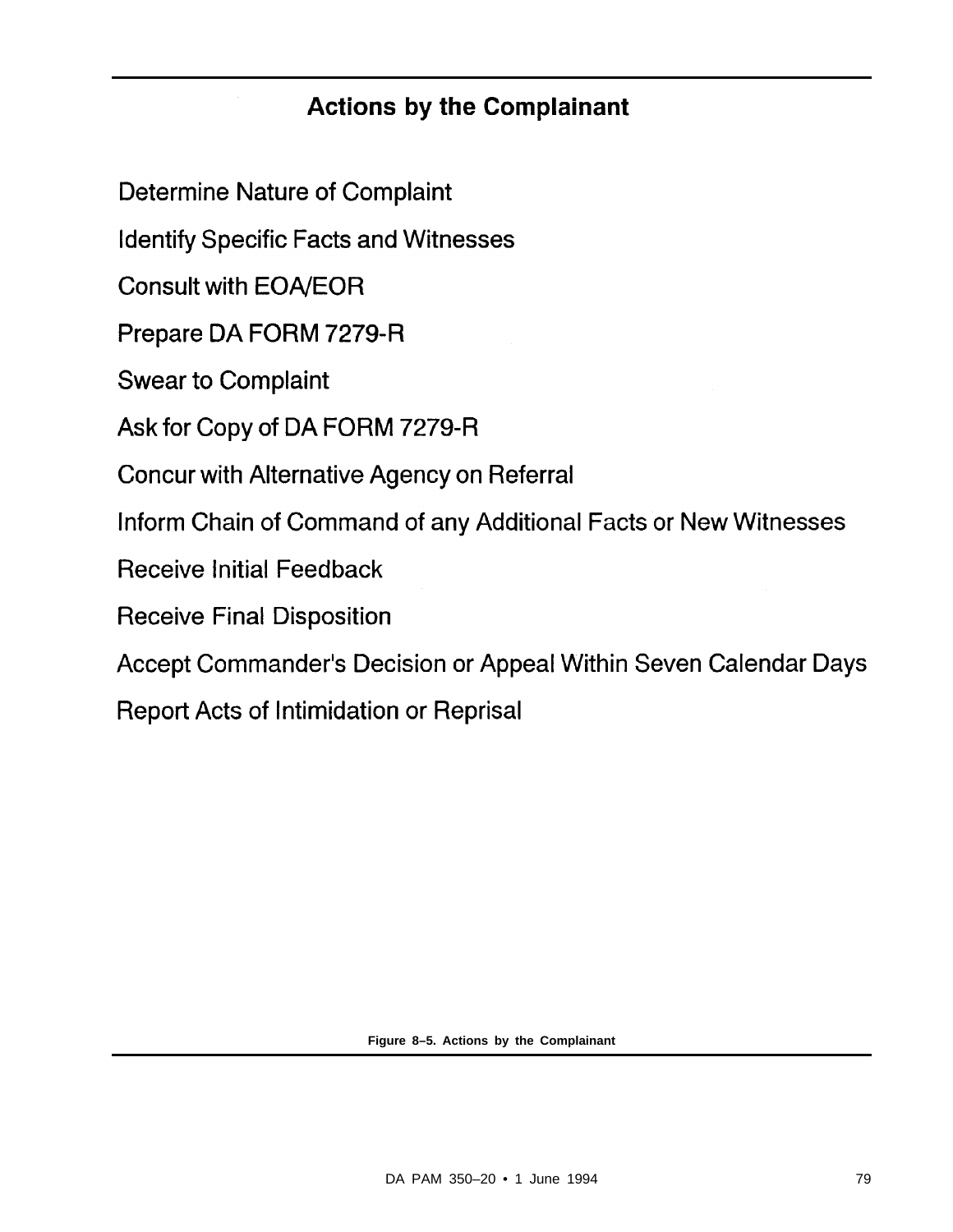# **Diversity**

The condition of being different.

**Figure 9–1. Diversity**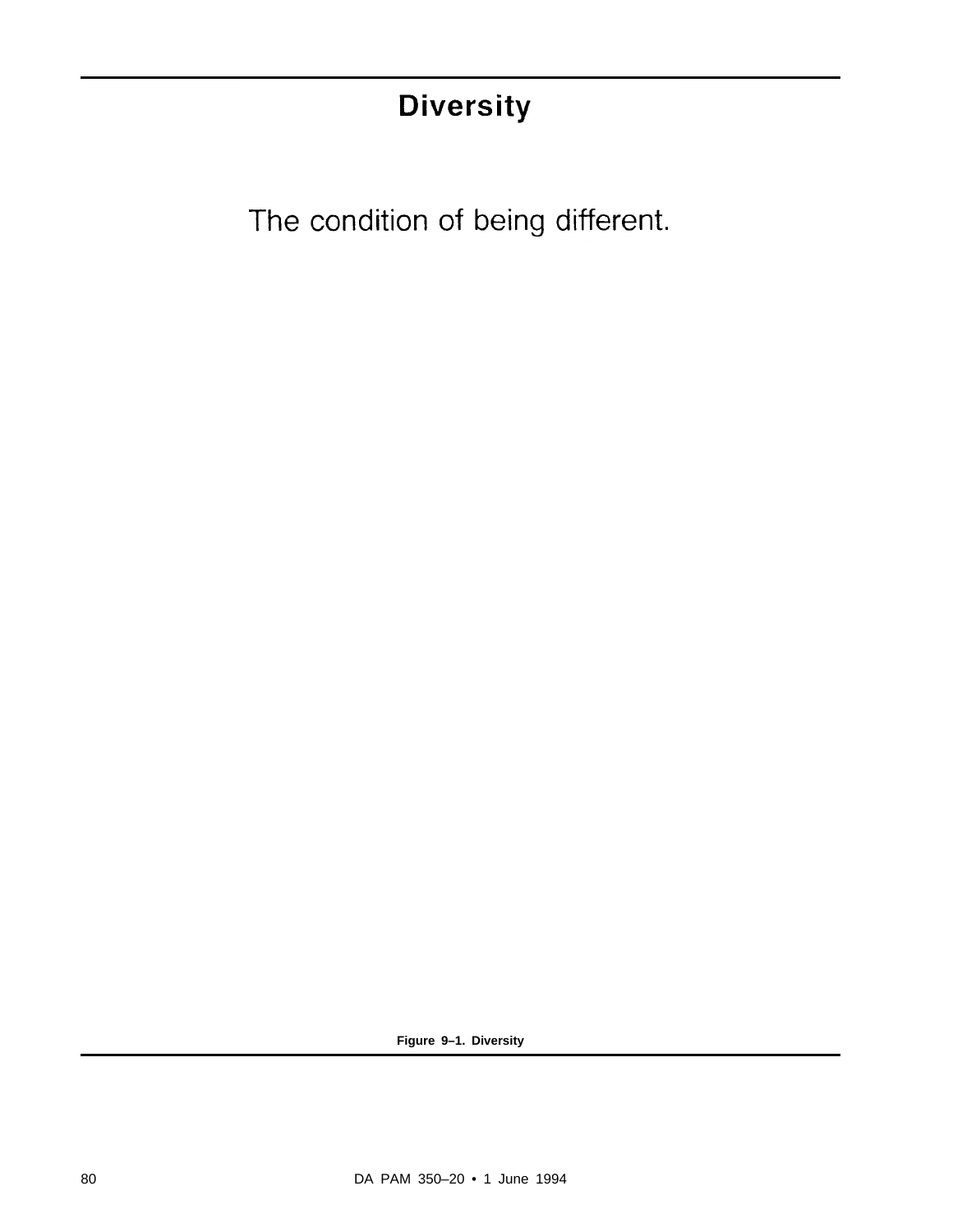## **Managing Diversity**

A way of creating an environment that will enable all people to reach their full potential in pursuing organizational objectives.

**Figure 9–2. Managing Diversity**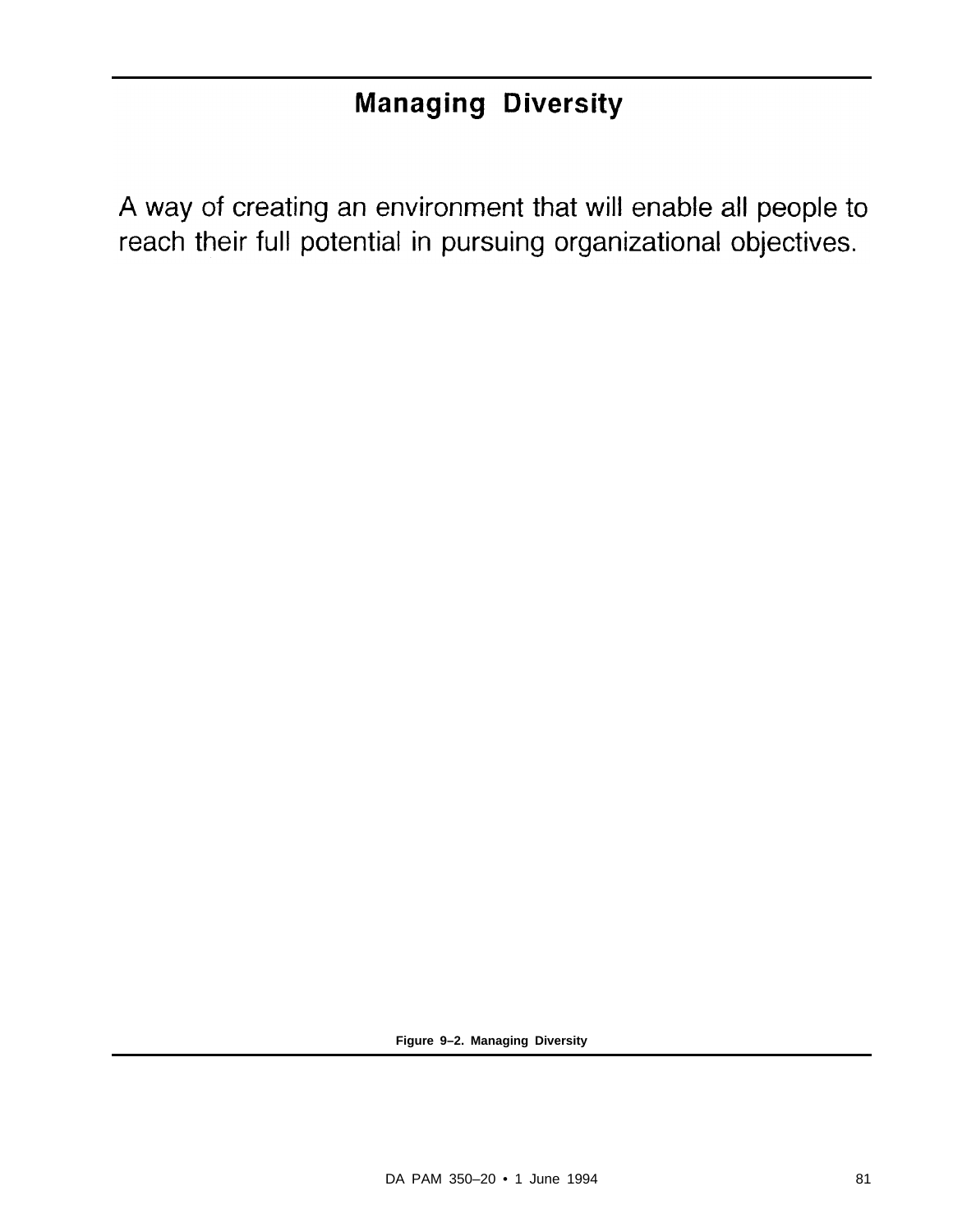## **Factors Causing Communication Problems**

- Communication style ł
- Nonverbal communication I H
- Trust  $\blacksquare$
- Accents
- Jargon

**Figure 9–3. Factors Causing Communication Problems**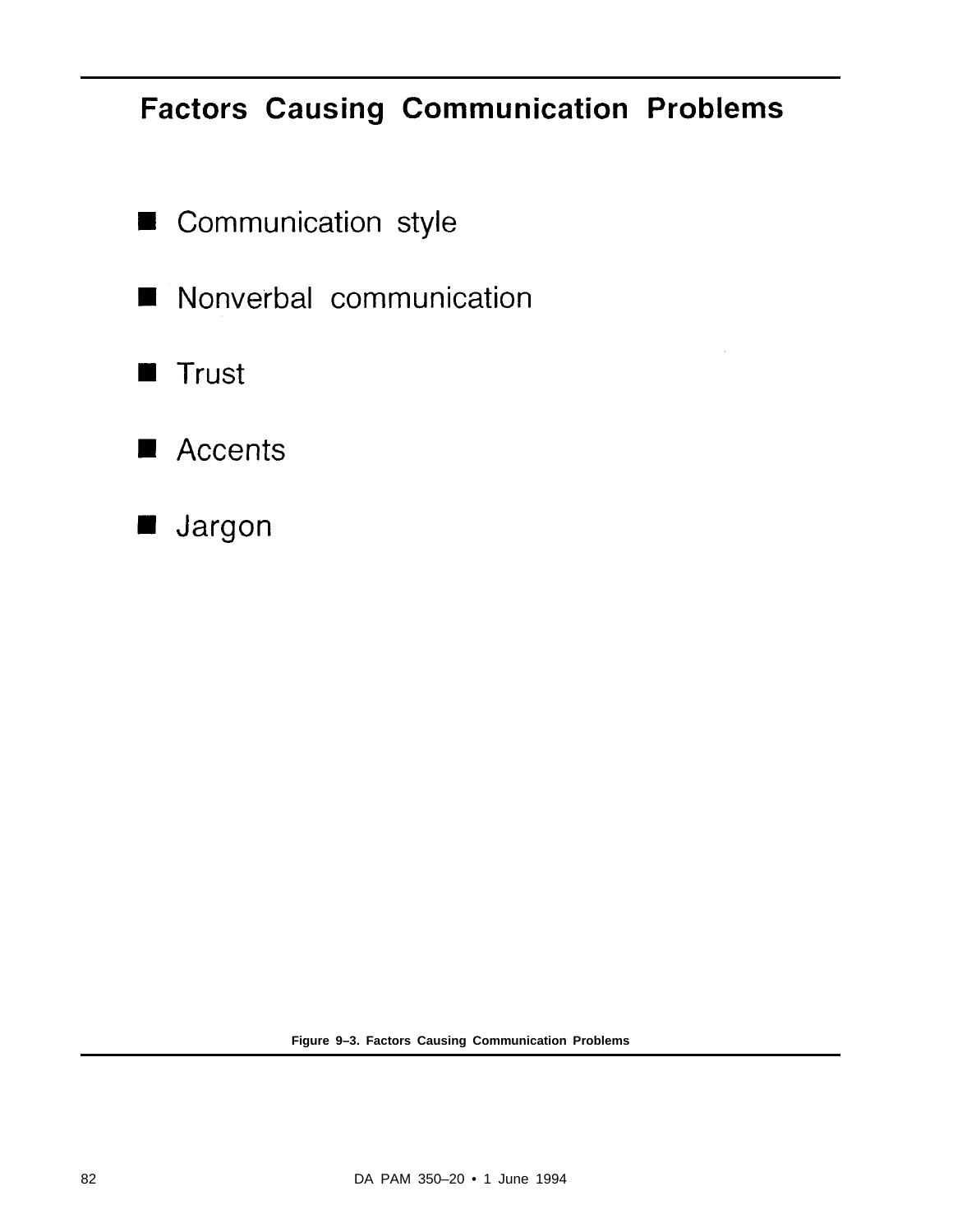# **Values**

Beliefs found in our moral system which regulate our behavior

**Figure 9–4. Values**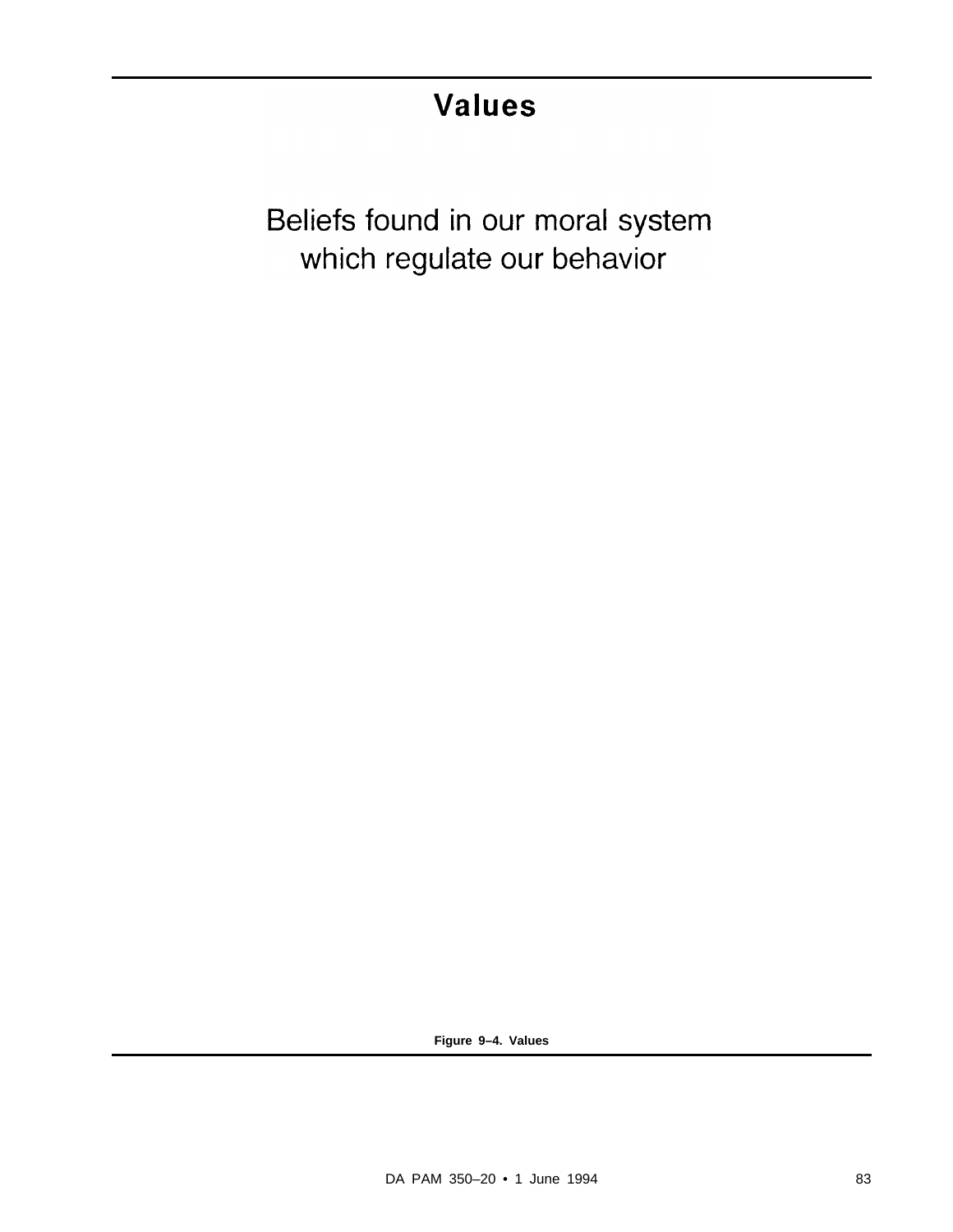## **Equal Opportunity Climate Assessment Tools**

- MP blotter reports  $\blacksquare$
- Unit surveys  $\blacksquare$
- AAP compliance monitoring reports
- Reports of off-post discrimination
- Reports of unit disturbances
- Complaints about the PX

**Figure 10–1. Equal Opportunity Climate Assessment Tools**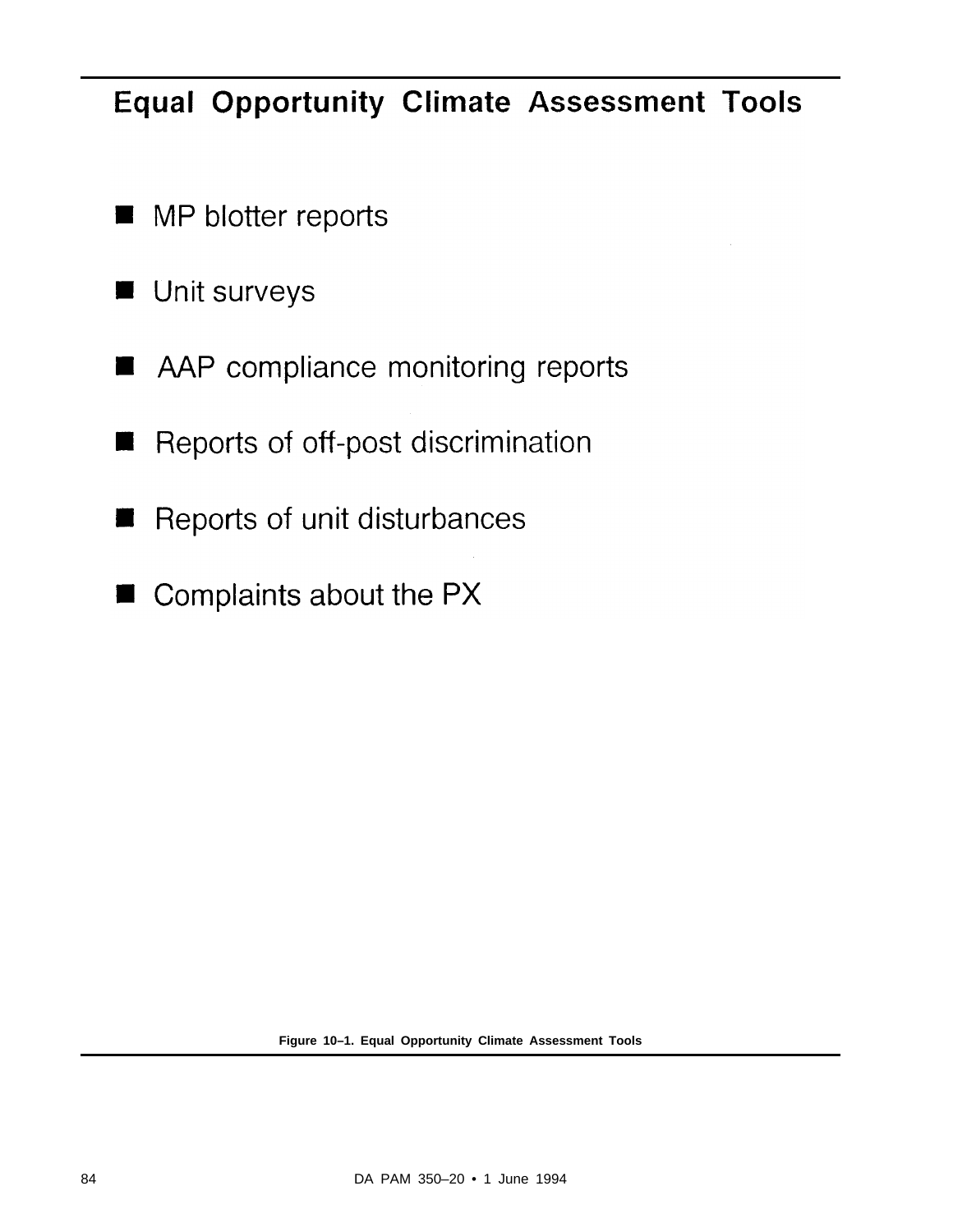# **Equal Opportunity Climate Assessment Tools** (continued)

- Reports of disorders in the club systems ш
- Commander's call and command info. sessions ٠
- EO seminar feedback П
- **MEOCS**
- DA PAM 600-69
- Command and IG inspection reports

**Figure 10–1. Equal Opportunity Climate Assessment Tools—Continued**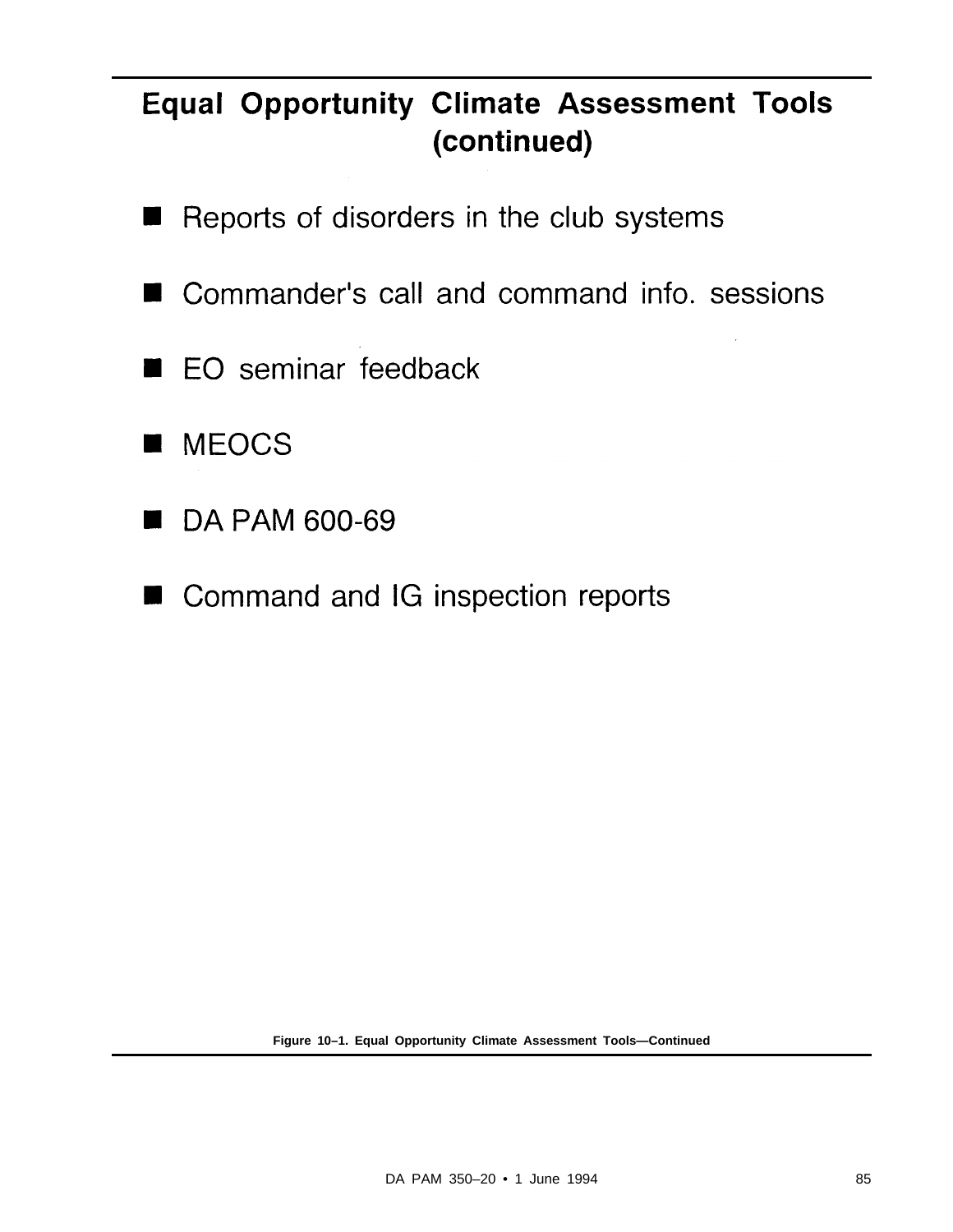## Methods for Assessing EO Climate

- Informal and positive two-way communication  $\blacksquare$
- Open-door leadership policy W
- Understandable unit procedures  $\blacksquare$
- Positive ethnic recognition
- Equal treatment monitoring M.

**Figure 10–2. Methods for Assessing EO Climate**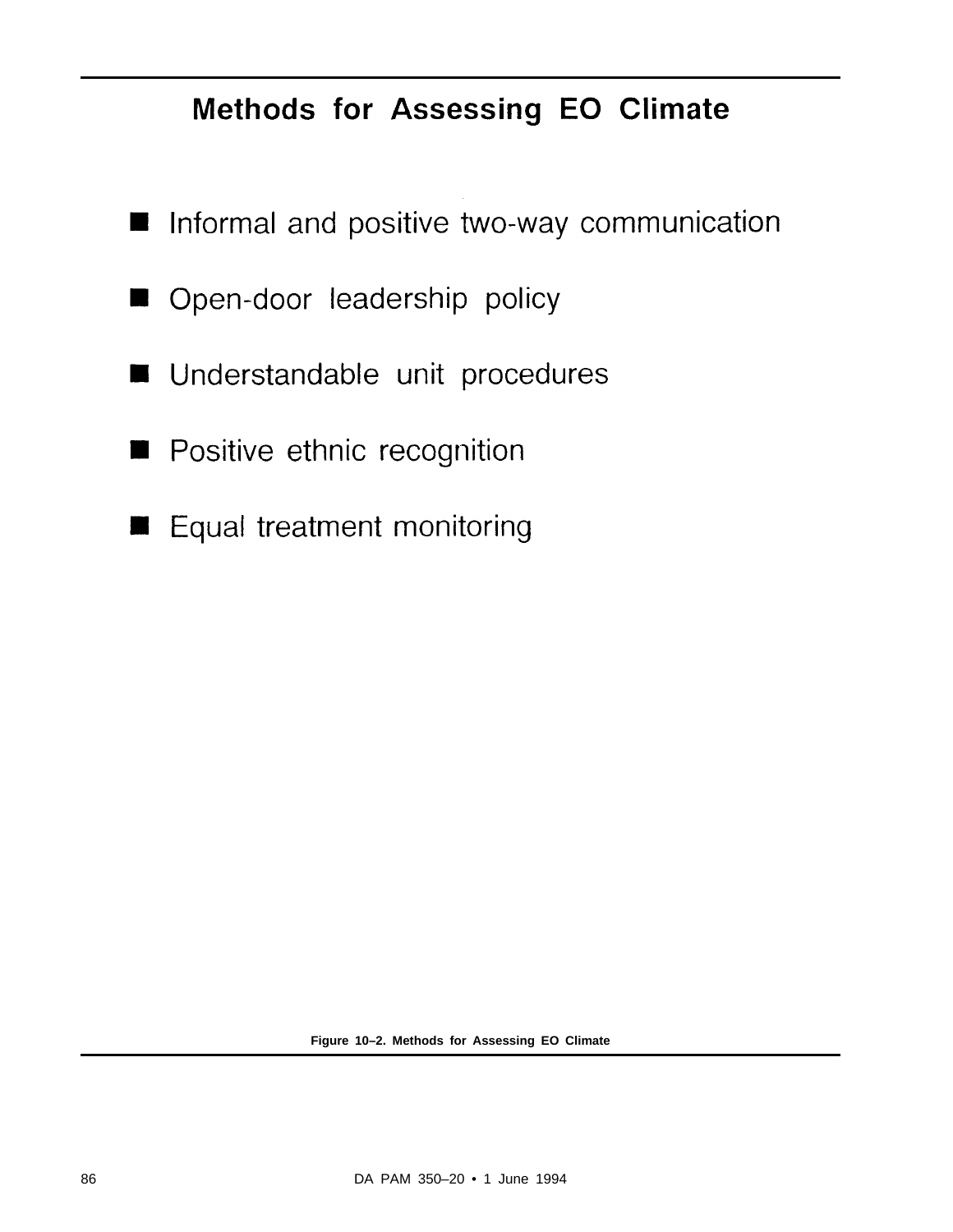## Steps to Develop an EO Action Plan

- Interpret the situation
- Analyze the factors and forces ш
- Develop alternative courses of action
- Choose your courses of action н
- Carry out your courses of action

**Figure 11–1. Steps To Develop an EO Action Plan**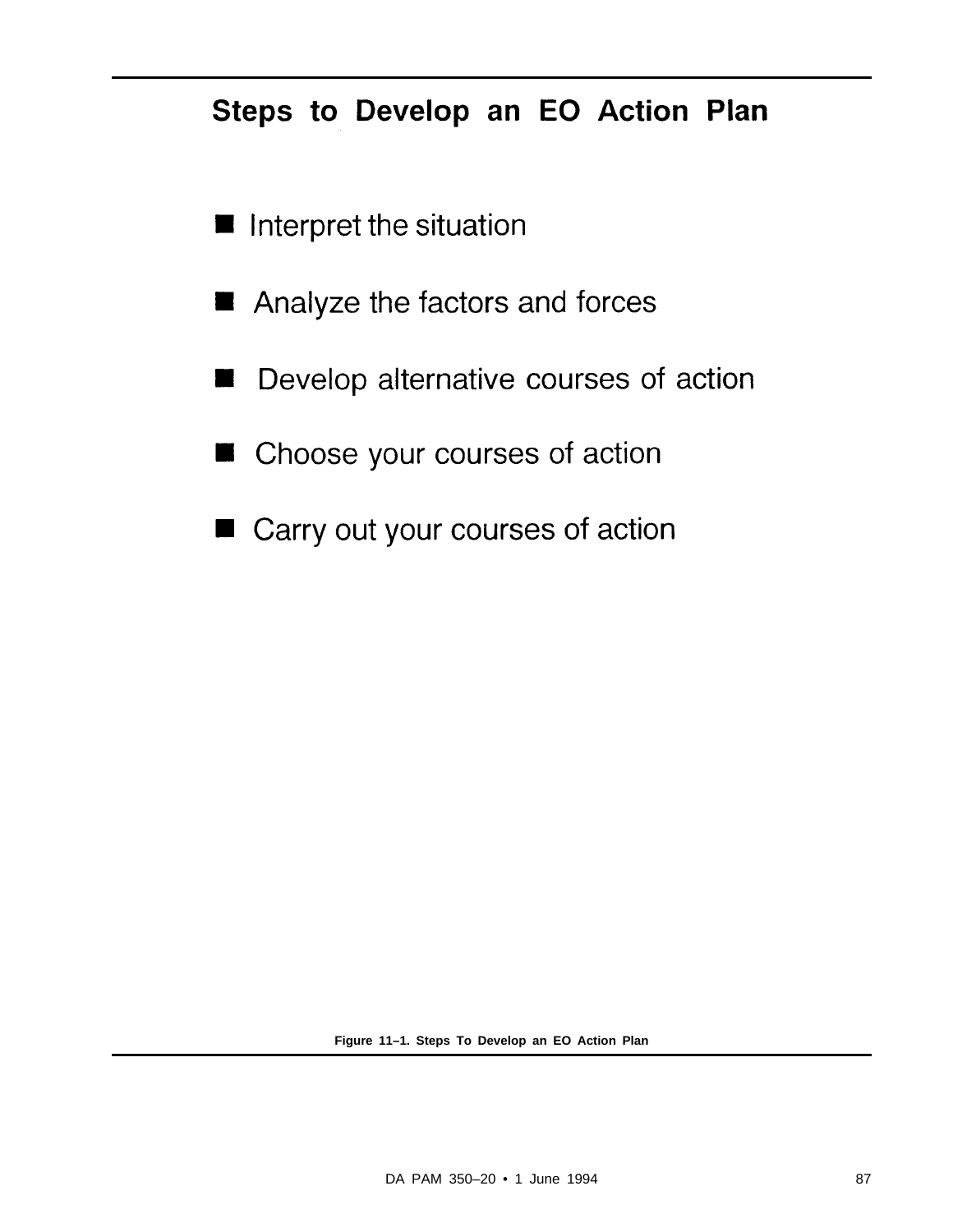#### **Affirmative Actions**

Are positive actions made by DA activities to ensure that all soldiers and their families are given equal opportunity in the Army.

**Figure 12–1. Affirmative Actions**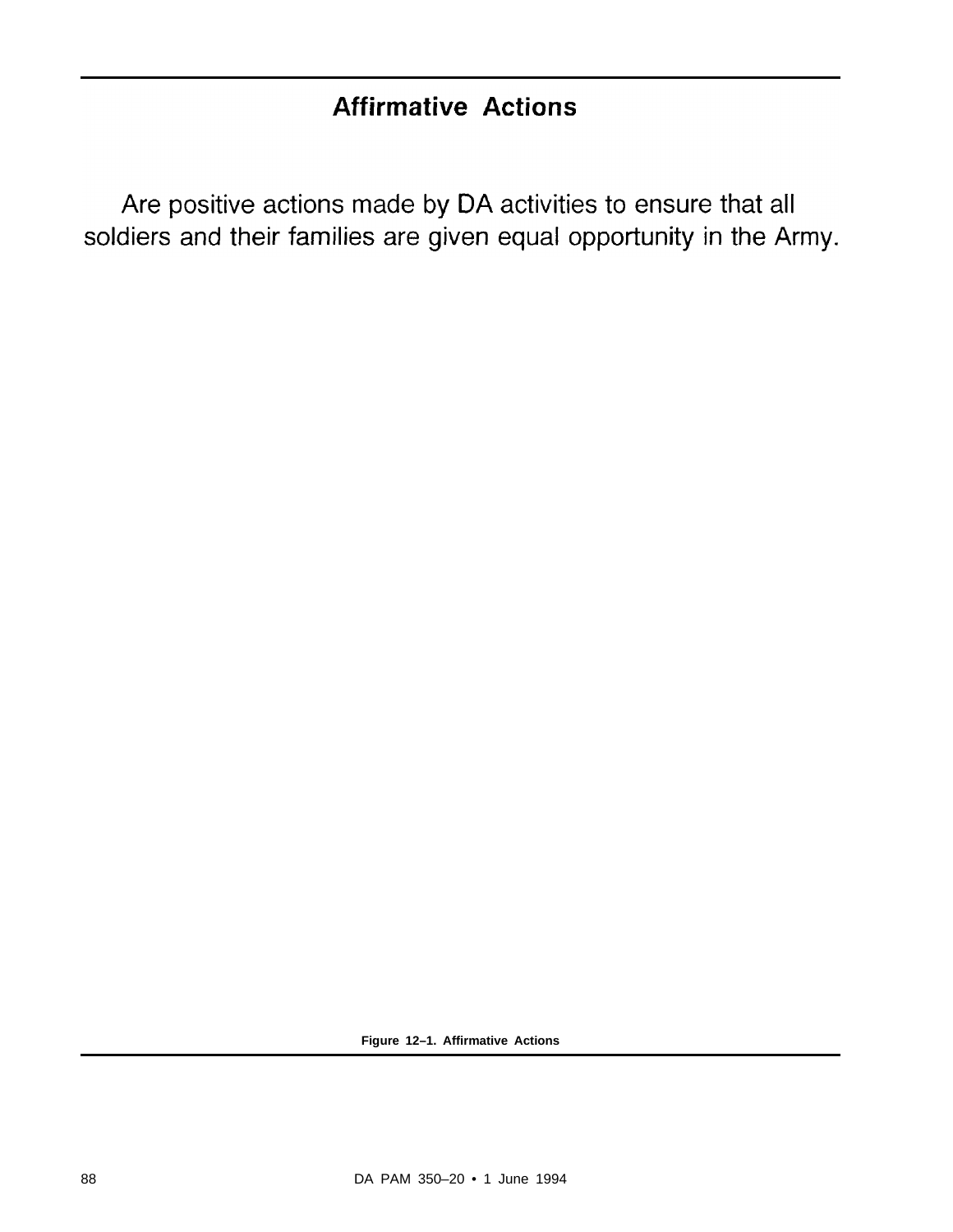Is a personnel management document that consists of statements of attainable goals and their timetables which, when met, ensure equal opportunity for all soldiers. An AAP is required of all Army organizations, commands, and agencies down to brigade (or equivalent) level.

**Figure 12–2. Affirmative Action Plan (AAP)**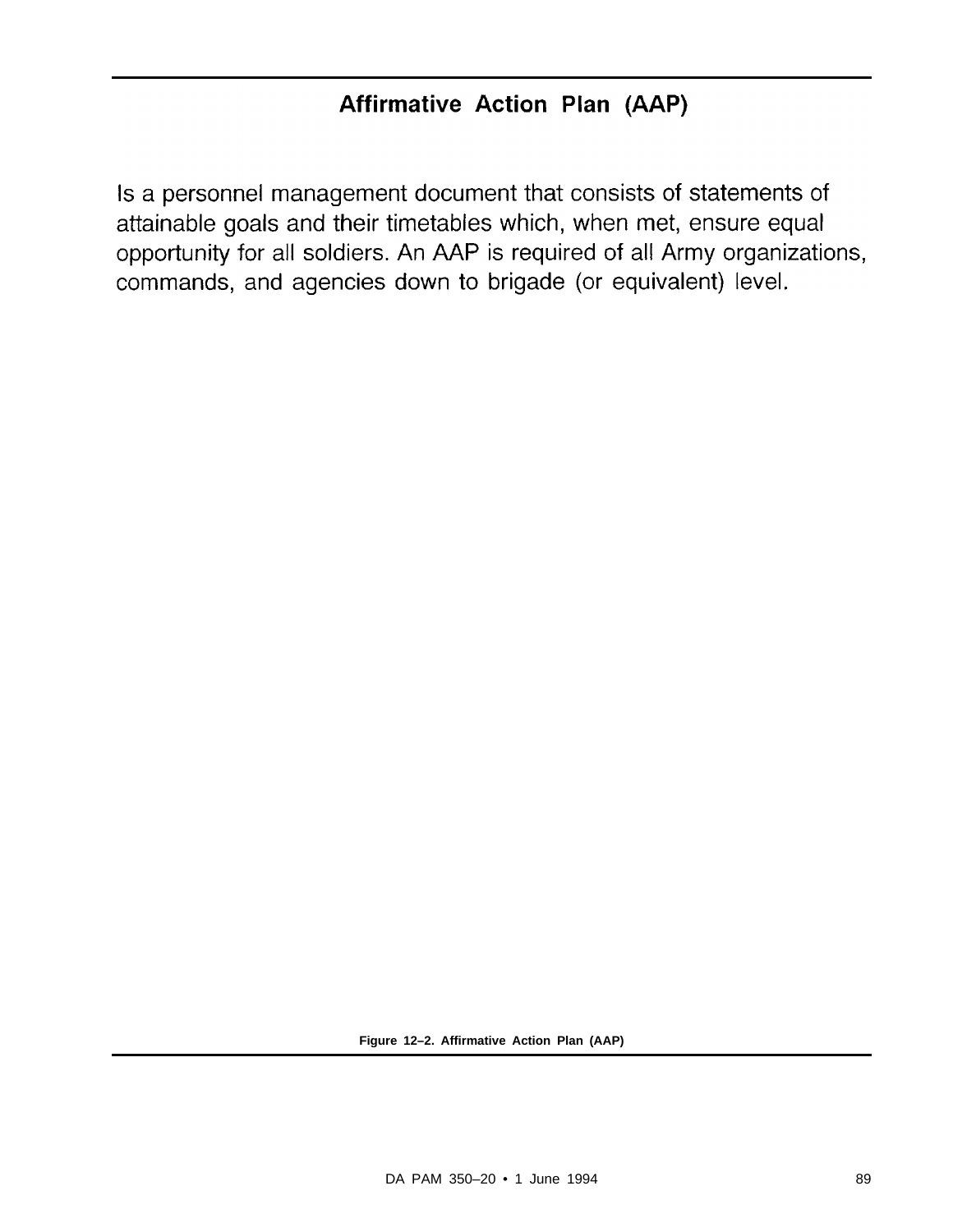## The Seven AAP Areas

- 1. Subject
- 2. Proponent
- 3. Objective
- 4. Affirmative action(s)
- 5. Goals
- **Milestones** 6.
- 7. Basis for goal(s)

**Figure 12–3. The Seven AAP Areas**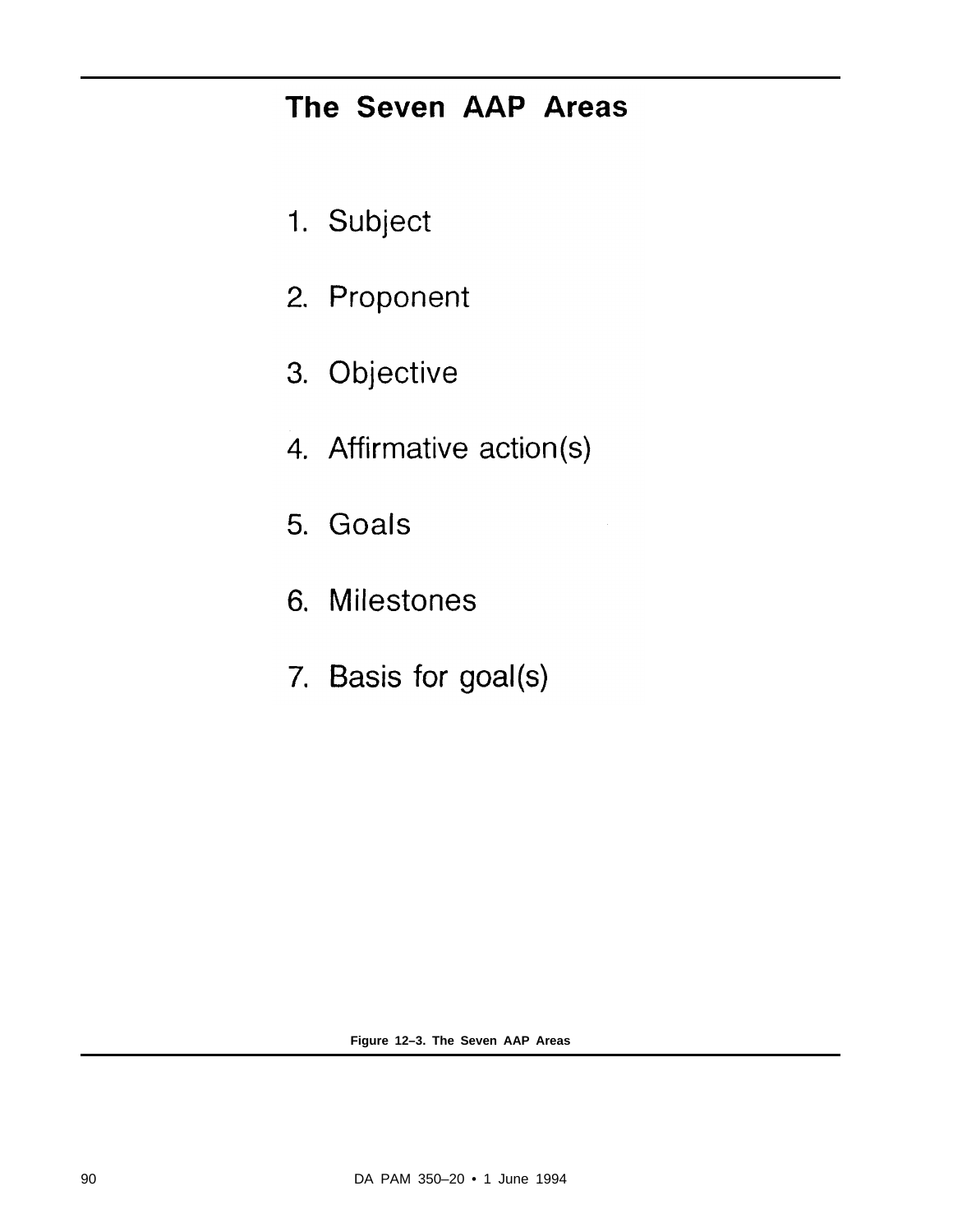# **Affirmative Action Plan Review Areas**

- **Training**
- Complaints  $\blacksquare$
- Key positions
- Personnel actions
- Ethnic observances  $\overline{\phantom{a}}$ ٦

**Figure 12–4. Affirmative Action Plan Review Areas**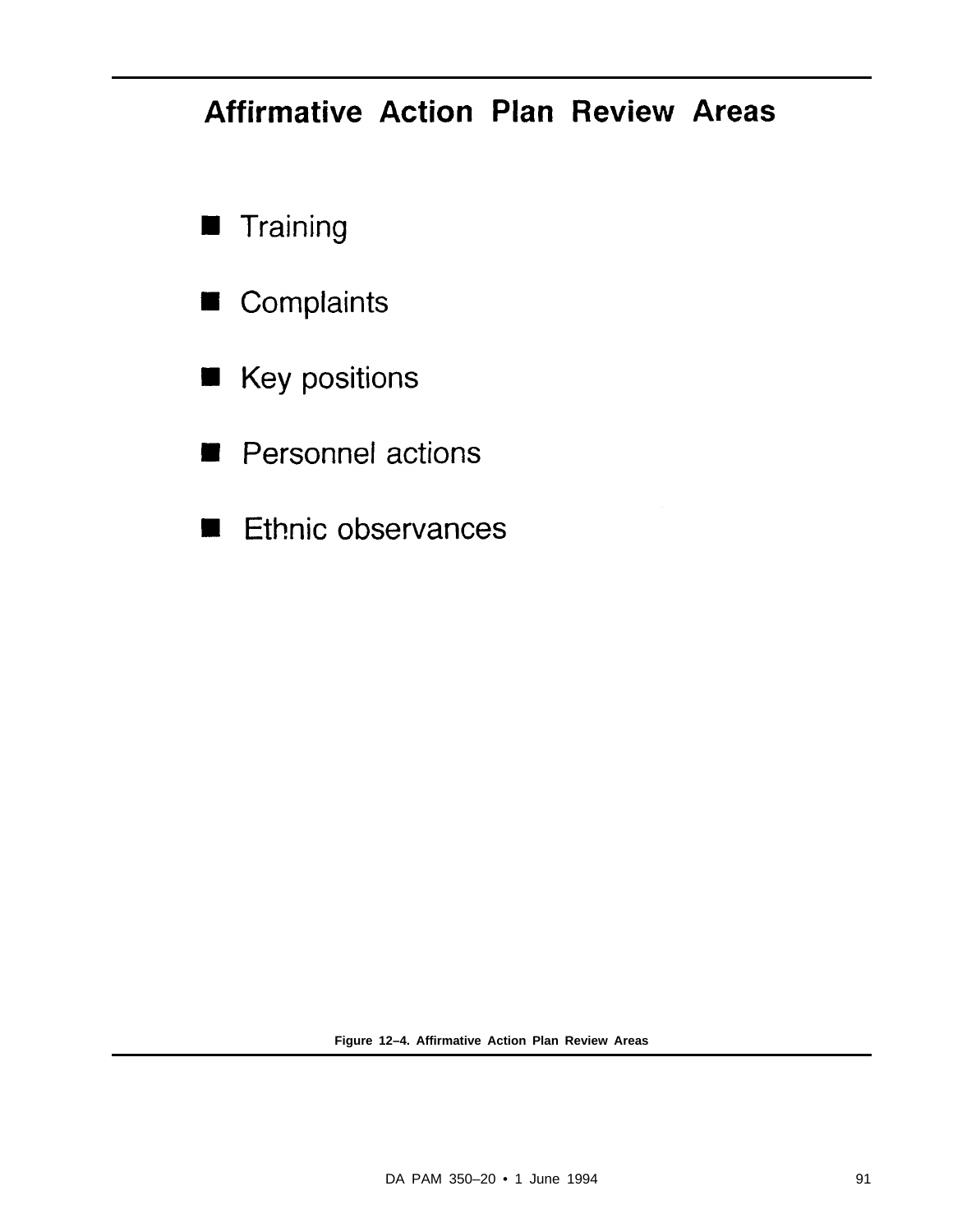#### Sample AAP Subject Area

Subject: Leadership counseling.

Proponent: Brigade CSM.

Objective: Ensure that soldiers receive adequate counseling.

Affirmative action: All supervisors must keep a copy of FM 22-101, Leadership Counseling, at their work area. They must ensure that counseling is conducted IAW FM 22-101.

**Figure 12–5. Sample AAP Subject Area**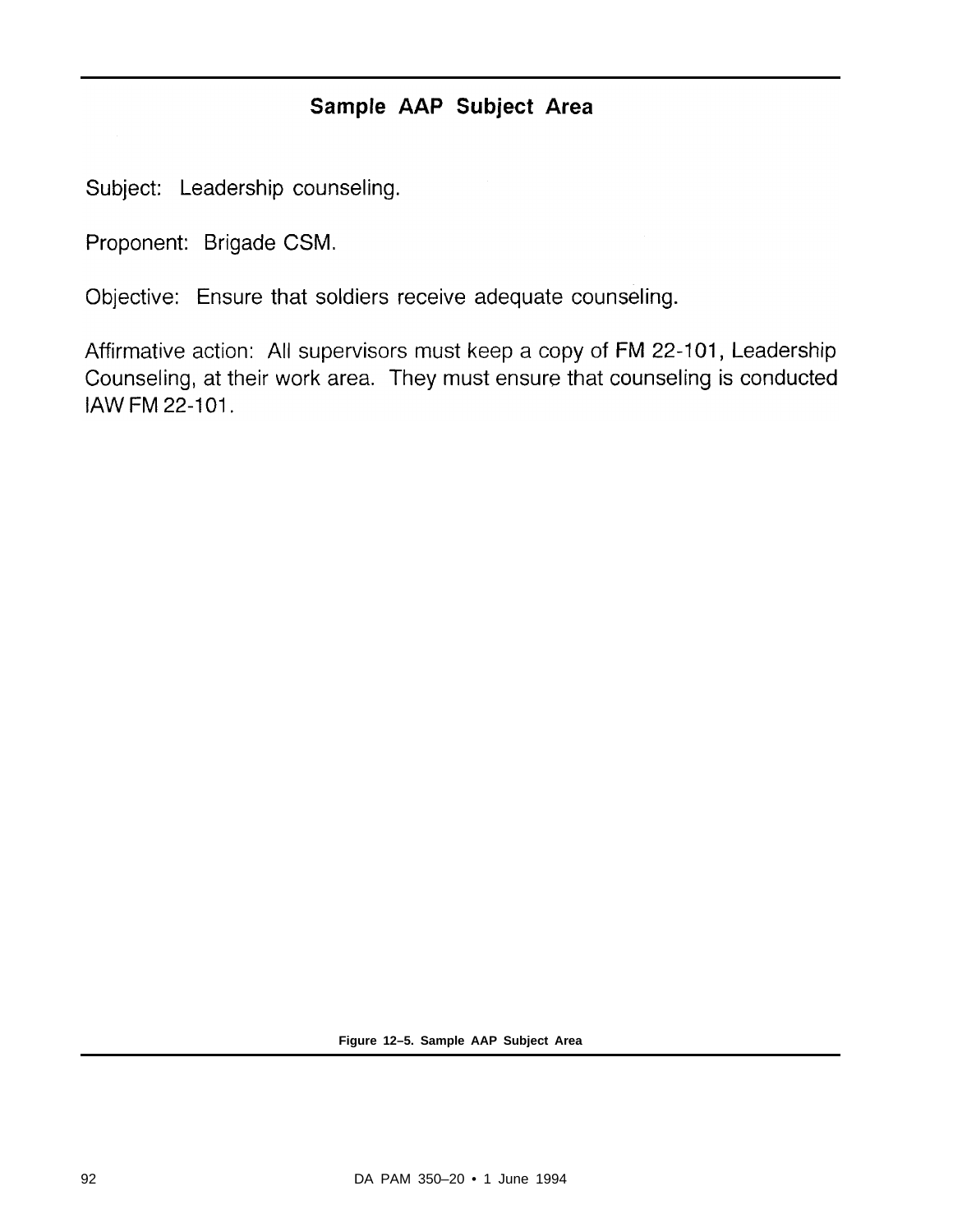#### Sample AAP Subject Area (continued)

Goals: Counsel soldiers at least quarterly on job performance.

Milestone: Provide quarterly counseling schedules to the brigade each month.

Basis for action: During an annual IG inspection fo the brigade, it was noted that throughout the brigade soldiers were not receiving proper counseling.

**Figure 12–6. Sample AAP Subject Area—Continued**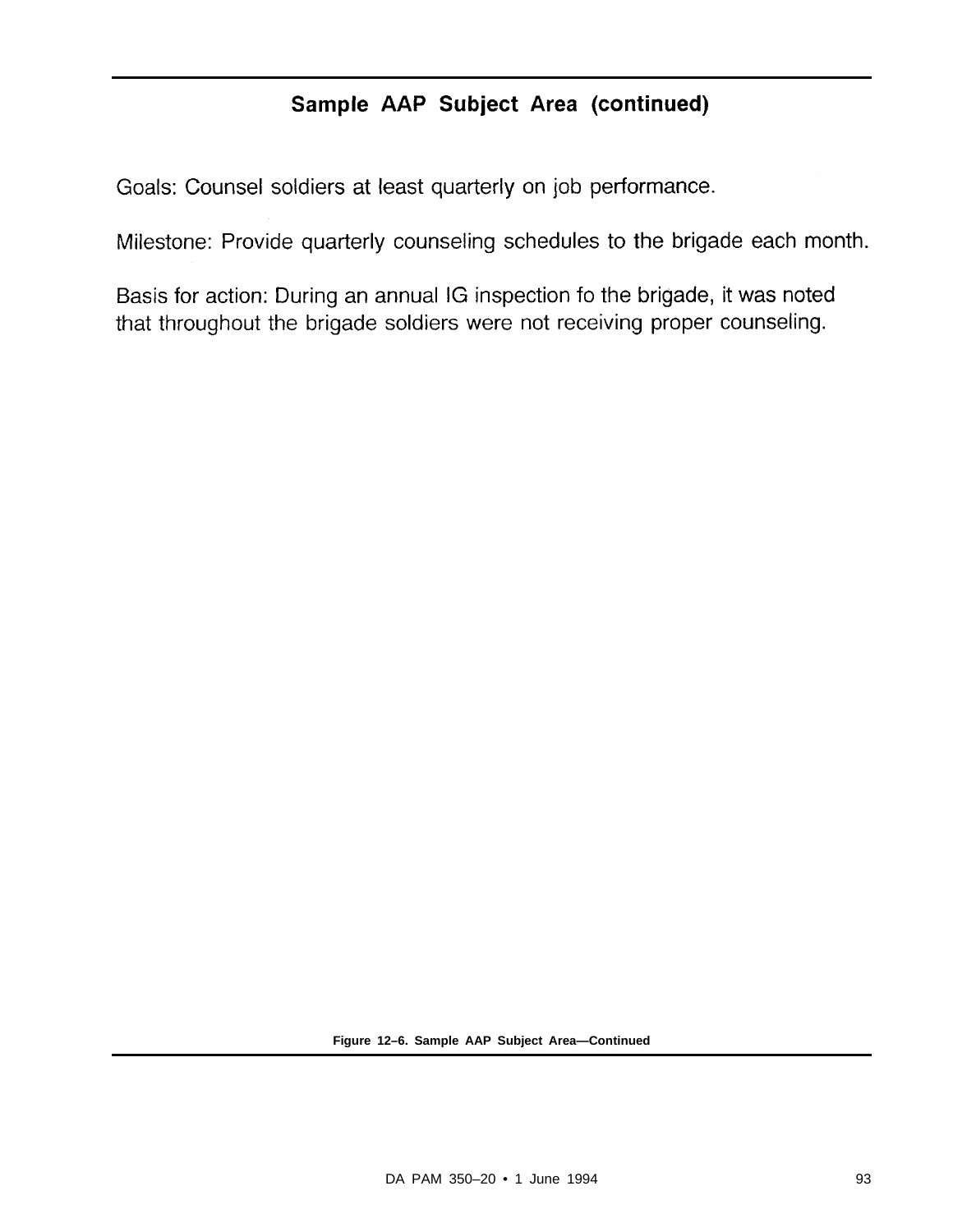#### Questions about Army EO Issues

- What is the Army's policy on this issue?
- What problems are units experiencing with this issue?  $\blacksquare$
- What is this issue's impact on command climate and unit readiness?

**Figure 14–1. Questions About Army EO Issues**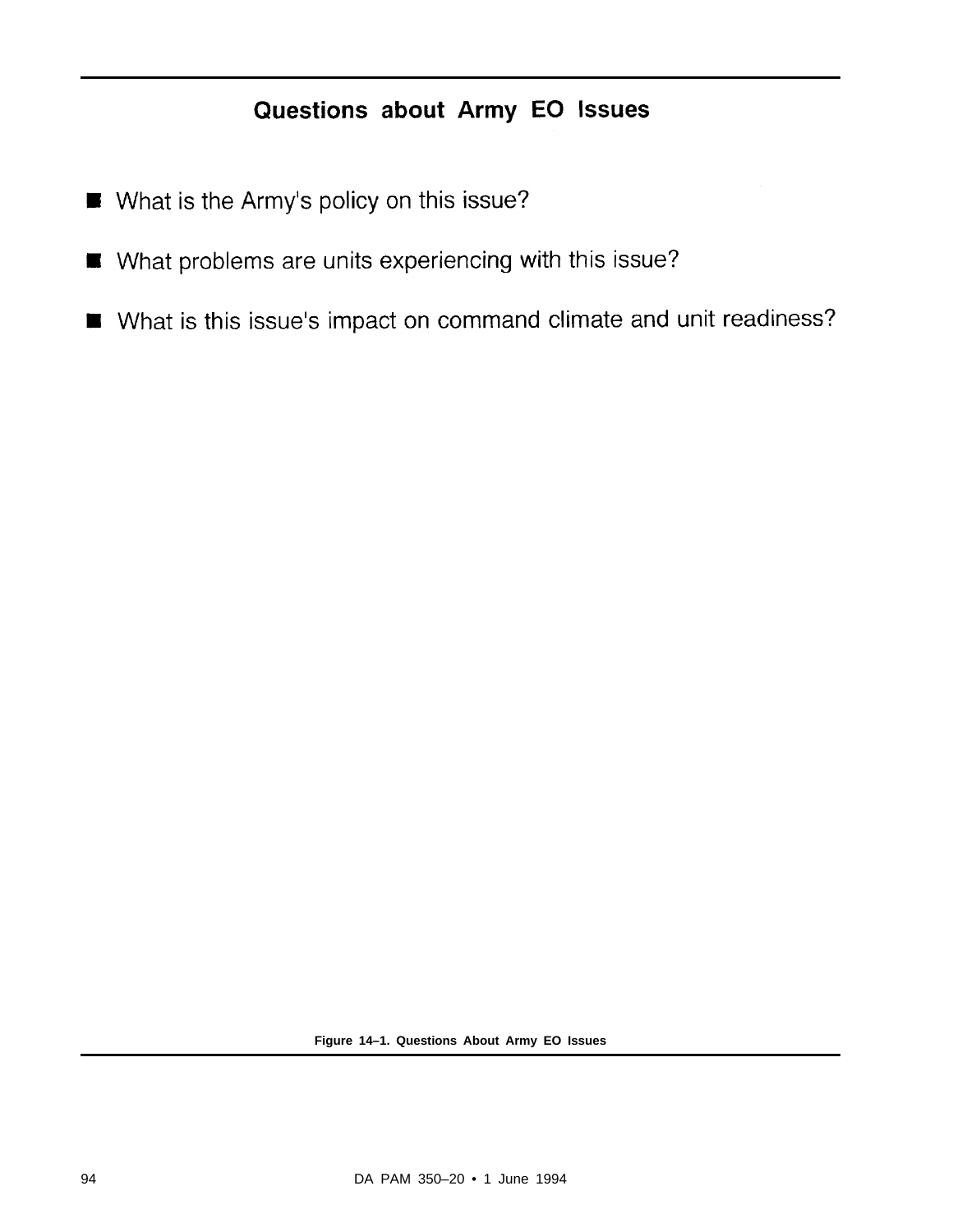#### **Sexual Harassment**

#### A form of gender discrimination that involves unwelcomed sexual advances, favors, and other verbal or physical conduct of a sexual nature when --

- Submission to or rejection of such conduct is made either explicitly or implicitly a term or condition of a person's job, pay, or career, or
- Submission to or rejection of such conduct by a person is used as a basis for career or employment decisions affecting that person, or
- Such conduct interferes with a person's performance or creates an intimidating, hostile, or offensive environment.

**Figure 14–2. Sexual Harassment**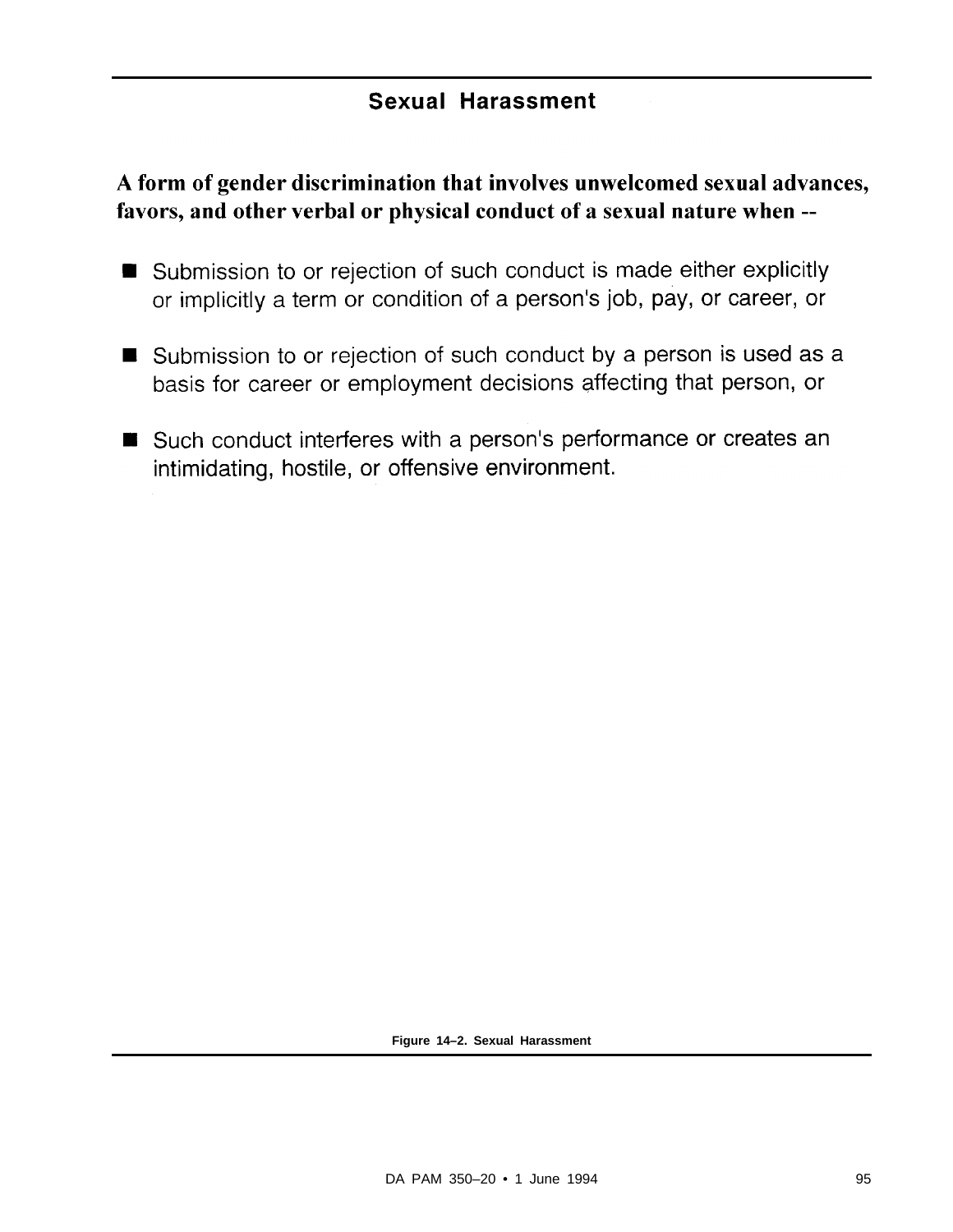## **Forms of Sexual Harassment**

- Verbal abuse
- Nonverbal abuse  $\blacksquare$
- Physical contact

**Figure 14–3. Forms of Sexual Harassment**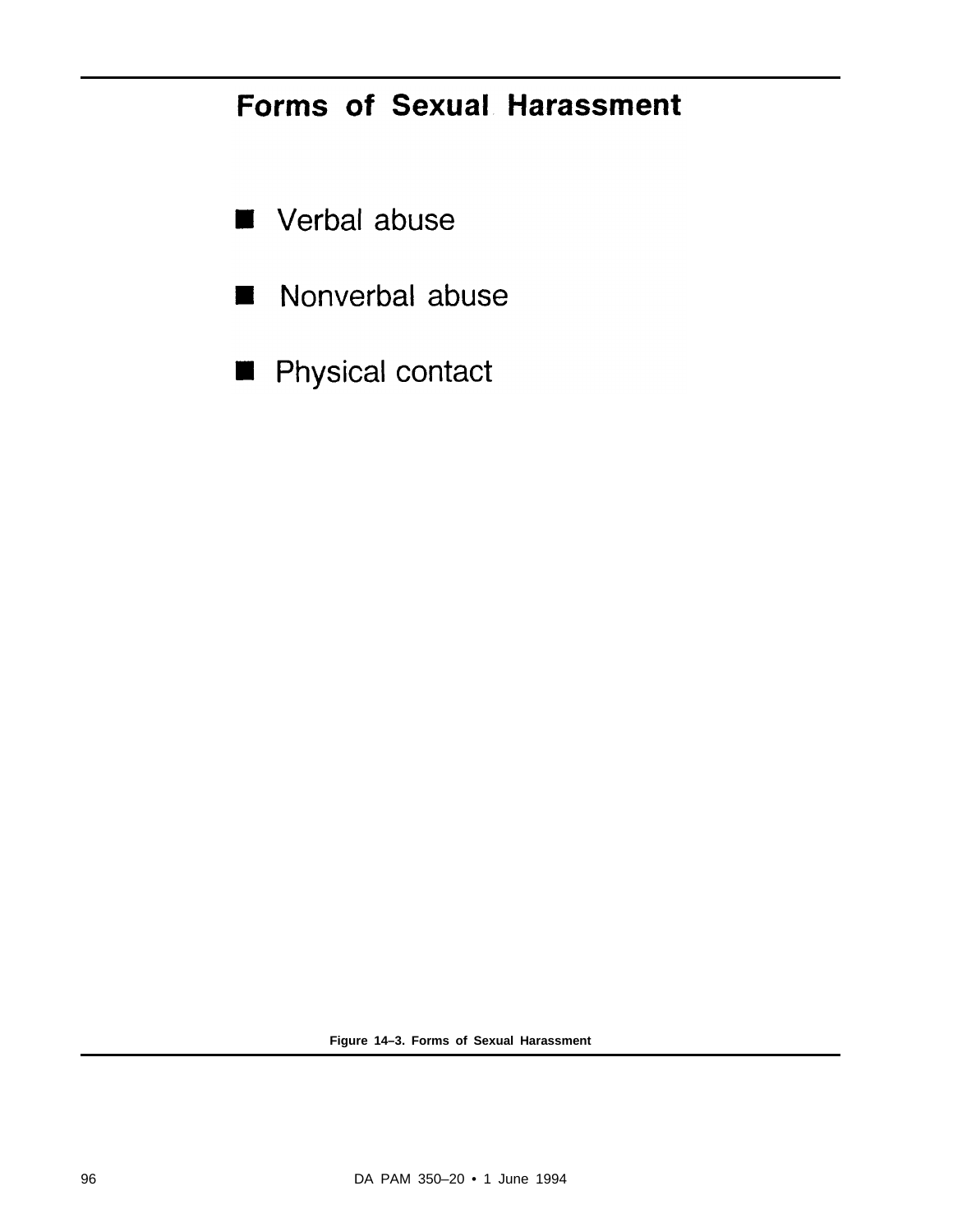# **Taking Appropriate and Timely Action**

- Apply affirmative action
- Be aware of perceptions
- Conduct interactive training
- **Enforce Army standards**
- Conduct internal assessments
- Conduct external assessments н
- Lead by example

**Figure 14–4. Taking Appropriate and Timely Action**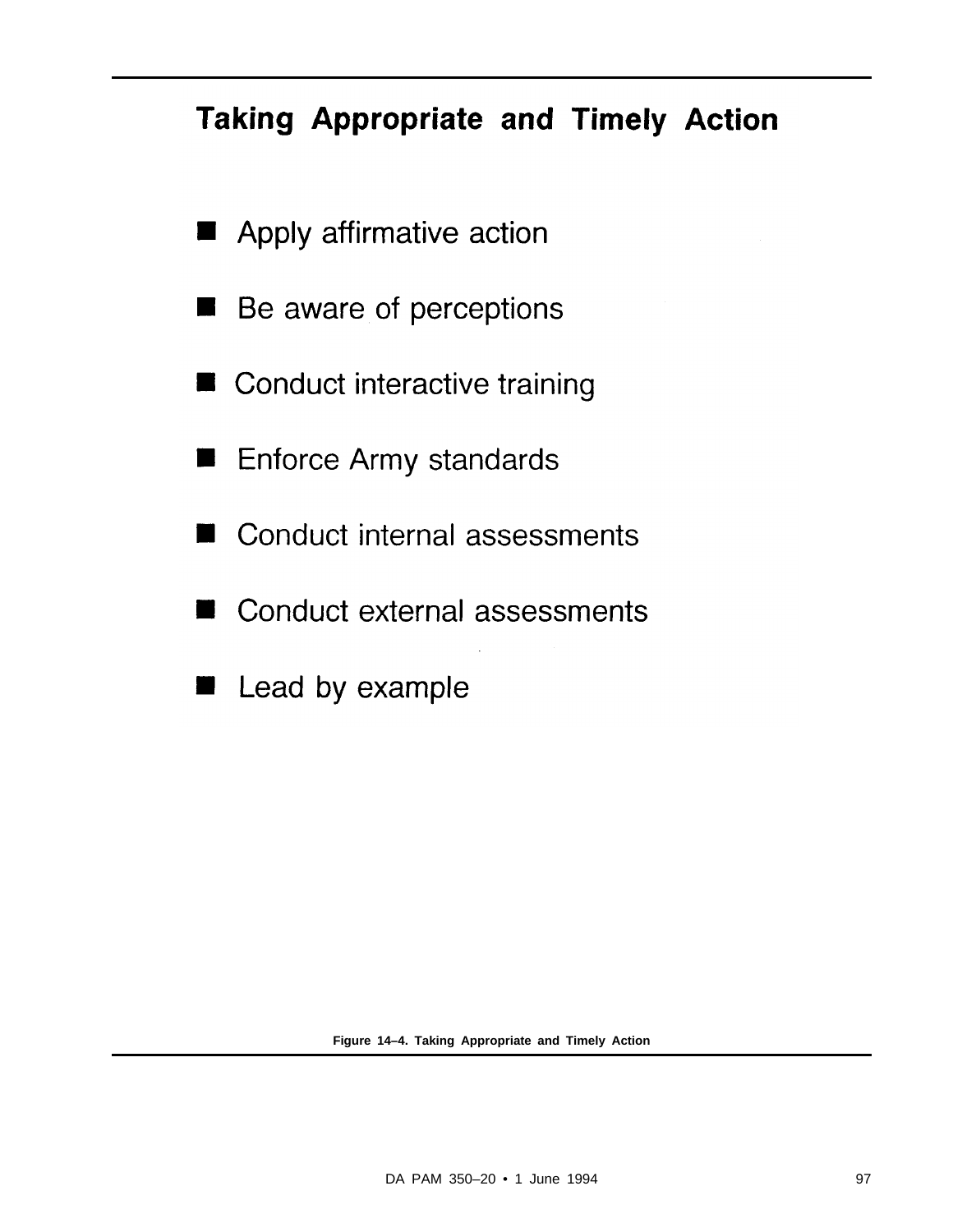## Leadership Practices Useful in Developing an EO Climate

- Active chain-of-command support  $\blacksquare$
- Posted policy memorandum (EO and sexual harassment)  $\blacksquare$
- **Unit-level training**
- Understanding of complaint procedures Н
- Deliberate and thorough handling of complaints  $\blacksquare$
- Follow-through on complaints

**Figure 15–1. Leadership Practices Useful in Developing an EO Climate**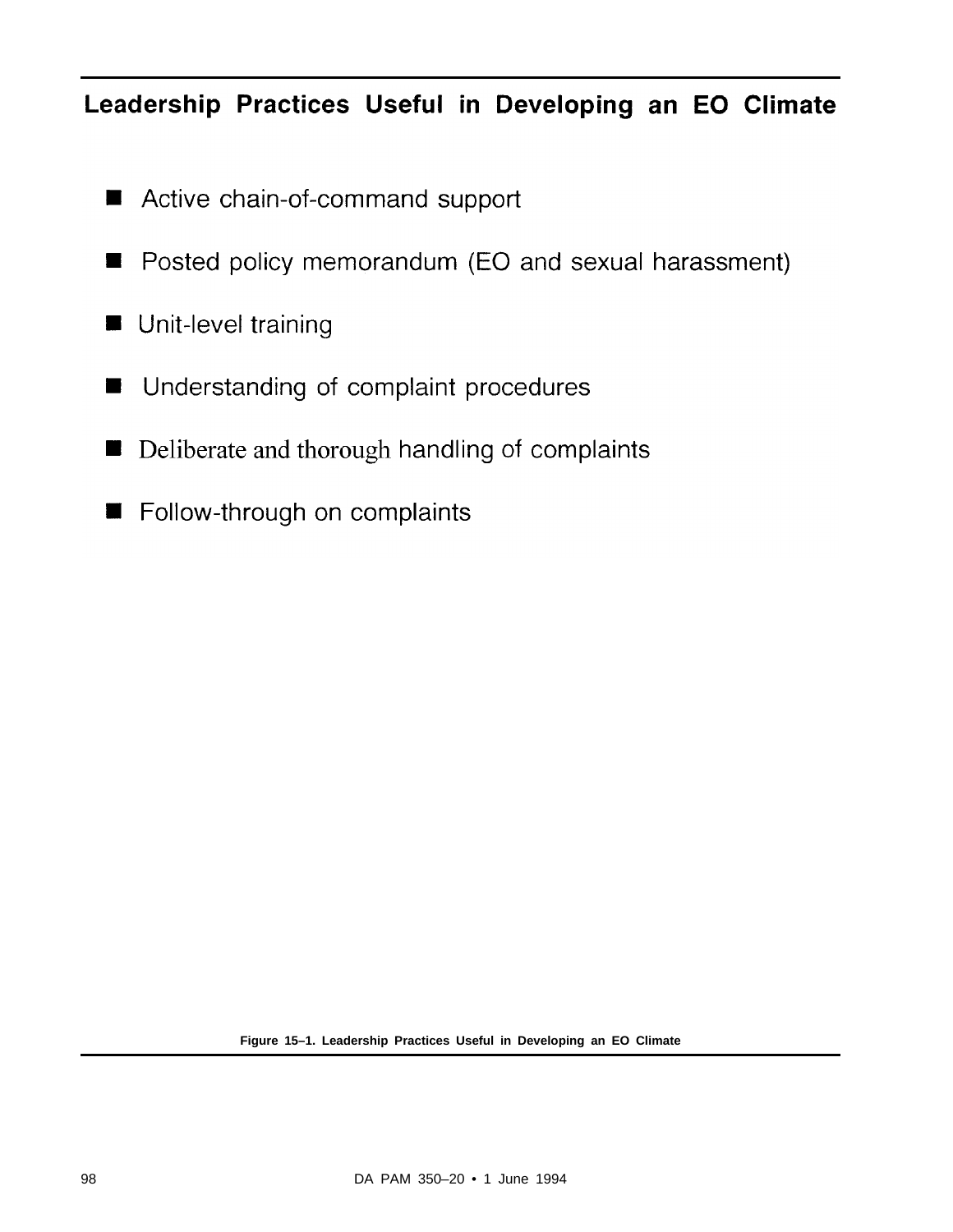### **Commander's Assessment Tools**

- Surveys and questionaires (MEOCS, DA PAM 600-69)
- Observation, discussion, and sensing sessions  $\blacksquare$
- Chain of command
- Records and reports (blotters, AAP, UCMJ awards, promotions, etc.)  $\blacksquare$
- AR 600-20, Chapter 6  $\blacksquare$
- DA PAM 350-20 н
- TC 26-6  $\blacksquare$

**Figure 15–2. Commander's Assessment Tools**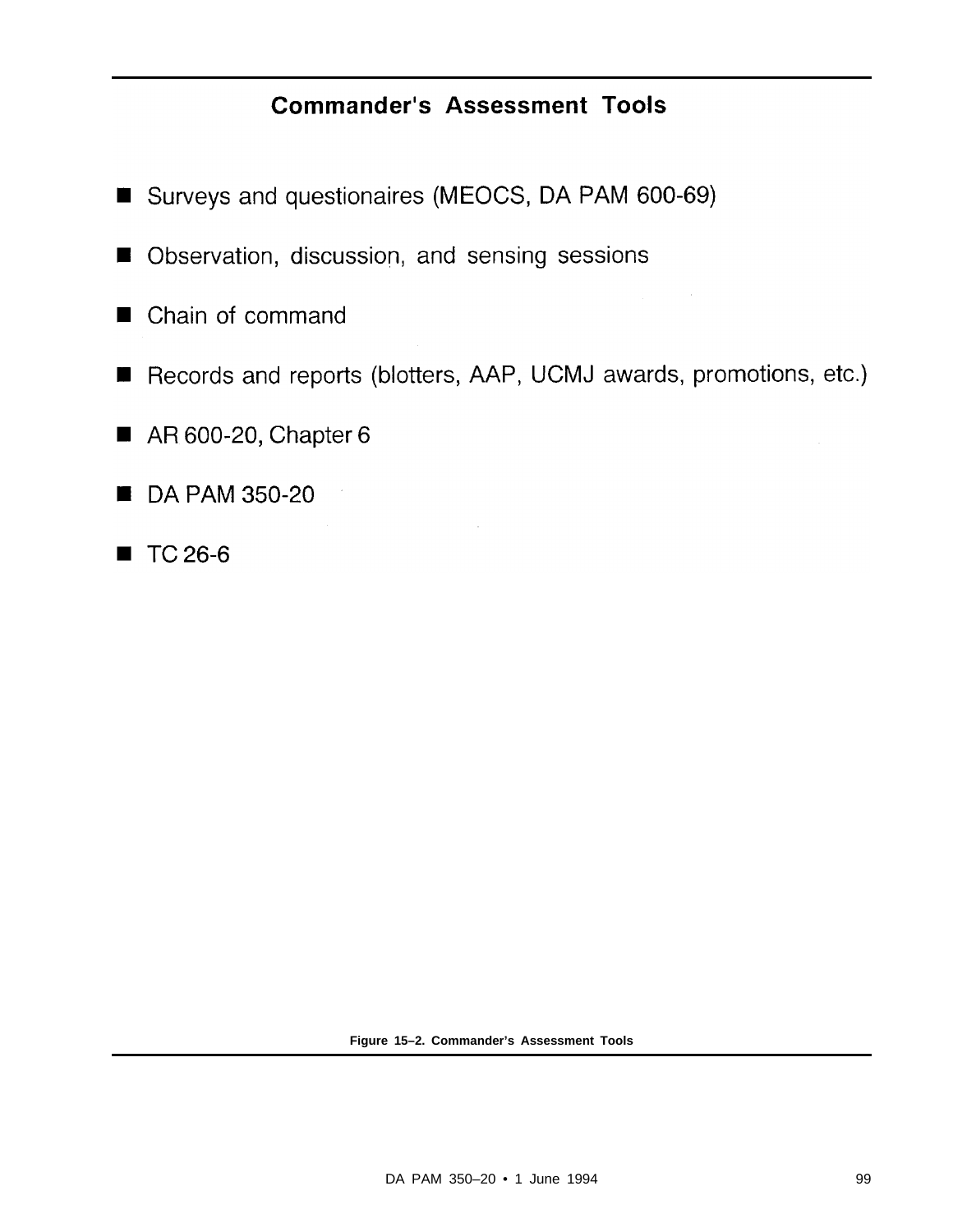#### **Appendix C Practical Exercise Handouts**

#### **C–1. PRACTICAL EXERCISE 3–1**

*a. SITUATION:* You are the platoon sergeant within a company-size element. Several white soldiers have complained about Puerto Rican soldiers displaying the Puerto Rican national flag in the windows of their privately owned vehicles (POVs). Their perception is that the Puerto Rican soldiers are sending a message that says they love Puerto Rico more than they love the United States of America. The white soldiers request a policy be established to ban displaying of national flags (of any culture) on the military installation.

*b. QUESTION:* What are the EO issues and concerns from this scenario? What action, if any, should you take to address concerns of your soldiers?

#### **C–2. PRACTICAL EXERCISE 3–2**

*a. SITUATION:* You are the squad leader in an infantry unit. While walking through your unit area, you overhear two African-American soldiers in your squad refer to one another as "home boys".

*b. QUESTION:* How do you feel about the soldiers calling each other "home boy"? Should you take any action? If so, what and why?

#### **C–3. PRACTICAL EXERCISE 4–1**

*a. SITUATION:*

(1) You are a squad leader in HHC, USAG. You supervise six soldiers, 5 men and 1 woman. The woman, SPC Donna Johnson, was assigned to the company about 3 months ago. Until two weeks ago you were very pleased with SPC Johnson's work. She was willing and able to take on additional responsibilities when asked, and seemed to be getting along well with all the men. But now you're thinking you may have misjudged her. Lately her work hasn't been up to par. Her material reports have been incomplete, accountability of her equipment is constantly inaccurate, and lately she has been "riding sick call." When you talked to her about it, she seemed distracted and said she would try to improve.

(2) You've also noticed that one of the other soldiers, SPC Matt Thomas, spends a lot of time with SPC Johnson. You overheard him telling her a dirty joke one day, but she smiled and seemed to find it funny. On another occasion you heard him make a comment about her figure, to her face and in front of the other men. SPC Thomas can sometimes be obnoxious, but everyone likes him and puts up with his bad behavior. SPC Johnson hasn't complained to you, but you feel uneasy about the whole situation.

*b. QUESTIONS:*

(1) Do you think sexual harassment has occurred in this situation? Why or why not?

(2) What is your responsibility as a supervisor? Should you wait for SPC Johnson to complain or speak to you?

(3) Do you need more information? What other issues and concerns should you address?

(4) What will you do about SPC Johnson's job performance?

#### **C–4. PRACTICAL EXERCISE 4–2**

#### *a. SITUATION A*

(1) *SITUATION:* CPT Bob Jack overheard two of his co-workers, CPT Lisa Gray and 1LT Adam West, laughing quietly, whispering, and flirting with each other. The next time CPT Jack passed CPT Gray, CPT Jack winked and said, "Hi, sweet thing," and looked her over, all in a joking manner. Captain Gray was angry and offended and told him so.

(2) *QUESTION:* Did CPT Jack sexually harass CPT Gray?

*b. SITUATION B*

(1) *SITUATION:* When Tom Bennet, a civilian supervisor of military personnel, gets his work group together for their monthly planning session, he always has SSG Carol Jackson to take notes and make coffee. His work group consists of three administrative assistants—SSG Jackson, SSG Kelvin Bridges, and SSG Reginald Gibson.

(2) *QUESTION:* Is Tom sexually harassing SSG Jackson?

*c. SITUATION C*

(1) *SITUATION:* Throughout the day, MSG York has to drop by the job site to oversee the work of his crew which is made up of three women and eight men. When he passes SFC Monica Thomas or SSG Pamela Hey he occasionally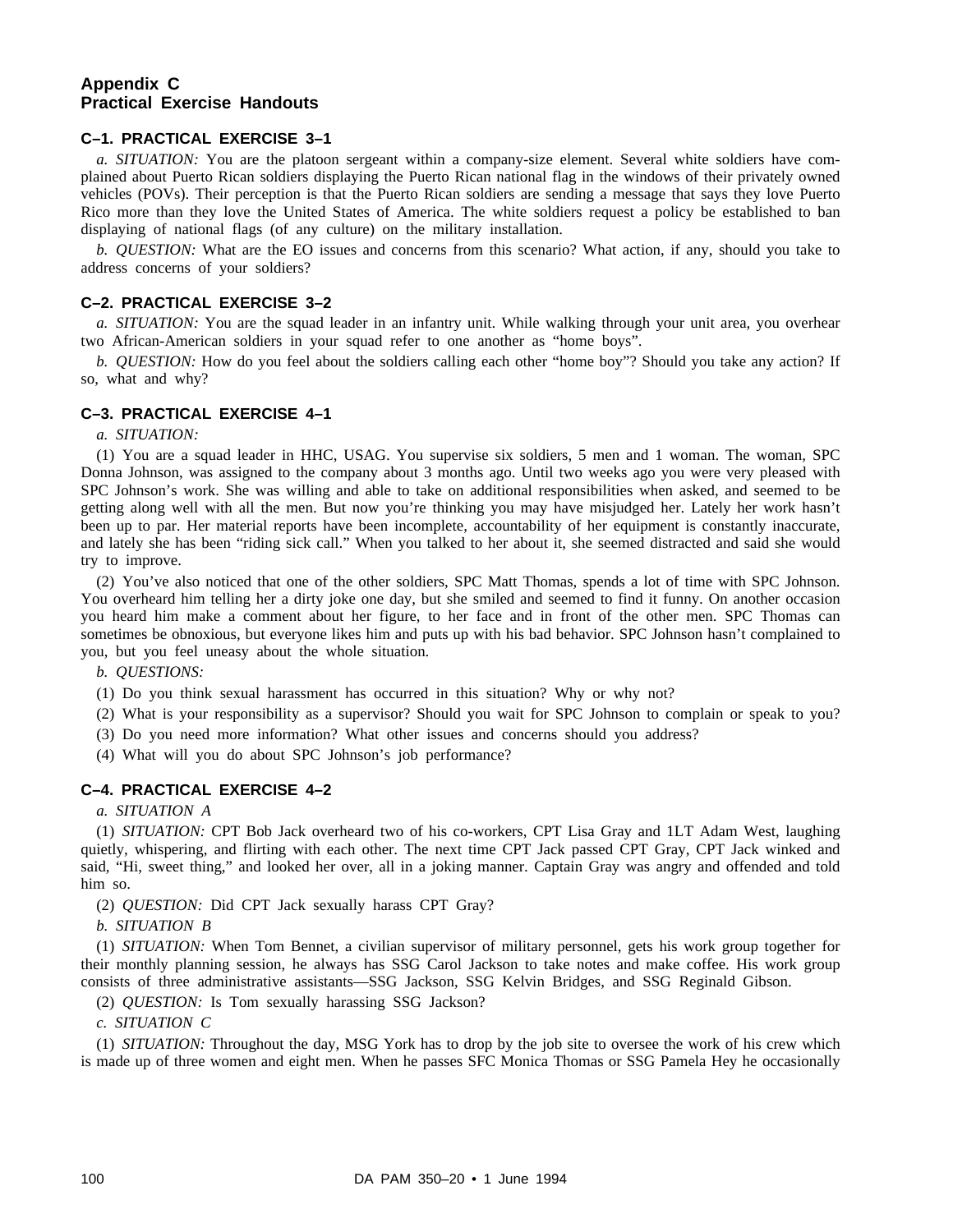pats one of them or gives them a "little pinch" or a hug. He has never said anything really sexual to either of them, and they've never objected to his occasional touches.

(2) *QUESTION:* Is MSG York harassing the women?

*d. SITUATION D*

(1) *SITUATION:* MAJ Chong really likes his subordinates, and he makes it a point to treat everyone the same. He especially likes to joke and tease in what he feels is a good-natured way. He makes comments like, "How's your love life?" and "Don't do anything I wouldn't do" but MAJ Chong would never be lewd or offensive. None of his subordinates has ever objected, and sometimes they laugh.

(2) *QUESTION:* Is this sexual harassment?

*e. SITUATION E*

(1) *SITUATION:* Last night MSG Donald Reese went to a business dinner meeting arranged by his boss, CPT Sandra Issacs. He expected the whole office staff to be there, but it was just the two of them. The restaurant was dimly lit, with a very romantic atmosphere. After a few drinks MSG Reese realized that the only business to be discussed was CPT Isaacs' attraction to him. Just before suggesting that they go to her house for a nightcap, she mentioned MSG Reese's upcoming Non-commissioned Officers Evaluation Report (NCOER).

(2) *QUESTION:* Is CPT Isaacs sexually harassing MSG Reese?

*f. SITUATION F*

(1) *SITUATION:* SGT Martha White is very attracted to her supervisor, SFC Dan Black. Since they're both single, she asked him over for dinner one Friday evening. After a very pleasant evening and a few too many drinks, they ended up spending the night together.

(2) *QUESTION:* Is this sexual harassment?

#### **C–5. PRACTICAL EXERCISE 5–1**

*a. SITUATION:* Specialist Gutierrez and PFC Torres were talking about the forthcoming Hispanic Heritage Month observance. Their conversation was in Spanish. Sergeant first class Stevens came up and told them to stop speaking Spanish.

*b. QUESTION:* This is an example of which of the following?

(A) Prejudice and discrimination.

- (B) Prejudice, but not discrimination.
- (C) Discrimination, but not prejudice.
- (D) Neither prejudice nor discrimination.

#### **C–6. PRACTICAL EXERCISE 5–2**

*a. SITUATION:*

(1) You are a unit commander. Recently two female soldiers were assigned to your unit. Both women are wheeled vehicle mechanics. When they arrived, the unit was short two clerks. The unit had two men from the motor pool who were filling in until new clerk-typists arrived. Both men hold a secondary MOS of clerk-typist.

(2) While inprocessing the women, you find out that they can both type 60 words per minute. Neither woman holds either a primary or secondary MOS as a clerk-typist. However, you decide to send the two men back to the motor pool and give the typist jobs to the women. You feel that the women would be happier in an office environment, and their typing skills justify your decision.

*b. QUESTION:* This is an example of which of the following?

- (A) Proper use without discrimination.
- (B) Improper use without discrimination.
- (C) Discrimination, but proper use.

(D) Discrimination and improper use.

#### **C–7. PRACTICAL EXERCISE 5–3**

*a. SITUATION:* You are a company commander. The first sergeant provided facts showing that the 2d Platoon's platoon leader and platoon sergeant are using discriminatory practices concerning award and promotion recommendations.

*b. QUESTION:* What is the appropriate action to take given this information?

#### **C–8. PRACTICAL EXERCISE 7–1**

*a. SITUATION:* Private Ann Medis hates her unit's physical fitness training. She does not hate exercising or physical athletics. She is tired of remarks by men in the unit, such as "can you make those moves for me, Baby?" or "I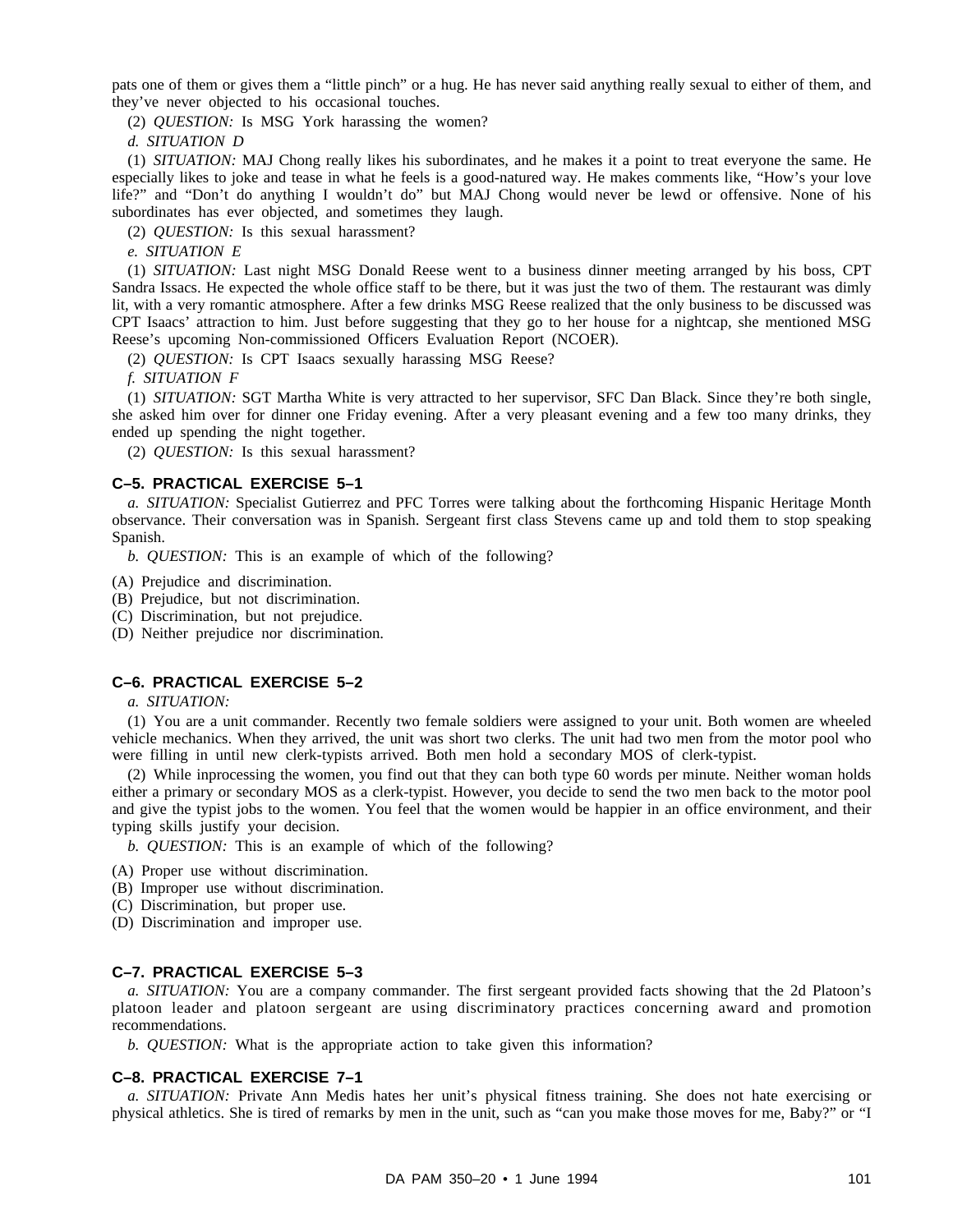know how we can sweat together". When she went to the squad leader and complained, he stated that she wasn't cut out for the Army and was being over sensitive. He said, "the men were just joking – don't take it personally." *b. QUESTION:* Are any leadership actions required? If so, what?

#### **C–9. PRACTICAL EXERCISE 7–2**

*a. SITUATION:* Corporal Jones is the squad leader in the 1st Platoon. During a recent company party, several members of his organization were clustered around the day room swapping war stories and telling jokes. He notices several members of his squad huddled near the pool table. As he approaches the group, he notices that they are passing around a piece of mimeographed paper. Upon joining their conversation, he is handed the paper which contains derogatory ethnic cartoons. Although Corporal Jones is surprised and a little upset about the paper being passed around, he laughs and pretends to go along with the caricatures. The next day he talks to the platoon sergeant about what happened. She informs him that she has already received several complaints about the incident, but she couldn't do anything about it because she could not determine who initiated the paper.

*b. QUESTION:* What EO responsibilities, if any, are required of the individual soldiers, squad leader, platoon sergeant, and chain of command?

#### **C–10. PRACTICAL EXERCISE 10**

*a. SITUATION:* You are the 1SG of Battery A, 1st Bn, 7th Air Defense Artillery. You have been ordered by the company commander to assist her in conducting an EO unit assessment. You have approximately 30 days to complete the assessment before the unit prepares for its next field problem. There have been several rumors circulating about fair treatment over promotions, awards and schools. On occasions you have heard several male soldiers making subtle jokes and comments about their female co-workers. In addition you have learned that several soldiers have visited the command's EO office, although no formal complaints have been filed.

*b. QUESTION:* What actions should you take to successfully accomplish this assessment?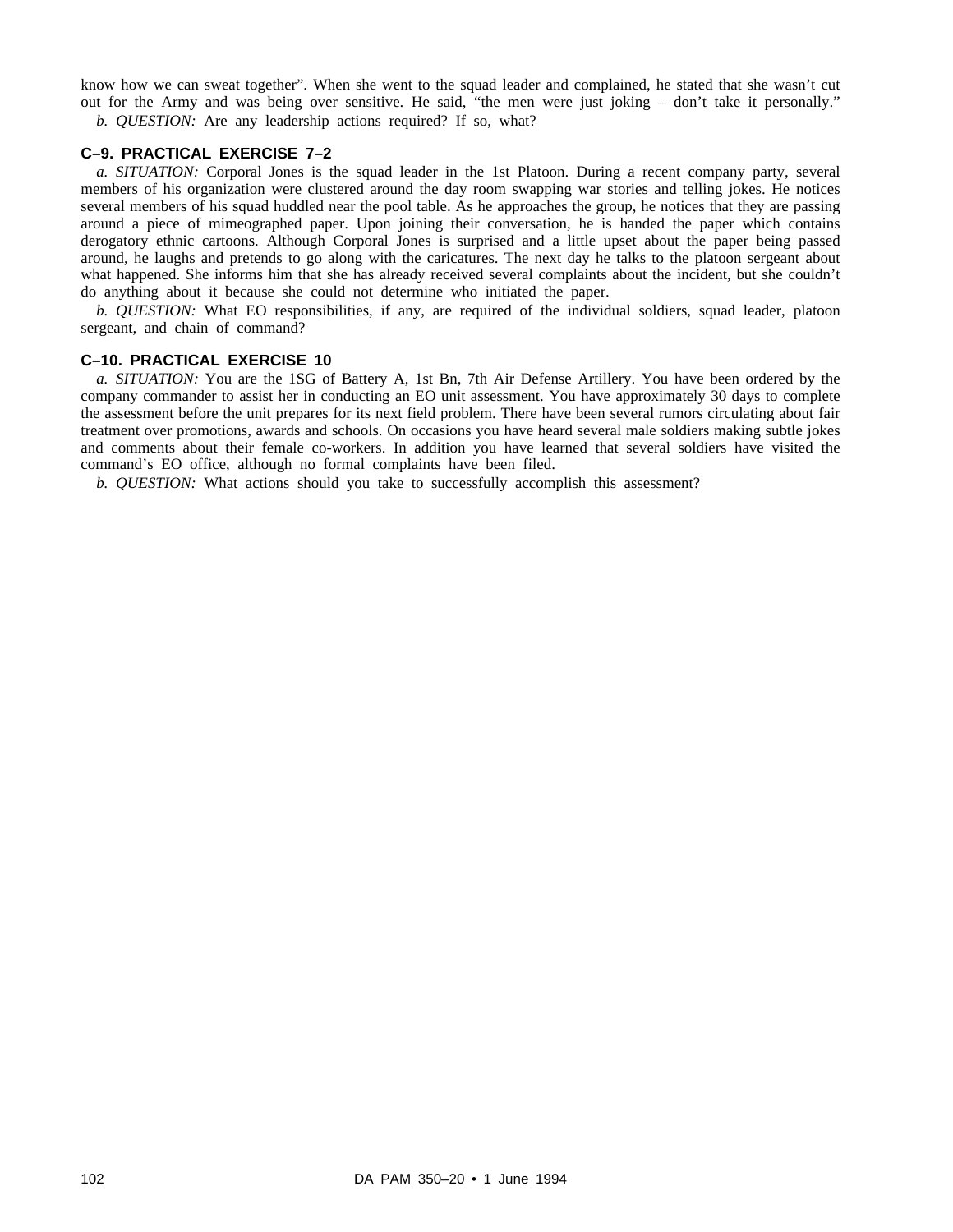#### **Glossary**

**Section I Abbreviations**

**AAP** Affirmative Action Plan

**AR** Army regulation

**AWOL** absent without leave

**Bn** battalion

**CPT** captain

**CSM** Command Sergeant Major

**DA** Department of the Army

**DAC** Department of the Army Civilian

**DOD** Department of Defense

**EEO** equal employment opportunity

**EO** equal opportunity

**EOA** Equal Opportunity Adviser

**EOR** Equal Opportunity Representative

**1SG** first sergeant

**1LT** first lieutenant

**FM** field manual

**HHC** headquarters and headquarters company

**IAW** in accordance with

**IG** inspector general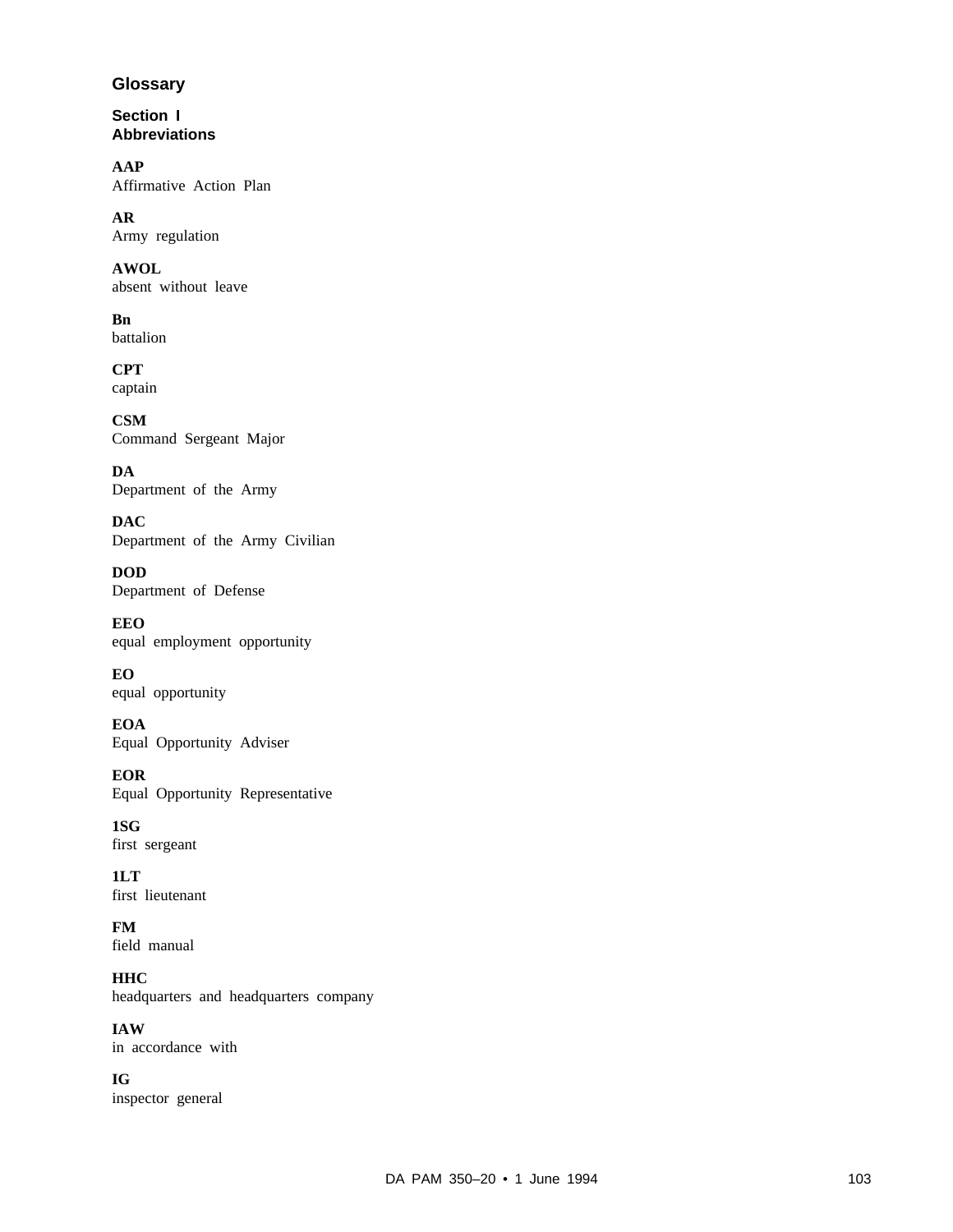**LRC** learning resource center

**MACOM** major Army command

**MAJ** major

**MEOCS** Military Equal Opportunity Climate Survey

**MP** military police

**MSG** master sergeant

**NCO** noncommissioned officer

**NCOER** noncommissioned officer evaluation report

**OER** officer evaluation report

**OT** overhead transparency

**PE** practical exercise

**PFC** private first class

**PMO** provost marshal office(r)

**PV2** private E2

**REDCAT** racial and ethnic designation categories

**SFC** sergeant first class

**SJA** Staff Judge Advocate

**SPC** specialist

**SSG** staff sergeant

**TASC** training and audiovisual support center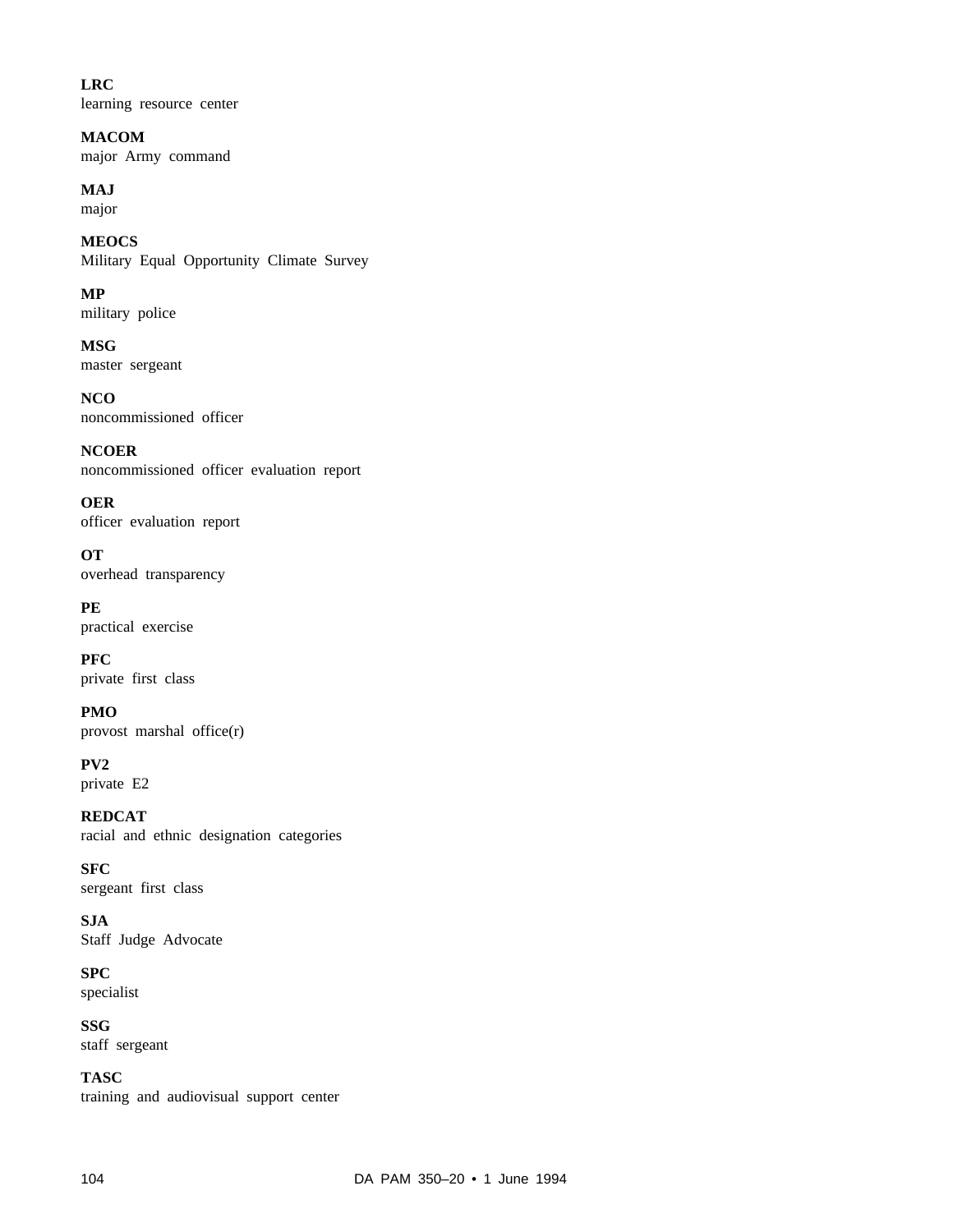**TC** training circular

**TRADOC** United States Army Training and Doctrine Command

#### **TSP**

training support package

**UCMJ**

Uniform Code of Military Justice

**US** United States

**USAG** United States Army Garrison

**WAAC** Women's Army Auxiliary Corps

**WAC** Women's Army Corps

**WAF** Women in the Air Force

**WAVES** Women Accepted for Voluntary Emergency Service

**Section II Terms**

#### **action step**

specific action or task undertaken to eliminate or neutralize a problem and to achieve an objective. Information needed includes the agency taking action, a completion date, and an established goal.

#### **affirmative actions**

methods used to achieve the objectives of the Equal Opportunity Program. They are processes, activities, and systems designed to identify, eliminate, prevent, and work to overcome the effects of discriminatory treatment as it affects the upward mobility and quality of life for Department of Defense personnel.

#### **Affirmative Action Plan (AAP)**

a management document that consists of statements of attainable goals and timetables. This document is required of all Army organizations, commands, agencies, and activities down to brigade (or equivalent) level. It is designed to achieve equal opportunity for all military personnel. Affirmative Action Plans will concern conditions where—

- *a.* Affirmative action is needed.
- *b.* Practical strategies to remedy the conditions are available and explained.
- *c.* The end-conditions sought are clearly expressed.

#### **anti-Semitism**

discrimination, prejudice, or hostility directed toward Jews. It is often expressed in the curtailment of their religious, social, economic, or civil rights.

#### **chain of command**

an organization's sequence of commanders who have direct authority and primary responsibility for accomplishing the assigned unit mission while caring for personnel and property in their charge.

#### **complainant**

a soldier, military family member, or civilian employee of the Army who submits a complaint of discrimination.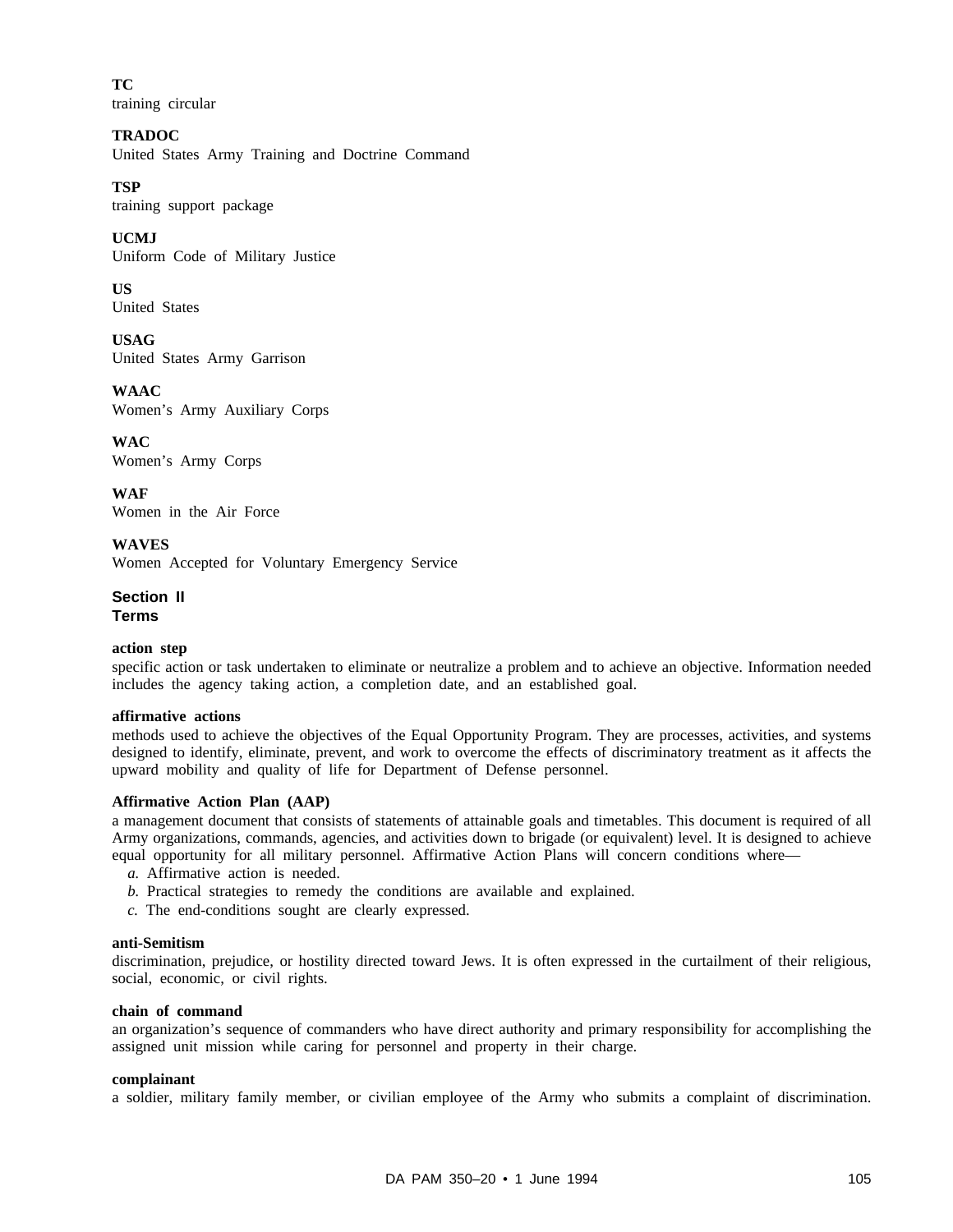#### **discrimination**

treat people differently on a basis other than individual merit.

#### **equal opportunity (EO)**

equal consideration and treatment based upon merit, potential, and capability.

#### **Equal Opportunity Advisor (EOA)**

an officer and noncommissioned officer serving in a full-time equal opportunity position at brigade (or equivalent) level or higher. In addition to military EOAs, DA civilian employees may be officially assigned to military Equal Opportunity Program duties in accord with applicable position classification standards and guidelines.

#### **ethnic group**

a group which is socially distinguished or set apart by others and/or by itself mainly on the basis of cultural or nationality characteristics.

#### **ethnic origin**

the quality of being distinguishable from the general population on the basis of actual or perceived cultural criteria such as language, religion, and mores. For the purpose of this pamphlet, ethnic origin is included within the meaning of national origin. Residents of Puerto Rico may be covered under national origin in cases of discrimination.

#### **housing discrimination**

denying or attempting to deny housing to Army personnel because of race, color, religion, gender, or national origin. Housing of unmarried personnel on the basis of gender (for example, female-only or male-only barracks) is not considered discriminatory within the interest of this pamphlet.

#### **institutional discrimination**

different treatment of individuals in an organization which—

- *a.* Occurs based on race, color, religion, gender, or national origin.
- *b.* Results from the normal functioning of the organization.
- *c.* Operates to the consistent disadvantage of a particular group

#### **minority group**

any group distinguished from the dominant population in terms of race, color, religion, gender, or national origin.

#### **national origin**

a person's or ancestor's place of origin. The term also applies to someone who has the physical, cultural, or linguistic characteristics of a national group.

#### **personal racism, sexism, or bigotry**

the acting out of prejudices by an individual or group of people against another individual or group because of race, color, religion, gender, or national origin.

#### **prejudice**

a negative feeling or dislike based upon a faulty and inflexible generalization. It is prejudging a person or group without knowledge or facts.

#### **race**

a division of mankind having certain traits transmissible by descent that are enough to characterize it as a distinct human type.

#### **racism**

any attitude or action that race is the main determinant of human traits and capacities and that racial differences makes one race inherently superior to another.

#### **religion**

a system of institutionalized attitudes, moral or ethical beliefs, and practices.

#### **sexism**

any attitude or action, personal or institutional, which subordinates a person or group because of gender (sex).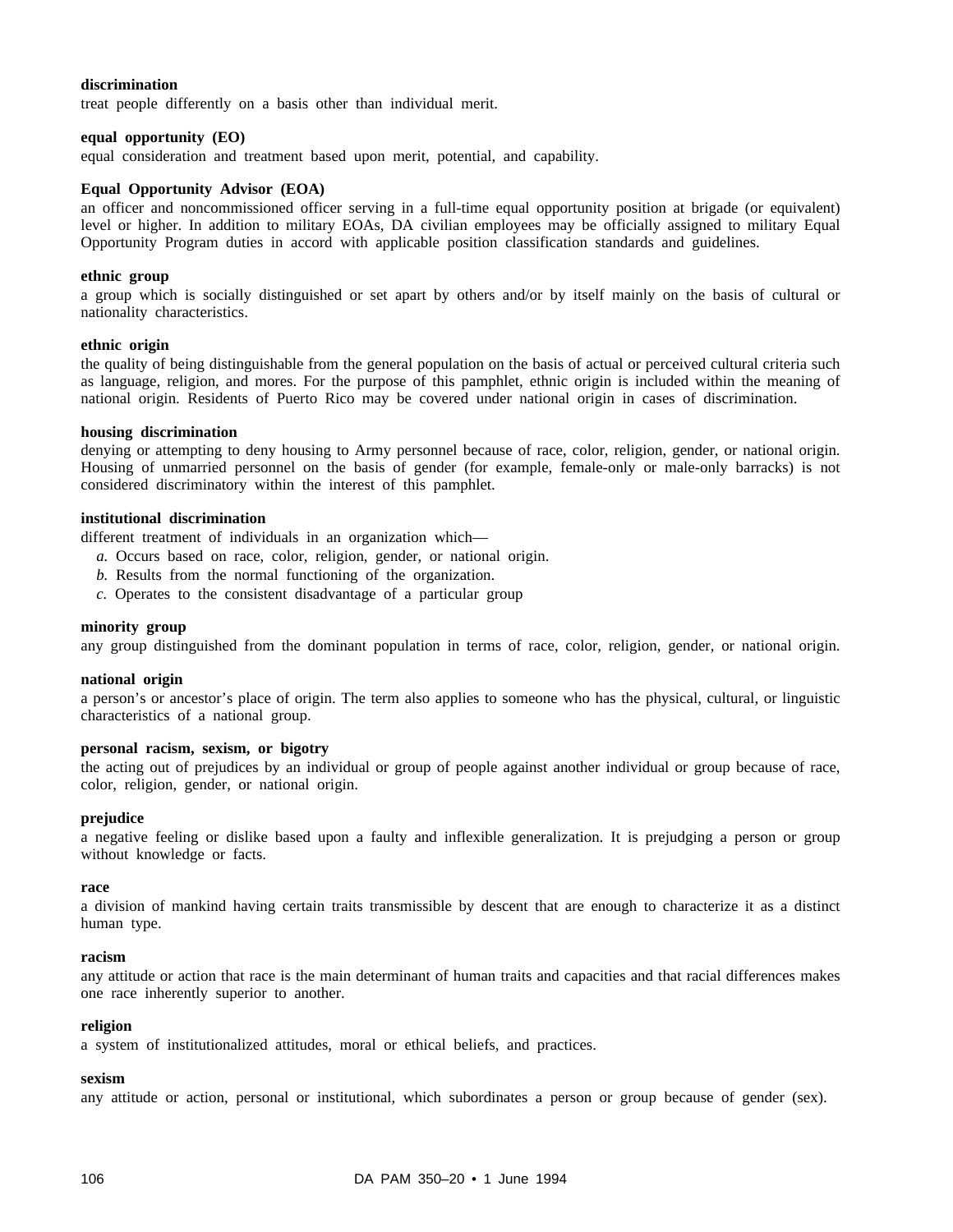#### **sexual harassment**

a form of sex discrimination that involves unwelcome sexual advances, requests for sexual favors, and other verbal or physical conduct of a sexual nature when—

*a.* Submission to or rejection of such conduct is made either explicitly or implicitly a term or condition of a person's job, pay, or career.

*b.* Submission to or rejection of such conduct by a person is used as a basis for career or employment decisions affecting that person.

*c*. Such conduct interferes with an individual's performance or creates an intimidating, hostile, or offensive environment.

#### **stereotype**

an over-generalization or fixed idea that is thought to apply to an entire category or group.

#### **Section III**

#### **Special Abbreviations and Terms**

This section contains no entries.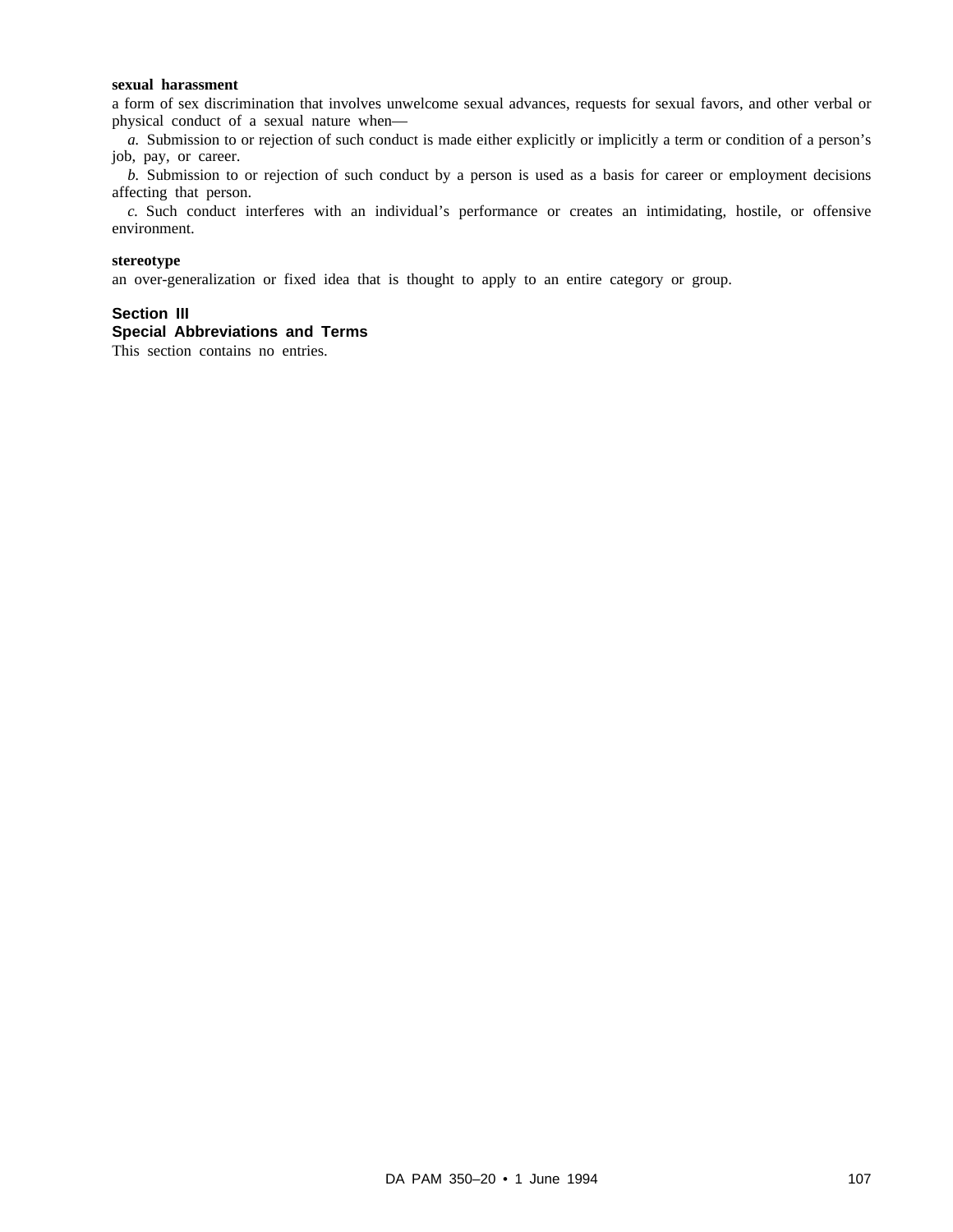**UNCLASSIFIED PIN 056612–001**